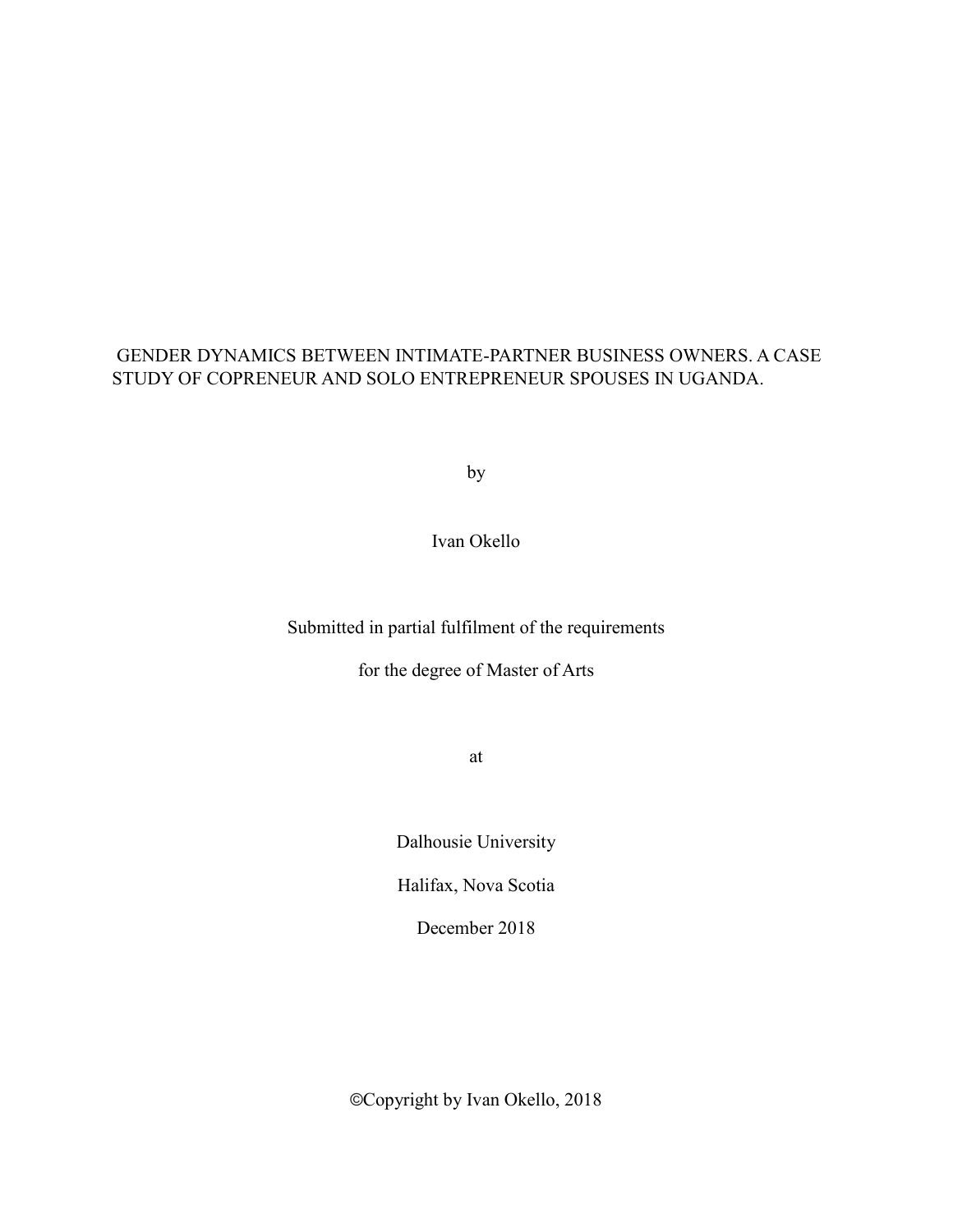## **DEDICATION PAGE**

This thesis is dedicated to my late grandparents, Loyce and Naphtali Okello. You nurtured my curiosity with ancestral wisdom and powerful storytelling. Eyalama noi noi.

This work is also dedicated to all the participants of this study. These are your stories as well as your accomplishment.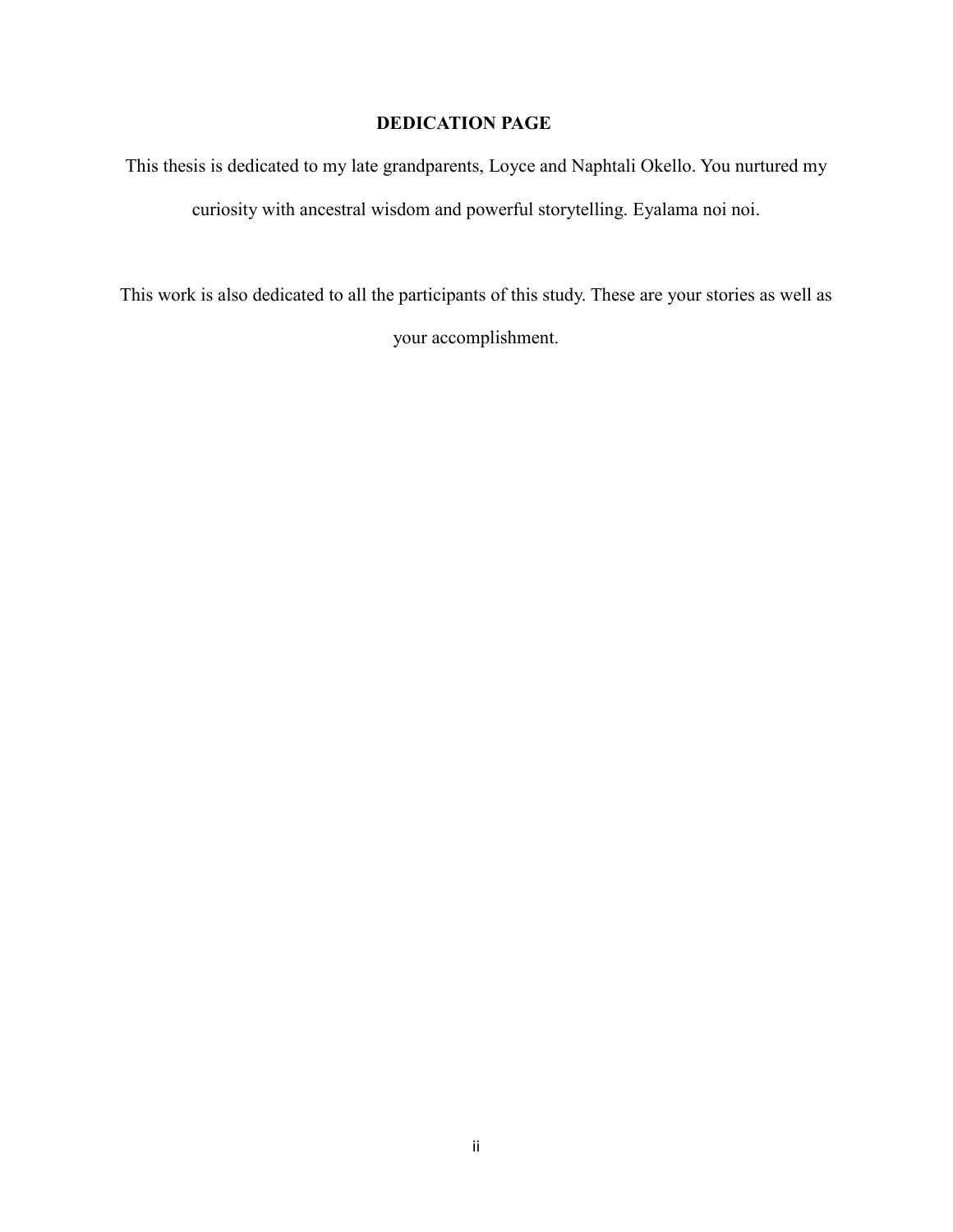# **TABLE OF CONTENTS**

| <b>CHAPTER ONE: INTRODUCTION</b> |
|----------------------------------|
|                                  |
|                                  |
|                                  |
|                                  |
|                                  |
|                                  |
|                                  |
|                                  |
|                                  |
|                                  |
|                                  |

## **CHAPTER TWO: THEORETICAL FRAMEWORK.**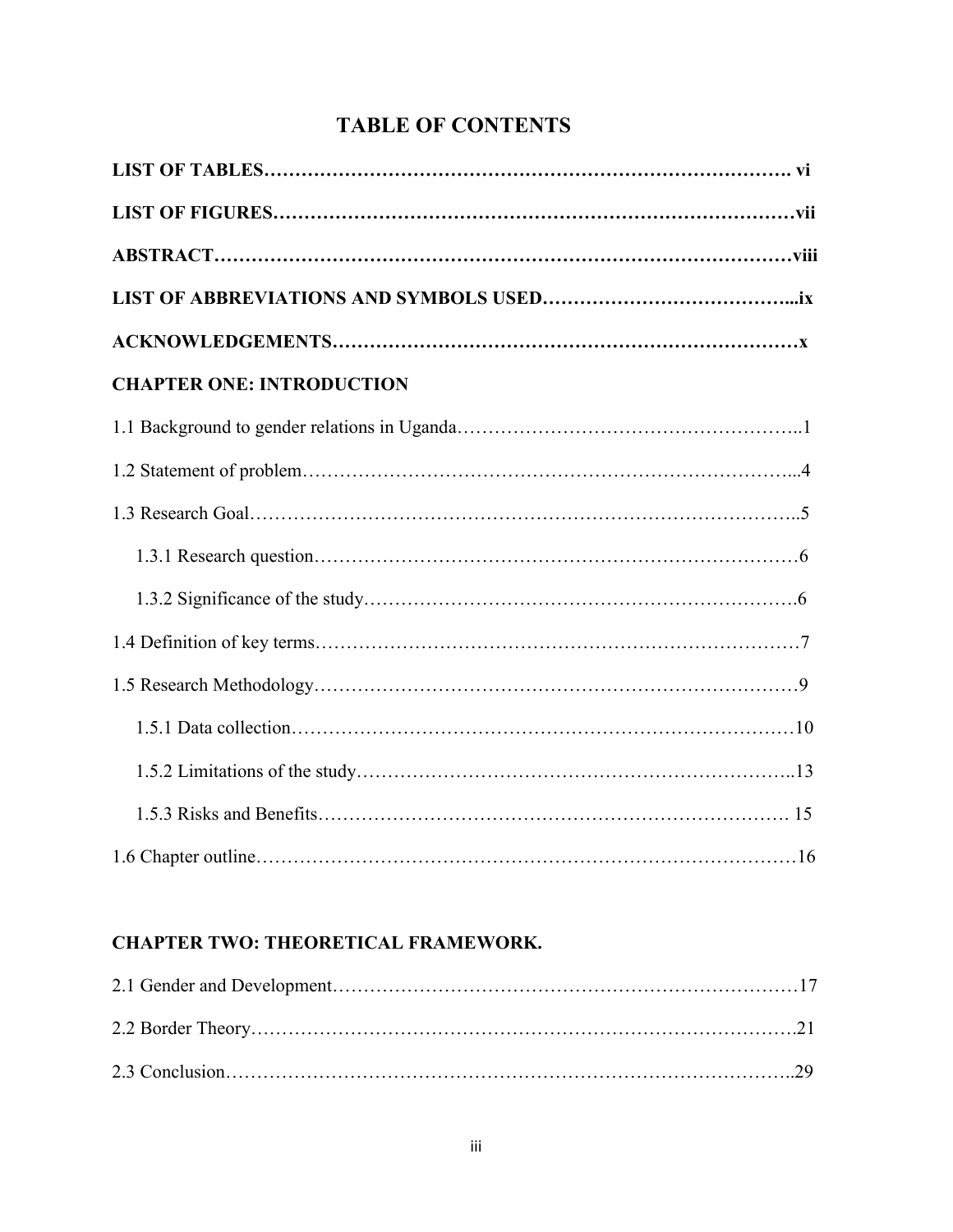# **CHAPTER THREE: FAMILY BUSINESS; LITERATURE REVIEW**

## **CHAPTER FOUR: DATA FINDINGS.**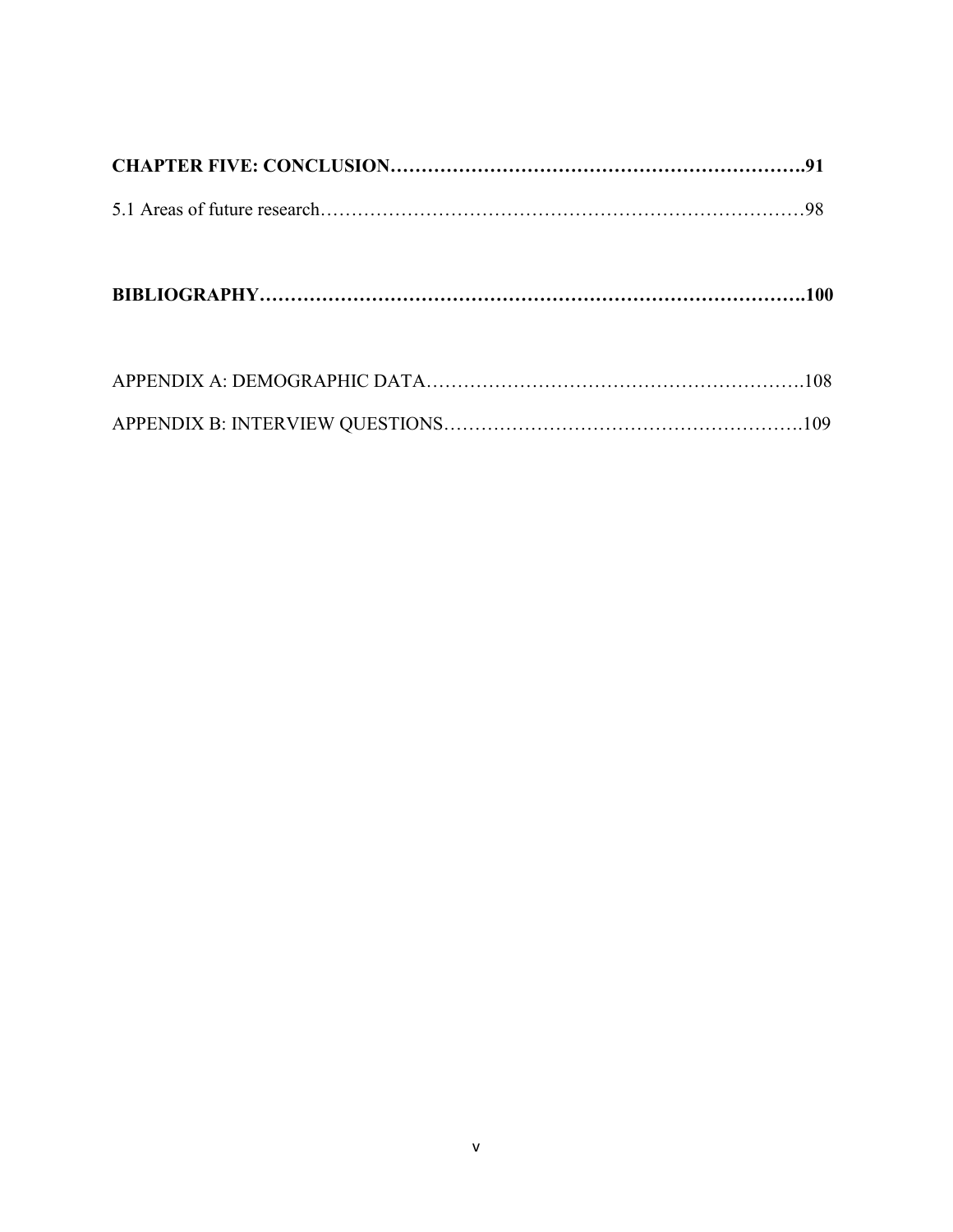## **LIST OF TABLES**

| Table 5: Declared monthly incomes between copreneurs and solo entrepreneurs from the |  |
|--------------------------------------------------------------------------------------|--|
|                                                                                      |  |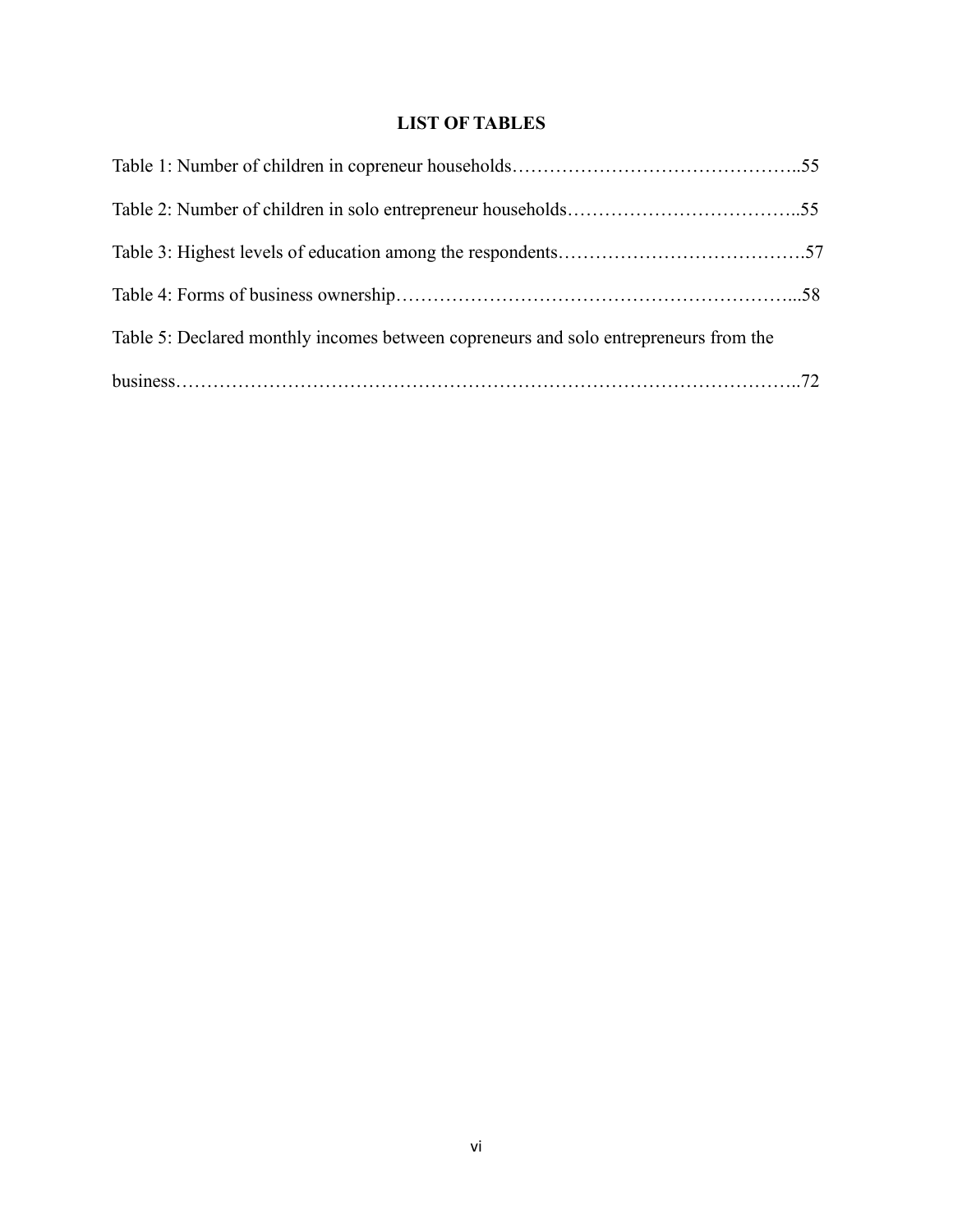## **LIST OF FIGURES**

|  |  |  | Figure 1: Map of Uganda showing districts where the study was conducted11 |  |
|--|--|--|---------------------------------------------------------------------------|--|
|  |  |  |                                                                           |  |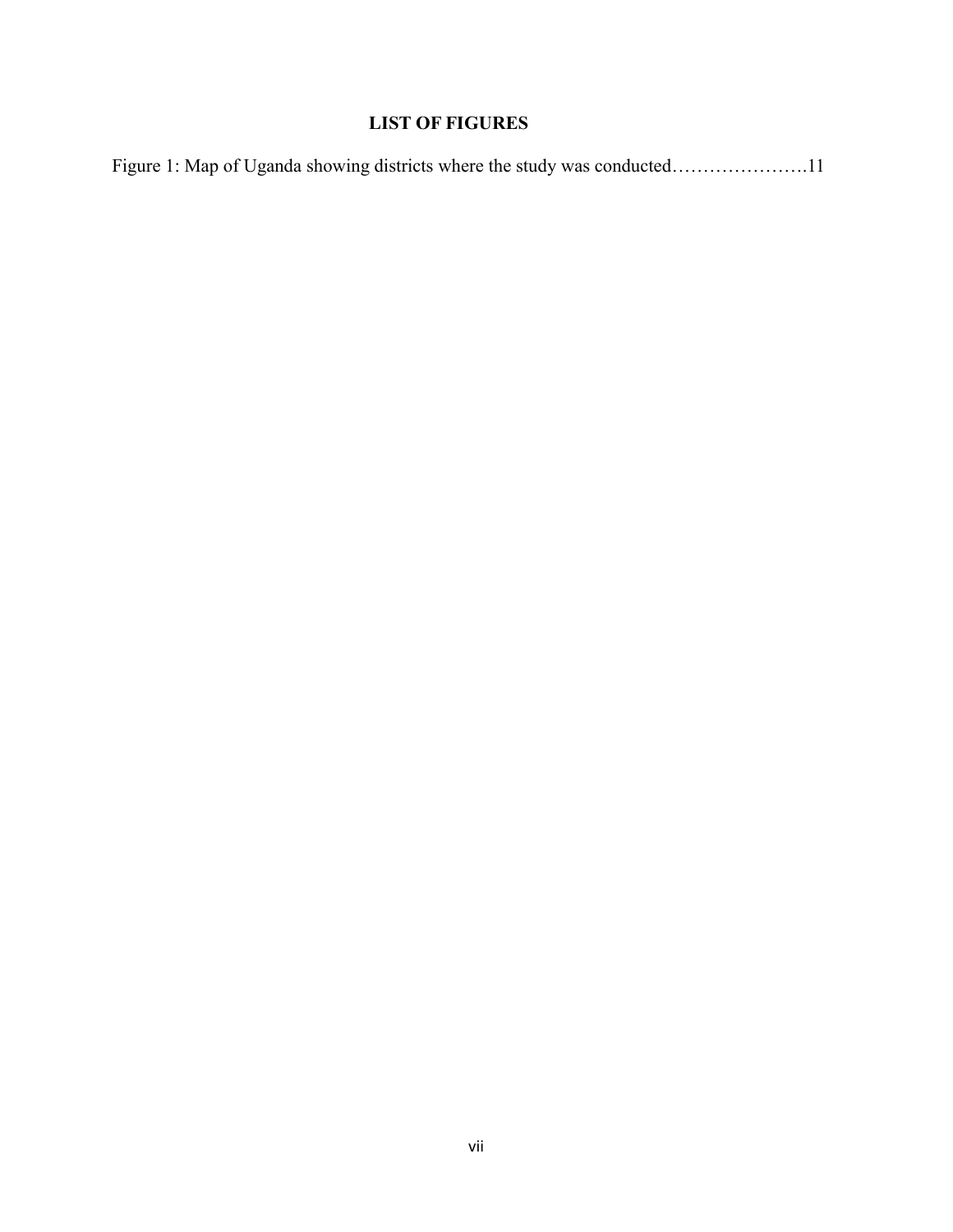## **ABSTRACT**

Despite being a unique category of family businesses, intimate-partner business owners, such as copreneurs and solo entrepreneurs are under-investigated - especially in the Global south. This thesis looks how gender relations influence access and control of resources and decision making between copreneurs and solo entrepreneurs with supporting spouses. Using in-depth interviews with male and female business owners in Uganda in 2017, the research highlights the motivations for business venturing, the gender division of labour in the business and household, financial resources allocation, challenges faced by intimate partner business owners and decision-making processes between the spouses. The research shows that a range of intersectional factors such as level of education, social class, number of children and most importantly gender influence access to and control of resources and decision-making in an Intimate-partner business venture.

**Key words:** *Intimate partner ventures Copreneur solo entrepreneur Uganda.*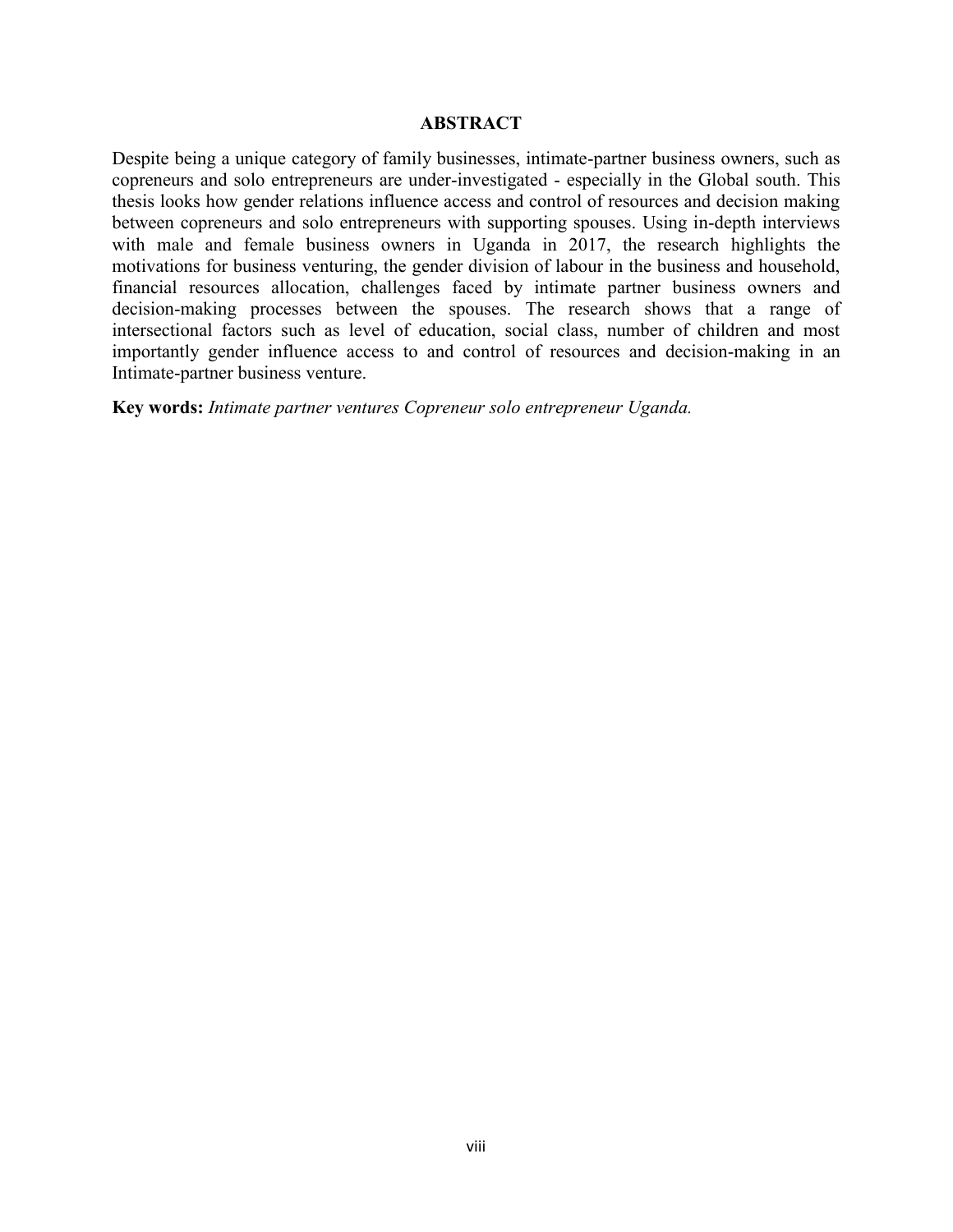## **LIST OF ABBREVIATIONS AND SYMBOLS USED**

- BT Border Theory
- FIW Family-to-work conflict
- GAD Gender and Development
- GDP Gross Domestic Product
- MSMEs Micro Small Medium Enterprises
- NRM National Resistance Movement
- SME Small and Medium Enterprises
- UBOS Uganda Bureau of Statistics
- URA Uganda Revenue Authority
- VAT Value Added Tax
- WFC Work-Family Conflict
- WID Women in Development.
- WIF Work-to-family conflict
- WLB Work-life balance

### **SYMBOLS USED**

- ♀ Women
- ♂ Men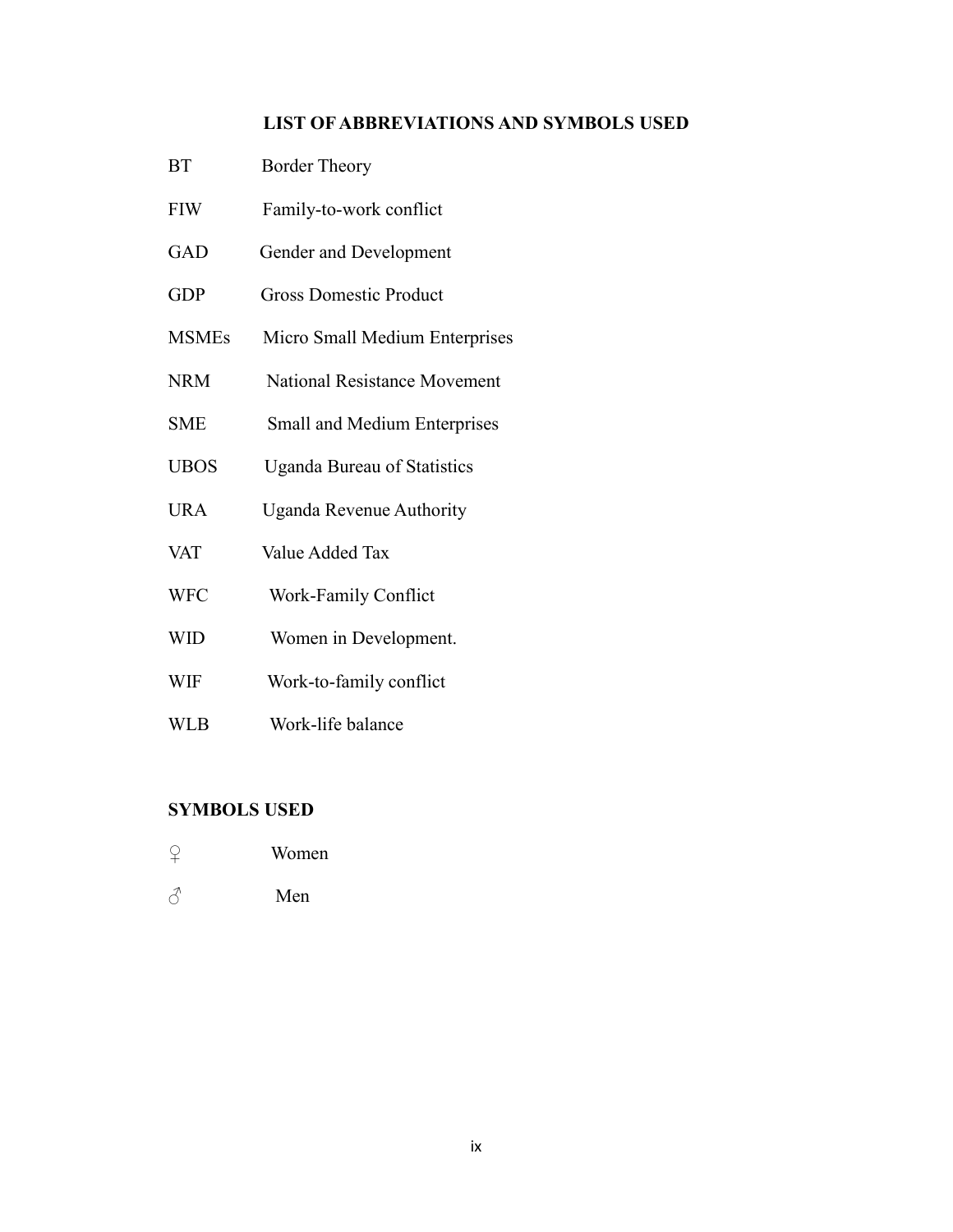## **ACKNOWLEDGEMENTS**

To my supervisor, Dr. Theresa Ulicki, Thank you for the guidance and nudging throughout the process of writing this thesis. Amidst the turbulent times, you were an anchor who saw much more that I could see. Your kindness and patience were the fuel that kept me going. I am eternally grateful to have you as my supervisor.

To Dr. Owen Willis and Nissim Manathukaren, Thank you for being part of my committee. Your insights and feedback were very important towards the improvement of this thesis.

To Nicole Drysdale and Marian, at the IDS Department, what would I be without you two? You bring joy, laughter and wisdom to the department. I want you to know we value what you do for us.

A big thank you to the IDS program, I made a family with you all. A word of thanks to the Faculty of Graduate Studies and Queen Elizabeth Scholarship for the financial support towards the completion of this degree.

To my participants, thank you for sharing your lives and welcoming me into your homes and business venues. I had many wonderful conversations about your work and aspirations. I am wiser, thanks to your insights and wisdom. Many of you asked about my spouse. No news!!

To my Halifax friends, we made a family far from home. The hikes, road trips, philosophical debates, and potlucks made us closer.

And finally, to my family, thank you for believing in me and answering to my curiosity as a fiveyear-old. You sowed the seeds that have shaped me into what I am now. To my late Grandparents, this is for you - another moment I would have loved to have you see. Till we meet again.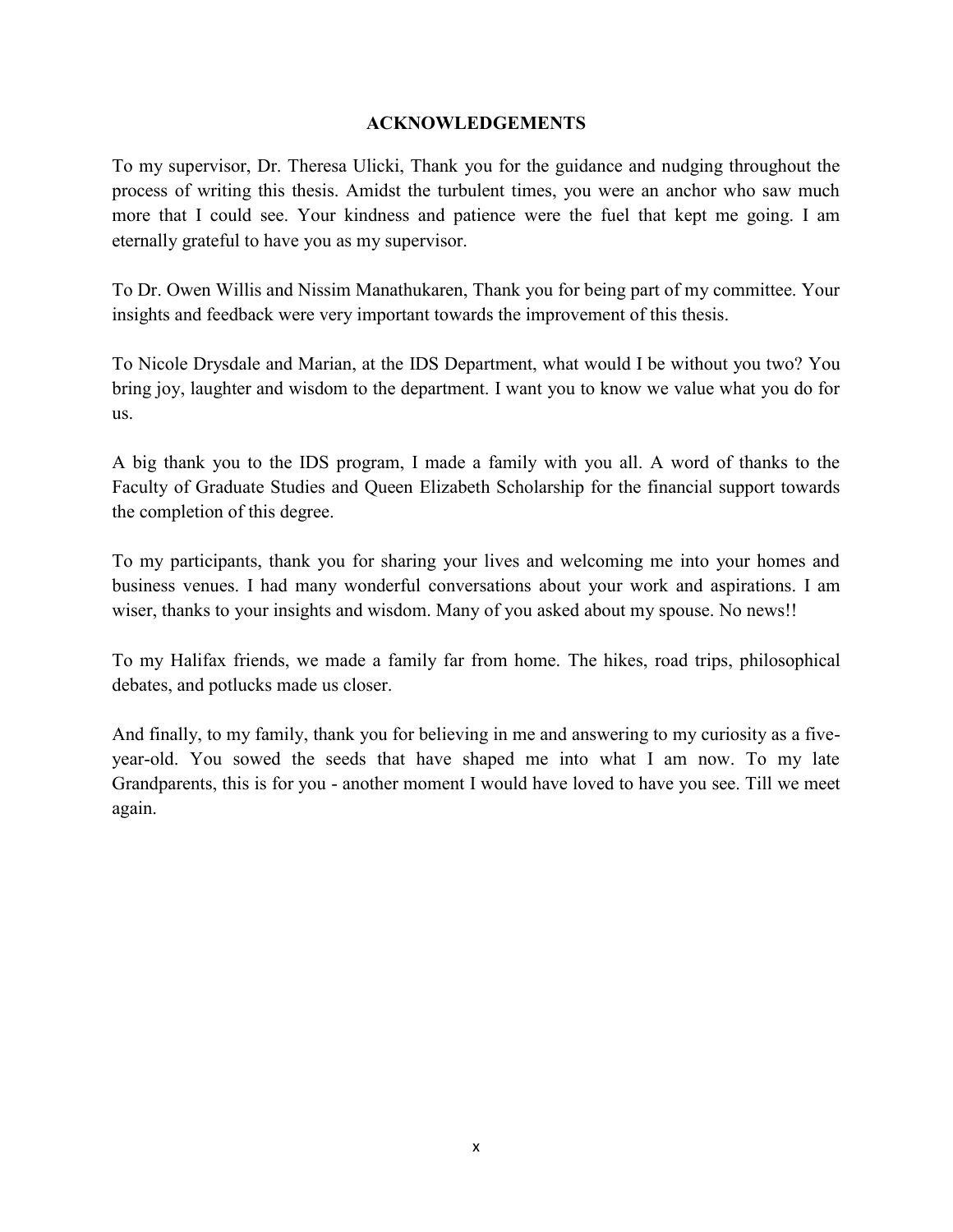### **CHAPTER ONE: INTRODUCTION**

### **1.1 BACKGROUND TO GENDER RELATIONS IN UGANDA**

Gender relations are not static but are constantly being negotiated and contested (Bensemman, 2010). These negotiations could be at the political, social and economic spheres of society. In the case of Uganda, the affirmative action plan under President Museveni's National Resistance Movement (NRM) established the framework for a range of strategies that were focussed on increasing women's public participation by guaranteeing percentages of women's seats in the national and local government levels in Uganda (Goetz, 2003). The president is further quoted saying "The challenges of development enjoin us to pay more than lip service to the core issue of unequal gender relations in our society" (New Vision, March 9, 1988). Despite the deeply patriarchal forces at play in most Ugandan societies, the president's statements were concretized through broad and diverse strategies that included: 1) mandatory women's seats in all grassroots National Resistance Councils, 2) creation of a ministry of Women in development, 3) creation of the Directorate of women's affairs in the NRM secretariat, a government funded mobilisation body, 4) a Gender and Women's studies program at Makerere University, 5) preferential treatment to all females joining government-funded tertiary institutions (Tamale, 1997).

Despite all the above strategies, the public perception towards gender equity has remained conservative with patriarchal practices being dominant, especially in the family domain. With 70 percent of Ugandan households being male-headed and only 18 percent female-headed in a 2009/2010 study (UBOS, 2013), there is a firm male hegemony prevalent in most Ugandan families. As a result, men's roles have been, and continue to be, defined by their breadwinning abilities with women bearing a heavy burden of nurturing children, caring for the elderly and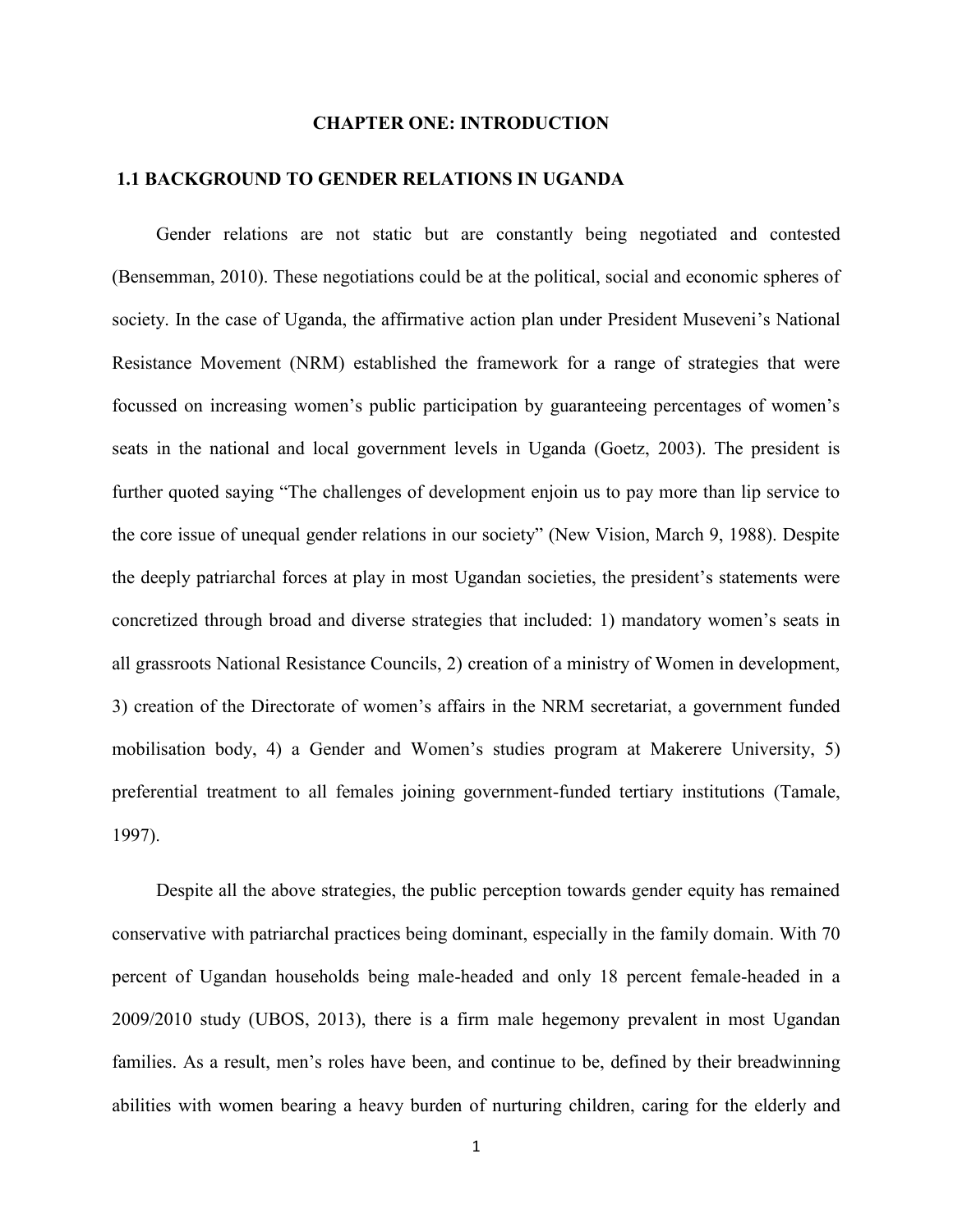managing the household. For example, a 2009/2010 Uganda National Household Survey study found that men with post-secondary education spent the longest time doing employment-related work for an average 8.6 hours a day, whereas women spent an average of six hours doing unpaid domestic labour. The study did not provide any evidence of men participating in household roles. The same study also found that being married reduced the time men spent doing unpaid domestic labour while the opposite is true for women. It emerges from the above that, marriage brings about the redistribution of some of the man's roles to the women and not vice versa hence married women spending more time doing domestic work than any other groups.

It is rather challenging to discuss business ownership and entrepreneurship within East Africa and Uganda without highlighting the role of the Asian community. This community, brought by the British to build the railway (Mamdani, 2011), grew to become a dominant force in the Ugandan economy providing capital, skilled labour and reaping enormous economic rewards (Jamal, 1976). However, some scholars argue that pre- and post-colonial Uganda had given the Asian community an advantage over other Ugandans (Asiimwe, 2010), something that would set them on a collision path with President Idi Amin's so called "war of economic liberation" - an attempt to shift the balance between the very successful Ugandan Asian community and the deeply disenfranchised Indigenous Ugandans which culminated to the expulsion of 80,000 Asians largely of Indian, Pakistani and Bangladeshi descent (Jamal, 1976; Neumann, 2006). This sparked a major diplomatic row between the British government and the Idi Amin government. However, within a 90-day period, several thousand Asians had left Uganda for the United Kingdom, Belgium, Canada, Denmark, Norway, Sweden, Austria and Switzerland (Jamal, 1976). What was particularly unique and crucial to the Asian business success in Uganda was their family-oriented style of business management which made them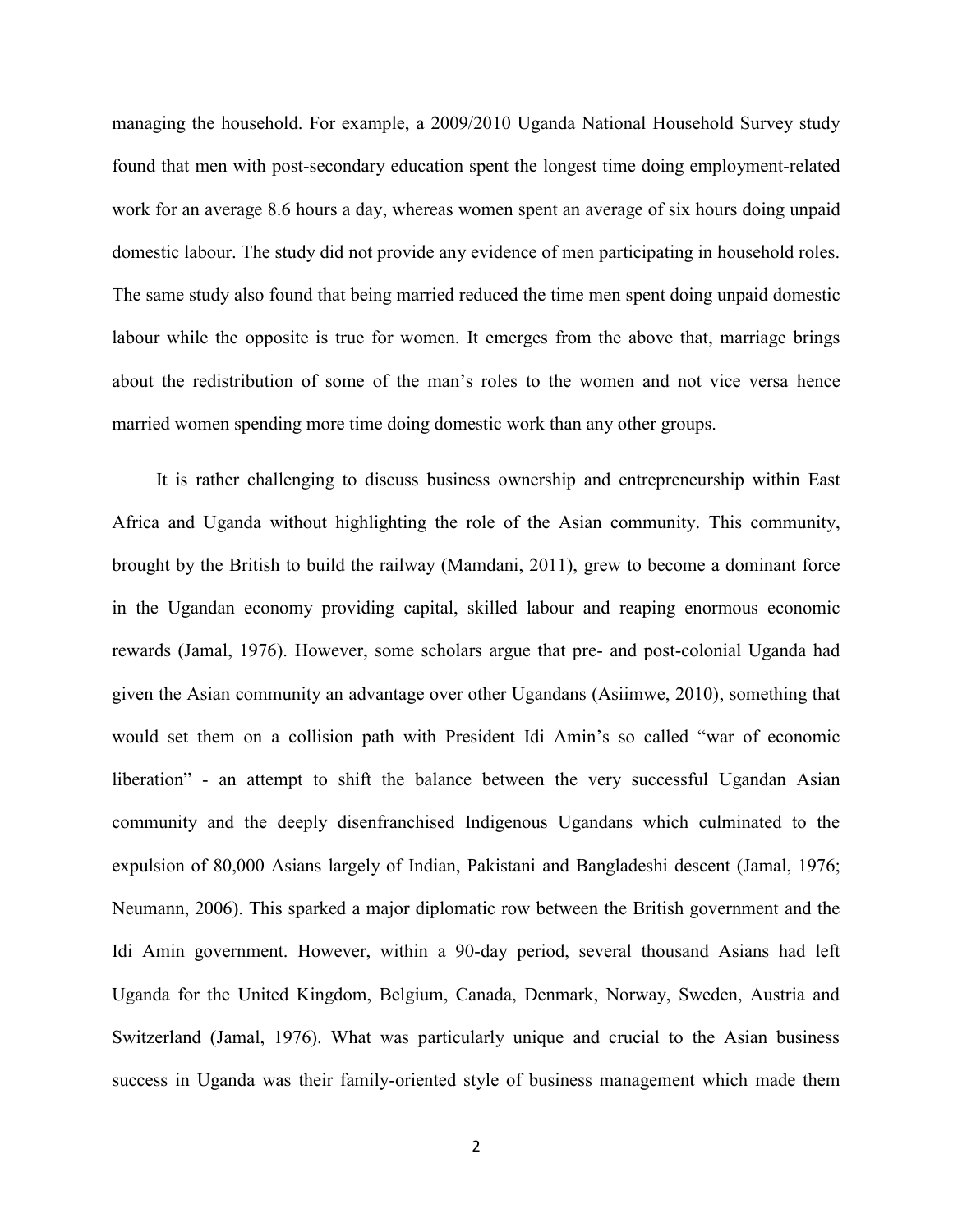successful over multiple generations. While examining their business approaches and capacities would make an interesting topic, this thesis will only examine Ugandan business owners – who could be argued to be the heirs to commerce and entrepreneurship after the Asian expulsion.

During the expulsion of the Asian community from Uganda, many Asians were forced to find local custodians of their land, businesses and other properties (Mamdani, 2011). This transfer of wealth would spell doom for the economy in the mid 1970's as many Ugandan's were not equipped to run or manage businesses. However, the acquisition of land, an important resource for the cultivation of food and acts as collateral for banks, presented some hope to the marginalized Ugandan.

Since Uganda's independence in 1962, four land tenure systems have been the most used across the country. They include: freehold, leasehold, mail land and customary land tenure systems<sup>1</sup> (Tripp, 2004). However, the latter has been the most controversial on a range of fronts. Customary land tenure system involves the regulation of land based on customary rules as administered by elders and class leaders (Tripp, 2004). Land, according to this system is often owned by individuals and community. Although, being the most widely used in Uganda, it became the most controversial, especially among feminist scholars, lawyers and women's rights activists due to the patriarchal attributes that privilege men's ownership of land as individuals within the cultural system. The 1998 Land Act, according to women's rights activists, provided the gateway for improved land administration and ownership. The activists advocated for key clauses to protect women, such as prior written consent of both spouses in the transaction of family holdings and the inclusion of at least one woman in District Land Boards and

 $\overline{\phantom{a}}$ 

<sup>&</sup>lt;sup>1</sup> Freehold tenure system involves when the holder has full ownership rights over the land. Leasehold is when a holder is leased land for a specific period under specific conditions. Finally, the mailo tenure system involves holding registered land in perpetuity as done by the Buganda kingdom and the British government.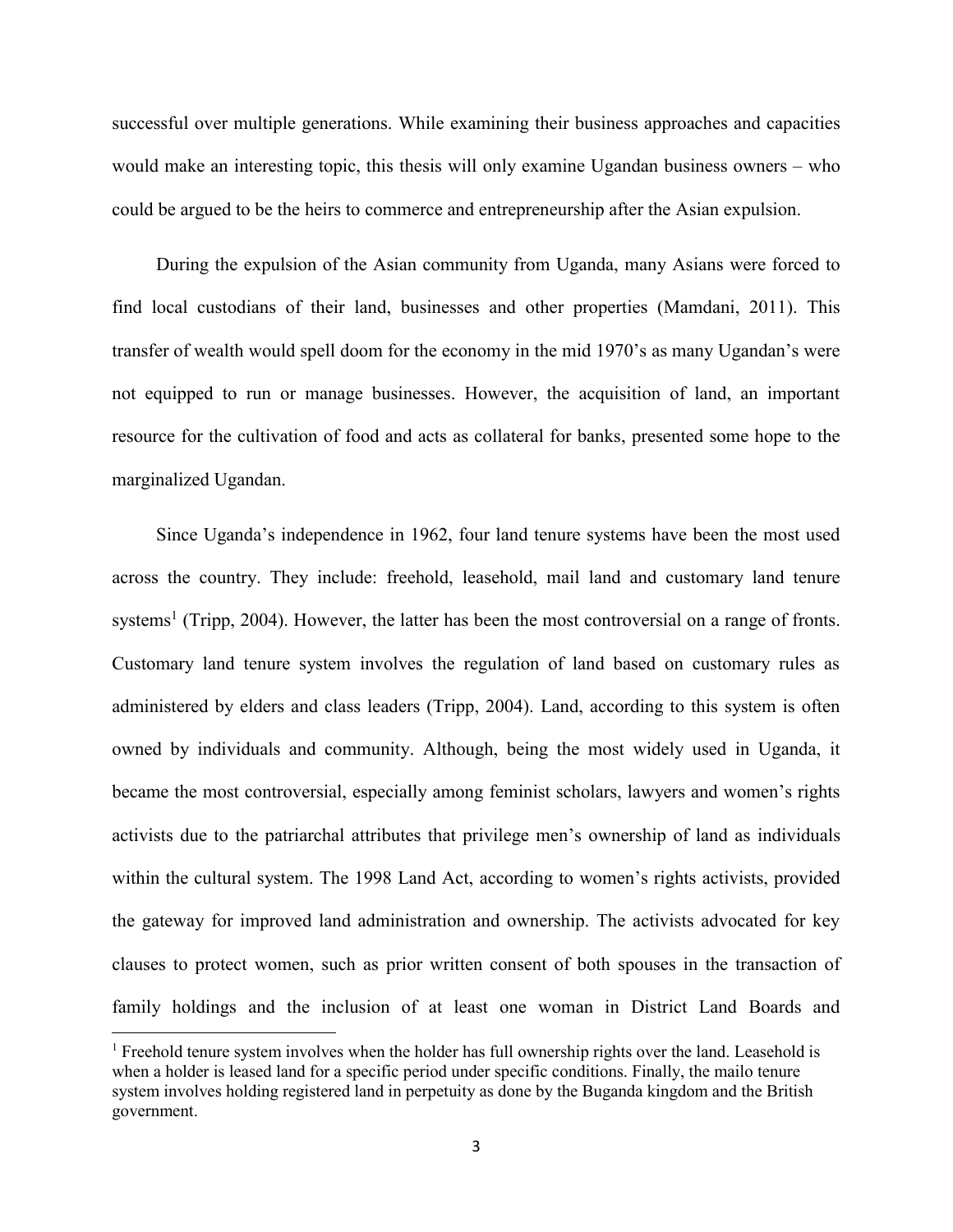Committees. However, it was the Land Act Amendments in February 2000 that could have initiated co-ownership of Family assets by men and women. Despite the amendments passing the Ugandan parliament, it was political maneuvering by Male members of Parliament and president Museveni that buried the most progressive clauses on co-ownership of family assets (Tripp, 2004). The president is quoted saying "When I learnt that the Bill was empowering the newlymarried women to share the properties of the husbands, I smelt a disaster and advised for slow and careful analysis of the property sharing issue," (New Vision, 2010). Due to lack of political will, influenced by discriminatory beliefs regarding women's ownership of land, the failed bill left Ugandan women empty handed regarding access to land and co-ownership with their spouses.

The 1998 Land Act provided the first major legal framework under which men and women could attain significant gains in access and control of land as a productive resource. However, the failure to pass the then bill, with its important clauses, meant women would miss out on owning land through inheritance from the family as most men did due to patriarchal social norm in Uganda. To date, access to land for women, especially in the local communities is still restricted which limits women's entrepreneurial potential. While women continue to increase their business participation, access and control of productive resources like land that are central to gaining investment capital remains a challenge unresolved by the current laws and cultural systems.

#### **1.2 STATEMENT OF PROBLEM.**

Within the East African region, Micro and Small Enterprises contribute 75 and 40 percent of the gross domestic product (GDP) of Uganda and Kenya, respectively (Okello-Obura et al, 2008, Gamser, 2003). While these statistics highlight the importance of MSEs to these respective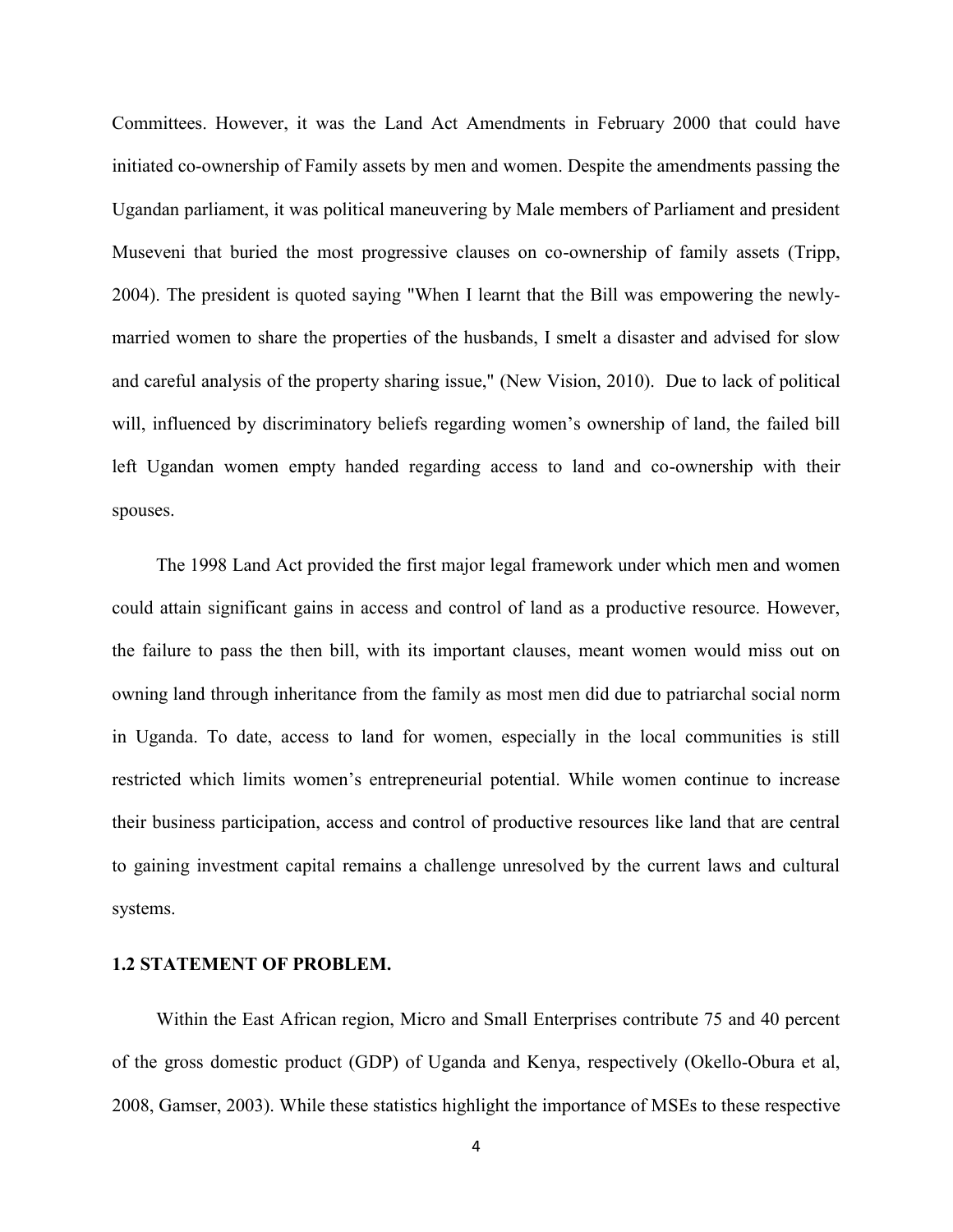economies, they are often gender blind providing little knowledge of the contributions of men and women to the businesses. Furthermore, no studies have explored the diverse range of businesses under the intimate-partner business category such as copreneur, dual-career couples and solo entrepreneurs with supporting spouses. These categories of businesses have been investigated in several studies such as Australia, New Zealand, Canada and the United States. However, this type of study is absent for Uganda, but not because of an absence of intimate partner owned businesses in Uganda.

Previous studies on intimate partner business owners have identified and examined copreneurs and solo entrepreneurs with supporting spouses (De Bruin, 2006). However, to date, no study has explicitly examined the concept of gender relations within an intimate partner business arrangement, such as copreneur or solo entrepreneur with a supporting spouse. In addition, entrepreneurship studies have been accused of being predominantly male focussed, further relegating women to supporting roles (Hamilton, 2006) This has led to the perceived invisibility of women within entrepreneurial discourse (Danes and Olson, 2003). Therefore, this study seeks to examine how gender relations between intimate partner business owners influence access, control of resources and decision-making in Ugandan. This shifts the focus from the male spouse to the spousal team by centering on the contributions of both spouses to the business enterprise and household as well as the interaction between the business and household domains (Danes and Olson, 2003).

## **1.3 RESEARCH GOAL.**

The goal of this study is to understand the power dynamics that influence men and women's ability to access and control resources and make decisions regarding the business and household domains.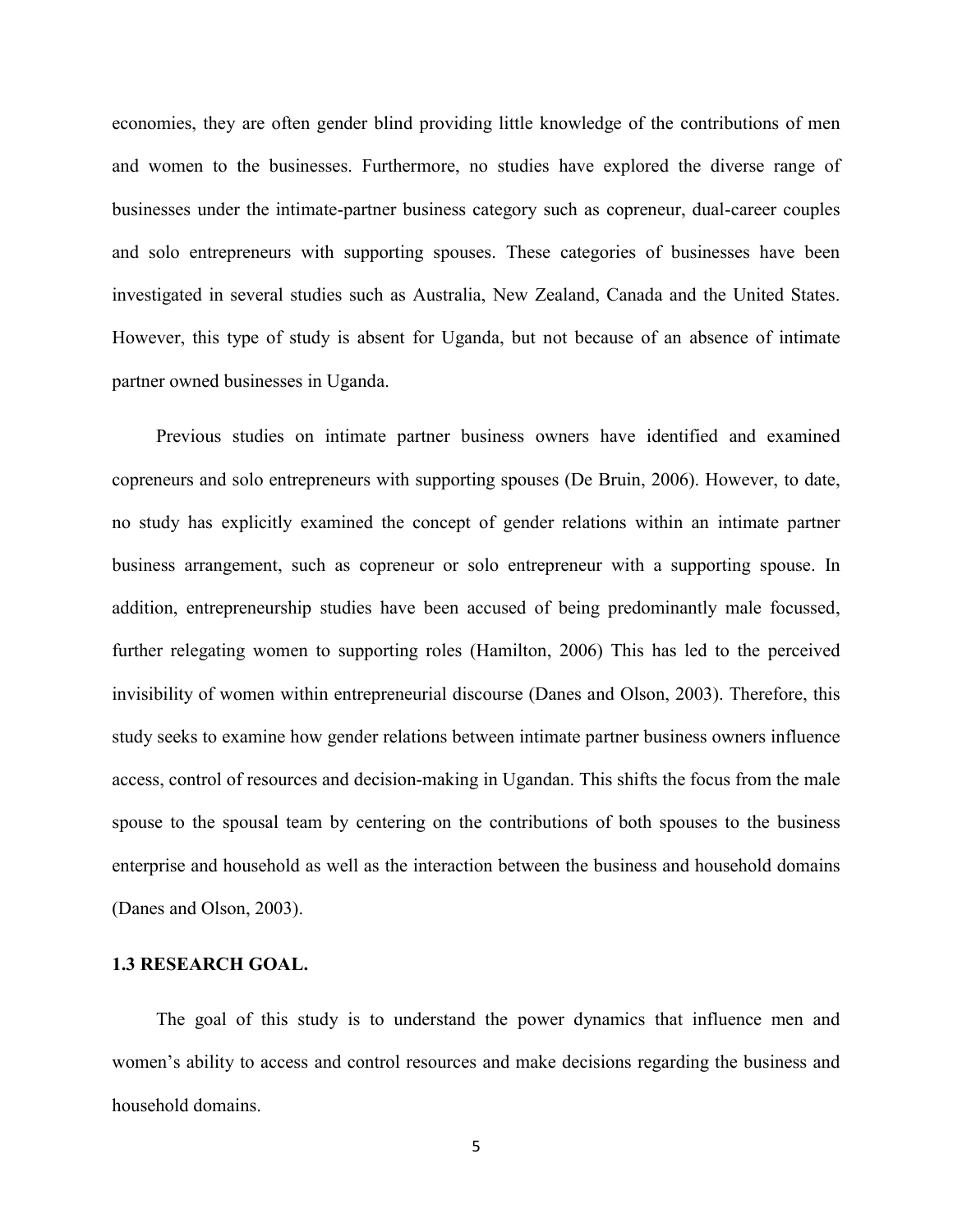#### **1.3.1 Research Question**

Using a case study of intimate-partner business owners in Uganda, my research will examine the question: *How do gender relations influence access to and control of resources and decision-making between copreneur and solo entrepreneur with supporting spouses in Uganda?* To answer the above question, the following sub-questions are asked:

1. What are the motivating factors that influence intimate-partner business spouses to venture into business?

2. What roles do men and women play in the business and household domains?

3. How are incomes distributed within the business and household?

4. What challenges do intimate spouses encounter while running a business together?

5 What factors influence men/women's access to and/or control of resources in the business and household domains?

My research argues that gender relations backed by deeply entrenched patriarchal norms and practices influencing access to and control of resources and decision-making among intimatepartner business owners in Uganda. These coupled with other intersectional factors such as class, gender, level of education ensures different outcomes for men and women who co-own and work in the same businesses in Uganda. These power dynamics are evident from the start-up phase of business venturing with men being dominant controllers of financial resources who influence choice of business venture, location, investment capital allocated, and division of responsibilities in the work and family domains and the decision-making processes.

## **1.3.2 Significance of the study.**

6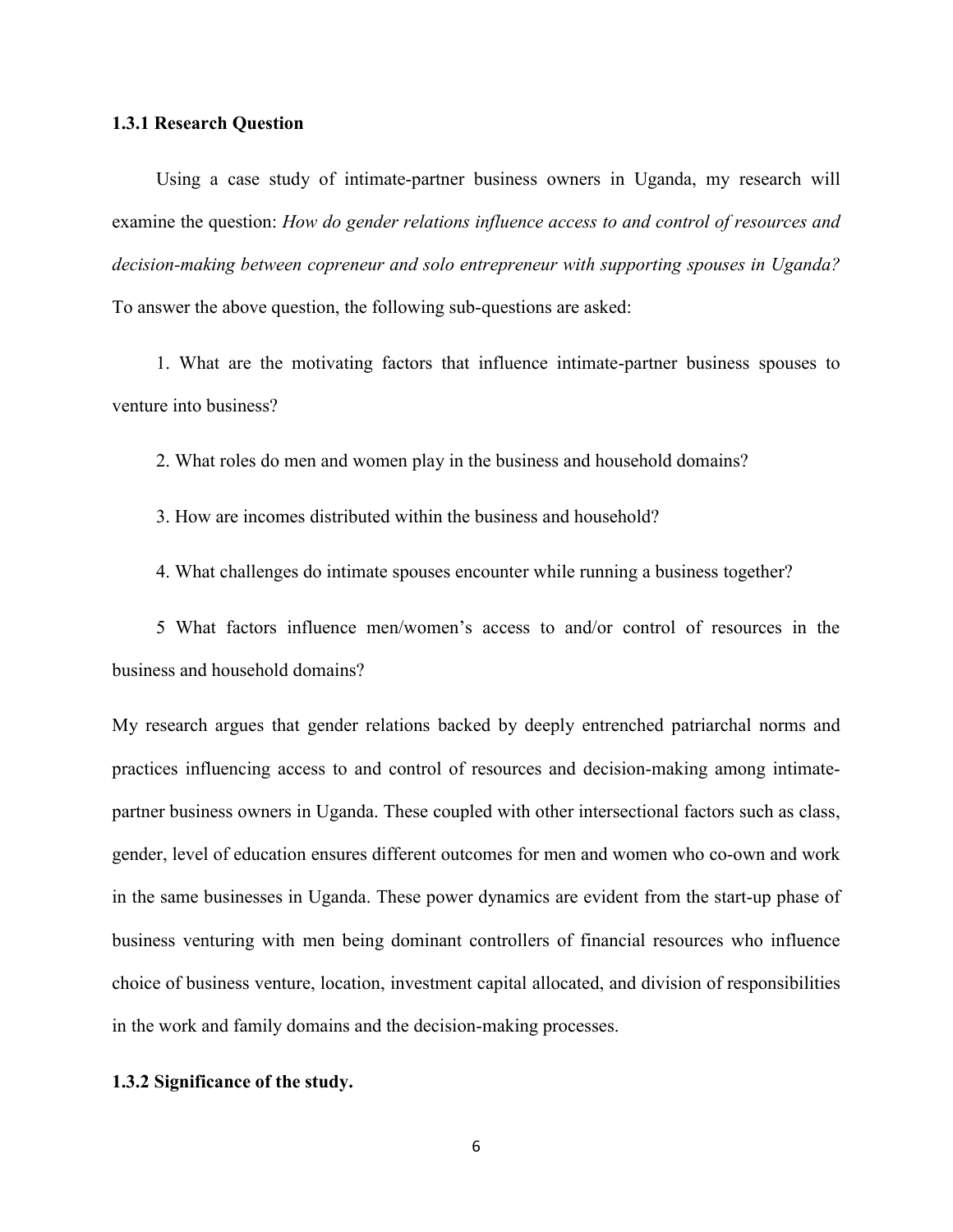This study is significant in illuminating the gendered power dynamics in Uganda that shape the business and household domains and how these dynamics influence access to and control of resources and decision-making within the work-family domains. This is especially important in understanding the role of families in either advancing or restricting women's entrepreneurial abilities through business venturing and active participation. The study is premised on the idea that the family unit may be the one of the strongest institutions in shaping the outcomes of males and females due the patriarchal social norms that determine the distribution of resources, rights, responsibilities and privileges between men and women. This study will attempt to make a connection between men's access to and control of resources with their decision-making powers both in the household and business domains. The study hopes to illuminate the influence of family systems and beliefs in shaping the financial outcomes of men and women in terms of ownership and management of a business, division of labor within the household and business domain and spouses' ability to make meaningful decisions.

The study shades light on intimate partner business ventures in Uganda which have remained an under-investigated category within family business. The study will examine the interacting domains of business and family and how spouses manage the physical and psychological transitions that come with both living and working with one's spouse (Marshack and Yabroff, 1994). Specifically, the study examines the gendered outcomes that emerge from the impacts of access to and control of and decision making among copreneur spouses within Uganda. The results of this study will hopefully enhance our understanding of financial management between the household and business and between the individual spouses that interact with both domains.

### **1.4 DEFINITION OF KEY TERMS.**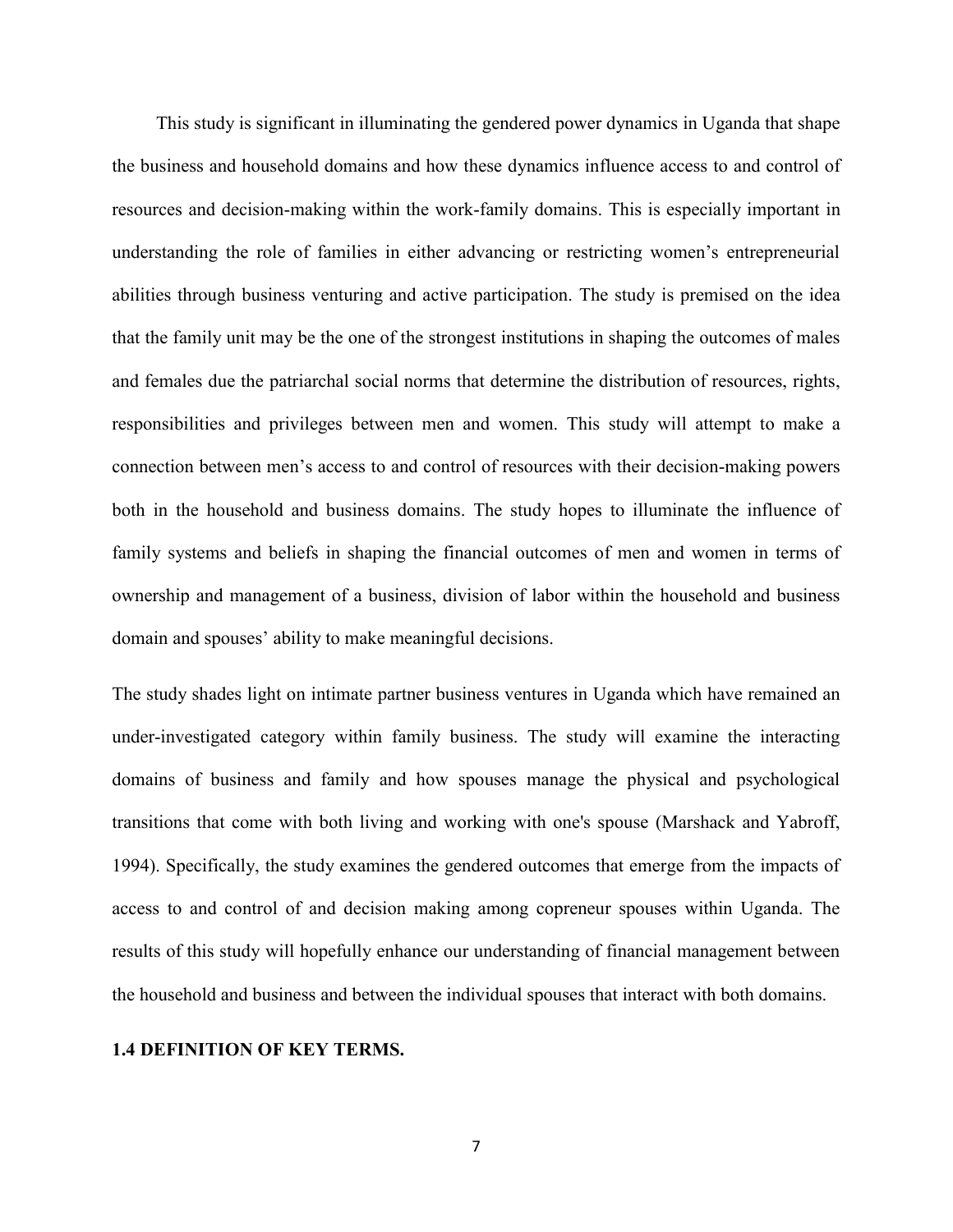*Gender* as a concept can be defined as the "socially acquired notions of masculinity and femininity by which women and men are identified"<sup>2</sup> (Momsen, 2004: 02). Kewane also defines gender as "a set of shared and evolving discursive habits that prescribe and proscribe behaviour of persons in their social roles as men and women and that structure analysis and decision making about the actions of others" (Kevane, 2014, pg. 14). "Gender is instantiated in the social structures that shape choices that individuals make." These structures may include the legal rules, social hierarchies, shared expectations, norms of behavior and resources (Kevane, 2014, pg. 14).

*Gender relations* can be defined as relations between men and women that are socially determined by culture, religion, or socially acceptable ways of thinking or being (Institute of Social Transformation, 2018)

*Intimate partner business owners* are individuals, in this context either copreneur or solo entrepreneur, who own and manage a business while having a marriage-like relationship with their spouse who may be fully or partially involved in the business. The term intimate partner business owners will be used through out the thesis when the author refers to both copreneurs and solo entrepreneurs without attempting to distinguish one from the other. This is done to generally refer to all respondents in this study under one major category. However, where appropriate, copreneurs and solo entrepreneurs will be clearly identified.

*Copreneurs* are couples in marital or pseudo-marital relationships who own and operate a business, share ownership, responsibility, risk, and business management (Barnett, 1988).

 $\overline{\phantom{a}}$ 

<sup>&</sup>lt;sup>2</sup> Gender in this context is meant within the heterosexual lens where the binary of male and female is explored. This is the case since the study examines gender relations between heterosexual Intimate partner business owners.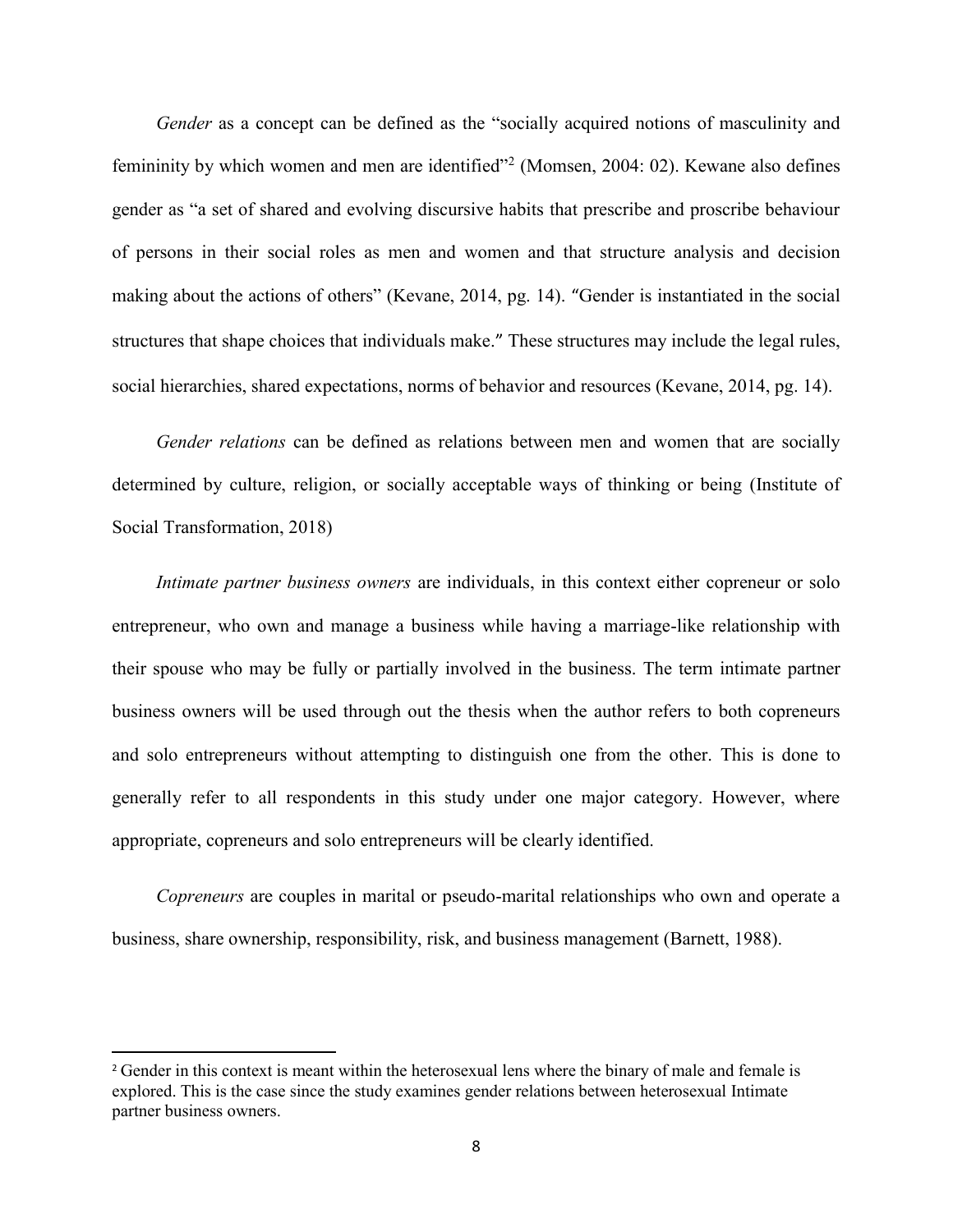*Copreneurial ventures* are business enterprises that are founded or managed by couples who identify as copreneurs. These businesses may be fully or partially owned by these spouses in a marriage-like relation with the visible or invisible participation of both spouses in the running of the business.

*A solo entrepreneur* spouse refers to one person who is fully committed and involved in the running of the business. The *solo entrepreneur* makes the business his/her career by investing time, financial resources towards the success of the business.

A *supporting spouse* refers to an individual that plays a supportive role in form of psychological/emotional encouragement and a small degree of assistance with the actual business. The supporting spouse may have a career outside of the business and may support with household roles on behalf of the *solo entrepreneur* who is fully committed to the business (de Bruin, 2006).

This study focussed on micro and small businesses in Uganda. Within the context of this study, micro enterprises are defined are firms that employ between 1-5 people, are largely dependent on family labour or own employees and have low levels of productivity and limited in skills (Ministry of Finance, Planning and Economic Development, 2003). These businesses also have an annual sales/revenue turnover or total assets not exceeding Uganda shillings 10 million (US \$2600). On the other hand, small businesses Small Enterprises employ between 5 and 49 people and have total assets between UGX: 10 million but not exceeding 100 million (US \$26,000) (Uganda Bureau of Standards, 2013).

### **1.5 RESEARCH METHODOLOGY**

9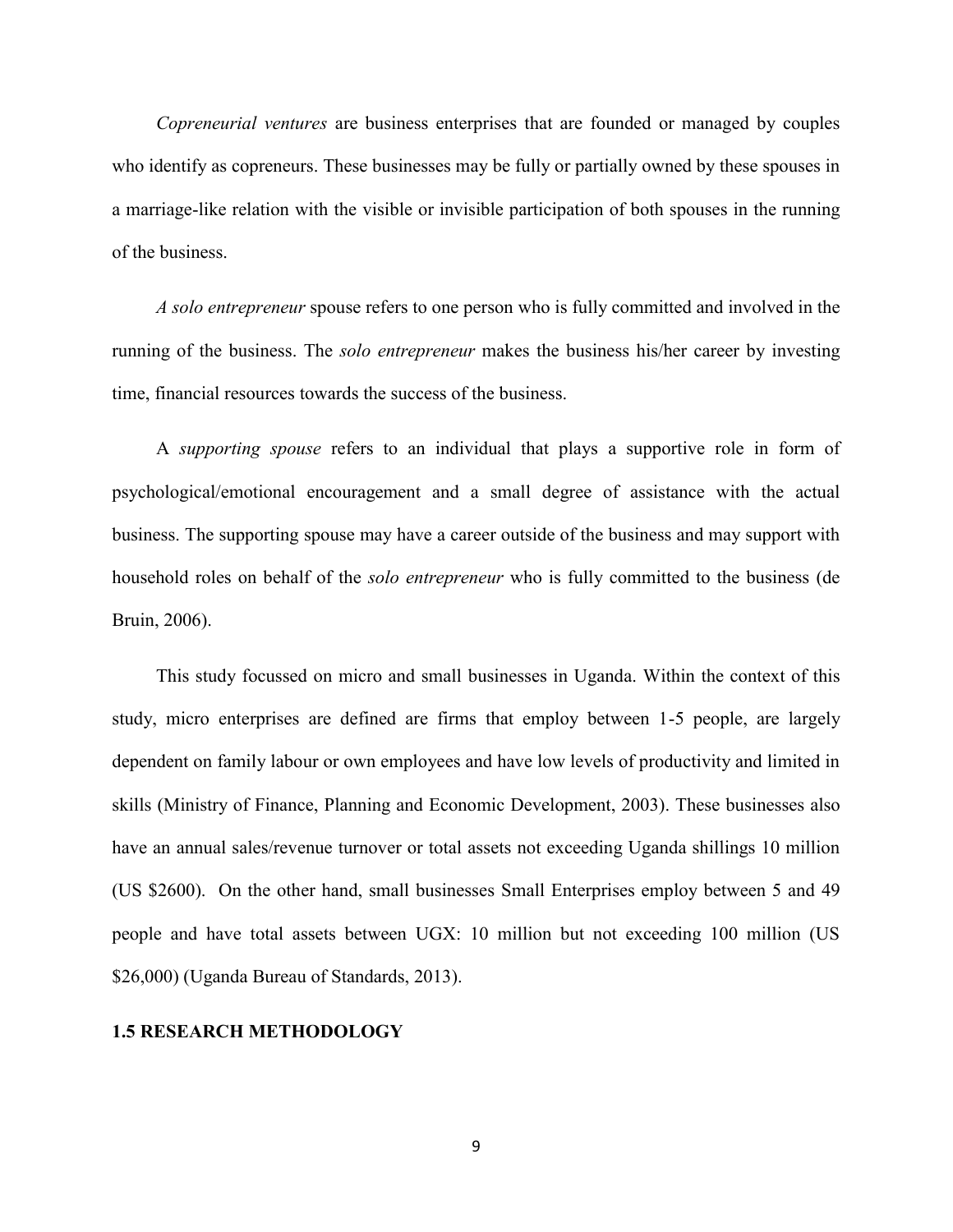The study adopted a qualitative methodology because it brings meaning especially from the participant's viewpoint into the study (Creswell, 2008). The case study focusses on intimate partner business owners by centering their lived experiences working with their partners. This study examines copreneur ventures in a real-life context with a goal of establishing the extent to which copreneurs shape their own environments (Yin, 1984). The study also embraces an exploratory approach since no previous studies have examined gender relations among intimate partner business spouses. The exploratory case study explores the individual perspectives of male and female copreneurs in owning and managing a business since both may draw different experiences influenced by contexts and cultural influences within a specific period (Creswell, 2008).

Whereas previous studies on copreneur ventures have adopted different methods such as relying on secondary sources (Farrington, Venter, Eybers and Boshoff, 2011) and surveys (Muske and Fitzgerald, 2006, Wu, Chang and Zhuang, 2011), these studies are heavily dependant on available data from national databases which where unavailable in the context of Uganda. This justifies the exploratory nature of this study to understanding the outcomes among intimate partner business owners in Uganda. This according to Yin (2003) enables me to answer the "how" question which is necessary to uncover the contextual conditions that may influence the phenomenon. For example, the family values and traditions of a specific context will tend to influence the attitudes and perceptions of copreneurs about their roles and expectations.

### **1.5.1 Data Collection**

Upon arrival in Uganda in June 2017, the researcher employed snow ball sampling in order to find respondents for the study. The research study was conducted in the three towns of Wakiso, Gulu and Soroti. These towns were chosen to widen the pool of participants since no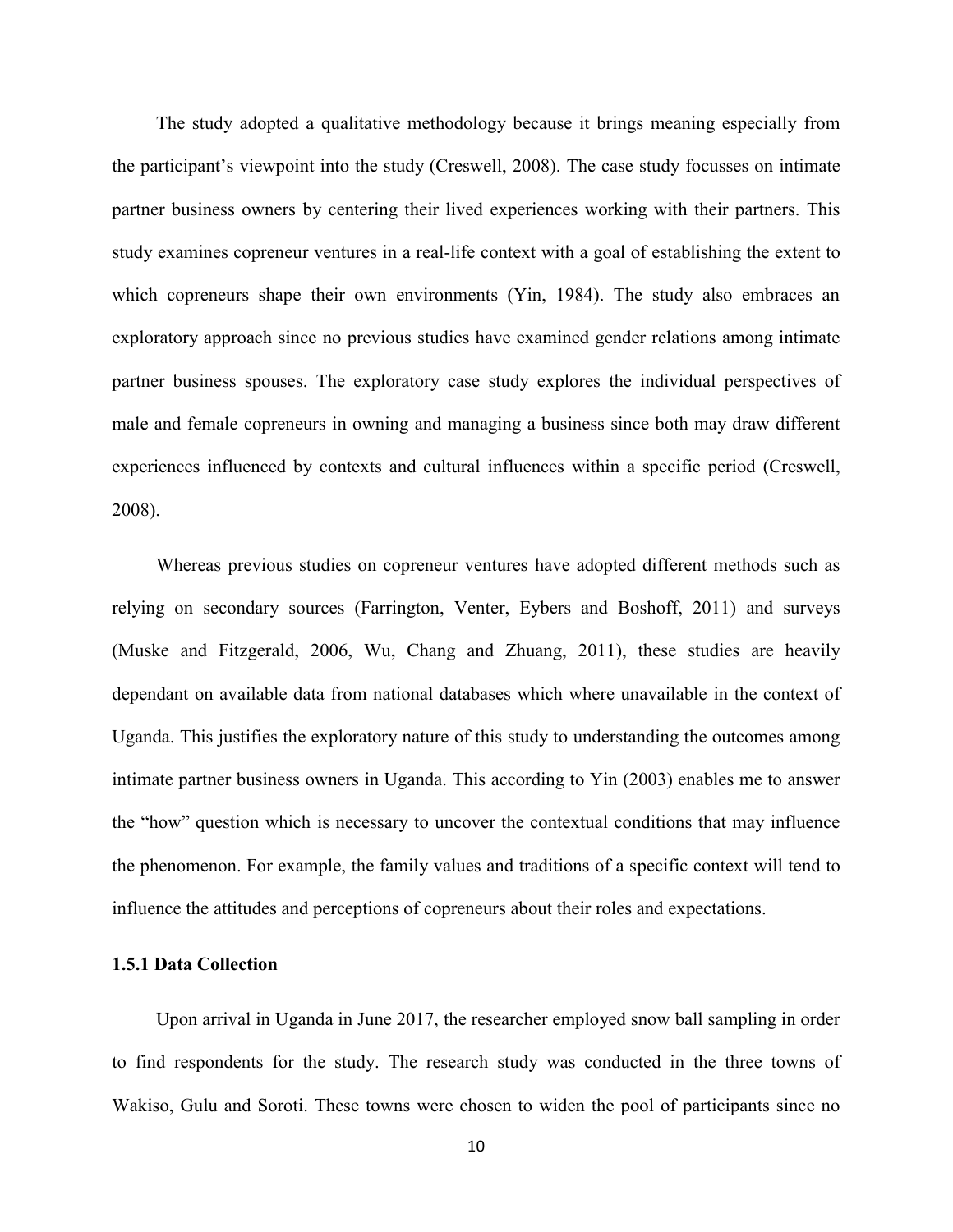existing data on intimate partner business owners was available. The three towns represent urban areas headed by local administrative governments, with Soroti situated at 294 km east of the capital Kampala and Gulu 332 km North of Kampala. Wakiso is the district that hosts Uganda's capital, Kampala. Gulu and Soroti districts had been greatly impacted by the Lord's Resistance Army (LRA) insurgency for the last 25 years. However, both towns had witnessed relative peace and were undergoing vibrant economic growth.

**Figure 1. Map of Uganda showing the districts the study was conducted.**



### Source https://yourfreetemplates.com/free-uganda-map-template/

Snowball sampling, defined as a process where "one subject gives the researcher the name of another subject, who in turn provides the name of a third, and so on" was used to plan other interviews (Vogt, 1999 as cited in Atkinson & Flint, 2001, pg.1). Snowball sampling was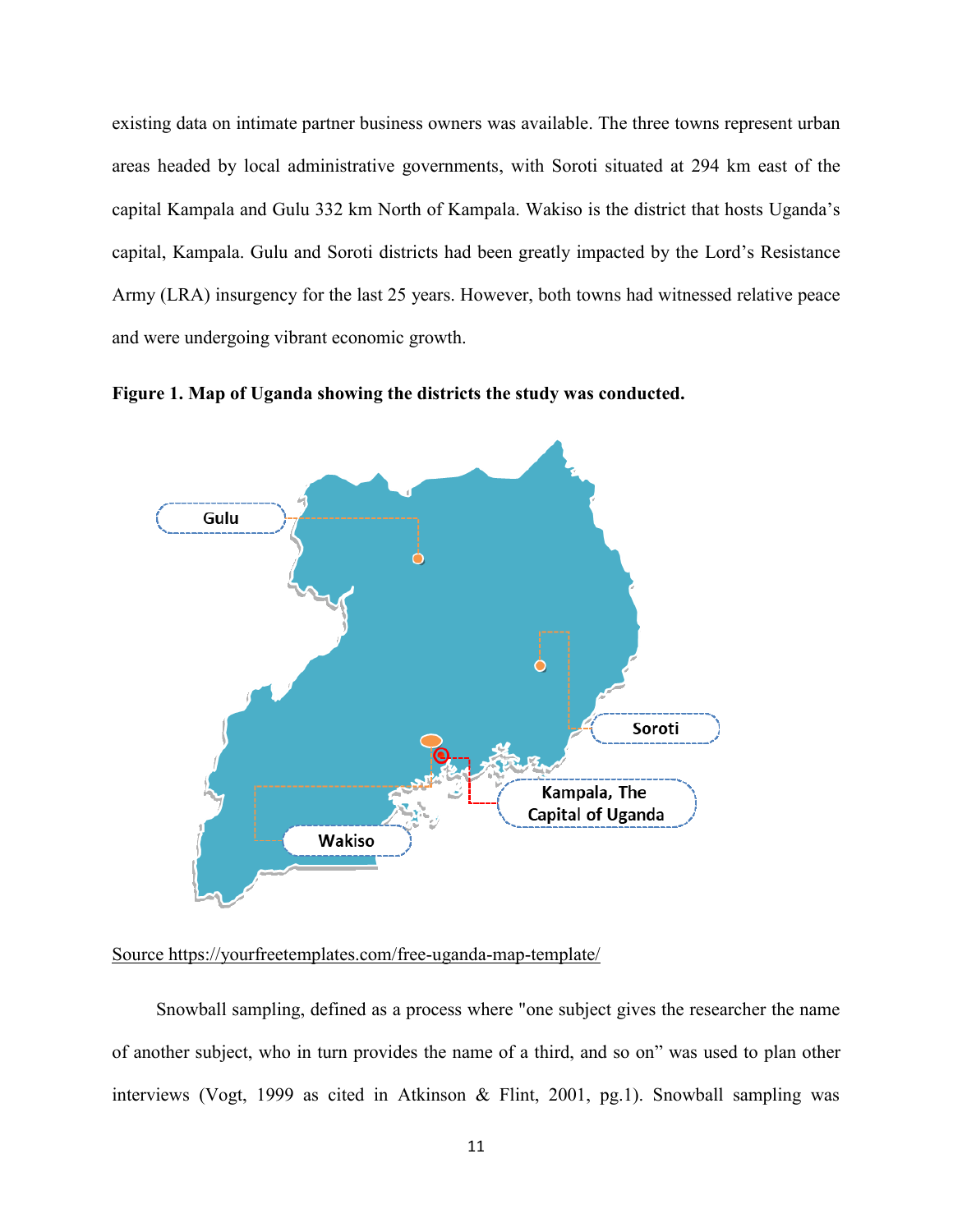integral to the research since no database on copreneurs or entrepreneurs within Uganda was accessible. This was also the first study that focussed on copreneurs as participants of the study. Snow ball sampling enabled the researcher to interview copreneurs, a hidden population in Uganda. The referrals were especially useful in building trust between the researcher and respondents.

Once the researcher approached a respondent, he/she would be presented with a copy of the introductory letter and a summary of my research project. If the individual agreed to participate in the study, the researcher would ask if they met the minimum requirements for inclusion which was owning a business and working with a partner or spouse. Copreneur and solo entrepreneur spouses were determined by the self-identification or if they met the following characteristics: a) the participant reported being in a marital arrangement and working with their spouse in a business venture, b) one spouse was a major decision maker without being an owner of the business, c) one spouse's involvement in the business is acknowledged by the other spouse, especially the business manager<sup>3</sup>. Once an interview was agreed upon, the researcher would set up a meeting time and location for the interview to take place. On the interview day, the respondent would be asked for their consent to participate in the study and be recorded during the interview. Some participants expressed concern with signing consent forms and preferred verbal consent before the study began. While the researcher had initially planned to interview both spouses separately, this proved difficult in some cases where one partner would consent but not permit their spouse to participate in the study or even refuse to participate in the study themselves.

 $\overline{a}$ 

<sup>&</sup>lt;sup>3</sup> See Fitzgerald and Muske (2002) for detailed classification of copreneur spouses.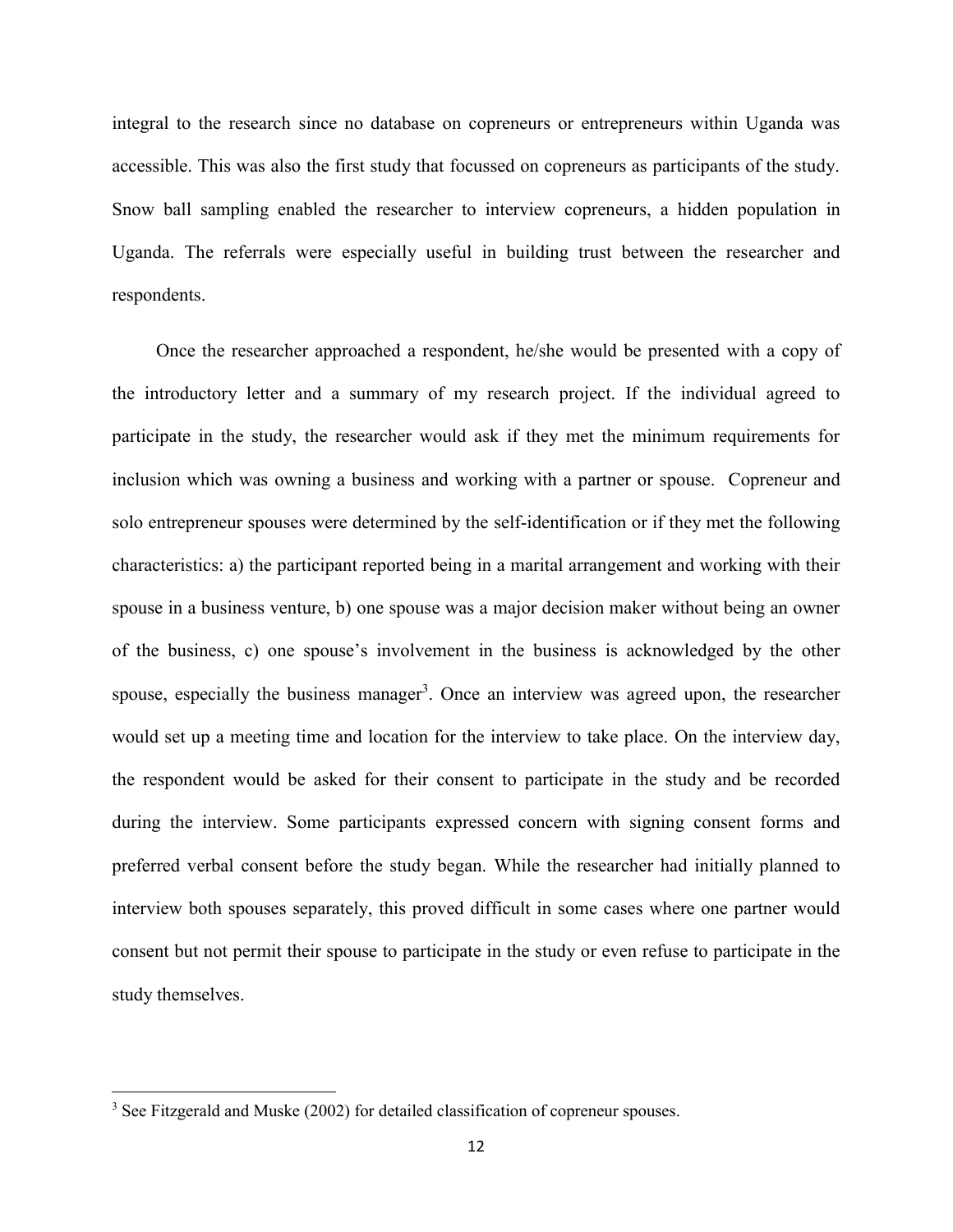Overall, 12 respondents voluntarily consented and took part in the research. All interviews were conducted separately to prevent "the [deafening] silence of the women" in the presence of their husbands (Shope, 2006:170). The interviews were held at the respondent's workplace and on a few occasions, hosted by the respondent. The interviews often began with the researcher introducing himself and the research assistant and going through the consent process. The first questions were on the participant's background information's and living situation. The interview questions would then examine the business history of the participant paying close attention to the founding of the business and the current roles and functions that each spouse played in the business and household domain.

Some participants preferred not to share their financial information for fear of being targeted by the Uganda Revenue Authority (URA) for tax purposes. This fear originated from previous instances were revenue officials targeted business owners claiming to be researchers. After clarifying that I was a student collecting data for my master's thesis, many accepted to continue with the interview. The interviews were audio recorded and generally lasted forty minutes to an hour forty-five minutes. Upon completion of the interviews, data transcription was conducted and later coding of the data. Data coding generated themes against the initial research question on how gender relations influence access, control and decision making among Intimate partner business spouses. The interview guides are attached in the Appendix.

## **1.5.2 Limitations of the study.**

The respondents were drawn from regions accessible to the researcher due to convenience and the logistics allocated to the research process. Whereas the researcher would have preferred a more representative population, the available resources in terms of finances and time resources would not permit for such a study to be conducted. The use of snow ball sampling as a method of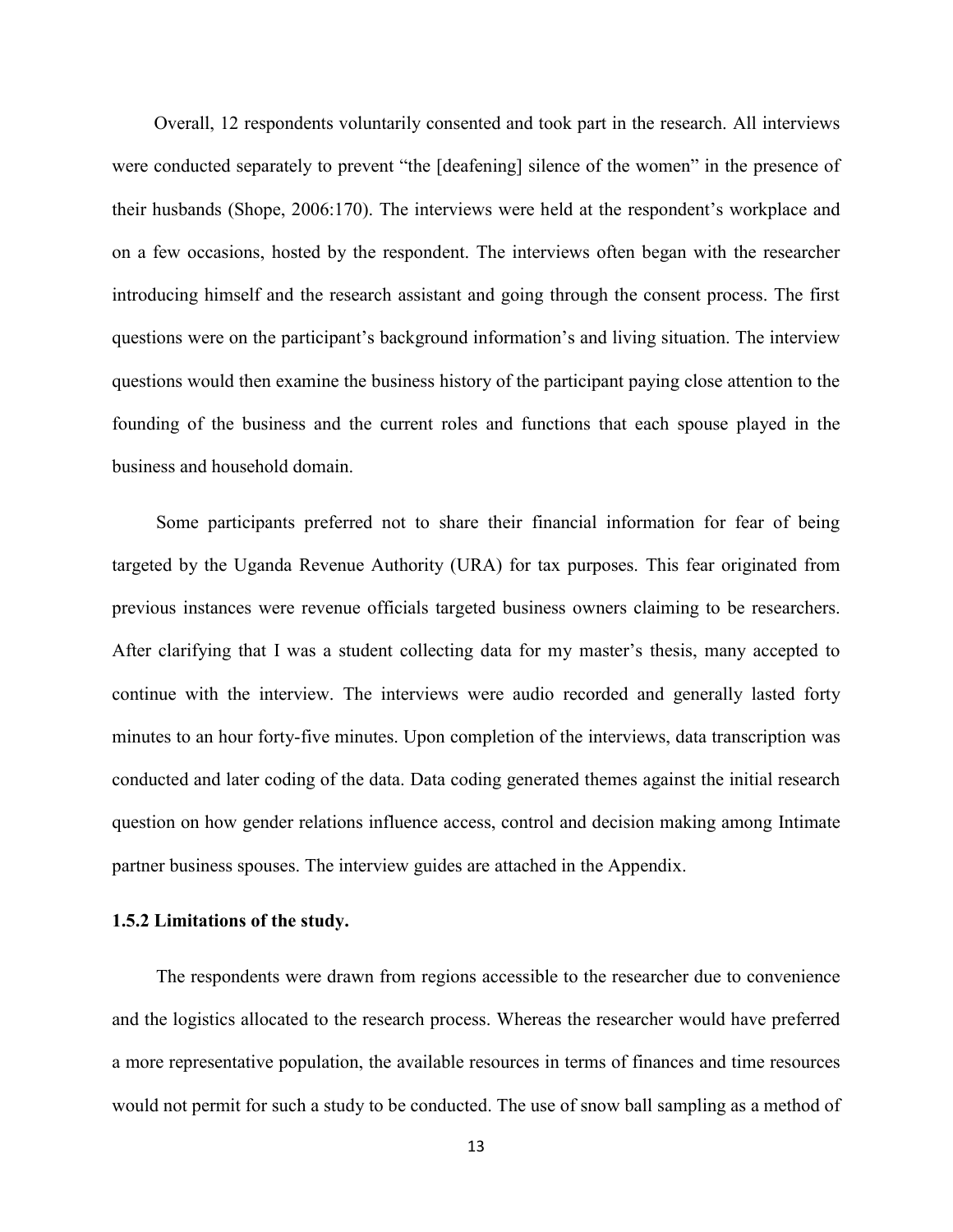finding respondents limits the representativeness of this study. This is due to the dependence on the subjective referrals by participants and the isolation of other potential respondents that are not connected to the researcher or research topic (Van Meter, 1990 as cited in Atkinson and Flint, 2001).

The study was also limited by the issue of the gatekeeper bias (Groger, Mayberry and Straker, 1999). This was often in form of protective "gatekeeper" which in this study were the spouses, both male and female, who prevented the researcher from gaining access to the other spouse. This made it challenging for the researcher to gain access to the experiences of certain participants who could have provided much-needed insight into the study. This certainly affected the number of participants as well as the generalizability of the data collected since some spouses opted not to participate while for some, only one spouse was "available".

The researcher found it challenging to establish trust with an already marginal target population. As stated above, several respondents expressed concern that the researcher could be from the Uganda Revenue Authority (URA). The researcher contacted community leaders and church groups to obtain the green light to contact the respondents. This was especially useful since community leaders knew the intimate partner business owners, thus initiating a chain referral that enabled the researcher to obtain the respondents (Atkinson and Flint, 2001). There were cases were the respondent's partner temporarily lived in another town or moved frequently due to the nature of their work thus making it harder to access this type of respondents. This reduced the already small pool of participants that either identified or fit the criteria of intimate partner business owners such as copreneurs or solo entrepreneurs. Nonetheless, the researcher managed to interview 12 respondents who voluntarily consented to take part in the in-depth interviews.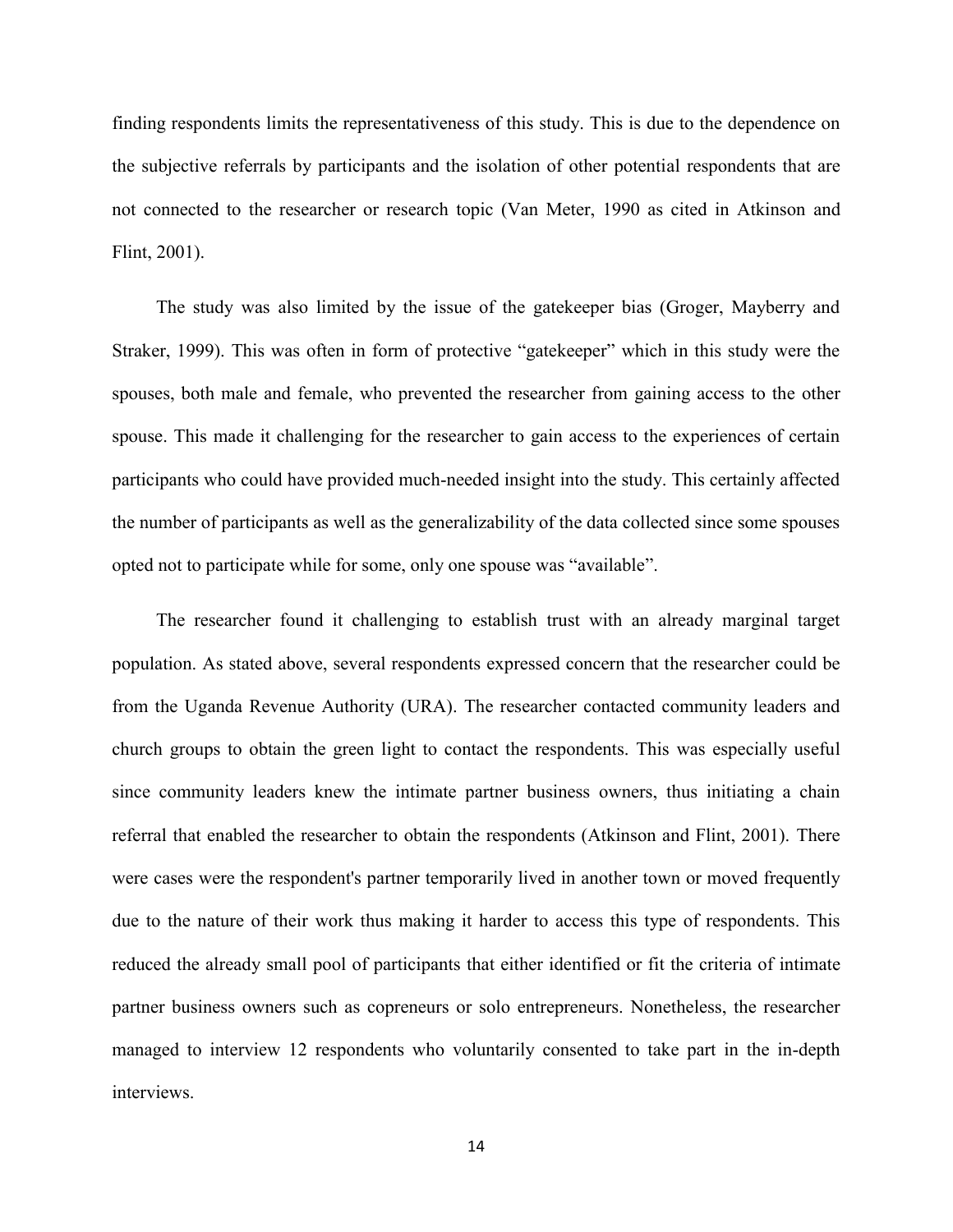#### **1.5.3 Risks and benefits**.

Scheyvens et al note that the most fundamental issue in development research regards the ethics around the power relations between the researcher and the researched (Scheyvens et al 2003). The fact that the researcher is a graduate student in a Canadian University, something which attracts attention and respect within some contexts in Uganda meant that the researcher had to maintain reflexivity during the course of this research because of the power relations involved. This often came with expectations by respondents of financial and social support in exchange for their participation. The researcher therefore had to be aware of and implement Scheyven's advice of taking conscious steps to avoid reinforcing feelings of powerlessness amongst the participants. This was achieved through conscious awareness of the cultural expectations, privileges, and challenges of conducting a qualitative study involving participants from different cultural and academic back grounds.

Many Ugandans are often suspicious of researchers, especially those examining economic and political affairs as they as suspected to have ties to the Uganda Revenue Authority (URA). Also, the political environment is treacherous as government spies have implicated people through purported research projects. As such, the researcher built trust by openly sharing research documents from Dalhousie University that clearly expressed my research intentions and consulting the local leadership for approval to access the research contexts. I am from Uganda and was able to build trust based on some common values and shared interests.

Throughout the course of the study, the participants did not incur any expense except for their time. All interviews were conducted at the participants' primary locations like workplace or restaurant. Only one interview was conducted at the respondent's home. No compensation was given to participants except for a few that had a small meal or drink during the research process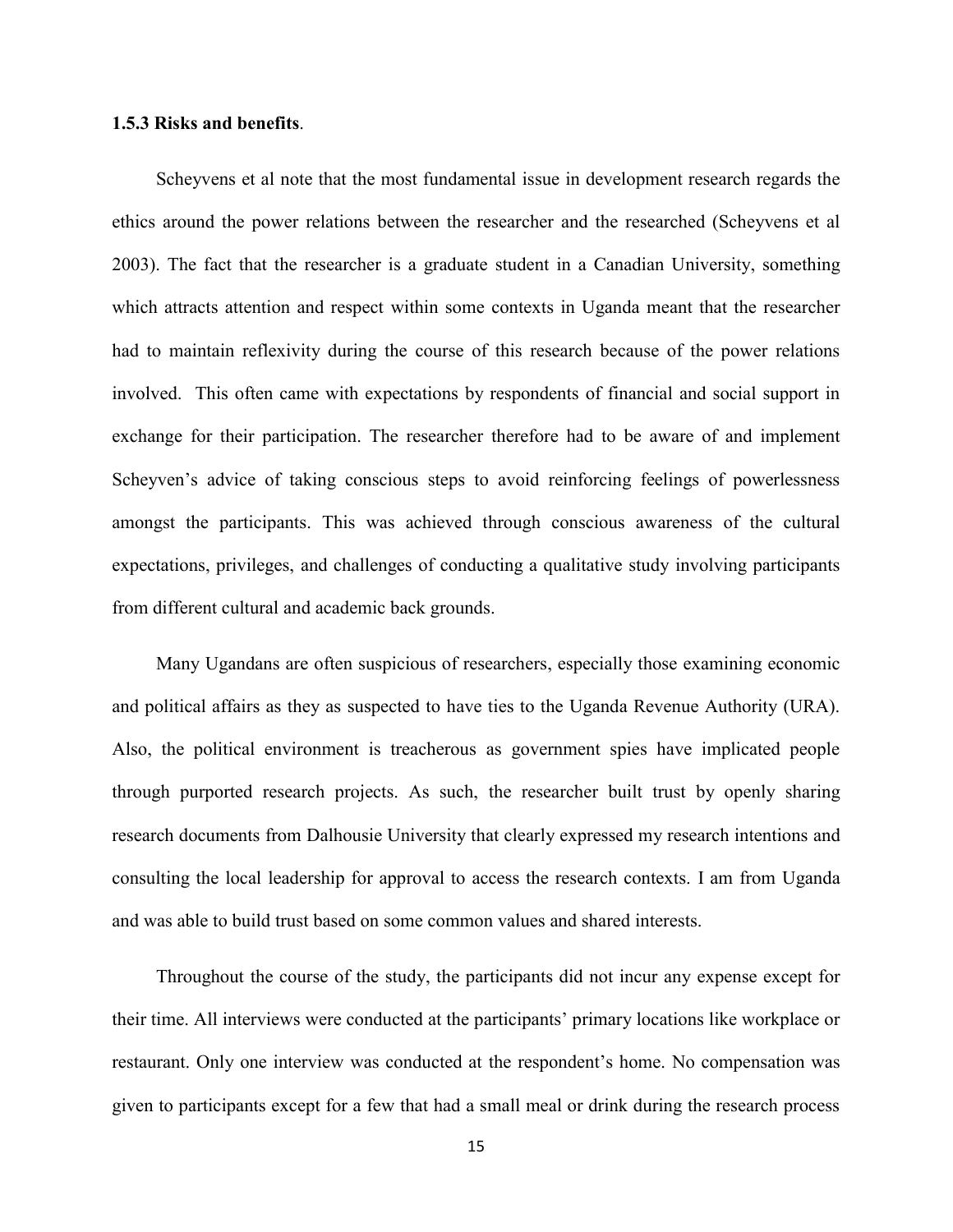with the researcher. Most of the participants that began the study participated till its completion. The outcome however had no direct benefit to participants. It is my hope that the findings of the research will enhance an understanding of the dynamics within intimate partner business couples' decision making and access and control of resources.

## **1.6 CHAPTER OUTLINE.**

The next chapter of this study provides the theoretical grounding for this research. Two theoretical frameworks: Gender and Development (GAD) and Border Theory are used to analyze the study findings. Chapter three reviews the available literature on copreneur ventures drawn from studies largely in the global north and examines emerging themes such as motivations for copreneur business ownership, work-family balance, conflict sources and how couples intermingle financial resources between the work and family domains. Chapter Four presents the findings from the research subjects, while emphasizing emerging themes from the study. The establishment of financial resources for starting the business and the allocation of incomes for wages and towards meeting household needs are discussed in detail in the chapter. The final chapter presents a summary of findings against the initial research questions of the study. It highlights the relationship between men's ownership and control of resources and the patriarchal social norms that ensure male control of the family unit. The chapter concludes by examining the study findings within the context of gender relations in Uganda which are predominantly stereotypical divided between the public/private, men/women, owner/user binary largely reinforced by culture, religion and patriarchy.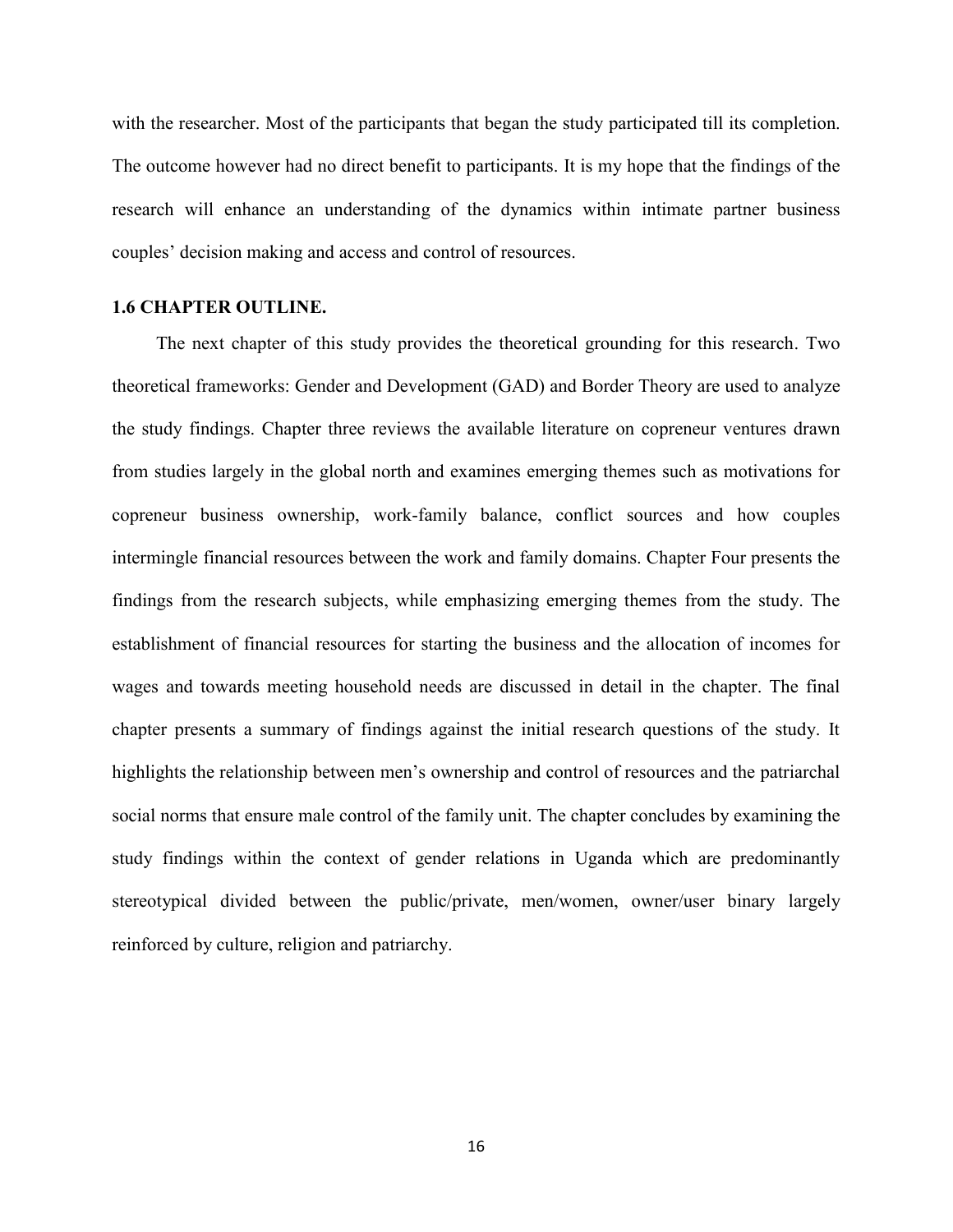#### **CHAPTER TWO: THEORETICAL FRAMEWORK**

Over the past several decades, employers, scholars and greater society have recognized that work and family lives are intertwined and influence one another. The recognition of the interdependence between work and family led to an increased scholarly interest and the emergence of theories attempting to explain this phenomenon. Within the context of this study, Gender and Development (GAD) and Border Theory are used to understand how gender relations influence access to and control of resources, as well as decision making between intimate-partner business owners in Uganda. The chapter will explore the theoretical approaches used in this study and why they are relevant to the study of work and family domains. The two theories will enable our understanding of how gender relations influence access, control of resources and decision making between intimate partner business owners in Uganda.

### **2.1 GENDER AND DEVELOPMENT (GAD)**

Gender and Development (GAD) emerged in the 1980s as a criticism of the Women in Development (WID) perspective that was dominant in the 1970's (Rathgeber, 1990). The Women in Development (WID) approach advocated for the integration of women by improving their access to education, employment, and material benefits such as land and credit (Parpart, 1993). WID was premised on the view that women were an untapped resource who could contribute more to development (Moser, 1993). This justified the need to address women in isolation due to their subordinate status as the very poorest because of their gender-based disadvantage. (Kabeer, 1999). The WID approach proved problematic in improving the position of women in the Global South for a number of reasons: it homogenised women, ignoring the differences in contexts, political systems, age cohorts, ethnicities, and incomes of women (Nilson, 2013); it focussed on the productive aspects of women's lives largely ignoring the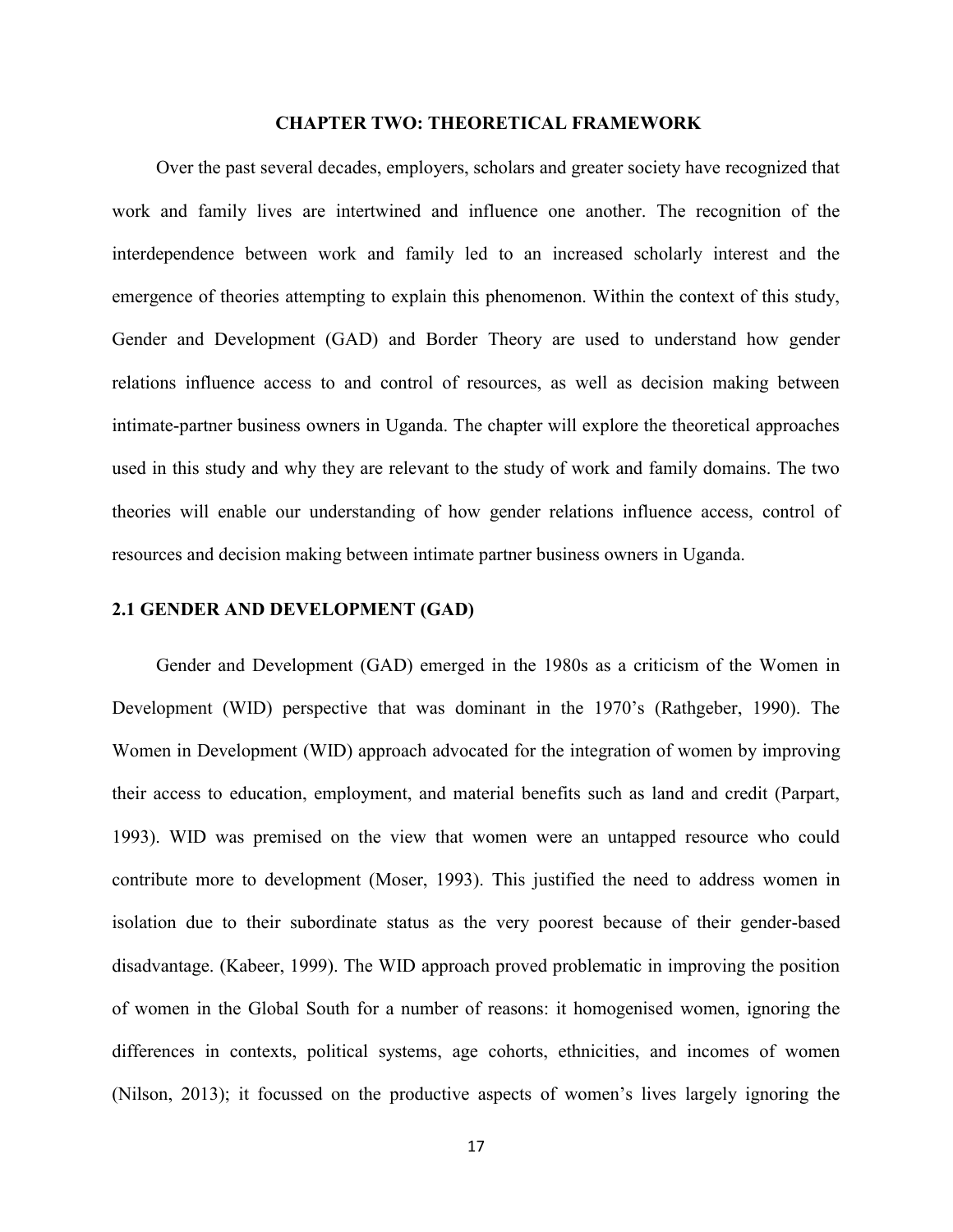impacts on women's reproductive lives; it focussed on women rather than gender relations as a causal factor for women's inequality; and it did not recognize the effects of the global economic system on women (Rathgeber, 1994).

The GAD approach, on the other hand, shifted the focus from women per se to gendered power relations, the social construction of gender and the assignment of specific roles, responsibilities and expectations to men and women (Rathgeber, 1990).

According to Rathgeber, GAD looks at "the totality of social organization, economic and political life to understand the shaping of aspects of society" (Rathgeber, 1990:494). One important aspect of GAD is the examination of gender relations. Kate Young (1992) argues that gender relations are either ascribed or achieved; ascribed being relations that a person is assigned due to their basic position in a kinship or affinity, while achieved refers to relations established based on one's personal involvement in the economic, social and political life of their country. The merging of ascribed and achieved relations produce different social and economic outcomes for women when interlocked with class, race, ethnicity and religion, etc. (Young, 1992).

The GAD framework does not focus singularly on either productive or reproductive aspects of women's and men's lives to the exclusion of the other and analyzes the nature of women's contributions within the context of work done inside and outside the household which includes non-commodity production (Rathgeber, 1990). It also rejects the public/private dichotomy that has been used to undervalue and devalue household work performed by women. GAD theory further explores the economic, social, political, and cultural forces that determine men and women's participation, control of and access to resources and benefits from these resources (Brown, 2006). It does not only acknowledge women's roles but the interaction of these roles alongside those of men in shaping the structure of society. It, therefore, emphasizes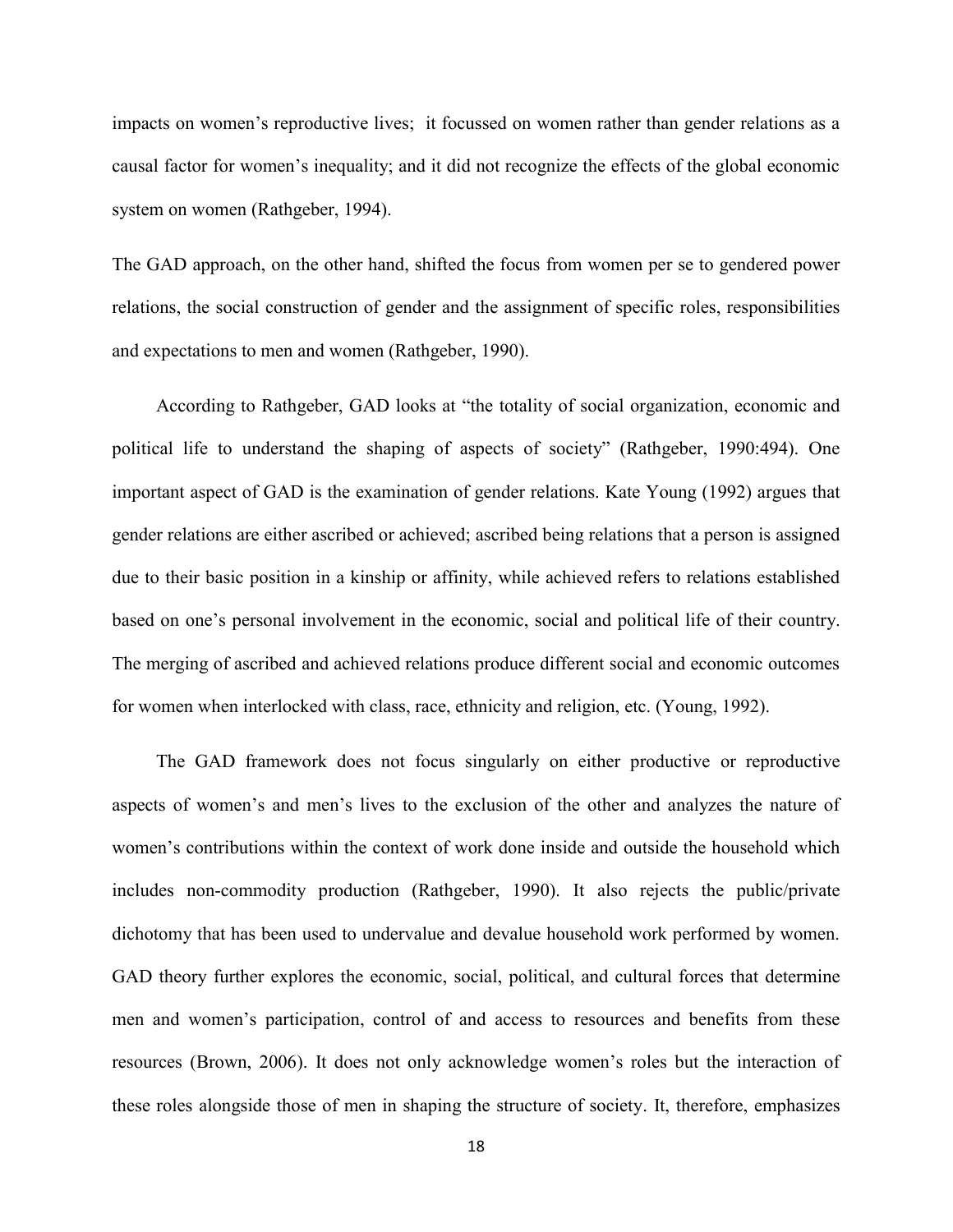the need to challenge and transform existing gender roles and power relations to address the imbalance of power between women and men in both the household and wider society (Singhal 2003).

The GAD approach sees women as agents of change rather than passive recipients (Rathgeber, 1990). However, it cautions that women are far from a homogenous group. It therefore calls for the need to understand how race, class, ethnicity, sexuality, age, disability, etc. interact with gender to bring about women's subordinate position (Brown, 2006). GAD proponents further recognize that gender subordination is constructed and reinforced through many institutions such as the household, the community and the state (Beetham and Demetriades, 2007). The reluctance by policy makers to alter the current power imbalances that bring about women's inequality and the gendered division of labour has seen women play different and changing roles within the household and public sphere but with limited benefits (Nilson, 2013). The integration of women into the paid workforce increases women's burdens due to their roles associated with the "home" which are not simultaneously diminished (Brown, 2006).

GAD seeks the adoption of an approach that considers power imbalances at the root of gender subordination (Molyneux 1985 as cited in Beetham and Demetriades, 2007). This calls for a shift from addressing women's needs that are identified within their socially accepted roles to needs identified as a result of women's historically subordinate position (Moser, 1993). This includes, alleviation from the labor of childcare roles, establishment of political equality, removal of institutionalized discrimination, such as restrictive access to credit or ownership of land, etc. (Molyneux, 1985). Achieving this would require a certain level of consciousness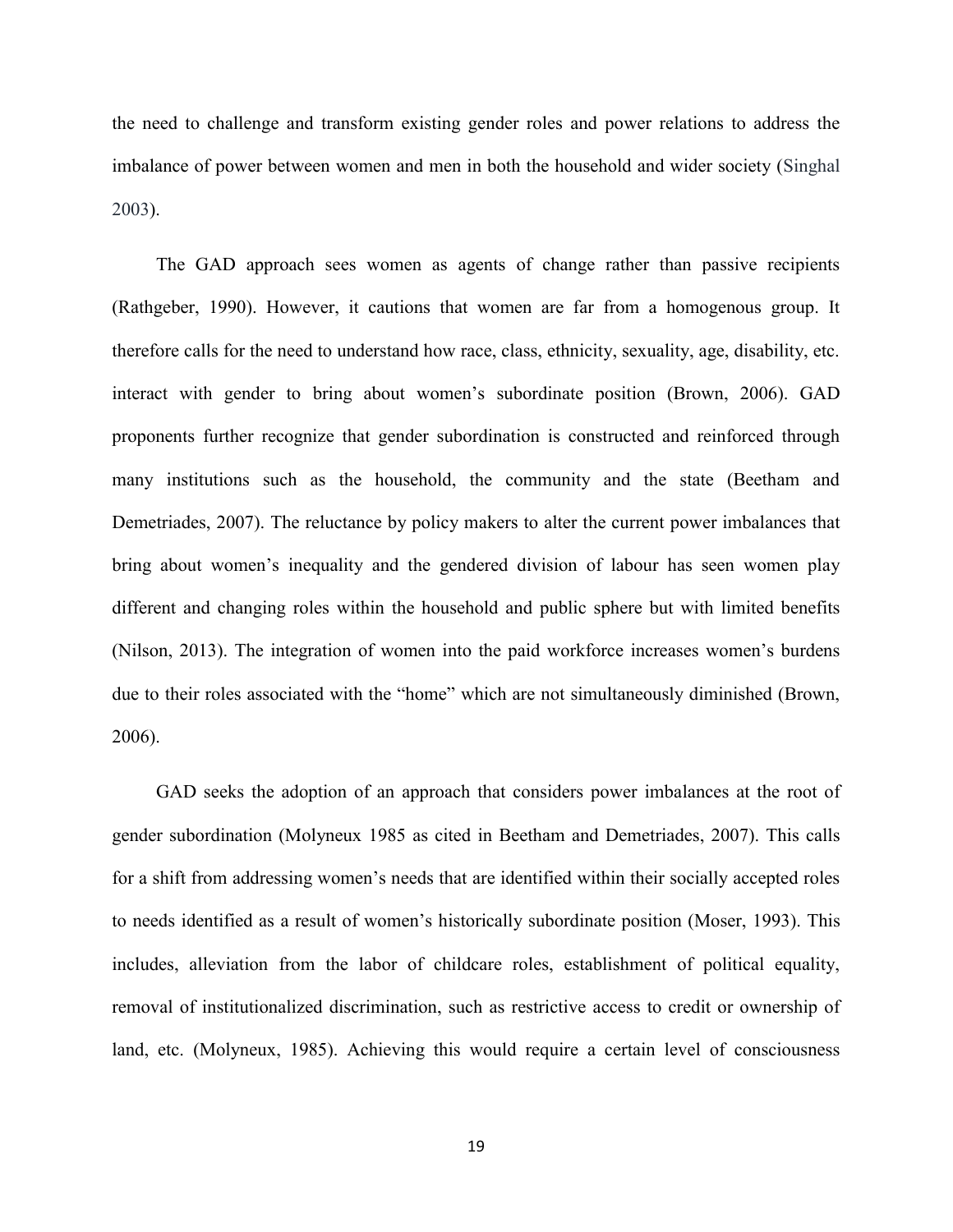raising, especially from a bottom-top approach where women as active agents are empowered to determine their own choices and outcomes.

In addition, GAD further encourages women to organise to work towards transforming the institutions that construct their subordination and to work for their own empowerment (Burn, 2005, Nikkhah, Redzuan and Abu-Samah, 2011). This is achieved in part by questioning the validity of traditionally assigned roles and the social construction of the productive and reproductive domains from which women are assigned inferior or secondary roles (Rathgeber, 1994). The power wielded by men over men and by men over women is an instrument of marginalisation.

GAD theory is helpful in examining gender dynamics between copreneur spouses. The theory acknowledges the unequal distribution of power and resources between men and women and the need to alter the power imbalances that result in gendered roles and division of labour. This is especially important in the global south where women are such a crucial economic resource with little or no entitlements to the outcomes of their labour due to the entrenched patriarchal systems that privilege males with resources and decision-making power to women's disadvantage.

The GAD approach has been criticized by some for the potential problems that emerge from "bringing men in" to development work. While the shift from 'Women in development' to 'Gender and Development' was welcomed due to its promise to promote a more integrated and relational approach, concerns have been expressed about men assuming central focus as the "experts" without understanding women's experiences of subordination (White, 2000). This, White argues, risks transforming pro-feminist men into the anti-women if they are ever accused of being ignorant or guilty of women's subordination (White, 2000). Furthermore, White argues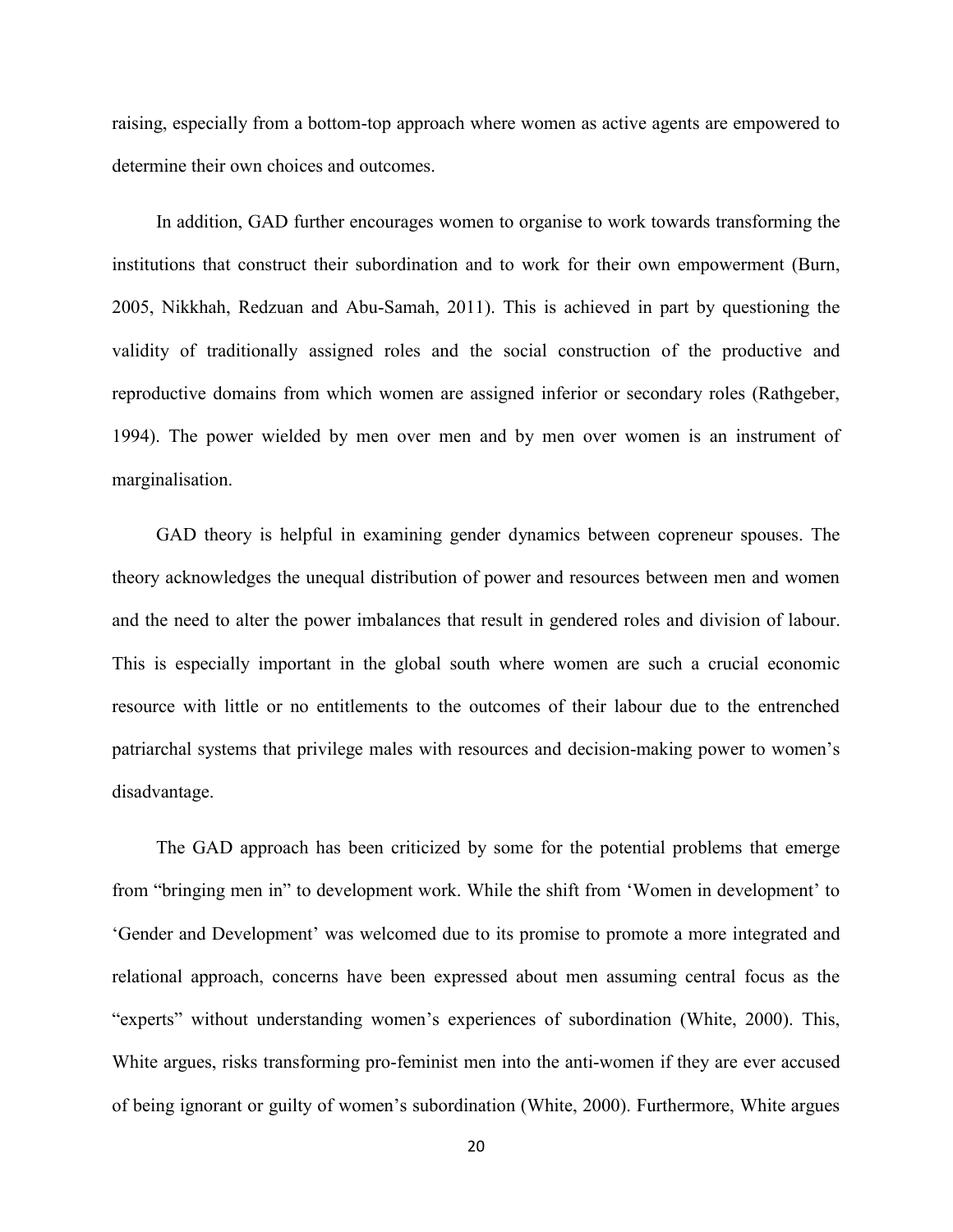that the integration of men under the GAD framework risks bringing men's problems such as inability to fulfil provider roles, effects of men's sexual practices into discussion. This in turn leads to what Whitehead refers as "danger of reversion" shifts focus from gender relations to men and masculinity (Pg.35). This results in women losing the hard-won gains of feminism due to the centering of men and men's concerns (White, 2000).

GAD as an approach has also been criticized for the difficulty in the implementation stage since it calls for challenging the institutions and structures that perpetuate women's subordination (Rathebeger, 1990). Furthermore, GAD theory's demands for structural changes within the institutions that bring about women's subordination make it unpopular national and international development agencies. As a result, Gender and Development is often perceived as "toothless" since it demands structural changes and power shifts that are unlikely to happen among national governments or international agencies.

### **2.2 BORDER THEORY**

Border theory is also used to analyse the data emerging out of this study. Border theory concerns the boundaries that divide the times, places and people associated with work versus family roles (Clark 2000). The basic idea behind border theory is that work and family are different spheres that are characterised by different cultures i.e. different purposes, languages, rules, customs, and behaviours with the ability to influence each other (Chen et al, 2004). According to Clark (2000), people are "border crossers" who make daily transitions between the two domains. The central argument of the work/family border theory is that individuals are proactive border crossers, which implies that they shape the nature of each domain, as well as the borders and bridges between both domains (Clark, 2000).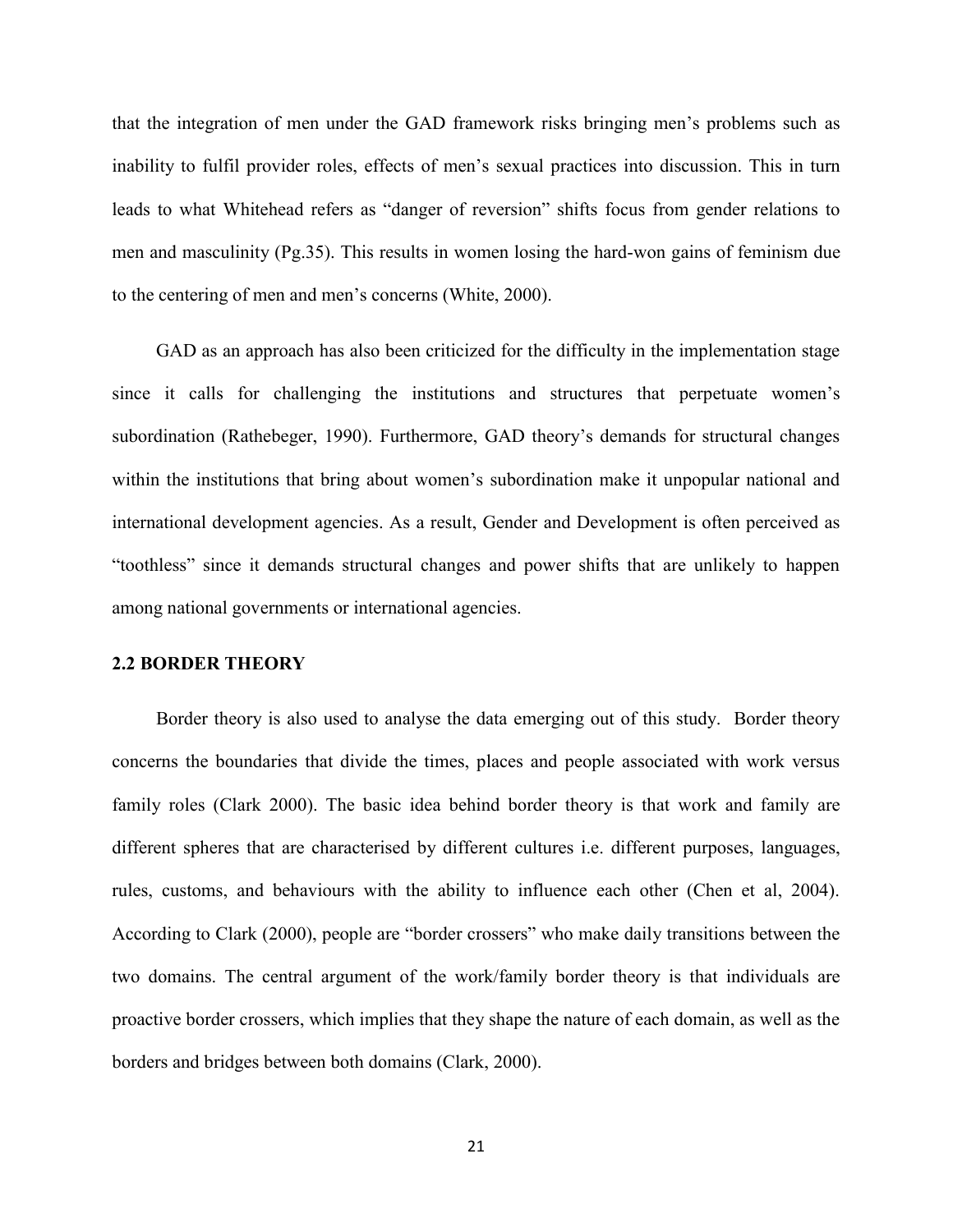Work and family are different domains that provide different ends for the individuals involved (Desrochers & Sargent, 2004). For example, according to Clark and Farmer (1998), individuals reported that work satisfied the need for incomes and a sense of accomplishment while family life satisfied the need for close relationships and personal happiness. Therefore, attaining a satisfactory level of balance between the work and family domains guarantees the achievement on both ends. However, this often requires the management of the borders between these domains. The borders may include: a physical border such as the walls of a home where domain specific roles take place, temporal borders such as set hours of work that divide the time when family and work-related roles are performed and psychological borders that shape the behaviors, emotions and habits appropriate for each domain (Clark, 2000). Border theory is therefore concerned with managing the two domains in order to reach a balance between work and family and avoid work/family conflict (Clark, 2000; Desrochers & Sargent, 2002).

Nipper-Eng argues that individuals employ different strategies such as integration and segmentation to ensure boundary management between work and family domains (1995, 1996). Integration occurs through two mechanisms: flexibility and permeability. Flexibility refers to "the malleability of the boundary between two or more roles/domains – its ability to expand and contrast – to accommodate the demands of one domain or another" (Desrochers  $\&$  Sargent 2004 pg. 41, Clark, 2000; Ashforth et al, 2000). For example, a stay-at- home female telecommuter may be able to fulfil her parental roles several times of the day while working. On the other hand, permeability refers to where psychological or behavioral aspects of one domain enter another. For example, a call centre operator despite receiving calls all day is may not be permitted to answer personal phone calls (Desrochers & Sargent, 2004). As such, everything belongs to either the work or family sphere with no overlap as physical or temporal boundaries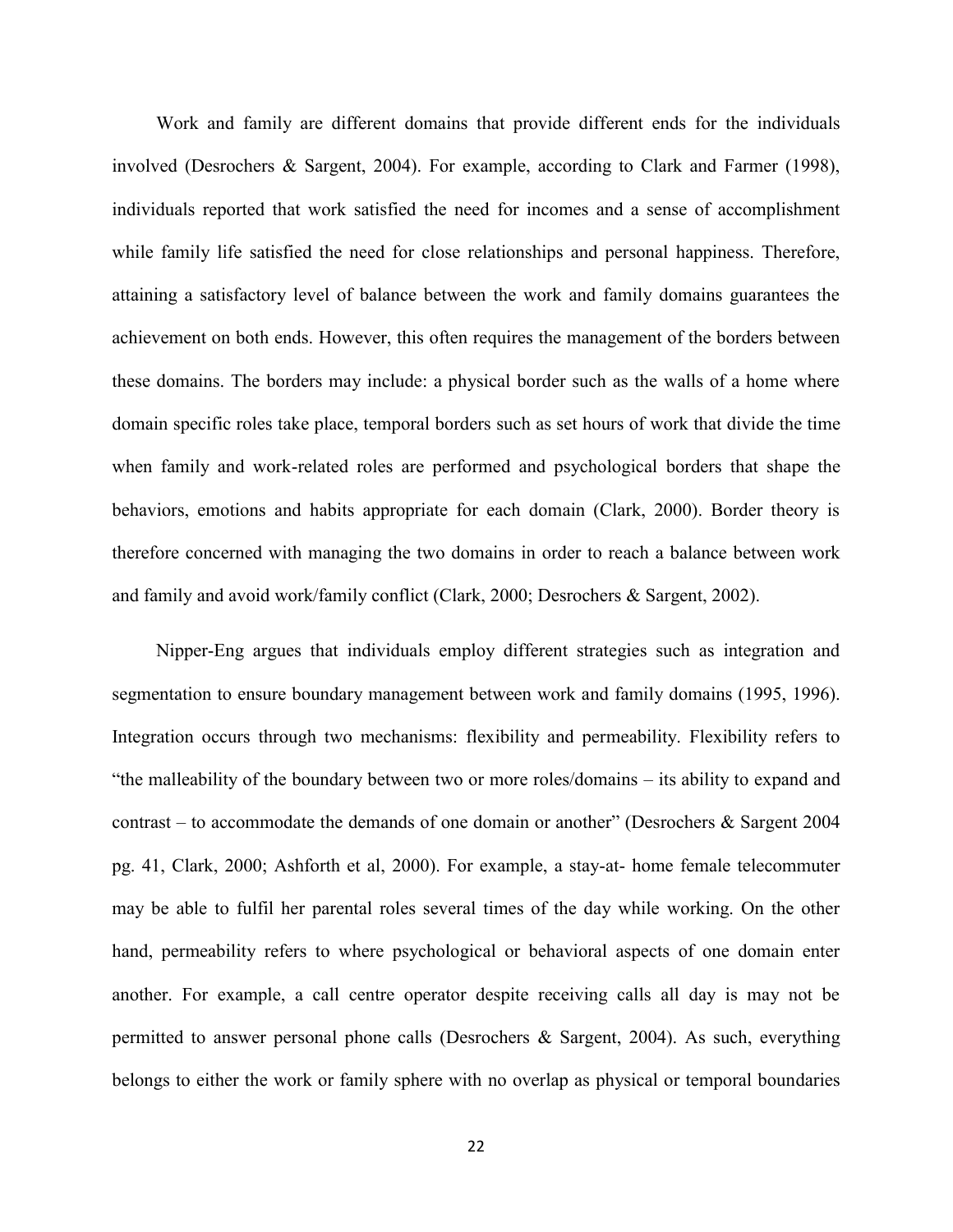exist between the domains and one constantly alternates between themselves depending on his/her location and specific roles at hand (Nippert-Eng, 1996)

Border theory is useful for studying work and family domains especially where it involves working from home, working with family, where work involves flexible scheduling (Desrochers & Sargent, 2004). This is because people who often work from home can simultaneously experience work and family cues although their behavioural responses may be different. The work and family related behaviours can be even more entrenched if individuals work with their spouses making accomplishment and failures from one domain mutually inseparable from the other. Furthermore, the blurring of borders and roles in such cases makes Border Theory useful in two unique ways: examining the border crossers between the two domains and understanding the nature of role transitions (Desrochers & Sargent, 2004). Border crossers can be classified into central and peripheral border crossers (Lave & Wegner, 1991). Central Border crossers refer to individuals who have influence and identification within a specific domain. The influence enables the central participants to negotiate and enforce changes to a domain and its borders while identification involves the internalized values and identities that are closely tied to their membership to a specific domain (Clark, 2000). Peripheral border crossers on the other hand have little influence and identification with any specific domain. Donald (2008) further argues that central border crossers who have access to both the work and family domains have greater control and involvement than peripheral border crossers with limited levels of involvement. For example, a female, despite being a CEO of a company, may need to be more active in the household to have greater control in that sphere.

Jennings & McDougald (2007) argue that women are more likely "to reduce their workrelated behavioral and psychological involvement, limit their career aspirations, and forgo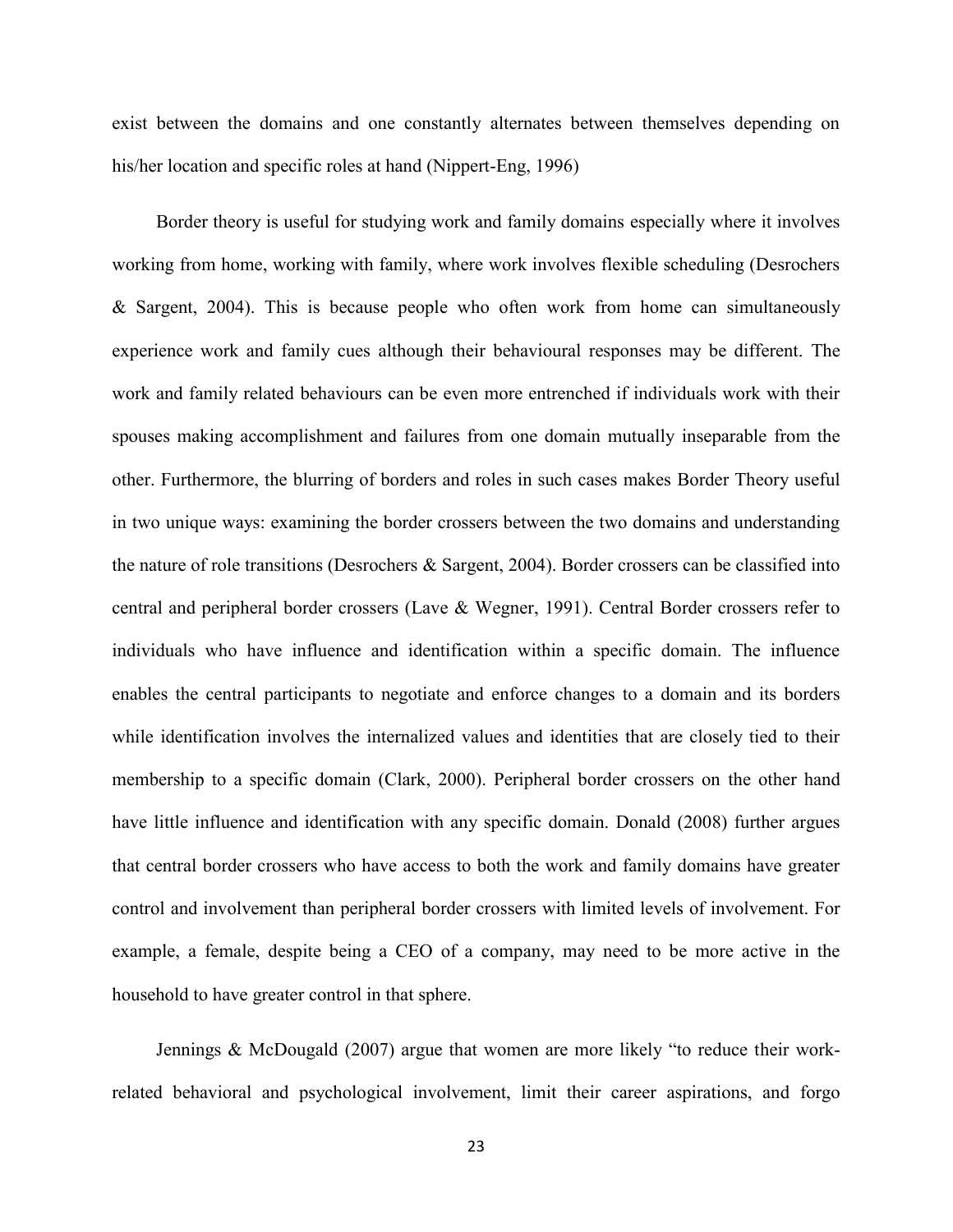opportunities for career development" (755) in favor of fulfilling their family obligations. Some, to avoid having to choose between working and taking care of their family, venture into business for themselves (or with their spouse) to balance their work and family lives (Boden, 1999; Caputo & Dolinsky, 1998; Nelton, 1986). The decision to work with their spouses comes with major commitments and compromises for women. Copreneur women offer relief to their spouses by performing domestic duties and performing secondary roles in the business in favor of their spouses running the business (Jennings & McDougald, 2007). This is partly to ensure balance as well as maintain their traditionally assigned roles while their spouses operate in the public domain such as a business.

Hall & Richter (1988) argue that an important way to understand work-family interactions is to study transitions between the work and family. These transitions can be either physical, which occur when one moves from one domain to another, or psychological, when a person is physically in one domain but mentally concerned with another (Hall and Richter, 1988). Ashforth et al (2001) provides a further distinction between macro role transitions and micro role transitions. Macro transitions involve the permanent exiting from one domain into another over a time period such as quitting a job to spend time with family while micro transitions involve switching back and forth among one's multiple currently held roles. For example, an individual may transition from parent to spouse at home, transition to employee and switch back to being spouse or parent (Desrochers &Sargent, 2004).

The Campos et al (2009) study, which examined the interaction patterns among dual-earner couples, found that mothers tend to arrive home earlier than fathers. He further found an interesting pattern between mothers and fathers, in that when home, mothers were more likely to spend time with children whereas fathers spent time alone. This, he argued, meant that men were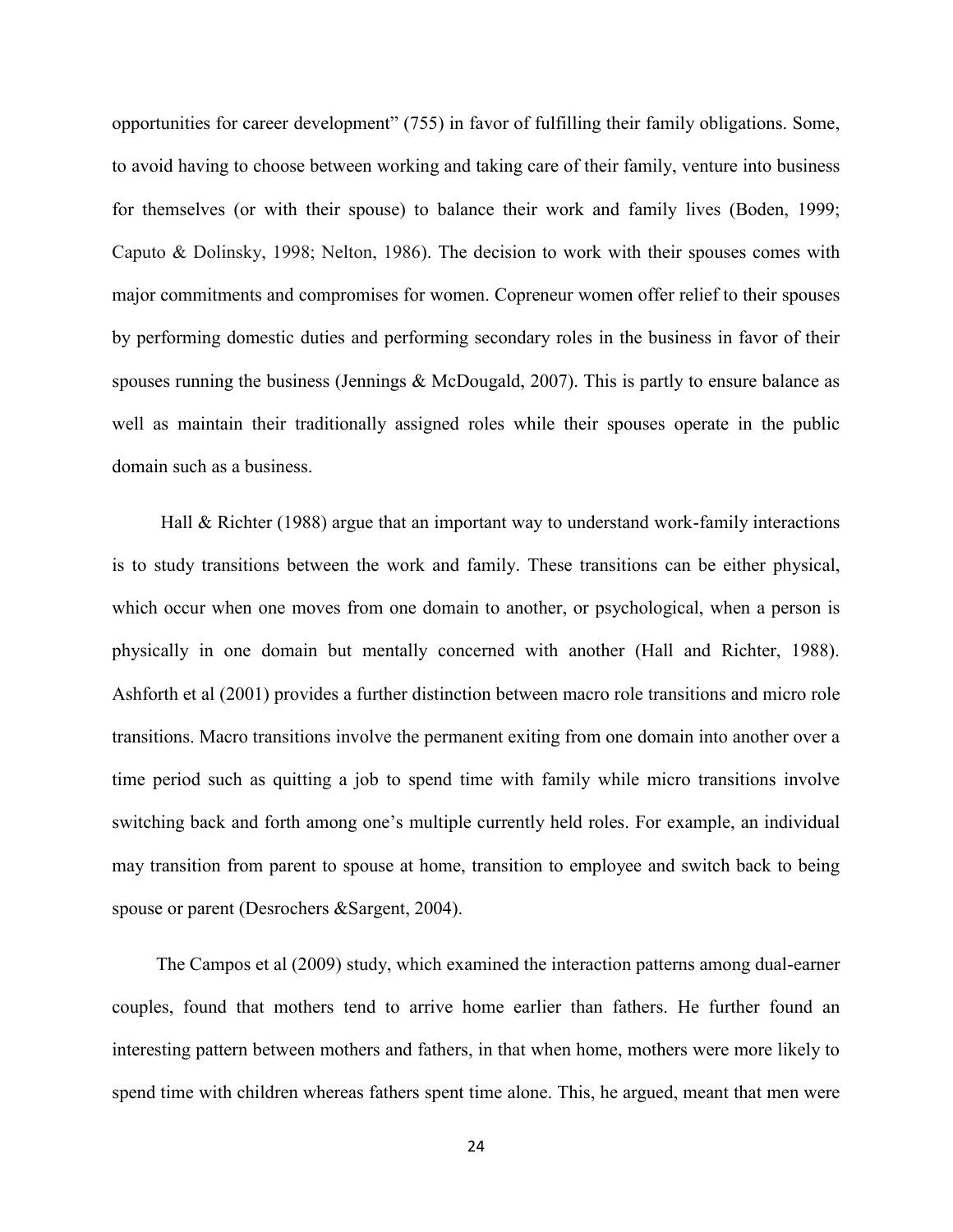more likely to establish a physical boundary from the rest of the family in the evening. This implies that, despite being exhausted from a day's work, women continue to cater for the social needs of the children amidst other household roles whereas men spent time alone, thus further enlarging women's already burdensome lives. Therefore, dual-earner women, according to Border Theory, may possess greater control in both the family and work domain due to the nature of their proactive roles in both spheres. However, the theory falls short in a range of ways. To begin with, it does not measure the decision-making processes in both the family and work spheres but rather assumes "active" involvement as sign of "control". It is for this reason that Gender and Development (GAD) is useful in illuminating and explaining the shortcomings of Border Theory. It also remains to be seen what outcomes exist when women are central "border crossers" making physical and psychological transitions between work and family domains especially while working with a spouse.

Much of the research on the work and family spheres focuses on work-family balance. Clark (2000) defines work-family balance as the "satisfaction and good functioning at work and at home, with a minimum of role conflict" (p. 751). The overlap between family and work is an area of strong academic interest in North America and Europe. Border Theory is often used to examine work-family balance. However, this study seeks to explore the gendered dynamics that emerge from spousal participation in the both the business and family domains with relative border crossing. Studies on work-family balance show that when family is central to work ('bringing home to work'), we witness workers leaving meetings early to fulfil child care obligations, taking maternity leave and engaging in breastfeeding in the workplace, which often have an impact of some form on the 'work life' (Hylmö, 2004). On the other hand, when one "brings work home", through working via telecommuting and working past regular work hours,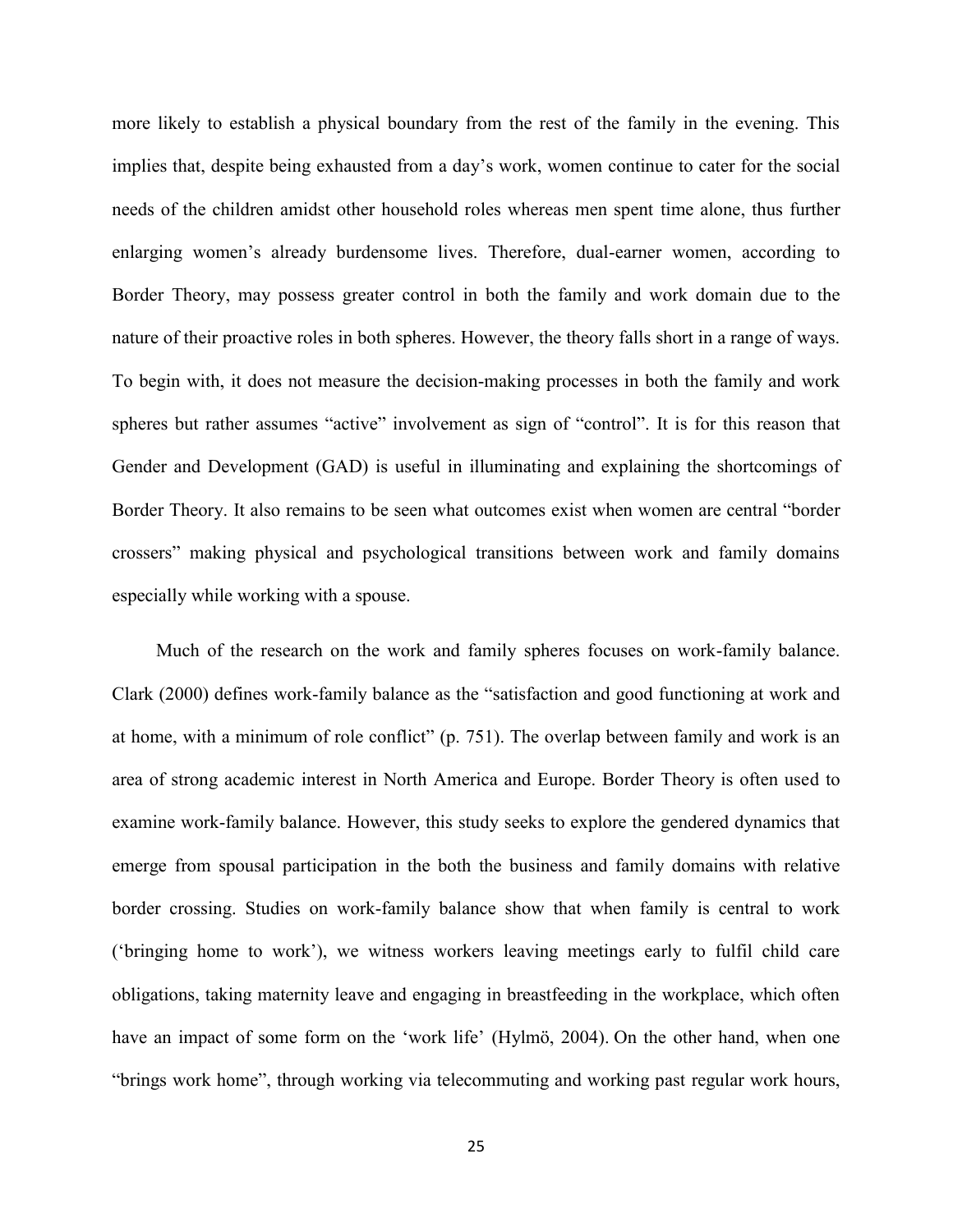the resultant stress could impact family life. Border theory enables us to examine the extent to which work-family balance or conflict are central to intimate-partner business owners which enhances our understanding of whether intimate-partner business owners have similar attitudes about work-family balance as western cultures.

The intertwined nature of work and family domains makes family business an intriguing context to study work-family interactions (Ashforth, Kreiner, & Fugate, 2000; Clark, 2000; Desrochers, Hilton, & Larwood, 2005; Golden et al., 2006). The specific examination of copreneurs and solo-entrepreneurs with supporting spouses provides a great opportunity for the researcher to understand goal setting, teamwork, role disaggregation and accountability within such partnerships, while also considering the potential for blurred definition of roles and expectations, as well as ownership terms. Work/family border theory helps to expound on the border crossing involved within such businesses and the intersectionality between gender, work and family.

Recent scholarly research in work and family has noted that the metaphor of "balance" may have a negative connotation (Golden, Kirby, & Jorgenson 2006; Halpern & Murphy, 2005; Hattery, 2001). This is because the idea of balance posits that work and family should be treated as separate and independent of each other. Some scholars, especially feminist scholars, argue that work and family domains being separate is a myth and they are inherently integrated (Kanter, 1977; Jennings & McDougald, 2007; Marshack, 1993). Considering the scholarly viewpoints above on the "balance", this research hopes to understand how Ugandan Intimate-partner business owners interpret the work and family domains and, therefore, how perceptions of integration or separation shapes their interaction in both spheres.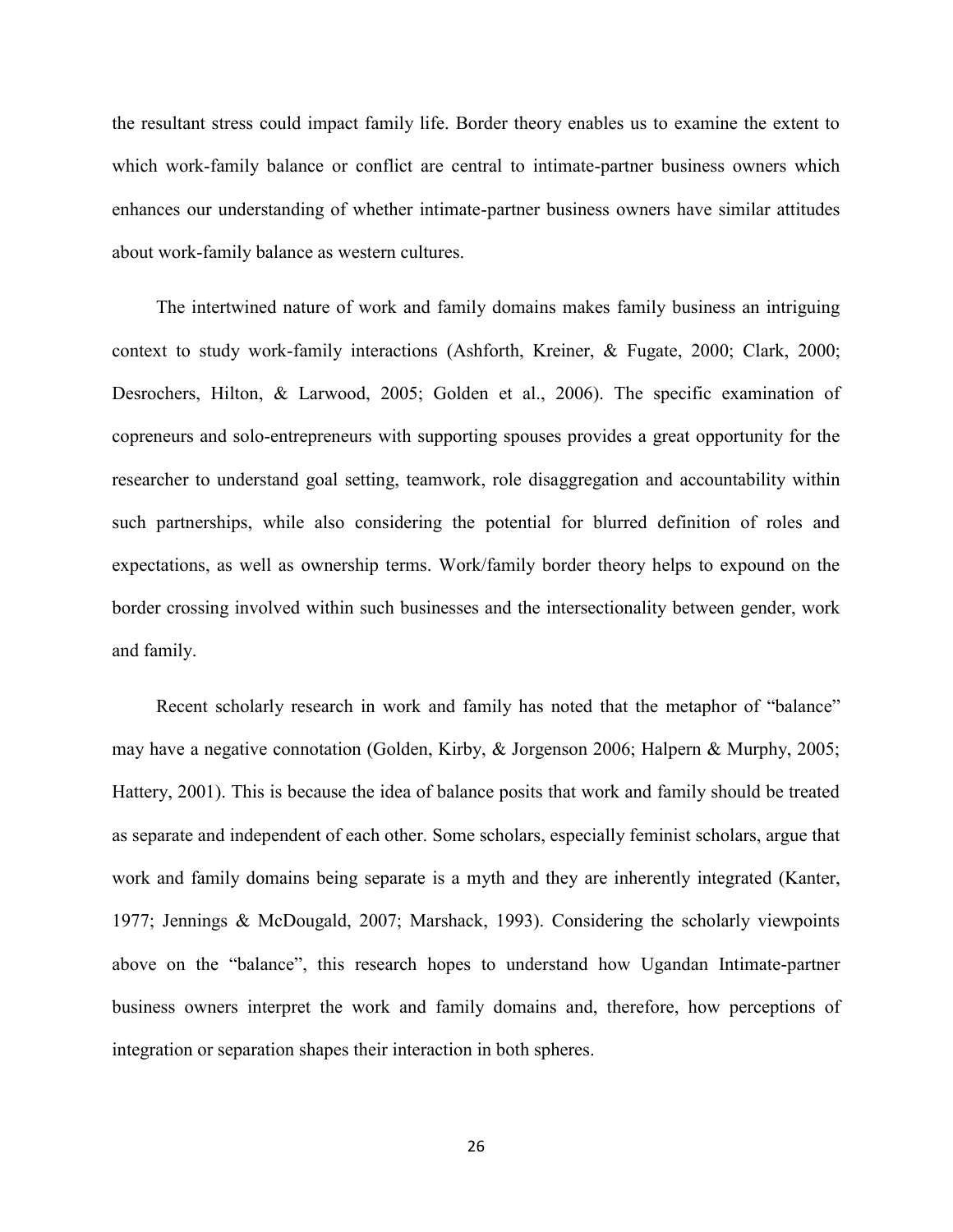The benefits of running one's own business include autonomy and flexibility (Jennings  $\&$ McDougald, 2007), but this also presents room for conflict and potential imbalance. This may be due to the binary nature of relationships in family business such as CEO/spouse, supervisor/mother, subordinate/child which calls for the need to examine the borders between family and work, their interconnectedness and resultant socio-economic positioning. Border Theory, along with Gender and Development, helps us understand the division of labour among intimate-partner business owners, the nature of role transitions performed, and the implications of doing or not doing the assigned tasks for both men and women. Border theory brings to the fore the bridges and borders that come with performing assigned roles and the opportunities presented for both men and women.

Border theory is useful in that it enables the analysis of the nature of the borders, the permeability of those borders, the nature of role transitions that individuals make in order to attain balance (Clark, 2000). The analysis of borders illuminates how individuals strive towards achieving control of issues to bring about balance (Guest, 2002). It also centers on the experiences of individuals working from home, working with a partner and the ability to have flexible schedules, all of which are common among copreneur, dual career couples and solo entrepreneurs with supporting spouses (Desrochers & Sargent, 2004). The theory is useful since the study focusses on intimate-partner business owners such as copreneur and solo entrepreneurs with supporting spouses in Uganda. Although the border theory's principle focus is the attainment of balance between work and family (Clark, 2000), it further enables our understanding of how men and women perceive and interpret their domain roles and how they work towards ensuring harmony and balance between the domains.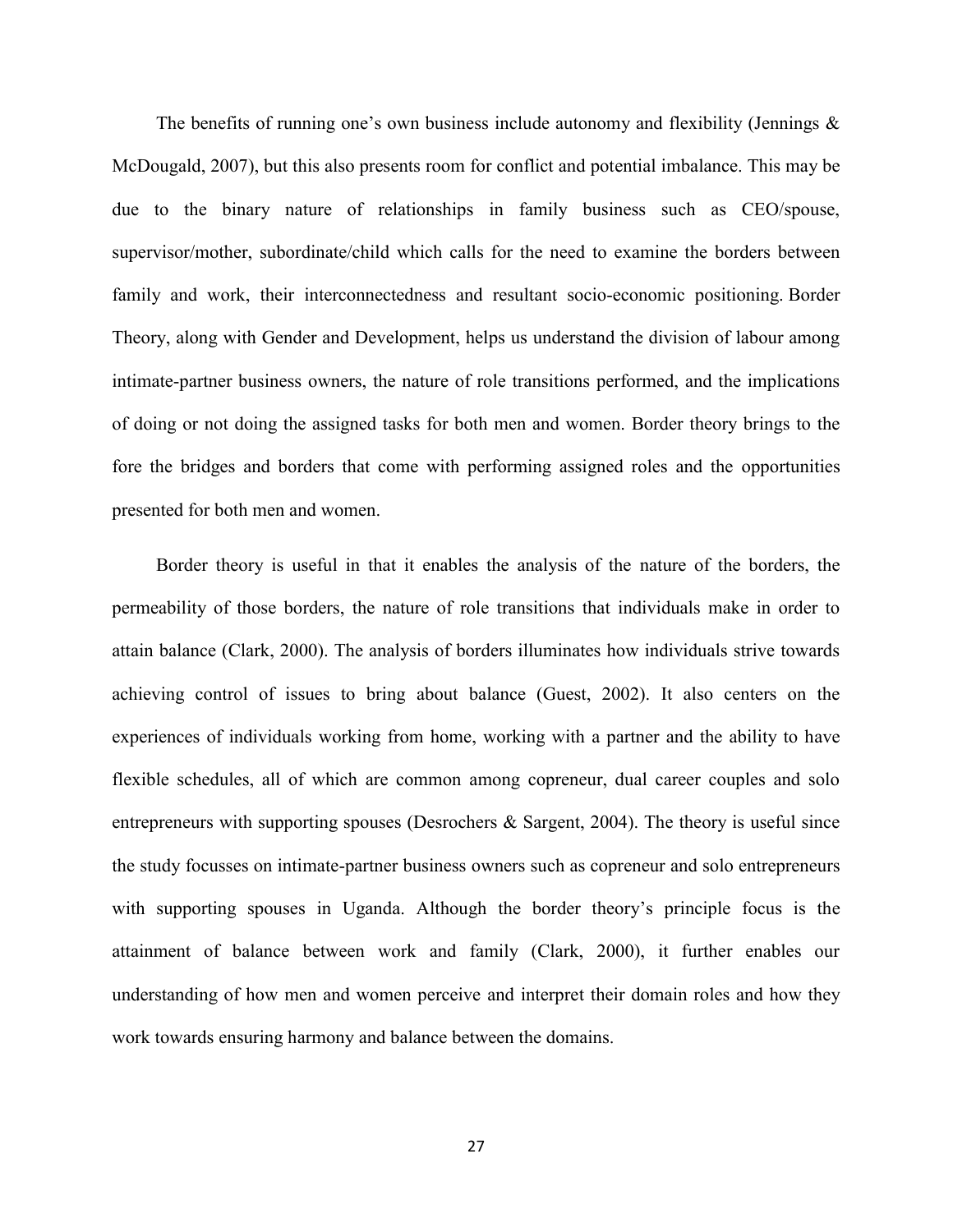Work and family Border Theory assumes that work and family constitute different domains that influence one another (Clark, 2000). As such, the transitions between work-family borders are central towards attaining 'balance'. However, border theory puts strong emphasis on the boundaries between the domains more than the players within them, such as the men and women in the context of this research on intimate-partner business owners. This is problematic because it ignores intersectional dynamics such as education, class, gender, geographical location and culture that influence the interaction between men and women by emphasizing the psychological and physical boundaries associated between work and family. Border theory ignores the power and privilege attained based on gender, class, education and how this determines one's central or peripheral participation in work and family domains by influencing one's access, control of resources and decision making. For example, an educated man with financial resources may have more control and participation in the public domain due to the ownership of assets within the work and family spheres as opposed to a less privileged spouse with less education yet both may be copreneurs.

The premise of 'balance' as an outcome of interest within work-family Border Theory is valid but also narrow. This is because previous studies on work-family "balance" within border theory framework have examined the impact of the work demands on family in the West (Clark 2000, Guest, 2002, Grzywacz, & Carlson, 2007) and not among intimate-partner business owners in a developing context. These studies have not considered different political, economic and social contexts and, as a result, the findings are not always applicable. As such, this is the first attempt at using Border Theory to examine gender relations within a developing world context. Additionally, border theory also ignores the unequal roles that women perform within the work and family domains. Whereas border theory argues that similarity in domain roles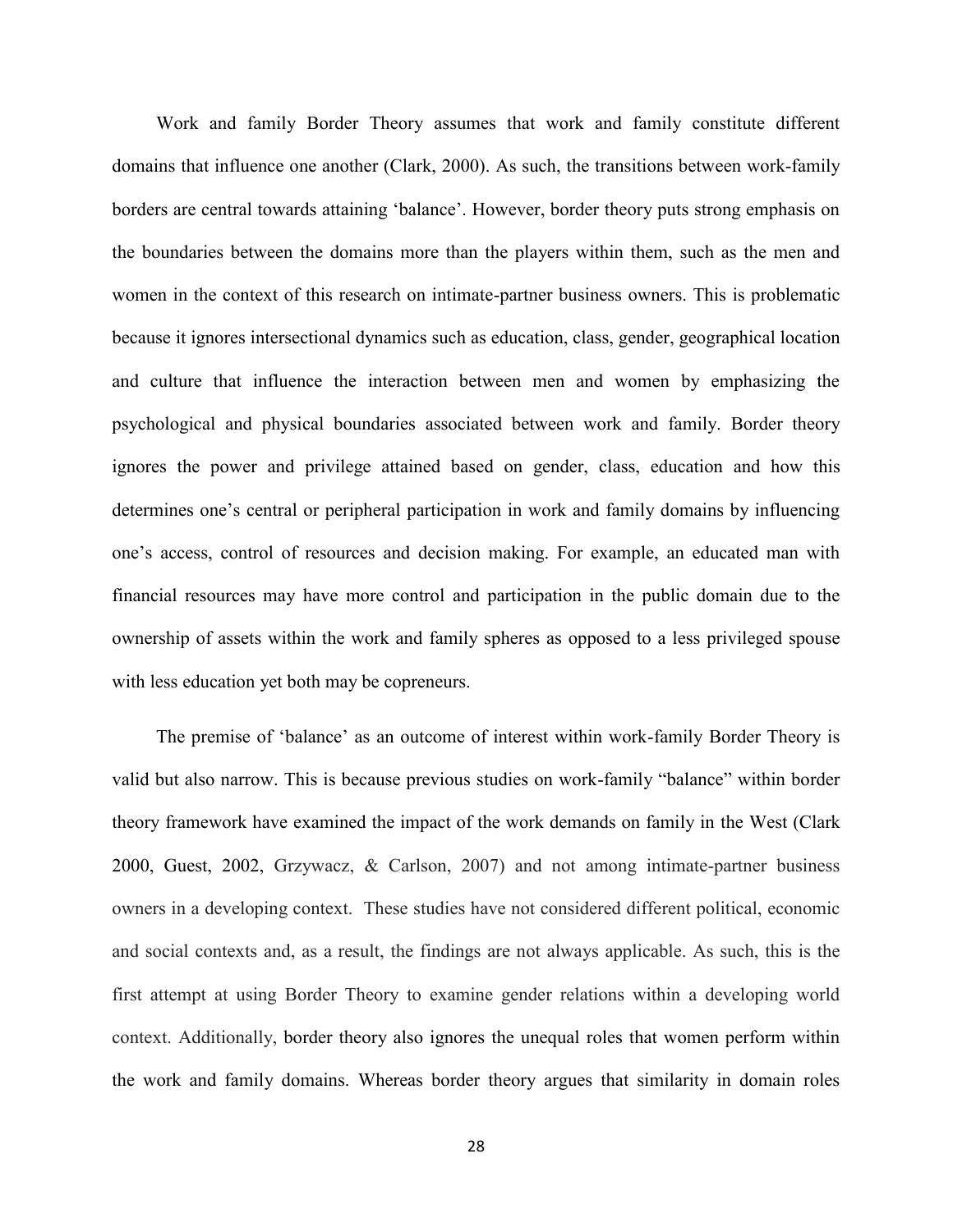fosters close relationships and border crossings, it does not consider the power dynamics between men and women which influence the gender division of labour, access to resources and the decision-making processes. In this regard, GAD theory compliments border theory by examining the social, economic, political and cultural gendered power dynamics (Brown, 2006). By focussing on gender relations, the researcher can attain a good understanding of what roles men and women play in both the household and business domain and how this influences their access and control of resources as well as decision making within the household and the business realm.

# **2.3 Conclusion**

GAD theory acknowledges that men and women are both active agents of change and recognises how women's subordination is reinforced through the household, community and state (Rathgeber, 1990 Beetham and Demetriades, 2007). Border Theory argues that work and family are separate but interacting domains where individuals negotiate the rules, boundaries and practices within each domain (Clark, 2000). Border Theory is useful in that it "opens up a rich vein of analysis focussing on the nature of work and family domains, on the borders between these borders … and the ease with which the borders can be managed or moved" (Guest, 2002, pg.259). The two theories enable us understand men and women's roles as border crossers between the work and family domains and how the interaction of both business and the personal relationships involved produces different experiences for men and women in terms of gender roles, times and places of participation and the decision-making processes which bring about women's domestic subordination and limited work-place participation.

GAD and Border Theory enables a deeper analysis of the nature of the borders and the extent of participation in both the work and family domain. GAD theory explores the nature of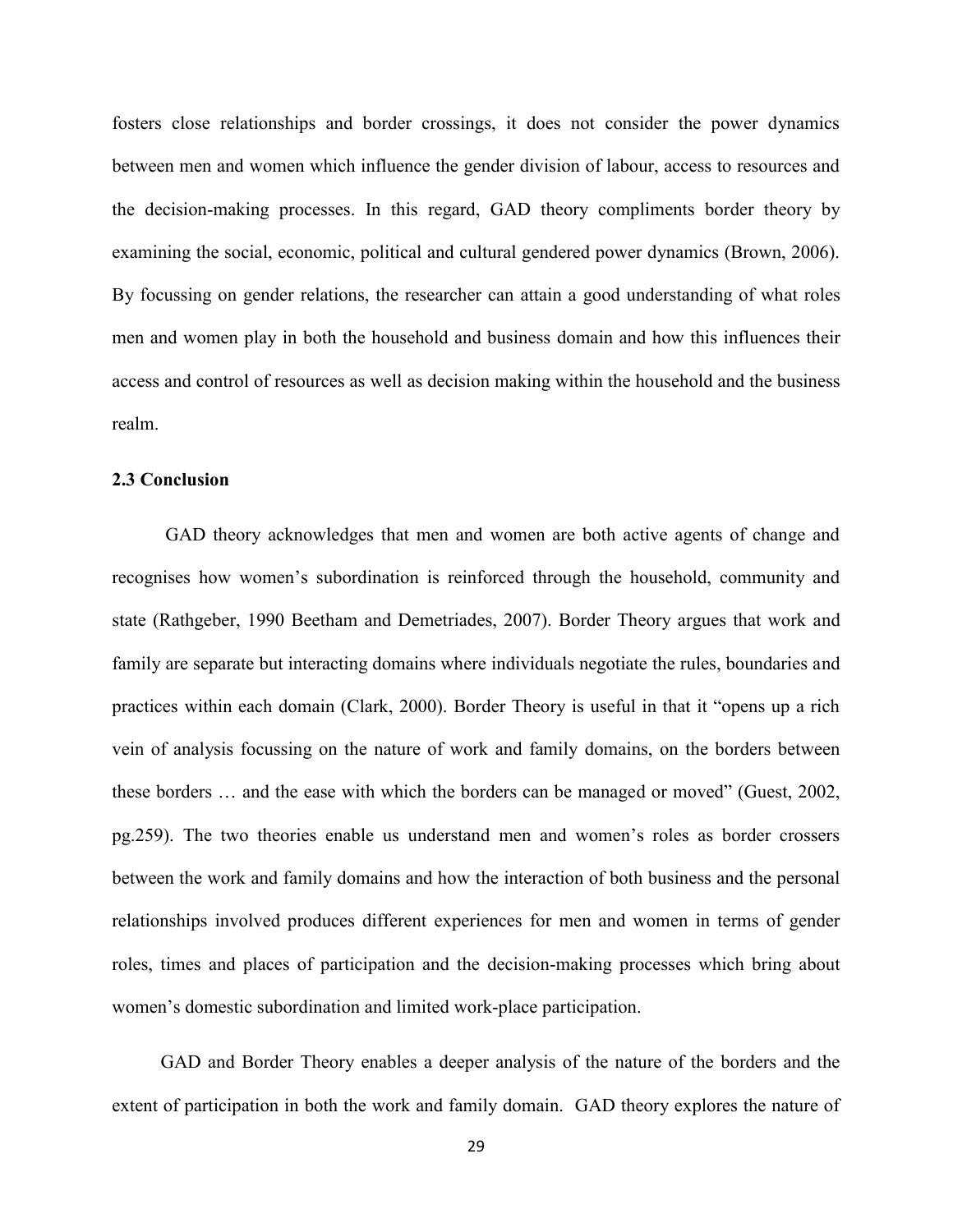gendered relationships between men and women, focusing on the power dynamics between spouses prior to business venturing and during the process of managing the work and family domains. Although border theory provides a less convincing explanation for what factors contribute to one being a central and peripheral participant and border crosser in work and family (Clark, 2000), GAD calls for the questioning the validity of traditionally assigned roles and the social construction of the productive and reproductive domains from which women are assigned the inferior or secondary roles (Rathgeber, 1994). This enables our understanding of the value systems and cultural practices that shape men and women's understanding of gendered roles within the specific domain. This in turn expounds on how control of resources and decision making is associated with a domain dominance by males within the public/work domain vis avis women's internalized beliefs as managers of the household domain and its associated tasks. Both theories enable our understanding of the underlying beliefs, internalized values and norms that shape the experiences, perception of roles and responsibilities among intimate-partner business owners in Uganda about the work and family domains.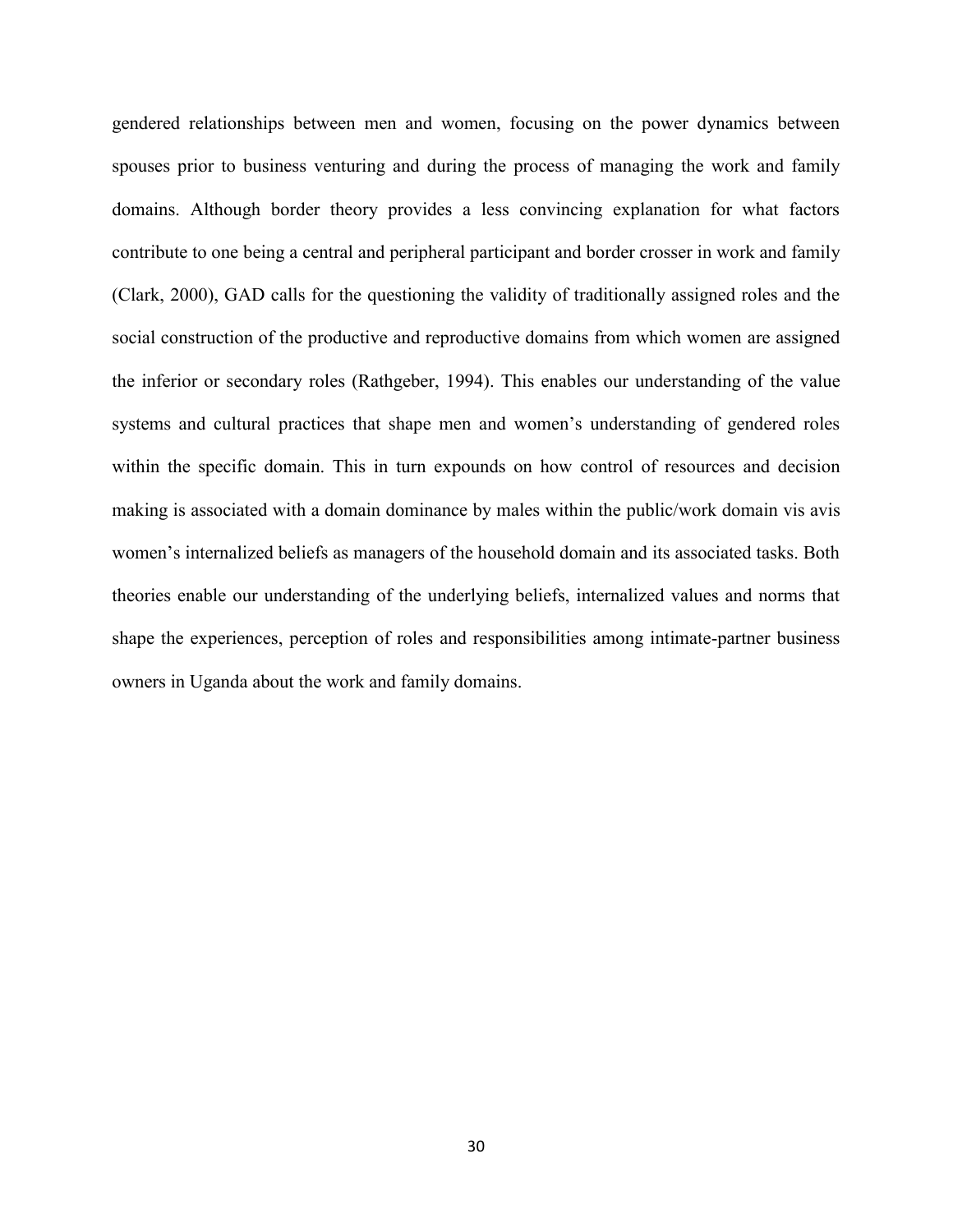#### **CHAPTER THREE: FAMILY BUSINESS; A LITERATURE REVIEW**

The chapter introduces the concept of family business and explores the different challenges facing small business owners in African contexts. It then examines intimate-partner business ventures with a focus on copreneurship as a concept and explores the founding motivations, what leads to copreneur successes and the causes of work/family balance. Solo entrepreneur spouses are not explored in detail due to the lack in literature since only a small section of the present literature is largely found in popular media. The chapter concludes by exploring the gendered implications for intimate-partner business ownership for men and women.

## **3.1 BACKGROUND TO FAMILY BUSINESS**

Family businesses are critical for the economic development of many countries across the world. In the United States alone, family businesses make up 90% of the estimated 25 million businesses which range from fortune 500 companies, two-person partnerships to sole proprietorships (Astrachan & Shanker, 2003). Despite the growing research interest on family businesses in the developed world, it is largely ignored in the developing world. This is especially puzzling considering the role of family businesses in overcoming the high poverty levels across many developing countries (Khavul, Bruton & Wood, 2009).

Despite its growth, it is difficult to define family business due to the diversity of family businesses. Massis et al (2012) defined family businesses based on three major characteristics: 1) one or several families hold a significant part of the share capital, 2) family members retain significant control over the company depending on the distribution of capital and voting rights among non-family shareholders, and 3) family members holding top management positions. However, dominant family business literature is often drawn from the European and American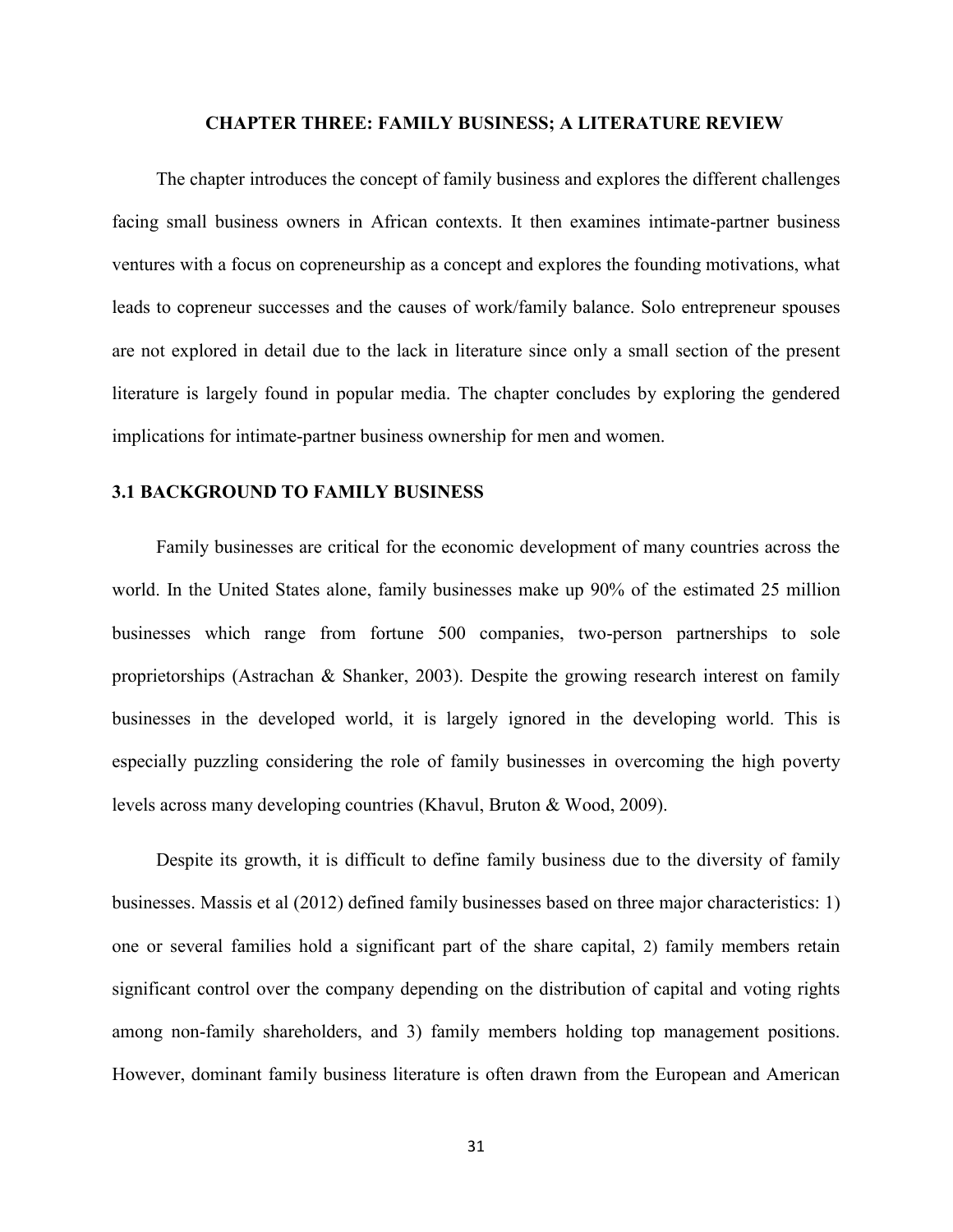ideas of family which constitute tight circles of immediate relatives connected by blood and marriage (Khavul, Bruton & Wood, 2009). Whereas this literature is extensive, it is particularly limited considering the nature of kinship ties in most African contexts, which are largely extended in nature (Stewart, 2003). As a result, this literature is limiting in understanding family businesses beyond western contexts, such as the uniquely diverse family systems and structures in African contexts.

Family businesses that operate within the small business sector have been credited for providing 63 percent of new jobs in the United States alone (Small Business Administration, 2013). A majority of these businesses existed for an average of 5 years which created 2.4 million jobs by 2010 but reduced to 2.1 million in 2014. This suggests a net job loss of 300,000 jobs in a space of four years (Census Bureau, Business Dynamics Statistics, 2017). This indicates that the risk of closures among small businesses increases with time even in developed economies like the United States (Small Business Administration, 2017). Within a developing economy context, it's probable that small family businesses may undergo similarly challenging environments over a period and may have to adapt to such changes.

#### **3.2 SMALL BUSINESS ENTERPRISE IN AFRICAN CONTEXTS**

The post-colonial period witnessed the rise and collapse of several state enterprises as new independent states adjusted to the troubled political climate and slow economic growth. The adoption of the free market ideology shifted economic growth from the state to corporate/individual capitalism, with a strong emphasis on economic growth (Bewayo, 1995). Harper (1991) argues that entrepreneurship was critical in ensuring the progress of developing countries as it enabled the then independent states to break away from their colonial legacy by taking charge of their growth, especially after the failure of state enterprises like marketing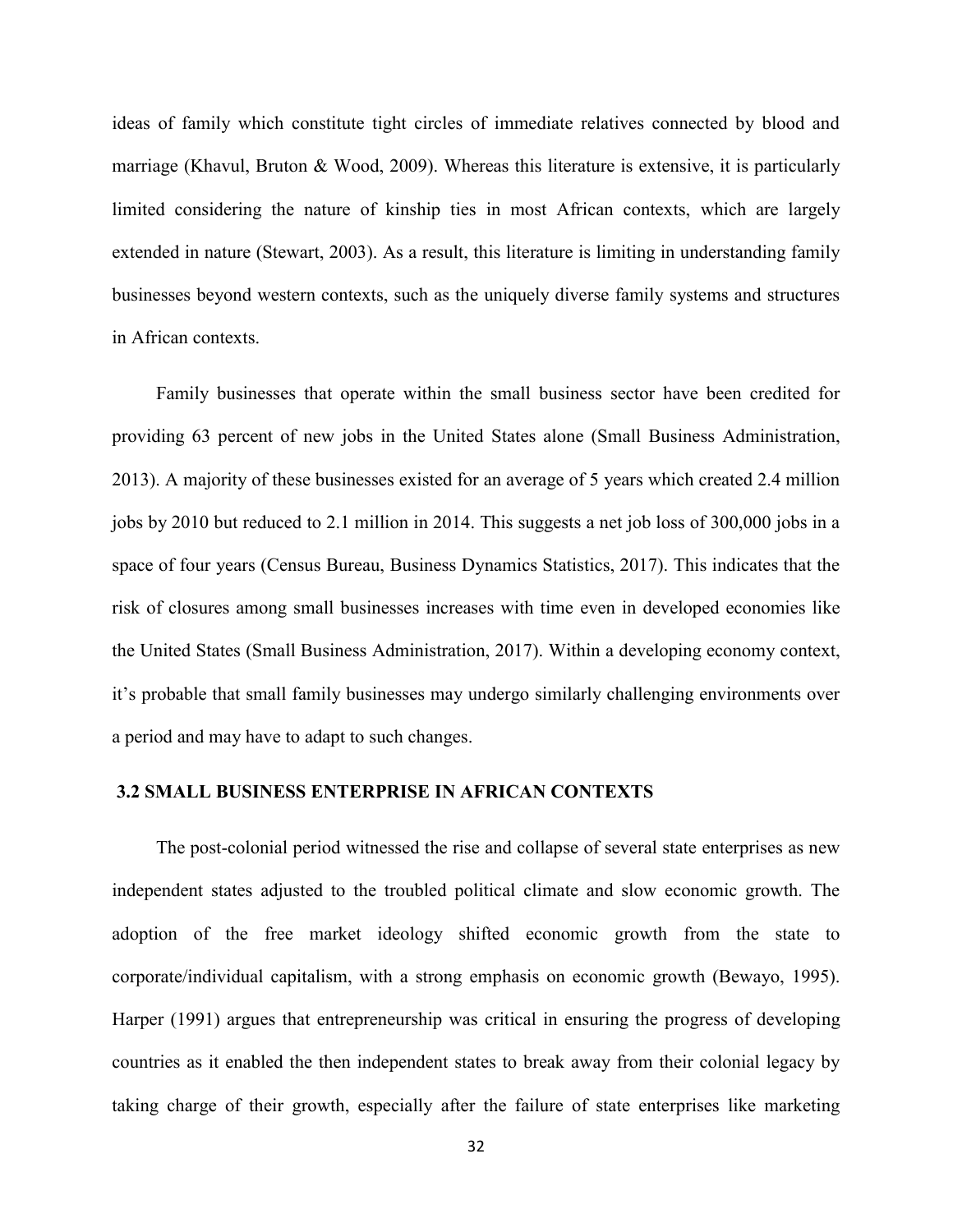boards. It also encouraged local entrepreneurs to start labour intensive enterprises, in light of the abundance of labour and limited access to capital. Finally, it encouraged historically marginalised groups to participate in the national socio-economic and political development (Harper 1991 as cited in Bewayo, 1995).

Entrepreneurship, at least within the African context, is often equated with self employment (Bewayo, 1995). The predominance of small and micro businesses in the informal sector has attracted increasing attention (Naude & Havenga, 2005). This attention is justified because small businesses are the "seedbeds" and "vehicles" to economic growth due to their dominant nature in most African economies (Acs, 1992 in Naude & Havenga, 2005). However, small businesses, in most African countries continue to be challenged by a range of factors such as inadequate access to capital, corruption, unfavourable tax policies, small market sizes, etc. (Naude & Krugell, 2002, Gauthier & Gersovitz, 1997).

Amyx (2005) argues that one of the most significant challenges facing SME's is the negative perception. This is common when potential clients perceive small businesses as lacking the ability to provide quality services and are unable to perform more than one critical project simultaneously thus preferring larger companies over small ones for their clout in the industry and name recognition (Bowen, Morara & Mureithi, 2009). Steel (2003) argues that the labor productivity of micro, small and medium enterprises (MSMEs) in Uganda was lower than that of MSMEs in Kenya and Tanzania although larger firms in Uganda experienced higher levels of productivity (Steel, 2003). He attributed this to the lower productivity of Ugandan workers which was significantly lower than that of other African countries such as Kenya, Ghana and Tanzania, influenced by a range of factors such as levels of education, skills development and capacity building etc.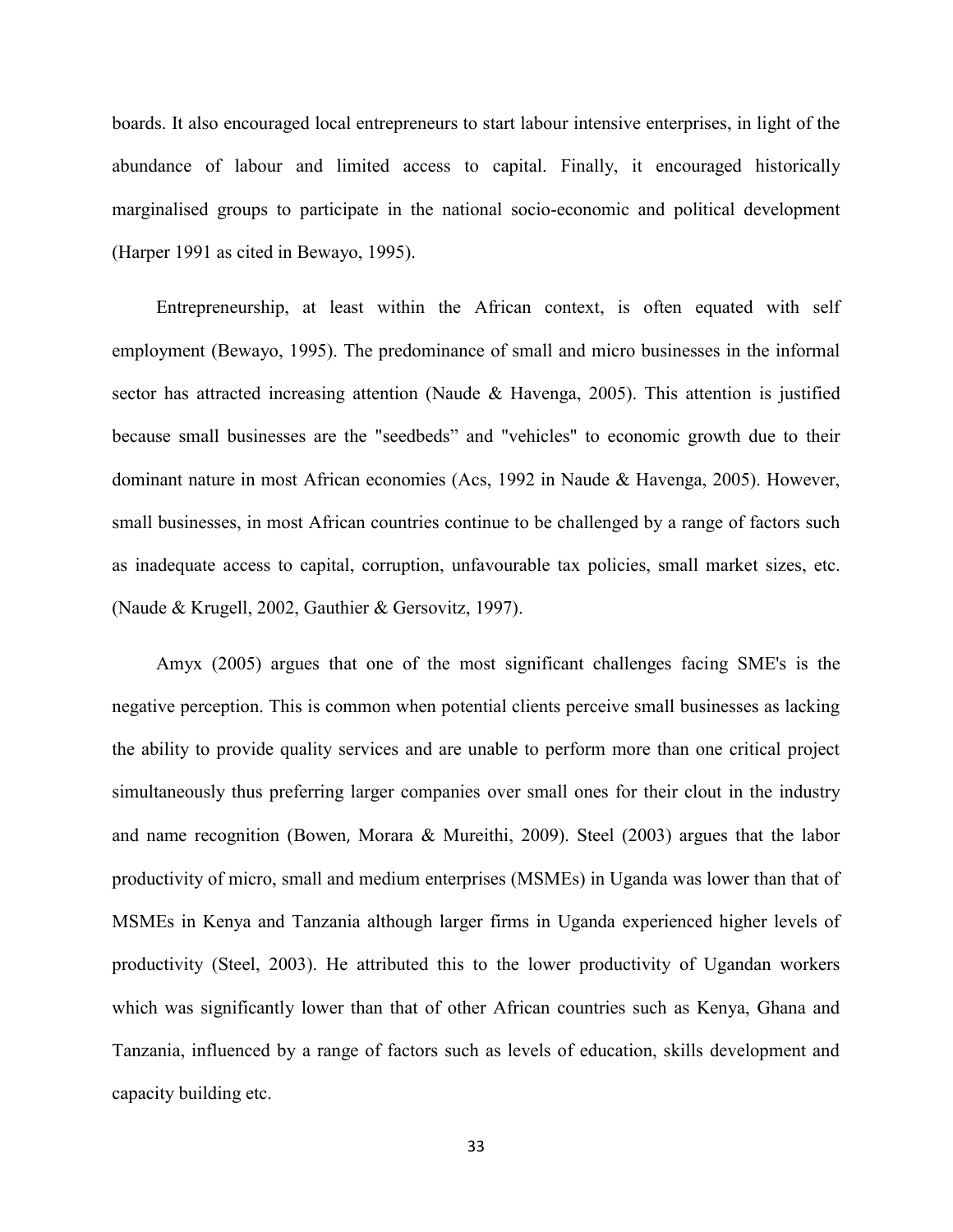King and McGrath (2002) argue that Education is one of the major factors that positively impacts on growth of firms. According to them, the wider the stocks of human capital with better education, the better placed their enterprises are to adapt to the changing business environment (King and McGrath, 1998). In Kenya, small and micro businesses are dominated by people with relatively low levels of education – with 47% of respondents having post-secondary or vocation education and another (28.8 percent) having completed secondary school (Bowen et al, 2009). This study found that only a small proportion of the respondents (4.5 percent), had reached university level or above**.** Although Bowen et al's study did not provide conclusive results for the relationship between business performance and level of education, the study found a correlation between business performance and level of training in the area of business and management. Considering that 51 percent received business-related training and nearly all of them (49.5 percent) said their businesses were doing well, one may conclude that relevant business training can produce positive results in the running of businesses (Bowen et al, 2009).

High taxes continue to be a major obstacle to the growth and success of small and micro enterprises in Uganda with many entrepreneurs expressing a lack of trust over the current taxation system (Kakooza, 2006). Many entrepreneurs were concerned with the arbitrary procedures used by the Uganda Revenue Authority (URA) for granting tax exemptions to larger firms and carrying out aggressive tax assessments on small businesses, with heavy penalties for non-compliance which affect the performance of small and micro enterprises in Uganda (Reinikka & Svensson, 1999). For example, of the sixty-eight percent of Ugandan Small and Medium firms audited either for corporate income tax or Value added tax (VAT), 51% of firms had disagreements with the Uganda Revenue Authority (URA) regarding their tax assessments. A further 18% were denied or did not receive any refund while 10% waited for more than six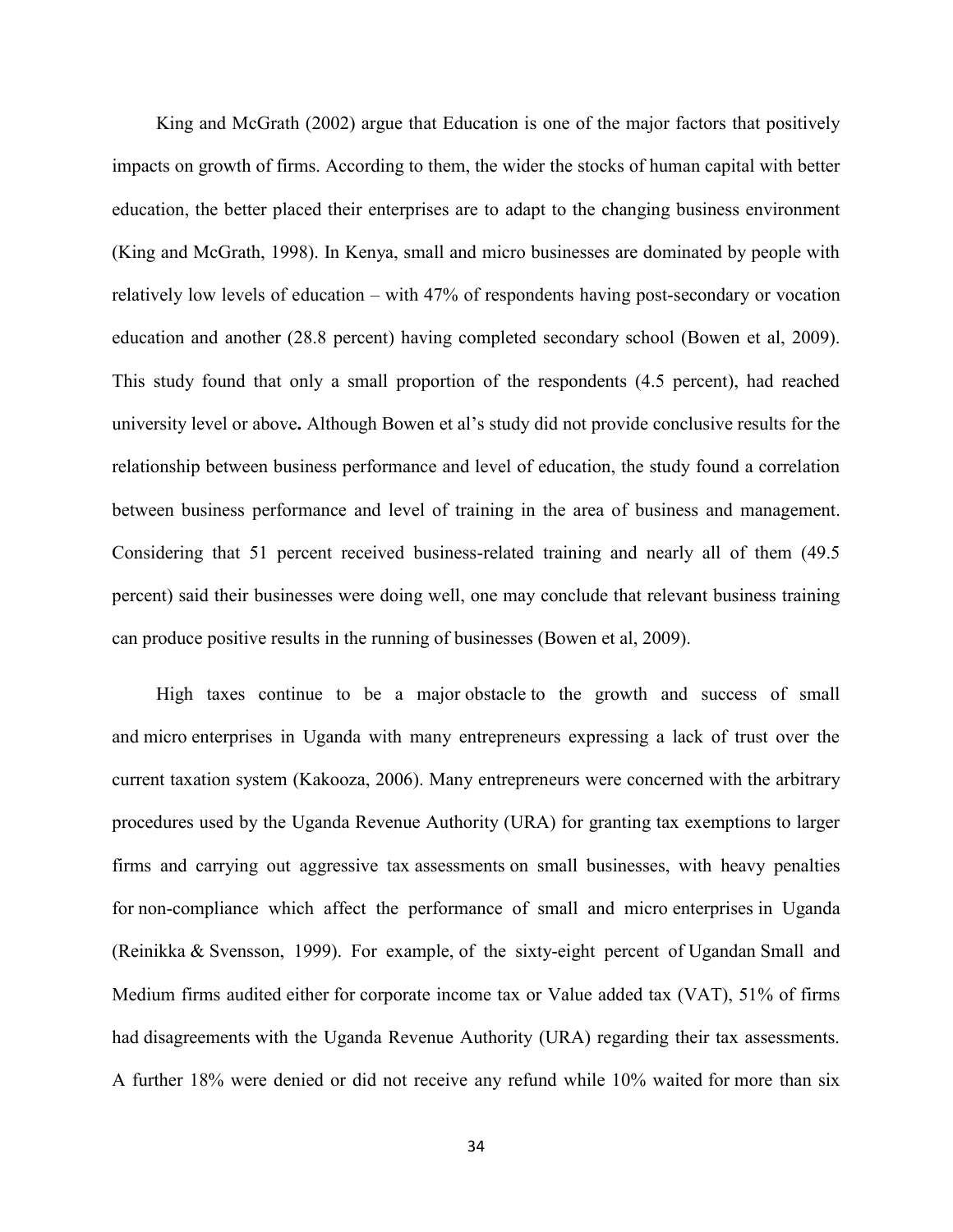months (Reinikka & Svensson, 1999). This affected the growth prospects of such businesses because high taxes diminish the pool of funds used for expansions and investment (Tokman, 2001 as cited in Ishengoma and Kappel, 2007). This had led many business owners to prefer to remain small and informal to avoid the visibility and tax obligations that come with growing a business. However, later studies argue that tax relief increased the growth of SME business incomes by 17 per cent (Ishengoma and Kappel, 2011).

Hallward (2004) argues that corruption is a top constraint to businesses in the sub-Saharan region with 75 percent of firms in Kenya reporting to have paid bribes averaging over 5 percent of sales (2004). These bribes were paid to government officials for things such as business licenses. These expenses become a major constraint to businesses that are already limited in their access to productive resources such as land, labor, capital and infrastructure services. Furthermore, Kazooba (2006) found that despite challenges with load shedding<sup>4</sup>, Ugandan business owners in Bushenyi and Mbarara towns reported wide scale corruption by officials from the Uganda Electricity Board thus many were compelled to purchase generators for their businesses.

Despite the various challenges faced by small business owners, many continue to venture into business in Uganda. A recent government study revealed that women-owned businesses have outpaced that of male-owned businesses by 1.5 times over the last 10 years in Uganda alone (Ministry of Trade, Industry and Cooperatives, 2015). Although this number is interesting, no previous studies have examined intimate-partner owned businesses in Uganda thus the necessity of this study to examine the impact of women's business participation on their ability to access and control resources within a business. The field of entrepreneurship within African contexts

 $\overline{\phantom{a}}$ 

<sup>4</sup> Load shedding refers to the rationing of electricity to different locations due to low capacity to supply based on the available demands. It is common in several towns in Uganda such as Bushenyi and Mbarara (Kazooba, 2006).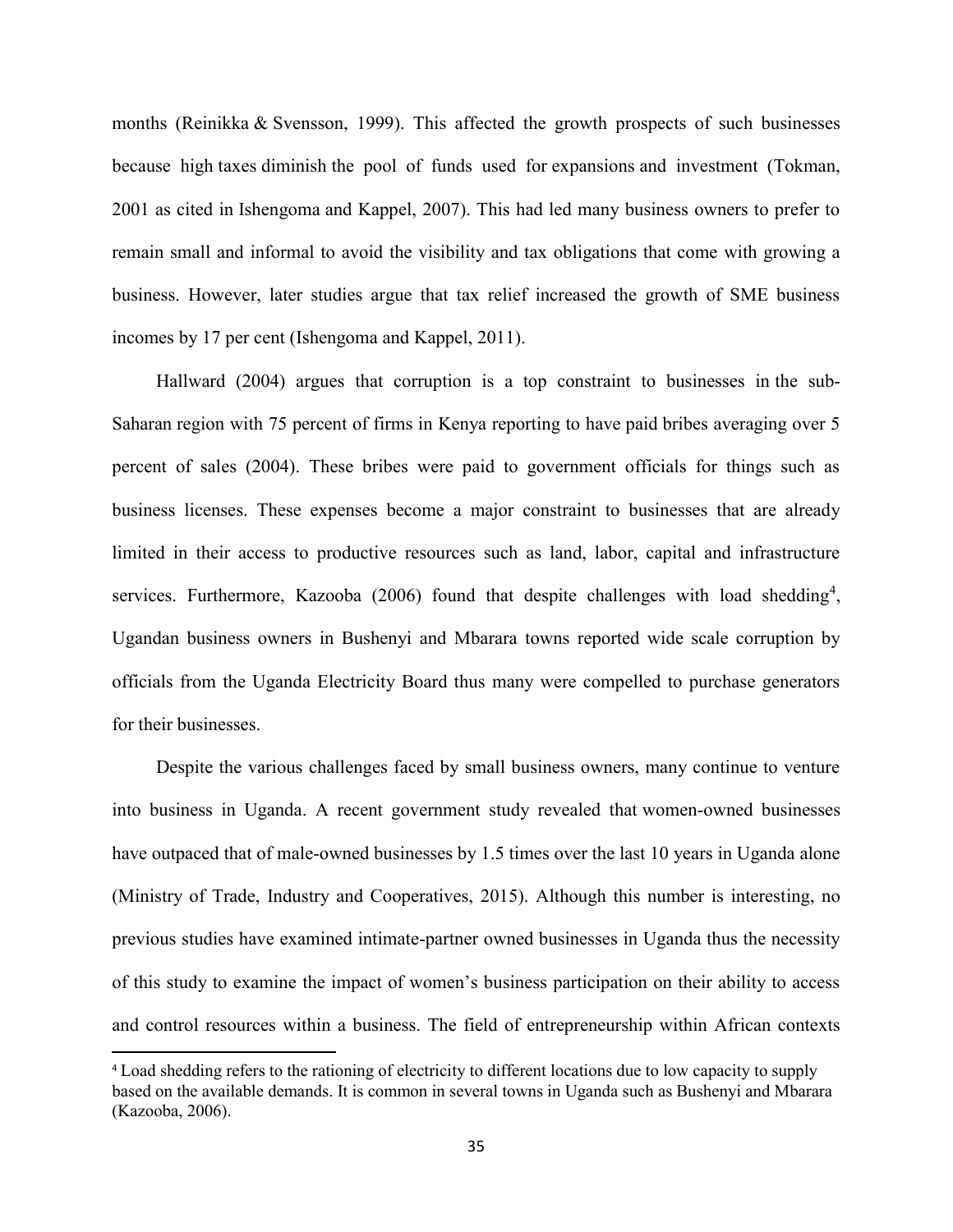has been largely male dominated with only limited anecdotal studies focusing on copreneurship (Venter, Farrington & Boshoff, 2009; Farrington, Venter & Eybers, 2011). I will attempt to explore available literature on intimate-partner business venturing which has been largely studied in Europe, North America, Australia, and New Zealand among others and discuss the lens through which previous studies on copreneurship have pursued. However, it is important to state that literature on solo entrepreneur is far limited thus most of the section focuses on copreneurs. This section will also highlight the interdisciplinary viewpoints from which the field of copreneurship has been examined.

## **3.3 INTIMATE-PARTNER BUSINESS VENTURING**

De Bruin (2006) identified several types of intimate-partner entrepreneurial ventures within the western context which include: solo entrepreneur with a supporting spouse; dual entrepreneurs (spouses each with an independent venture); and copreneurs, where both spouses are involved in the same venture. A solo entrepreneur with a supportive spouse is a situation in which one person is fully committed to and involved in the operation of the business and the other partner supports that person. Often this kind of support is psychological or emotional support and encouragement, though it might also involve a small degree of "helping out" with the business. The solo entrepreneur makes the running of the enterprise his or her career, and the supportive partner may be employed outside the business, pursuing a separate career, or not formally employed. Dual entrepreneurs are couples in which each partner is committed to and involved in the running of a separate business. In contrast with the former two types of entrepreneurial couples shown above, copreneurs are partners who are both involved in a joint business, and neither one pursues a career outside the business (De Bruin, 2006). This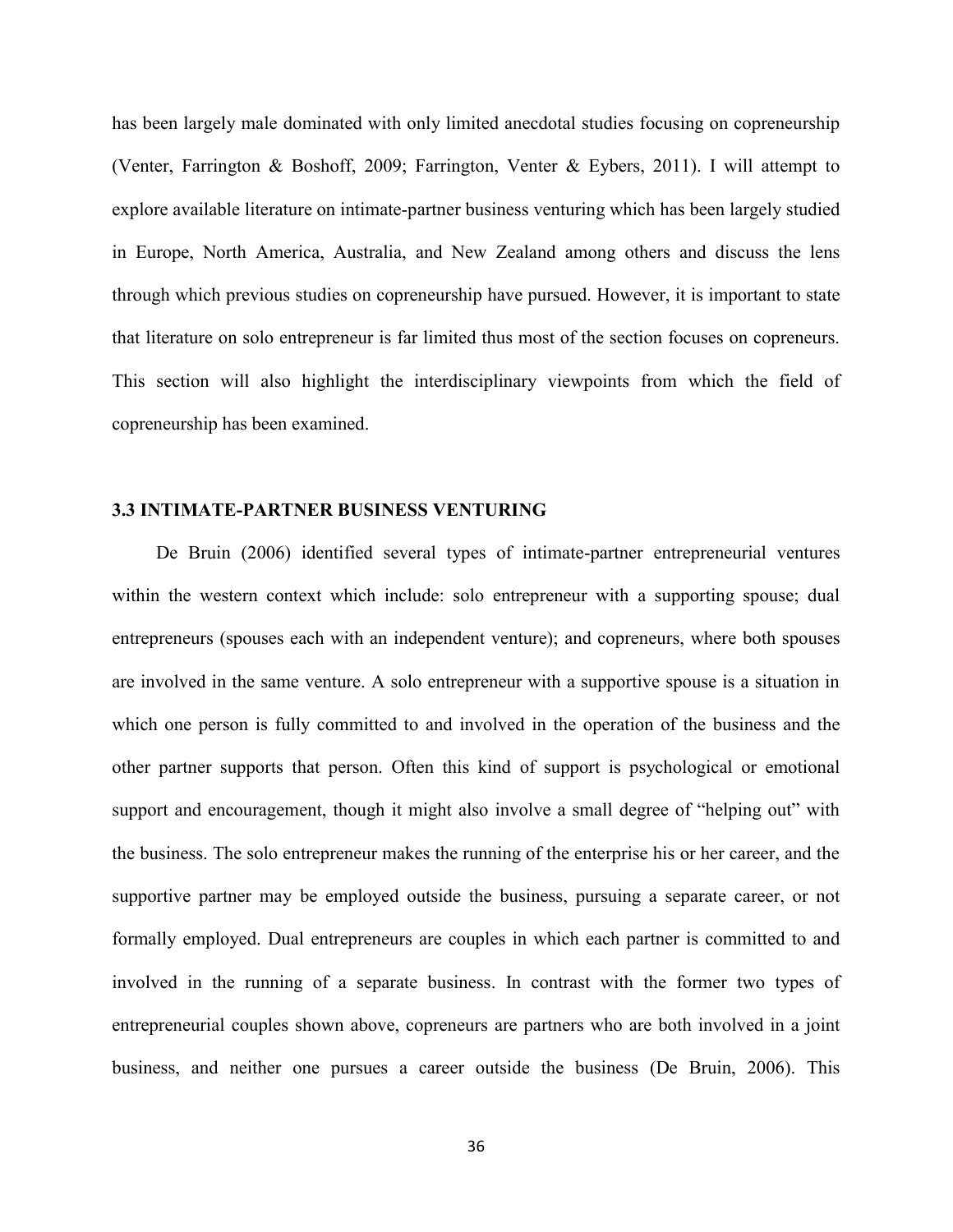phenomenon has been labelled "'the fastest growing segment of family-based business" (Marshall, 1999, p. 9).

## **3.3.1 Copreneurship**

The term copreneurs was first coined by Barnett and Barnett (1988) - married partners who established a business relationship as "business partners". They defined copreneurs as entrepreneurial couples who work in the business together, share an egalitarian relationship, who "never need to go home and explain to an uninvolved spouse what's going on at work" (p. 7). Ponthieu and Claudil (1993) define copreneurs as married couples or life partners who jointly own and operate business organisations or who otherwise share risk, ownership, responsibility and management by working together in any phase of the business venture. Muske and Fitzgerald (2002) argue that definitions of copreneurs often focus more on the business rather than family aspects of the partnership by exploring business roles, work hours and ownership terms. As a result, little is known regarding the household relations of spouses such as the gender roles that are performed in the household, access and control of incomes and decision making between the spouses.

 For purposes of this research, copreneurships are defined as businesses that are fully or partially owned by spouses in a marriage-like relationship with the visible or invisible participation of both spouses in the running of the business. Despite being famously known as 'mom and pop', these businesses will be referred to as copreneurial ventures through this thesis. A common feature among most copreneur ventures is the necessity for spousal engagement and support (in the form of finances, time and labour) especially during the business start-up (McAdam & Marlow, 2013). This implies that spouses become critical stakeholders within the business partnership as a joint venture with neither pursuing a career outside the business (Ruef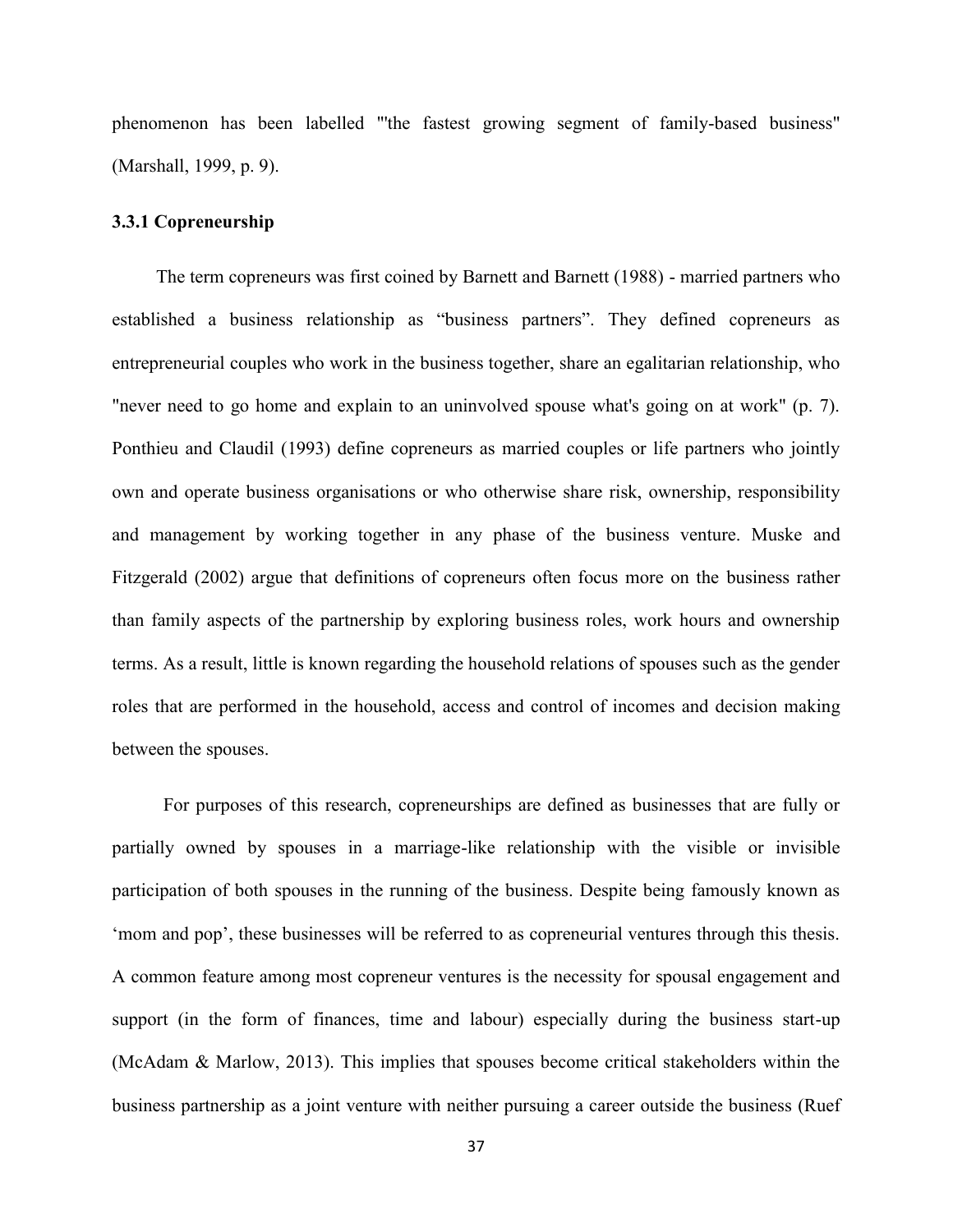et al, 2003; Brannon et al, 2013, De Bruin, 2006). However, it is critical to note that throughout the life time of the business, copreneur spouses may reduce their daily involvement but remain available to intervene in the business during a time of need.

According to Fitzgerald and Muske (2002), copreneurs represent an estimated 1.5 million businesses in the United States alone. Lewis and Massey (2011) argue that copreneurships represent at least 30% of all family businesses with a range of studies conducted including in Australia, USA, Britain, New Zealand (Smith, 2000; Fitzgerald & Muske, 2002, Foley & Powell 1997; Baines and Wheelock, 1998). Copreneur ventures have been examined from different viewpoints which include comparison between copreneurs and dual career spouses, gender roles, the intermingling of financial resources, women's experiences in copreneur tourism ventures, effective copreneur teams, copreneur entry, continuation and exit, work-family conflict among copreneurial women among others (Marshack, 1993; Deacon, Harris and Worth, 2014; Muske et al, 2009; Benseman, 2010; Farrington, Venter & Eybers, 2011; Muske and Fitzgerald, 2006; Wu, Chang & Zhuang, 2010). In 1993, Marshack examined copreneurship literature and found only five empirical studies. However, the topic of copreneurship has drawn increased attention in the last 20 years with more research emerging from the developed world. Marshack's 1994 PhD thesis was the first seminal study that laid the foundation for copreneurship inquiry. However, to date, no study has yet examined the influence of gender relations on the access, control of resources and decision-making among copreneur spouses. Therefore, the present study seeks to fill the gap in the literature regarding how gender relations may influence the copreneurial outcomes between intimate business owners.

Despite the studies cited above, the field of copreneurship is still under-researched with only anecdotal evidence and limited empirical data available (Muske & Fitzgerald, 2006).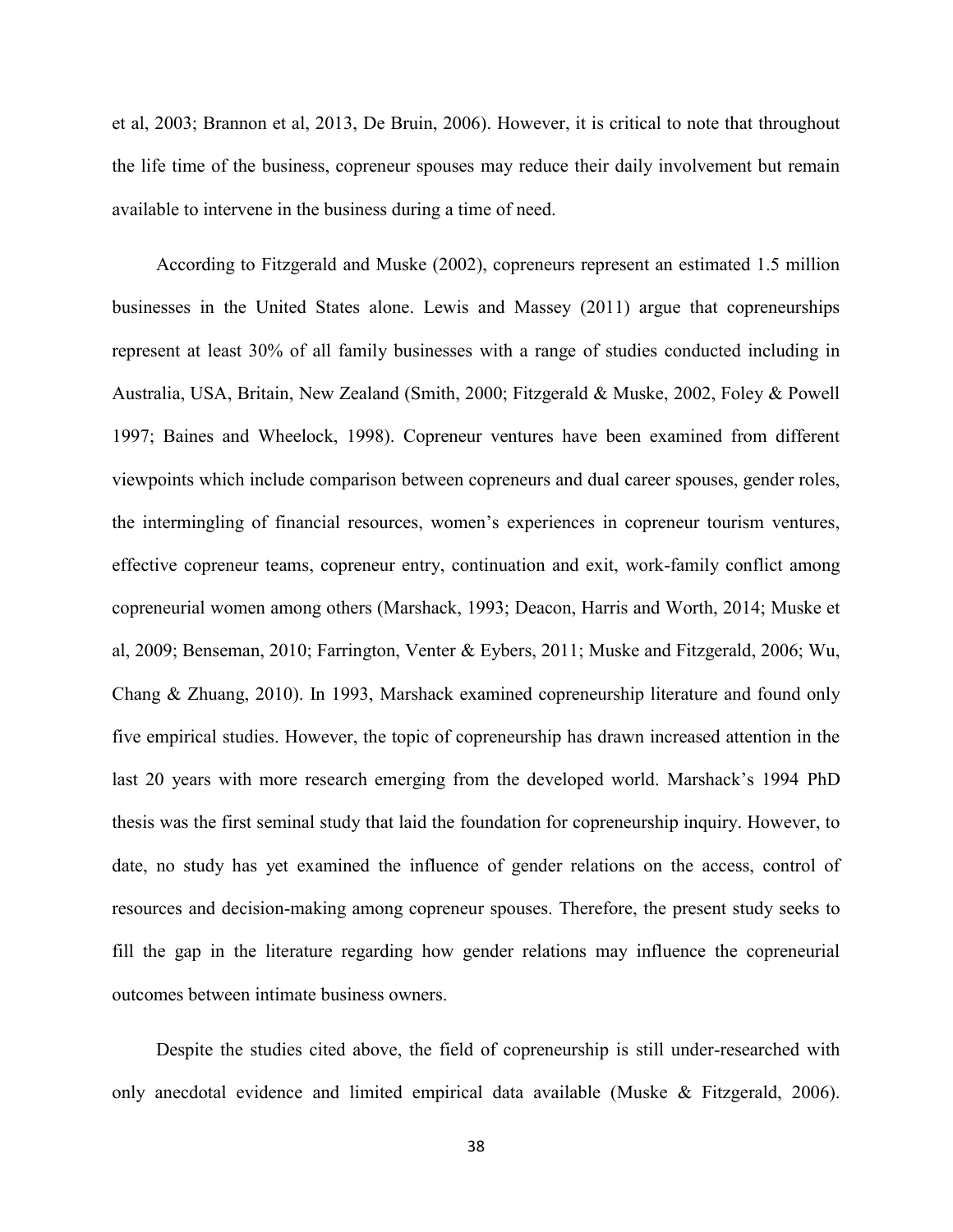Several reasons have been cited for the limited research on copreneurship. This include: difficulty in gathering data, copreneur commitment to personal goals rather than business achievement, and being regarded as outliers within the family business category (Tompson, 2000). Copreneurs are often viewed as outliers within family business due to the perception that copreneurs are working together for personal rather than business reasons (Muske & Fitzgerald, 2006). Furthermore, copreneur businesses are often small and widespread within various sectors such as farming, high-level crafts, retail, hostelry/tourism, business services, auto sales, and national or local franchises (Kuschel & Lepeley, 2015). Considering that copreneur venture owners have been perceived to be motivated by both personal and economic reasons, it is crucial that we explore the literature on the motivations for copreneur venturing.

## **3.3.2 Motivations for copreneur start-ups**

Copreneur venturing can be influenced by a range of factors both economic and individual. Michael (1999) argues that copreneurial start-ups of the 1990's were aided by strong economies, early retirement programs and easier access to capital within western economies. Smith further posits that challenges with the corporate glass ceiling, downsizing and redundancy also increased the number of copreneur ventures (2000). On the other hand, Benseman and Hall's (2010) study of copreneur spouses in the tourism sector in New Zealand found that the most cited reason for business venturing was to meet people, desire for a balanced lifestyle and ability to work from home. Thus, the businesses were created to meet individual lifestyle goals of the couples and not really to for profit. This is because the respondents preferred to keep their businesses small and under control, rather than have them grow big, which is regarded as more economically suitable for profits.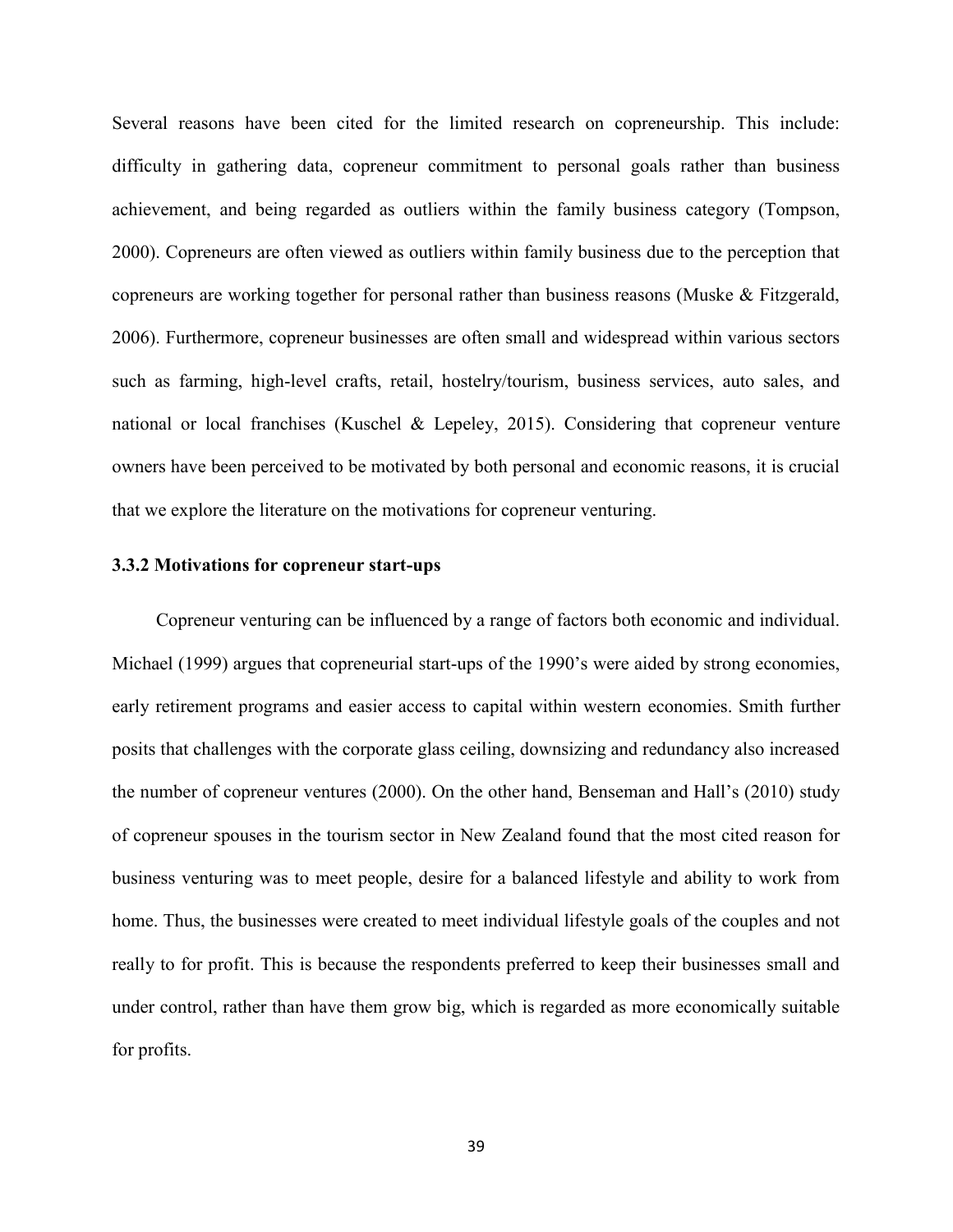Walker and Webster (2004) found similarities and differences in the reasons women and men give to go into a copreneur business. Both women and men cite being their own boss, balancing work and family, the personal challenge, and flexible lifestyle as important factors. Among the differences, women mentioned the desire to use their experience and knowledge, while men pointed out financial security, personal development and recognition as motivating reasons (Walker & Webster, 2004). However, the study does not explain why men and women have different motivations for starting a copreneur venture. It also remains unclear what outcomes may arise due to differences in motivations between spouses on gender roles, business outcomes and household relations. The difference in motivating factors among copreneur spouses may make it challenging to measure business success since each individual is influenced by a different and sometimes personal motivation.

Godwin, Stevens, and Brenner (2006) argues that strategic partnerships between men and women may "allow the woman entrepreneur to overcome some of the sex-related hurdles that the entrepreneurship literature suggests still exist for women in male-dominated industries" (pg. 635). This is because women have been disproportionately affected by challenges such as obtaining loans, higher interest rates, lack of collateral and low start-up incomes. As such Godwin et al suggest that women should "play by the rules" by partnering with men through team partnerships where men will gain access to resources which women would have traditional found challenging. This, they argue, brings significant benefits to women in form of increased legitimacy for the co-owned businesses, expanded social networks and increased access to resources (Godwin et al, 2006). These benefits enable women navigate the male dominated patriarchal economies and workspaces.

#### **3.3.3 Copreneur success**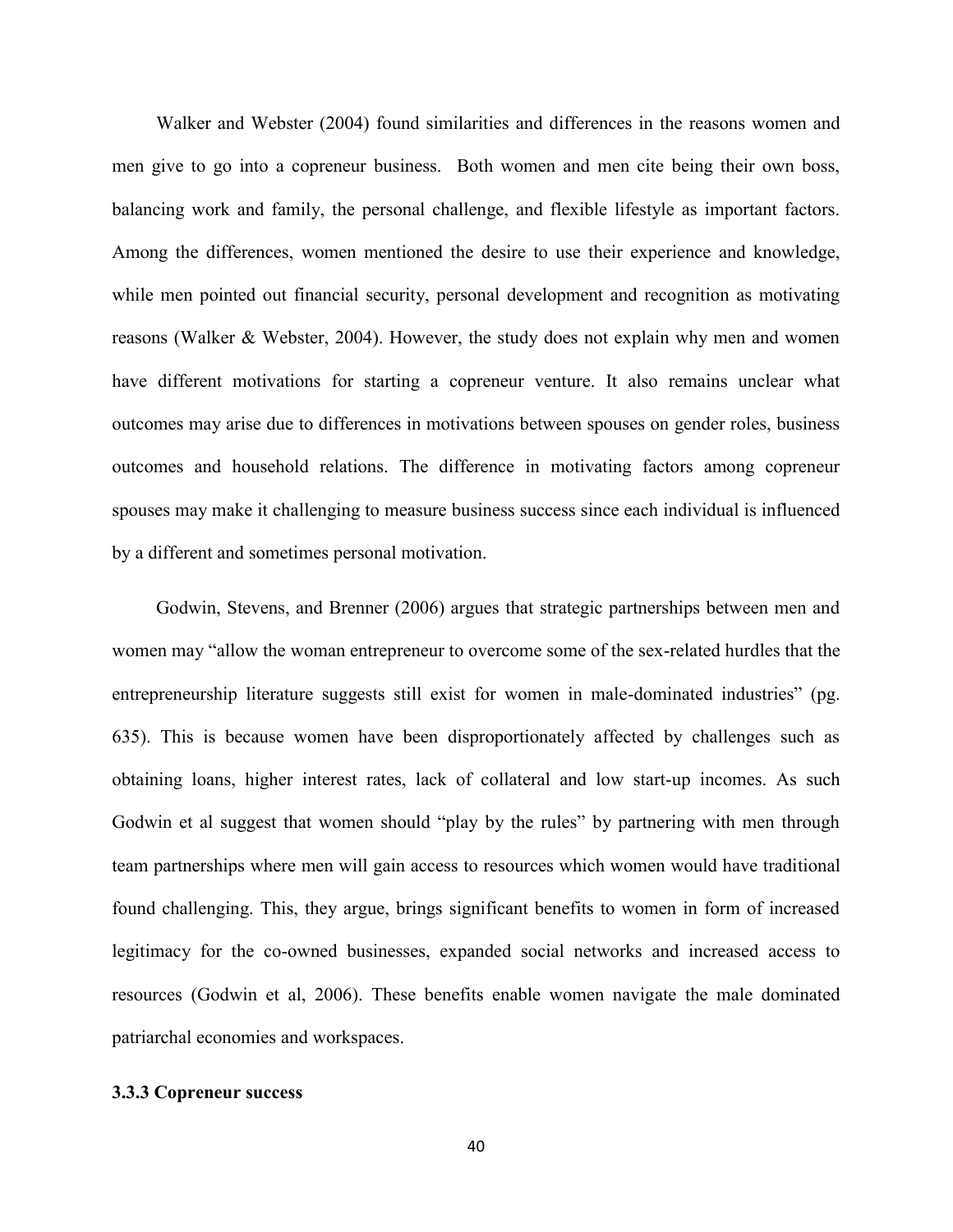Muske and Fitzgerald (2006) found that the success of copreneurships is determined by both the external factors, such as the economic environment, as well as internal factors such as family support, level of education, and number of children in a household. During the period of study from 1997-2000, during which the US economy performed weakly, "successful" copreneur ventures often had an older male business manager, with a high level of education and few children. The study, however, did not indicate any characteristics relating to the female spouse. The successful copreneur couple also lived in an urban area with a high value home, hired more employees than other copreneur ventures and employed a significant number of relatives (Muske & Fitzgerald, 2006). Unsuccessful copreneurs were found to have more children at home, a younger business manager with less education, lower profit margins. As a result, unsuccessful copreneurs decided to end the business aspect of their relationship since it could not meet the financial demands thus seeking more stable incomes outside of the (Fitzgerald & Muske, 2002, 2006).

Copreneur ventures have been lauded for allowing flexible schedules. For example, a statistics Canada's 1999 survey found that 6 out of 10 copreneurs experience varying work hours compared to only 2 out of 10 for non-copreneur spouses (Marshack, 1999). This enables copreneurs to spend more time with their families, accomplish daily chores and maintain their households (Philips, 2002). However, copreneurs also end up working more hours compared to other couples. This is challenging considering the predicaments and insecurity around self employment, especially if both partners are self-employed which could bring about income insecurity in the event of poor business performance or unemployment (Marshack, 1993).

Copreneurships have been credited for giving "a lot of opportunities for couples to think about their relationship" (Philips, 2002 pg. 125). This is because the copreneurial team goes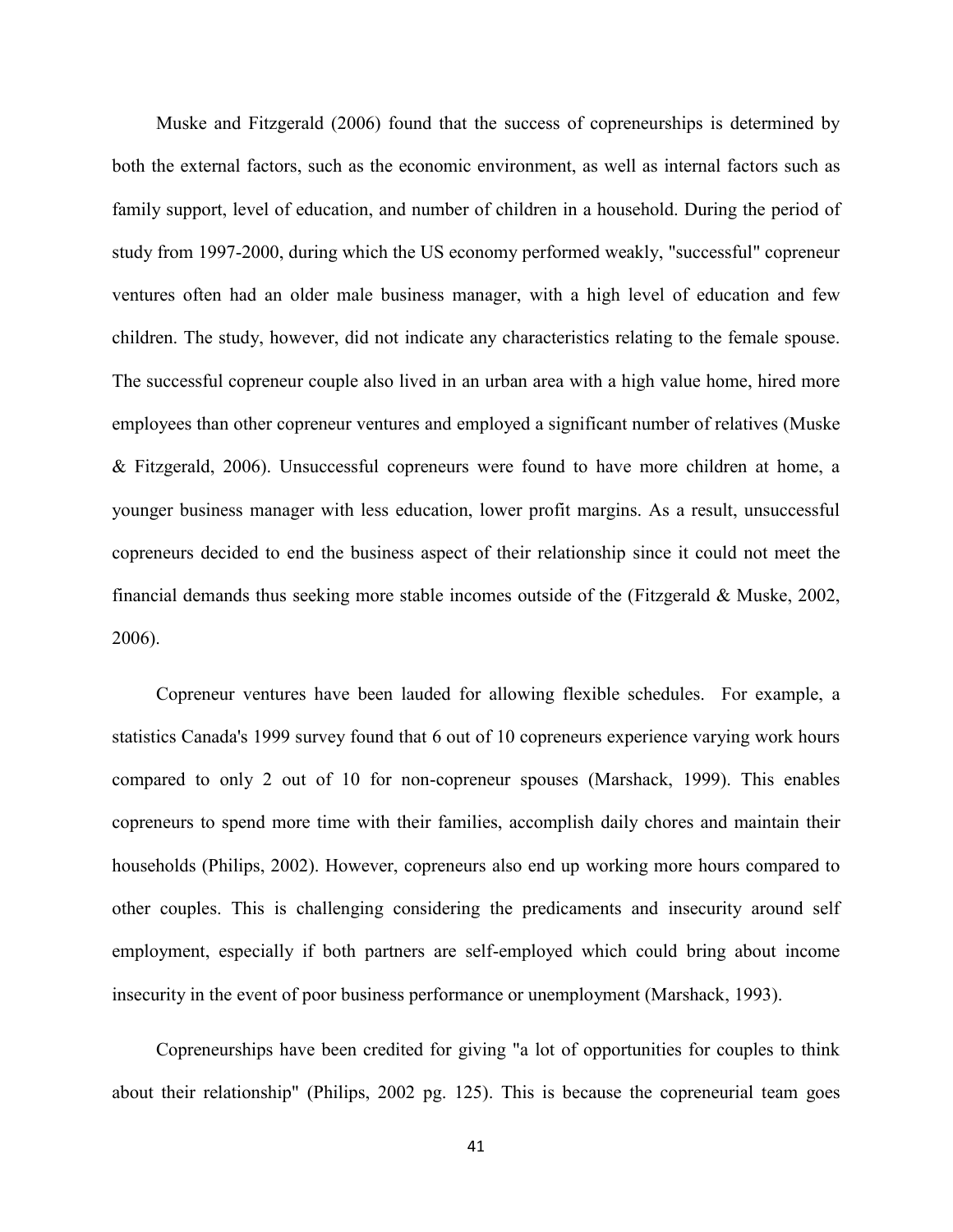through several milestones like starting a family, putting their children through college, planning retirement together, while at the same time sharing daily workloads. This helps to make one's marriage stronger and create lasting husband-wife companies (Gross Klaff, 2000). However, this view tends to be over-romanticized and assumes that copreneurs started as a team. Some scholars argue that copreneur couples at the start-up phase share both the household roles and workplace responsibilities (Brannon & Wiklund, 2012). While this may be true in some contexts, the premise that most, if not all, copreneur businesses begin from a family establishment is not fully accurate in that it does not accommodate the transitions that occur from solo entrepreneur ventures into copreneurial businesses after incorporating the spouses.

Between copreneurs and solo entrepreneurs, the later remains the less investigated category of the two although commonly discussed within popular media. Among the few publications available include Hack (2015). She argues that solo entrepreneurs are often victims of unexpected business crisis due to the feeling of invincibility that many solo entrepreneurs may feel. She therefore recommends that solo entrepreneurs plan against the uncertainties that come with business ownership. Furthermore, it remains unclear how copreneur spouses perceive their marriage relationships especially if the business was founded by one spouse before the marital relationship. Beyond copreneur success, scholars have explored the area of work/family balance which is premised on the view that the interaction of work and family is likely to bring about conflict between the domains thus the need to understand how balance can be attained between the two domains.

#### **3.3.4 Work and family balance**

Work-life balance (WLB) (or work-family balance) is a common topic in work-family studies especially in the developed world (Gregory & Milner, 2009; Karassvidou & Glaveli,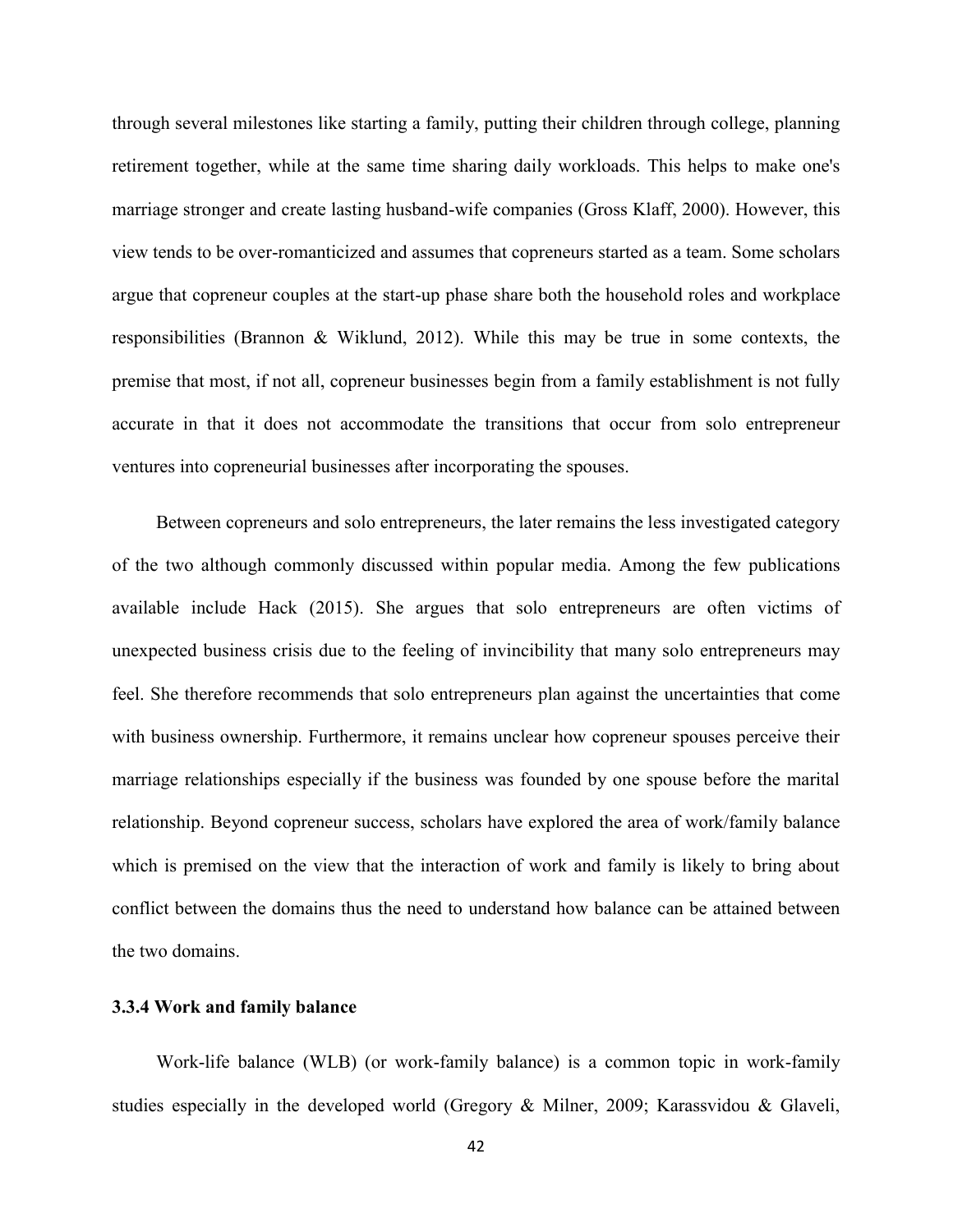2013). It has been defined "as the extent to which an individual is happy and experiences a satisfactory equilibrium between their work and family roles" (Farivar, Cameron, and Yaghoubi 2016, pg. 416). Copreneurship provides a useful opportunity to examine how spouses attempt to manage the work and family domains to attain "balance". This rests on how spouses negotiate the boundaries between the work and family domains; that is how couples manage the psychological and physical adjustments to transition from one domain role to another and back (Marshack, 1993). It is imperative to note that "balance" does not imply an equal allocation of time to the work-family domain but rather a satisfactory level of involvement (Osoian et al, 2011, Farivar et al, 2016). Work-life balance may be challenging to achieve among couples due to a range of factors such as work demands in the form of extra shift hours, and overnight travel, thus limiting available time to perform family duties and nurture stronger relationships (Voydanoff, 2005).

The study of work and family domains has led to the emergence of theories seeking to understand the choices individuals make within the domains of work and family. Border theory, as discussed in chapter two is one such theory that views work and family as separate (Clark, 2000). However, Marshack (1993) argues that the work/family domains are inseparable and interdependent although much of the research has been linear. Early scholars addressed this fallacy by shattering the myth that work and family were separate (Rapoport & Rapoport, 1965, 1969; Kanter, 1977). This led to the proposal of an integrated systems perspective that sought to unite the polarities of rationality-emotionality, femaleness-maleness, intimacy-authority and love-work (Kanter 1977; Marshack, 1993). The perception of separation of domains is often evident in how spouses perceive the significance of their specific domain roles. For example, Epstein's (1971) study on law couples found a traditional division of labor within the household.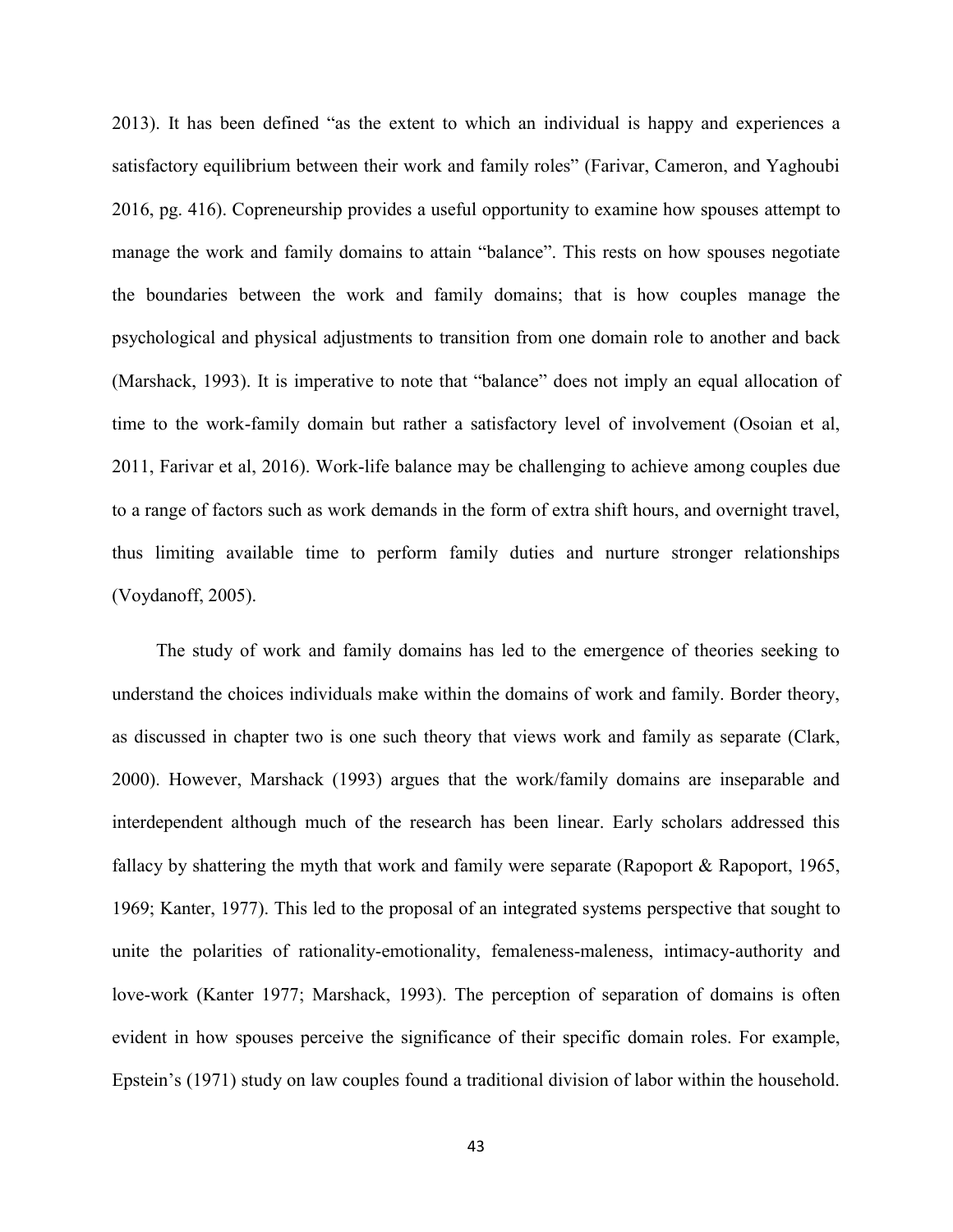Female spouses often viewed themselves as mothers and wives first and professionals second. Considering that Epstein's study population had matured after the women's movement, she attributed this pattern of thought to women's limited professional identities. However, it is difficult to ascertain if this trend has changed and how it affects women's identities relating to work and family roles and responsibilities.

Most copreneur spouses have different strategies to attain work-family balance. For example, Cole (1993, 1997) argues that business couples created unique ways of dealing with the dual relationship strain. Several scholars argue that failure to address balance between the work and family domains would negatively affect the business and family lives of the copreneurs (Jaffe, 1990; Poza & Messer, 2001). This would be permitted to happen since copreneurs were committed to preserving their marriage should work demands become overwhelming (Cole & Johnson, 2007). However, it is increasingly difficult to define "balance" since different spouses set different priorities in their business and family relationships.

On the other hand, copreneurial literature also examines the concept of work-family conflict. Work-family conflict (WFC) is "a form of inter-role conflict in which the role pressures from work and family domains are mutually incompatible in some respect" (Greenhaus and Beutell, 1985:77). Work demands may make it difficult to perform family responsibilities (workto-family conflict – WIF) or family duties may limit the performance of work roles (family-towork conflict – FIW) (Wu, chang and Zhuang, 2010). Such conflict can lead to poor family role performances, family absence and distress or absenteeism and tardiness at work and poor job performance, respectively (Frone, 2003, Voydanoff, 2005). Wu et al's (2010) study on workfamily conflict among Taiwanese copreneurial women found that WIF was more prevalent than FIW conflict. The conflict originated from women's sense of duty to the family business while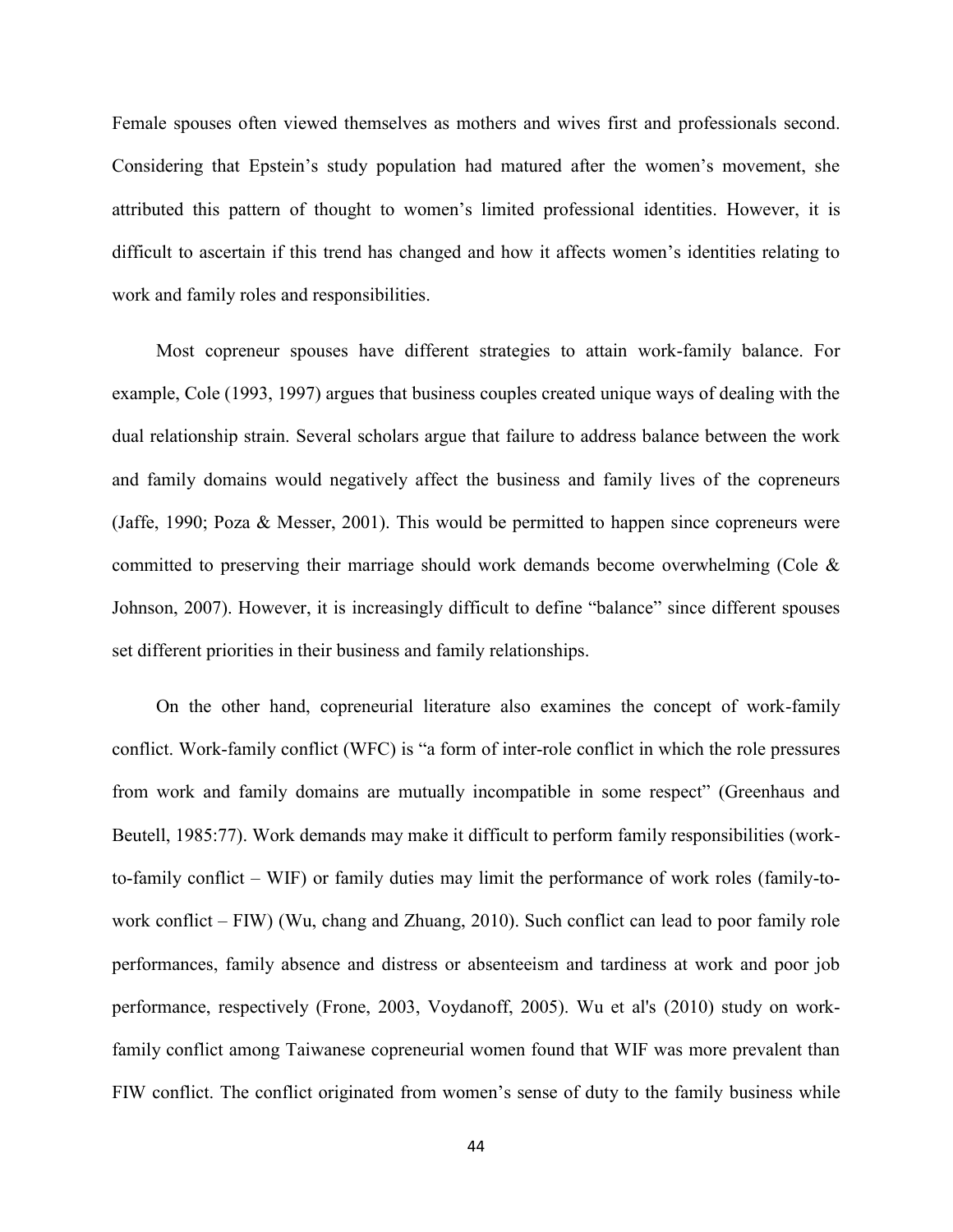fulfilling the domestic roles as well. Whereas Smith (2000) argues that copreneur women see themselves as mother and wives first, the nature of Work-to-Family conflict suggests that women are caught between a sense of duty to the business and a feeling of exploitation at home. This implies that copreneur women become enslaved to their family business roles rather than enjoy the flexibility and autonomy that comes with self employment (Wu et al, 2010). However, Wu et al's study presents some limitations. First, it doesn't explore the motivations of the female copreneurs to understand if mutual fulfilment in both domains a top priority. Secondly, it silences male voices since it only provides accounts of the women's experience dealing with work-family conflict. For such reasons, this study seeks to understand men and women's experiences with work/family conflict.

Kirkwood and Tootell (2008) further argue that job-parenting conflict, defined as role clashes that exist between one's job expectations and that of being a parent, are more prominent among women entrepreneurs than men thus hindering them from achieving work-family balance. This was especially greater for women who had younger children but lacked a nanny or caregiver to successfully ensure balance, whereas men often seemed unconcerned about childcare issues since they had domestic partners to fulfil those roles. Once the business had begun, women tended not to experience much job-partner conflict since it was 'resolved' after the business start-up with most women giving up any expectation of childcare support and nurturing from their spouses. The traditional gender role assignment implied that men only provided for household needs because it was socially 'expected' of men to fulfil their breadwinning roles. Other respondents, according to Kirkwood and Tootell, experienced workspouse conflict with many women conscious of the impact of the business on their domestic partnership when considering a business venture. Furthermore, unlike women, men did not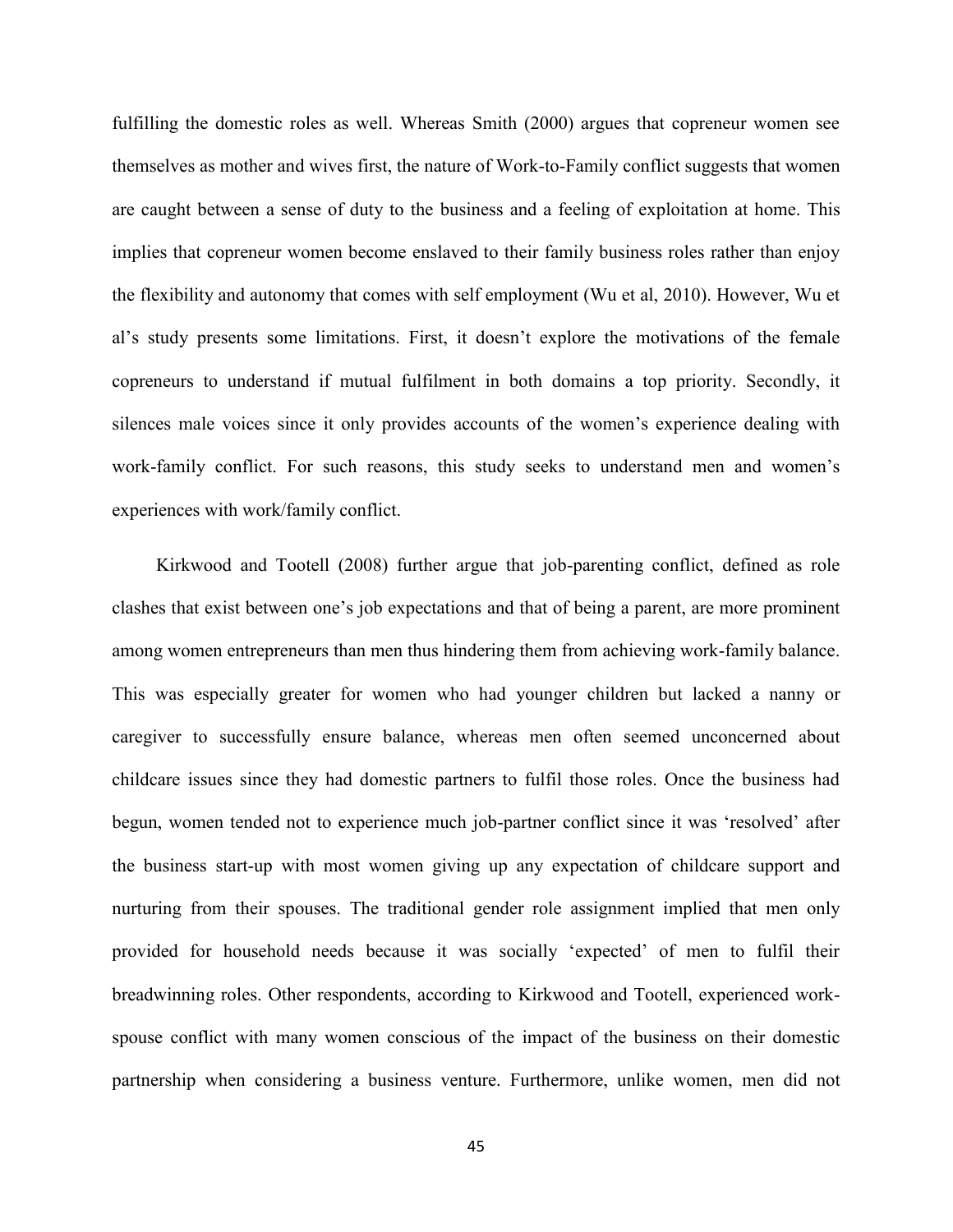actively seek approval from their partners before venturing into the business, with many often assuming that the support would be forthcoming. This signifies differences in terms of expectations and experiences with job-parenting conflicts with women highly committed to their nurturing and other household roles while the men only performed their provider roles.

Despite the above job-parenting perceptions presented by Kirkwood and Tootell, Kauffman (2013) argues that dramatic changes in the work and family domain over the last few decades, influenced by the increase in women's labor participation, the increase in divorce, and non-marital childbearing have led to an increasing involvement of men in their children's lives. This is especially important in the era of a weakening traditional husband/breadwinner verses wife/homemaker structure, which has been influenced by the changing economic demands in the workplace and the evolution of family relations to dual career and single parent families, especially in western economies (Kauffman, 2013). Although it remains unknown how much these changes can be attributed to the civil rights movement, these changes have led to an increasing role of fathers in the household and a commitment to work-family balance.

Kauffman's (2013) study found three types of fathers: the old, the new and super dads; all had different attitudes about their provider and caregiver roles. Old dads refer to fathers who are more traditional in their behaviors and see their roles as limited to being providers, spending limited time with their children due to work commitments. The new dads are less traditional, identify strongly as fathers and put a strong emphasis on balancing work and family to fulfil their provider and caregiver roles. Super dads are fathers who saw their caregiver roles as more important than their breadwinning roles. To them, spending more time with their children and nurturing them is as much their responsibility as that of their spouses. This indicates not just a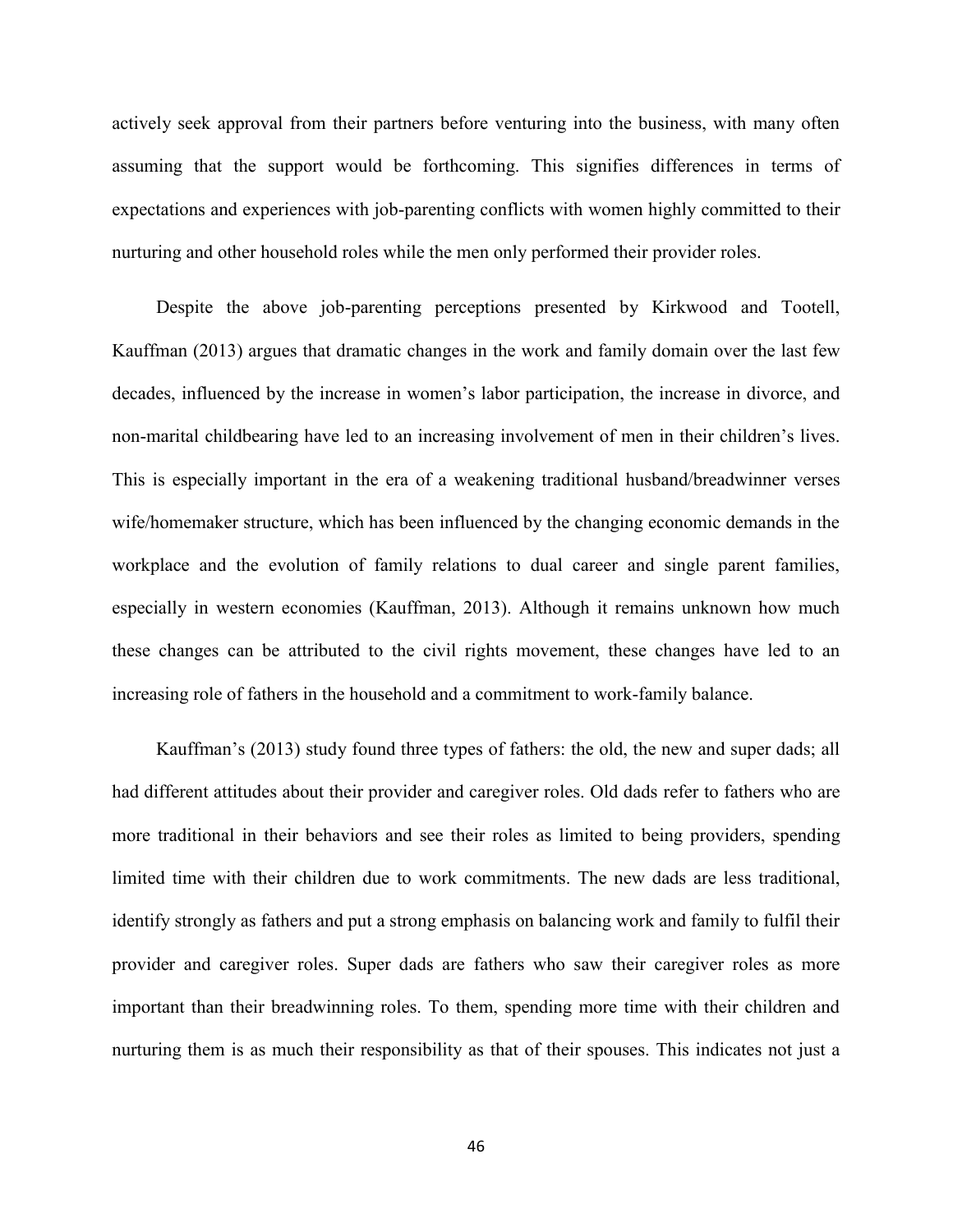change in gender roles, but a change in attitudes about the gender roles by the super dads towards embracing roles that were traditionally associated with women.

## **3.4 GENDERED IMPLICATIONS OF COPRENEURIAL VENTURING**

Family business venturing has for long been thought to bring many advantages to women, such as flexible work schedules, job security, access to formerly traditionally male dominated roles (Barnett & Barnett, 1988, Nelton, 1986 as cited in Rowe & Hong, 2000). However, gender stereotyping and traditional household roles have hindered women's business participation and prevented their roles from being acknowledged, especially in the family business (Lyman, Salganicoff & Hollander, 1985, Jaffe 1990). This has led to the perceived "invisibility" of women work in entrepreneurship discourse especially copreneurship. Copreneur women are often stereotyped as caring for the back-room activities like accounts (Dumas, 1998) alongside a range of domestic roles such as preparation of meals, education and child care, helping older members of the family (Hirigoyen & Villeger (2017). Epstein (1971) argues that women's roles are often less visible and least glamorous which banishes women into obscurity.

Gender has been studied within the copreneurial context with inconsistent findings to date (Cole and Johnson, 2007). Whereas Cole (1993) found that gender concerns were minimal with women reporting that they did not feel restrained regarding their power in the business, Ponthieur and Claudill (1993) found that men were often in charge of the business although women claimed to be equal partners. The women's claim to be equal may have been made with the knowledge that men were controlling a range of business decisions which suggests a misguided perception of equality. Furthermore, Blumberg (1991) argues that the question of "responsibility for" verses "helping with" warrants a deeper analysis. This is because, it is easier for women according to her, to do a task rather than ask their husbands for help therefore taking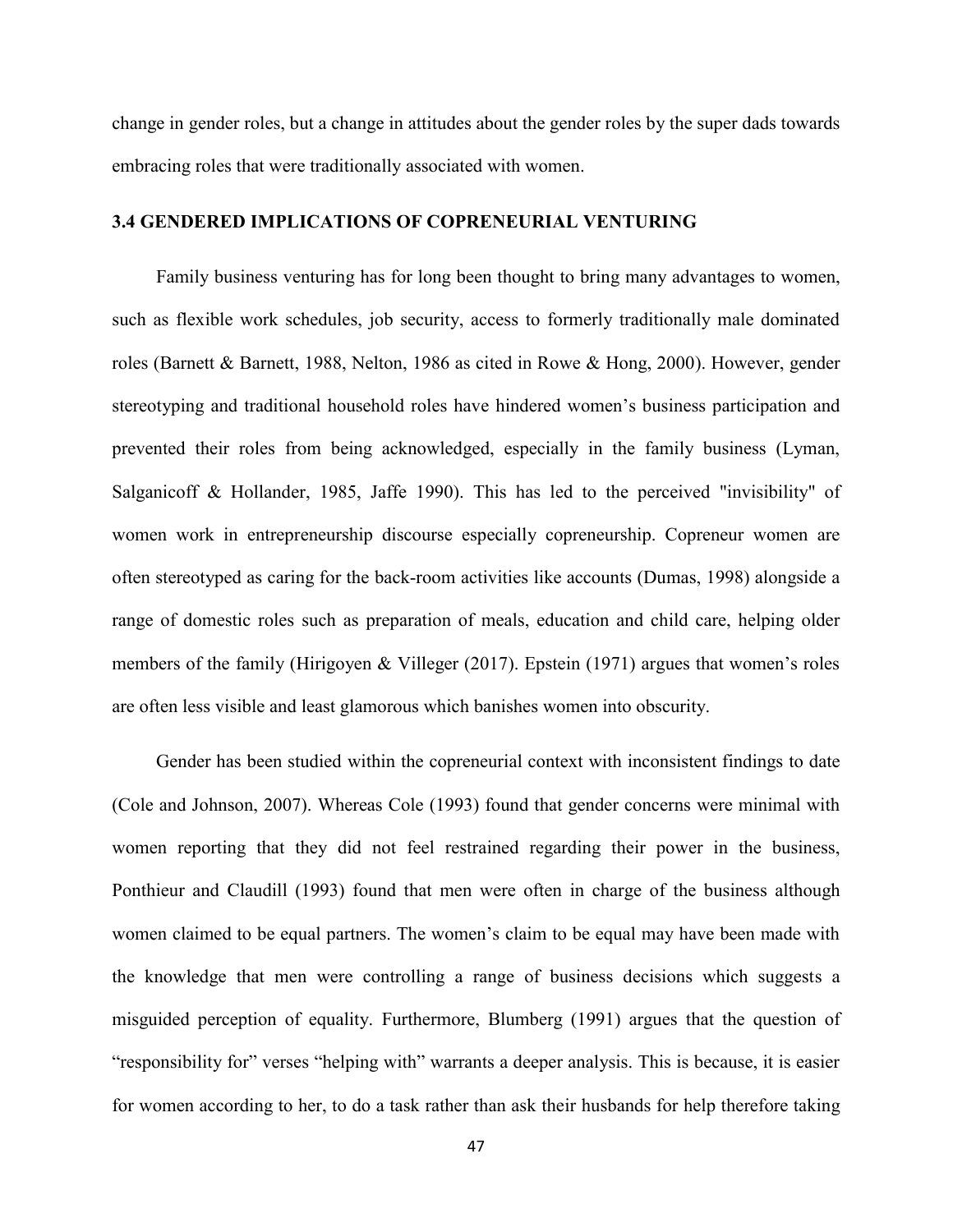up the responsibility of those tasks. This study hopes to establish whether Blumberg's assertion holds true among Ugandan copreneurs and the implications of being "responsible for" verses "helping out" with tasks within the copreneurial venture.

Mashack's (1994) comparative study between dual-career couples and copreneurs found unequal gender division of labour among both groups with work arranged according to the traditional gender norms. She stated that copreneurial wives primarily performed roles such as book keeping, secretarial services, billing and collections among other roles and expressed agreement with the actual or ideal division of business roles. In addition, Dyer et al (2012) further found that wives often worked with their spouses for a period of two years before returning to manage the home or working somewhere else. While Dyer et al's study does not explain why this pattern occurs, it may be that copreneur firms access family labour whenever needed which often began at the start-up phase. This study will examine the business work habits of copreneur spouses and look out for any patterns regarding business entry and exit and what could motivate business exit after the business has been founded.

Lewis and Massey (2011) found that in businesses where wives were employed in a parttime capacity, their work was often downplayed and dismissed either by their partners or by themselves with some assuming titles like "tea maker", "office girl". These women often contributed towards the business in form of payroll work, billing, etc. Lewis and Massey further argue that for many such wives, marrying the owner-manager effectively implied marrying the business. This was because the business was an extension of the marital relationship to which they had made an unannounced commitment.

 Dyer et al (2014) found that among businesses that transitioned from owner-managed to copreneurial, it was the wife that joined the business and not the other way around. This implies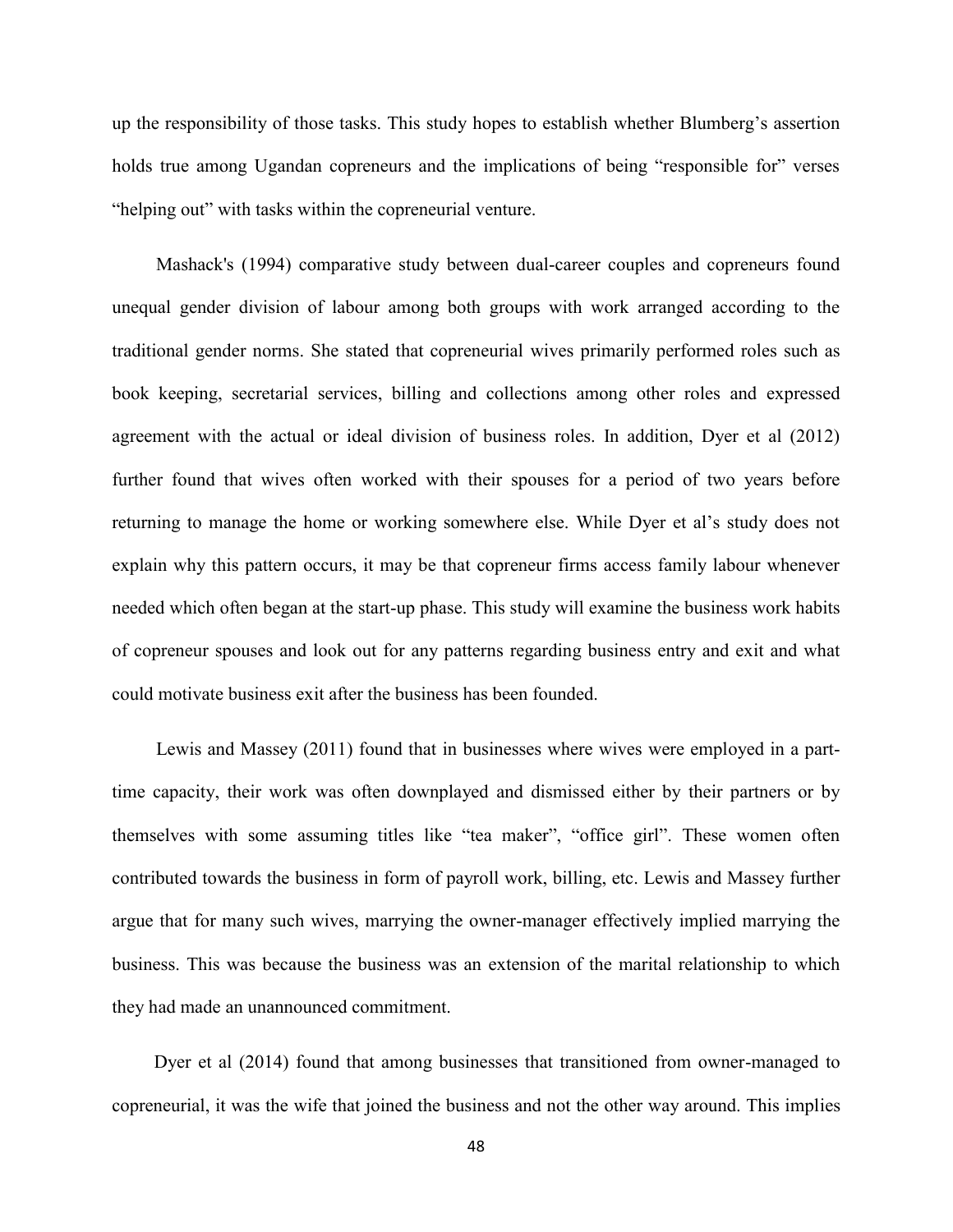that it was the husband who founded the business and chose the industry or sector of operation. As his study found, the choice of industry significantly affected the firm's performance with copreneur ventures in the retail sector performing significantly worse than other industries, despite the involvement of their spouses. The poor performance was attributed to the "founder effect"- that is, the business performance is often driven by the founder and not the family involvement (Dyer, 2006). Although the "founder effect" can be positive in terms of skills, motivation and experience, it may negatively affect the business due to the founder's reluctance to heed advice from other sources such as their spouses (Bird, 1989 as cited in Dyer et al, 2012).

Women's role in family businesses can be categorized as ancillary; often necessary support but not central to the business (Cesaroni & Sentuti, 2014). Men, on the other hand, often assume critical leadership positions within copreneurial ventures with women relegated to "invisible" roles with little or no recognition (Hamilton, 2006, Mulholland, 1996). Hamilton further argues that women's relative silence and invisibility originates from the assumption within family business literature that leadership, especially during the founding of the business, is more naturally male (2006). This, she argues, "serves to reinforce and perpetuate entrepreneurship as a male construct" thus limiting our understanding of the role of women in family business (pg. 256). However, as pointed out by Danes and Olsen (2003), women are increasingly undertaking business leadership roles than before especially at the start-up phase of the business.

Deacon et al (2014) argues that while copreneur spouses experience advantages and disadvantages of being in business together, there was no evidence of economic value in terms of financial benefits such as increased incomes or investment. The positive value was largely in "doing things their way" and the freedom in lifestyle choice (pg. 329). Furthermore, copreneurs gained several benefits such as flexibility of working from home, shorter decision-making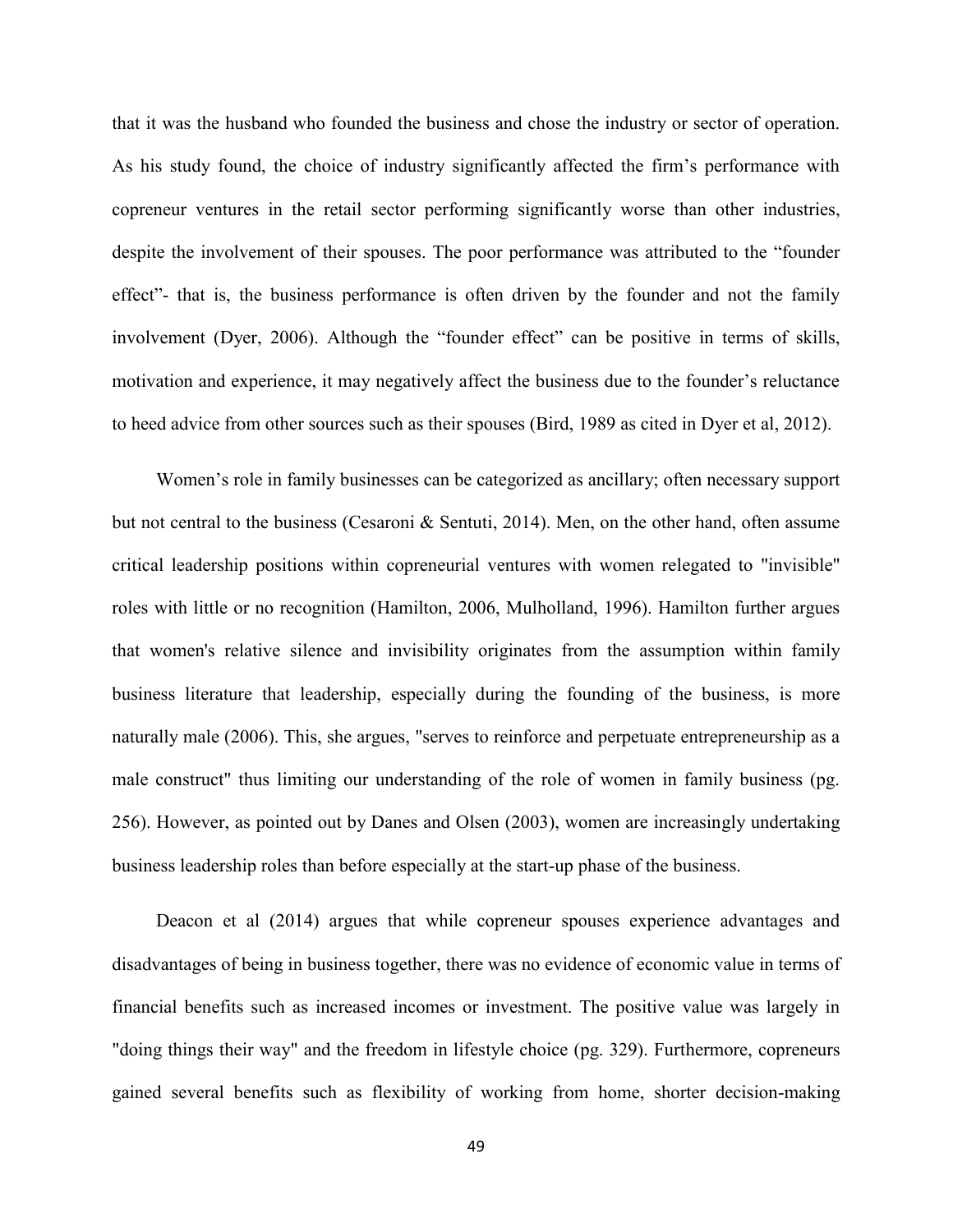processes, less bureaucracy, higher levels of trust, satisfaction, and emotional rewards like achieving together. Therefore, to copreneurs, the value from working together brings more lifestyle rewards than economic outcomes. However, Deacon et al's arguments ignore the burdens women may experience from the productive and reproductive roles performed both in the business and at home and does not explore women's contributions and sacrifices towards achieving the above stated benefits. As such, this study will uncover who benefits from the present copreneur business establishment while considering the contributions and compromises made by both men and women.

Deacon et al (2014) argues that copreneurship is a gendered process that is influenced by the social norms within a specific context. This warrants a deeper examination of how family involvement within terms of who owns productive resources, the gender division of labour within the family unit, decision making practices etc influence the copreneurial process. Also, the gender division of labor should be examined beyond the limits of women's work and men's work since each business context and copreneur partnership is unique in the management of their relationships (Deacon et al, 2014, Al-Dajani & Bika, 2014). For this reason, researchers should be wary to ascribe labels such as husband and wife, which in themselves carry gendered connotations and social expectations which revolve around the work and family domains.

On the contrary, Kauffman (2013) argues that the dramatic changes in the work and family domain over the last few decades, especially influenced by the increase in women's labor participation, the increase in divorce, and non-marital childbearing has led to an increasing involvement of men in their children's lives. This study will explore the possibility of shifts in men's ideas about their roles based on Kauffman's three types of dads. The copreneur context is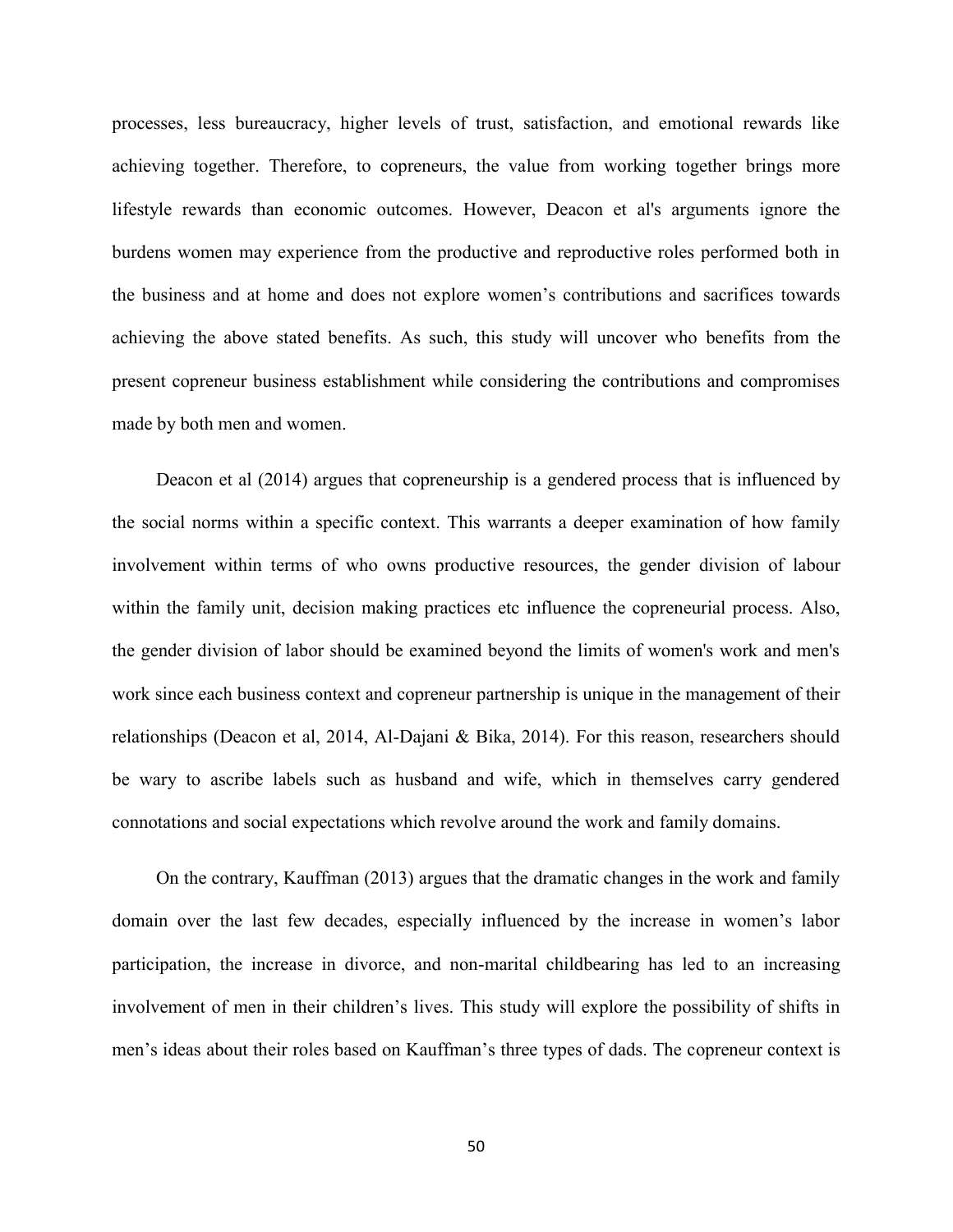a unique place to examine men's perceptions about their roles within the family domain, especially in a highly patriarchal context like Uganda.

Hamilton (2016) provides a major criticism of the scholarly narrative of wives as "household managers" and husbands as "business managers" that has been presented by some scholars. She argues that this nature of role association presents entrepreneurship as a male field by inherently assuming that male are business managers who enjoy the visibility and success with the business and women as household managers always committed to the household roles with limited business involvement. This view is increasingly biased considering women's increased involvement in the public domain in the era of weakening traditional husband/breadwinner verses wife/homemaker structure. The changing nature of work and family domains in the western contexts from traditional family structure to dual career families implies that household relations can no longer be examined under the initial husband/provider and wife/homemaker framework. Therefore, this study attempts to explore business and household relations beyond the traditionally gender role framework.

## **3.5 Conclusion.**

This chapter provided a brief background into family business by exploring the literature on family business dynamics. The chapter then shifted focus to the external challenges faced by business owners in several African countries. Intimate-partner business ventures are explored with a focus on copreneurship, motivations for copreneurial business venturing, success, work/family balance and conflict. The available body of literature provided patterns of how gender has influenced the division of labour between business owners. It is apparent that when intimate-partner business owners have different motivations for business venturing, this makes it challenging to measure copreneurial success since different spouses are motivated by different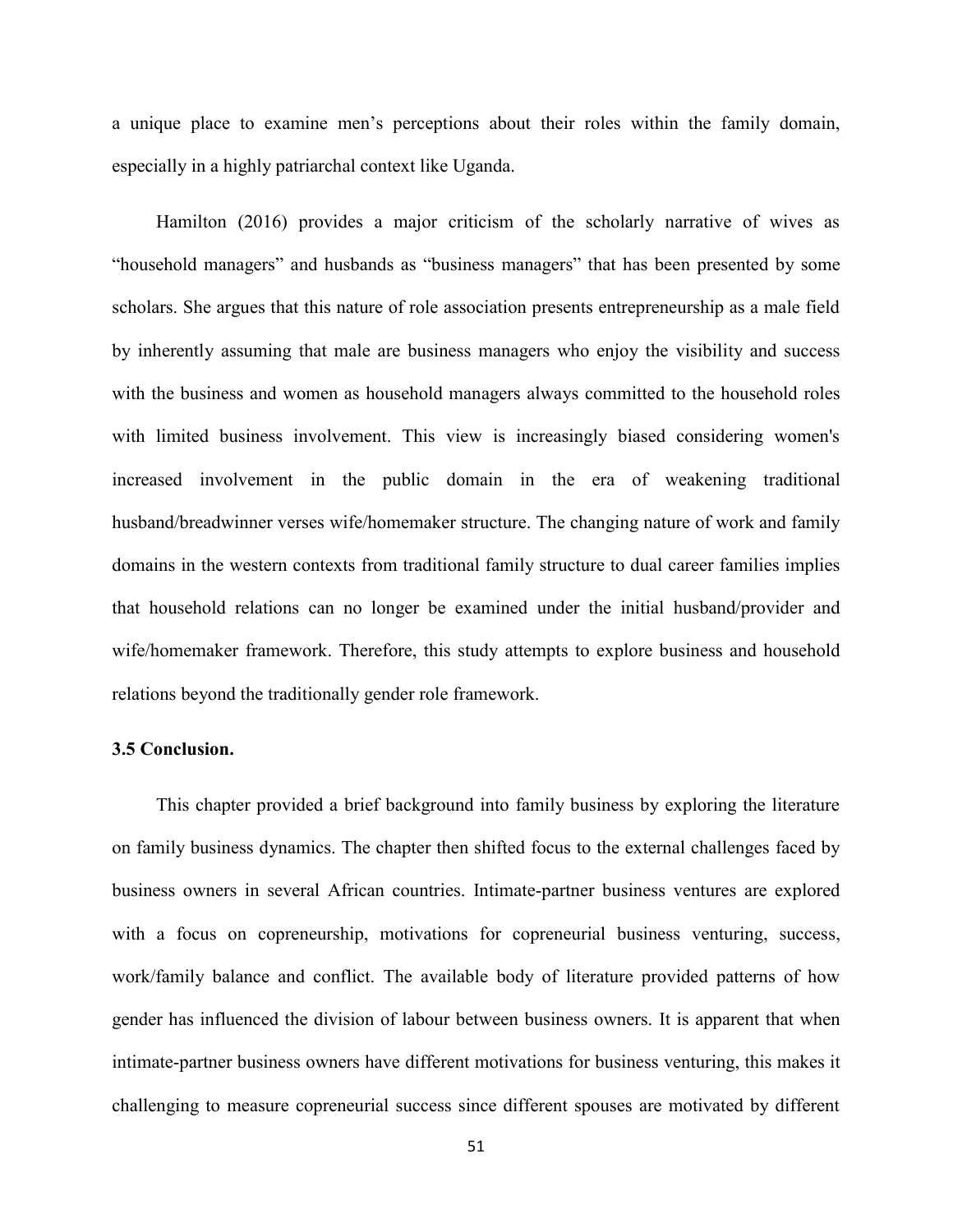factors with a majority of intimate-partner business owners centering on marital success and intimacy at the expense of business growth. However, external factors such as corruption, high taxes, and high costs of doing business impede business growth thus limiting the growth prospects of such ventures. The next chapter will present the findings from the Ugandan data where dominant themes will be discussed against the available literature.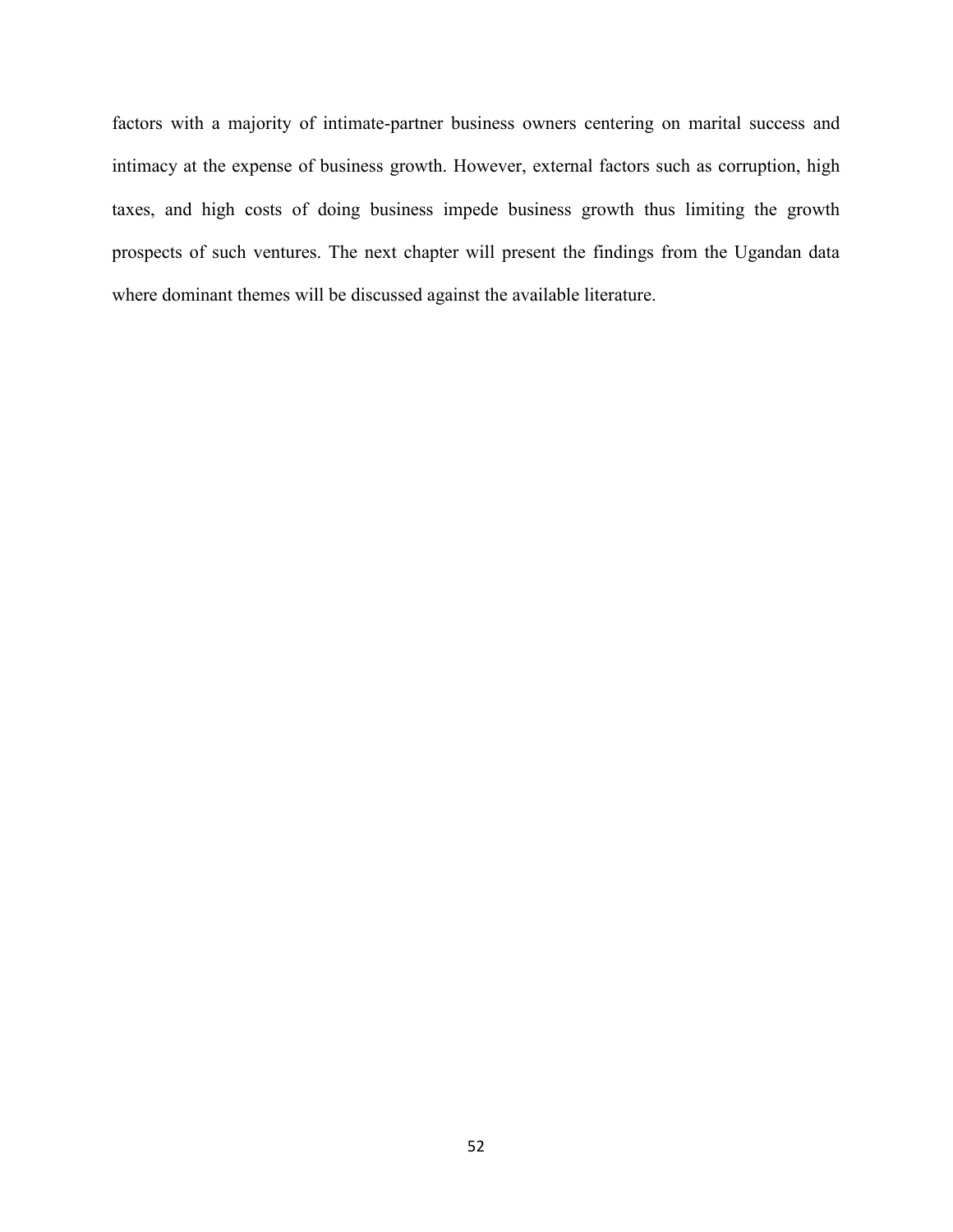# **CHAPTER FOUR: "CO-OWNING THE BUSINESS KEPT US TOGETHER"**

# **Introduction.**

 $\overline{\phantom{a}}$ 

In this chapter, I will explore the data collected from 12 respondents to determine how gender relations influence patterns of access to, control of resources and decision making among intimate-partner business owners from Uganda. The data was collected through in-depth interviews with informants from three major towns of Gulu, Soroti and Wakiso from June to August 2017. Out of the 12 informants interviewed, 5 were women and 7 men, all of whom were in a heterosexual relationship. Copreneurial and solo entrepreneurial spouses were determined by the self-identification of the participants or if they met the following characteristics such as; if a) the participant reported being in a marital arrangement and working with their spouse in a business venture, b) the spouse was a major decision maker without being an owner of the business, c) the partner's involvement in the business is acknowledged by the spouse, especially the business manager<sup>5</sup>. This study defines copreneur spouses who share business ownership, work in the same venture and have an intimate relationship. A solo entrepreneur with a supportive spouse refers to one person who is fully committed and involved in the running of the business with the other spouse playing a supportive role in form of psychological/emotional encouragement and a small degree of assistance with the actual business. While the solo entrepreneur makes the business his/her career, the supporting spouse may have a career outside of the business and may support with household roles on behalf of the solo entrepreneur who is fully committed to the business (de Bruin, 2006).

<sup>5</sup> See Fitzgerald and Muske (2002) for detailed classification of copreneur spouses. A business manager refers to the spouse, either copreneur or solo entrepreneur that managers the daily affairs of the business.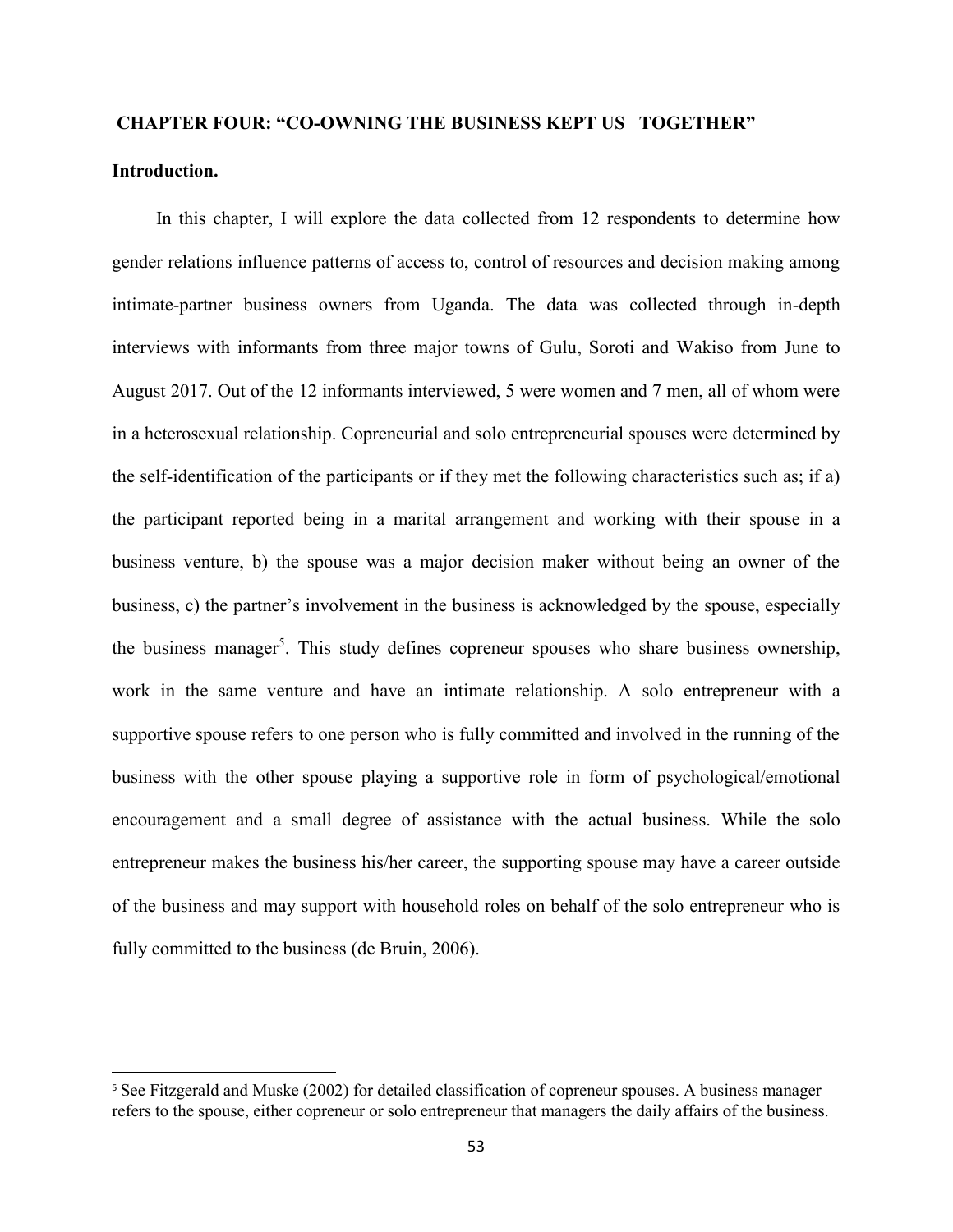The data below was analysed using two theoretical frameworks: Gender and Development (GAD) theory and Border Theory, outlined in Chapter 2. The main research question that guides this study is: *How do gender relations influence access, control of resources and decisionmaking between Intimate-partner business owners in Uganda*? In order to provide some insight into this question, using GAD and Border Theory, this chapter discusses the motivations for business venturing among couples, explores the business and household roles played by the spouses, examines the financial resource allocations and challenges faced by intimate-partner business owners and analyzes how decision-making and control of resources is influenced by gender relations.

# **4.1 BACKGROUND OF COPRENEURS AND SOLO ENTREPRENEURS**

#### **Family, business, education and training.**

The length of intimate relationships reported ranged between 2 and 15 years among the 12 respondents. The average length for the copreneur intimate relationship is 7 and half years, with an average of 5 children. Solo-entrepreneurs, on the other hand, average 10 years during their intimate relationship and two children. However, it is challenging to generalize the findings, since the pool of respondents is not the same for each category (seven copreneurs and five solo entrepreneurs). Copreneurs had relatively more children although they had spent a shorter time in a marriage-like relationship compared to the solo-entrepreneur with a supporting spouse. The tables below show the number of children the participants had over the course of their marriage/courtship.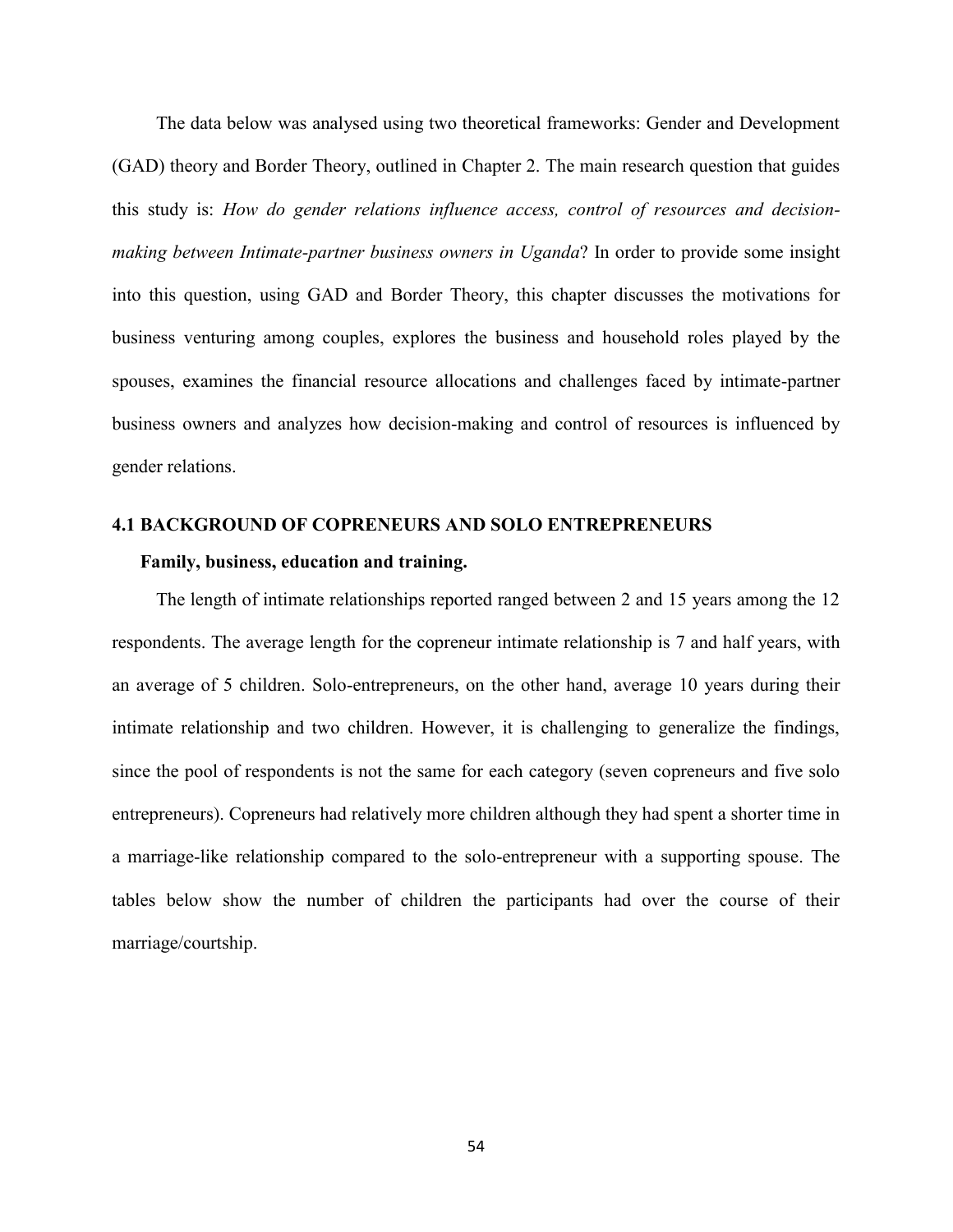



 **Table. II Number of children in solo entrepreneur households**



 The number of children that the couple had influenced women's level of involvement in the business. Child rearing and nurturing was one of the areas in which both copreneur and solo entrepreneur women experienced conflict, which originated from competing demands between the work and family roles. These women also reported limited support from their spouses regarding household responsibilities, with male spouses only fulfilling their provider roles although women also contributed towards the household needs. For example, despite working at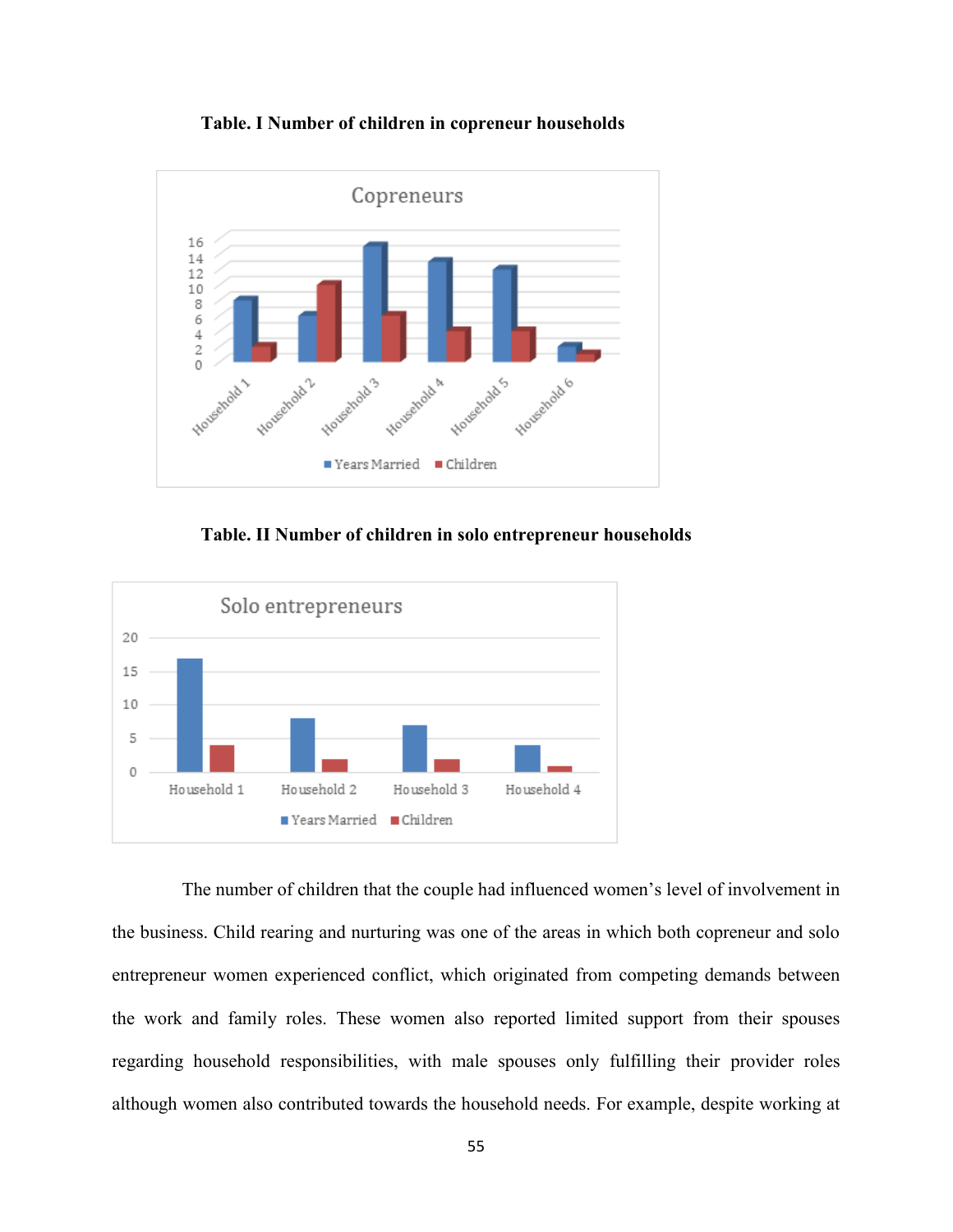the business, both female copreneur and solo entrepreneur spouses often transitioned from paid work to the household and family duties with no rest or breaks. To them, they were responsible for the success of the business, as well as the management of the household with little or no support from their spouses. Although some relied on nannies to help manage the household while they went to work, women with children of school going age without nannies, felt burdened by the competing household and business demands.

## **Education.**

There existed differences between the men and women in terms of education and training. Among the 12 respondents, five men had bachelor's degrees compared to three women. Another two men had attained high school education whereas only two women had attained high school with technical training. This study found that copreneur spouses were more educated than solo entrepreneurs, as shown in table III below with copreneurs having more 5 bachelor's degrees compared to 3 by the solo-entrepreneurs. One copreneur was in the process of attaining a master's degree. Among those who attained a high school qualification, 3 were solo entrepreneurs and 2 were copreneur.

Only two respondents had a degree relating to business and management and another two with certificate training relating to business management. Overall, none of the respondents had envisioned being an entrepreneur. To most of the respondents, this was a path carved out after events demanded immediate action. This supports Walker and Webster's study that found that self-employment was more a reactive decision than a proactive one (2007). However, not all the businesses studied emerged because of a reactionary decision as indicated in the contextual histories.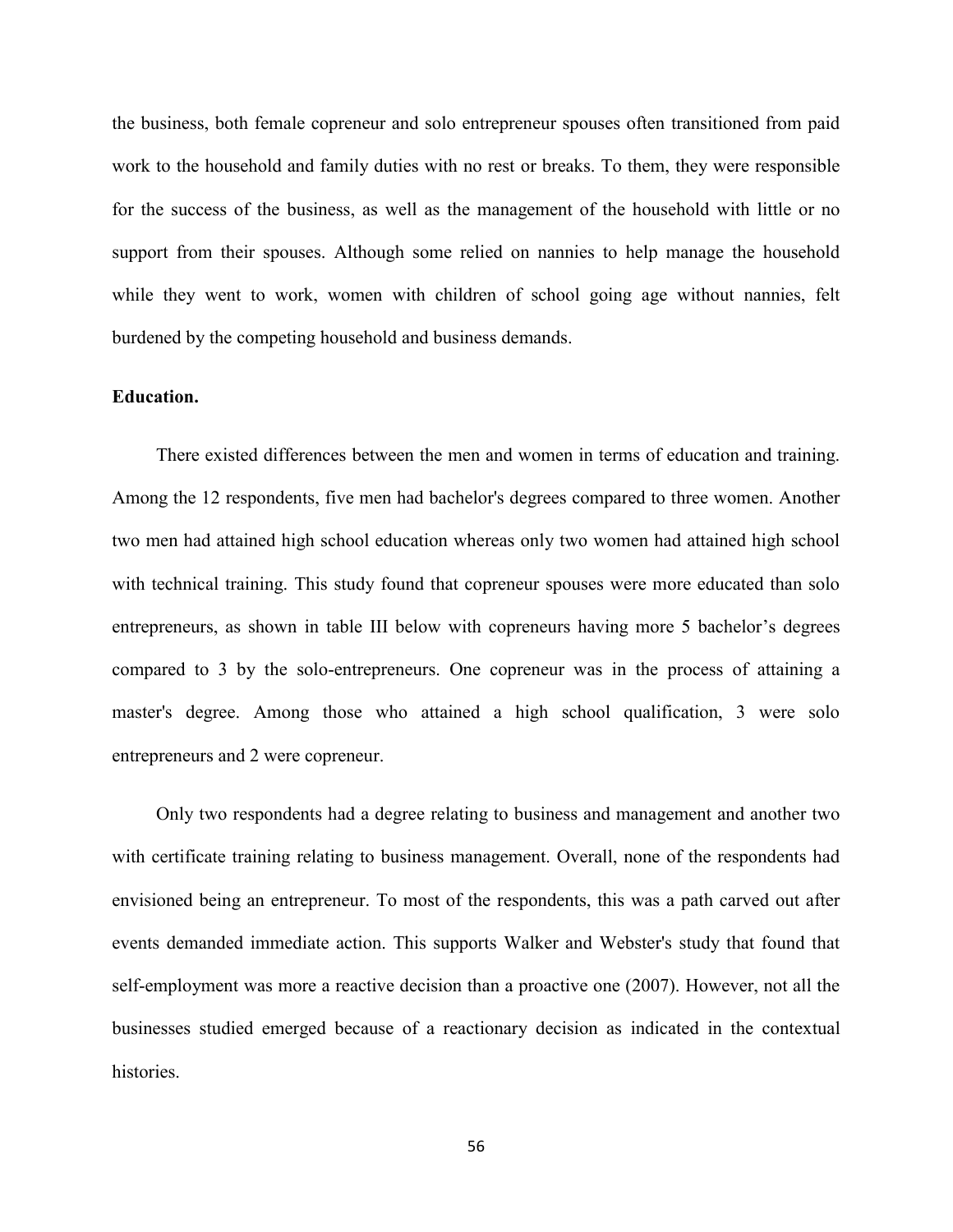**Table III. Highest levels of education.**



#### **Business sector.**

A majority of the business ventures were in the service and trade industry with many being small and micro businesses. Women operated most of the entrepreneurial ventures in the service industry with men venturing more in trading. Women were the daily managers of businesses that involved cleaning, hairstyling, day care/elementary school and restaurants; whereas, men were daily managers of an ICT business, car hire business, food distribution and a grocery store. There appears to be a gendered allocation of roles within the businesses with women performing business tasks associated with their domestic roles such as cleaning, child care and cooking whereas men perform traditionally stereotypical roles such as being the manager of the business.

Among the businesses studied, the cleaning firm, grocery store, restaurant, food distributor and elementary school fit the criteria of copreneurs, while the solo entrepreneur businesses included the care hire business, an ICT firm, hair saloon and two grocery shops, as shown in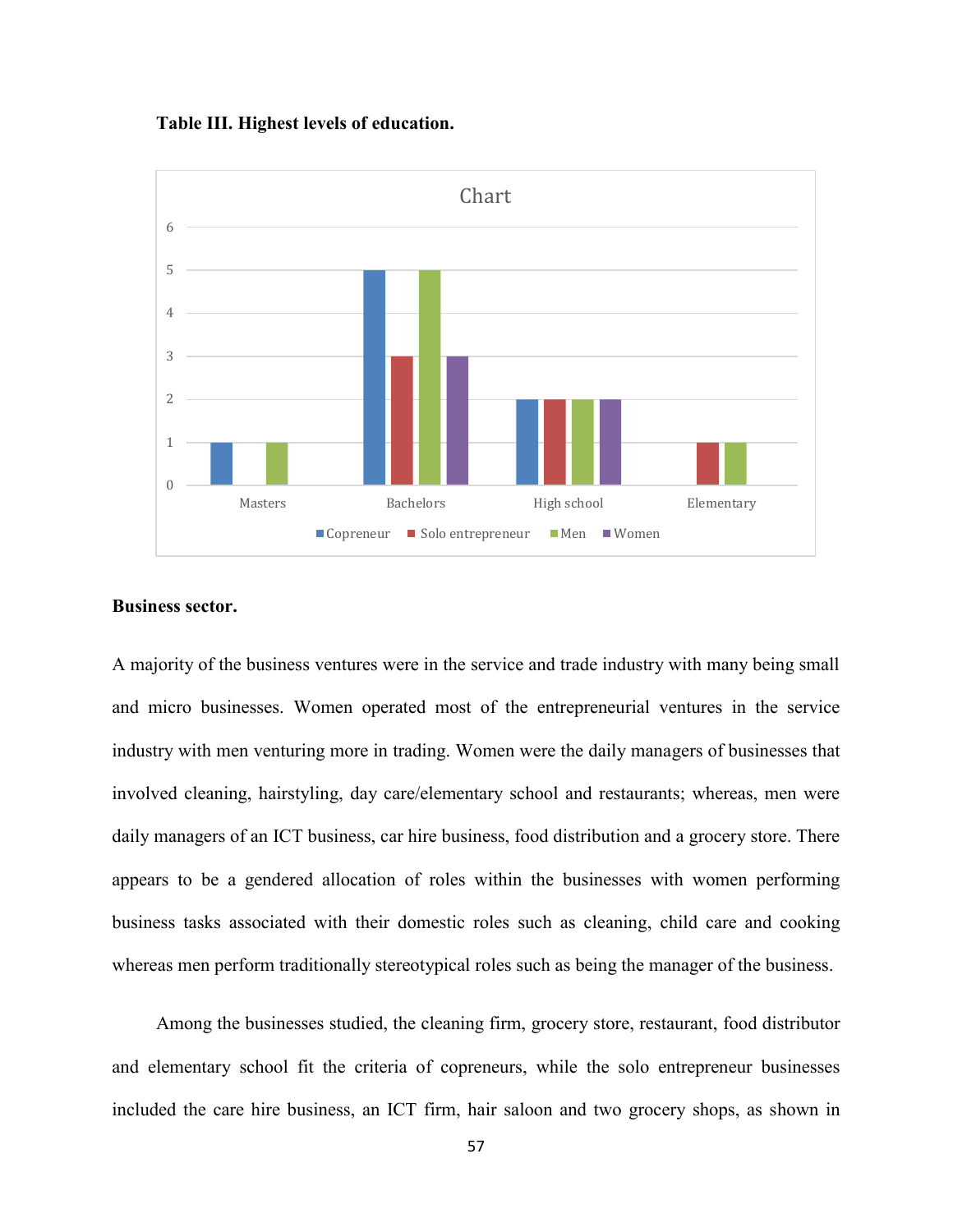Table IV. The average lifespan of the businesses ranged from 2 months to 20 years with solo entrepreneur businesses operating for relatively longer than copreneur ventures. Soloentrepreneur businesses existed on average for 10 years, whereas copreneur ventures existed for about 4 and a half years. Three out of five solo-entrepreneur business ventures began before they met their current spouses and were owned by men. The two solo entrepreneur businesses that started up while the spouses were married were owned by women and existed for only 5 years and 2 months respectively, which is the shortest duration among the solo entrepreneur category. Both businesses were funded by their male spouses, like most of the businesses studied. The respondents emerged from different occupations, suggesting the diverse backgrounds from which they came before being business owners. Many still based their occupational identity on their previous experience, such as director, librarian, banker and accountant.

| <b>Form of ownership</b>   | <b>Type of business</b> | <b>Duration (in Years)</b> |
|----------------------------|-------------------------|----------------------------|
|                            |                         |                            |
| Copreneur                  | Cleaning firm           | 2 years                    |
| Copreneur                  | Grocery store           | 9 years                    |
| Copreneur                  | Restaurant              | 4 years                    |
| Copreneur                  | Food distributor        | 5 months                   |
| Copreneur                  | Elementary school       | 4 years                    |
| Solo entrepreneur (female) | Hair Salon              | 2 months                   |
| Solo entrepreneur (male)   | ICT firm                | 7 years                    |
| Solo entrepreneur (male)   | Grocery store           | 20 years                   |
| Solo entrepreneur (female) | Grocery store           | 6 years                    |
| Solo entrepreneur (male)   | Car hire services       | 8 years                    |

|  |  | <b>Table. IV Forms of Owners.</b> |
|--|--|-----------------------------------|
|--|--|-----------------------------------|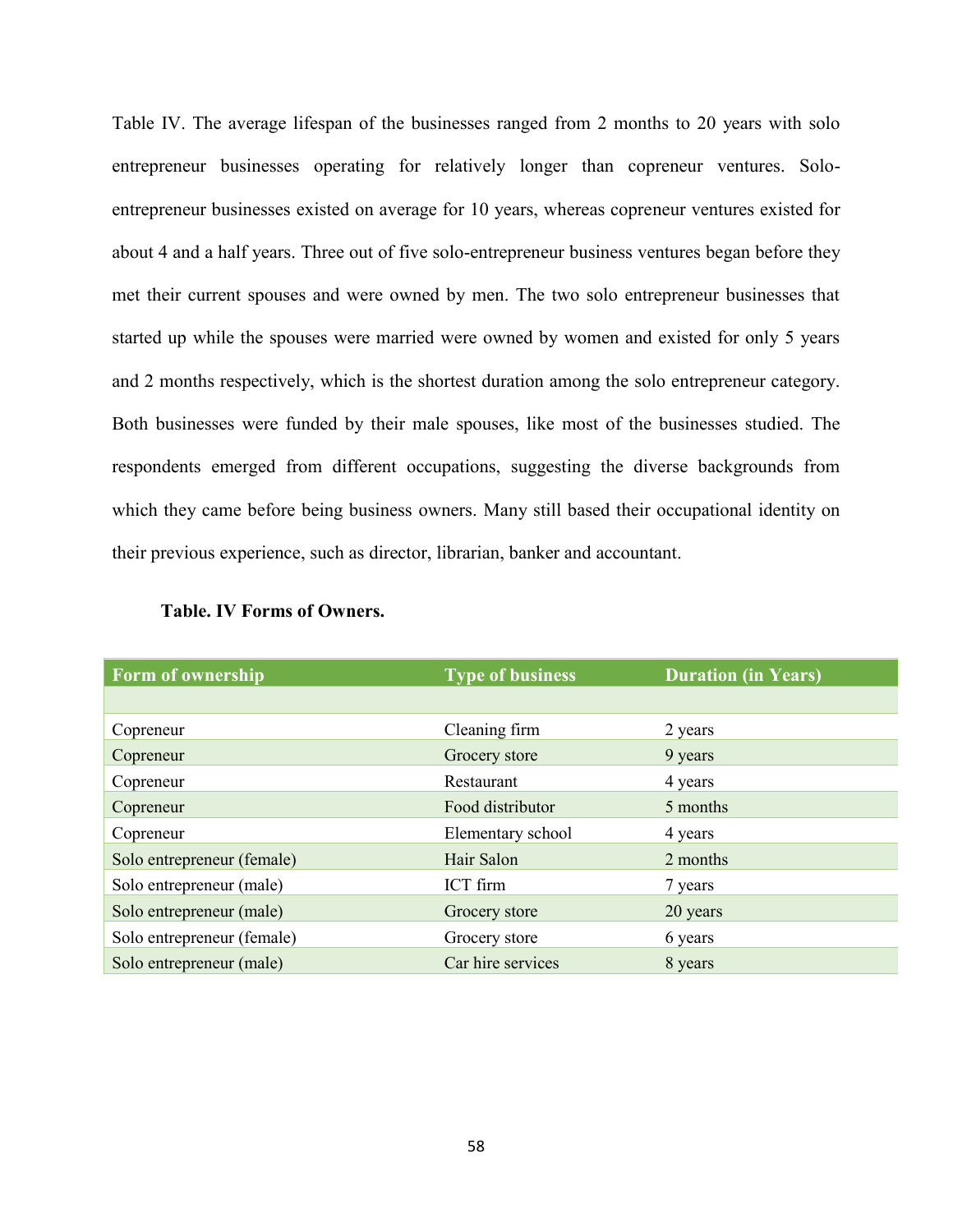## **4.2 MOTIVATIONS FOR BUSINESS VENTURING**

Business venture creation is one way in which entrepreneurs express their business ideas. This process, often called entrepreneur venturing, refers to the act of creating a new business entity with a nascent entrepreneur playing a central role (Gregson, 2014). The decision to venture into business often takes several months and stages which vary across contexts, individuals and economic environments. For many, it starts with an idea, targeting to either fill a gap in the market or an activity one would be passionate to execute in their community. This study asked the respondents who suggested the business idea. From the 12 participants interviewed, 7 men said they were the bearers of the business idea, two couples (copreneurs) had discussed between themselves and only 1 female said she had proposed the business idea to her husband as above. This suggests more men than women presented ideas to start a new business<sup>6</sup>. This finding is not conclusive since only a small portion of the study (4 of out 12 respondents) constituted of both couples. As a result, the study can not be generalized as representative of all the respondents studied. In addition, all the participants indicated that they had their spouse's support, particularly in the copreneur category.

The respondents were asked what motivating factors influenced their decision to venture into business. For many of the copreneur respondents, the decision to start the business was less to do with the desire to work with one's spouse and more to be able to meet individual or family needs. Most of the respondents cited a major occurrence that influenced their decision to venture into business and no respondent indicated a desire to work with their partner or to work from home as a reason for starting the business. This was rather surprising considering the literature

 $\overline{\phantom{a}}$ 

<sup>&</sup>lt;sup>6</sup> Among the 12 respondents interviewed, only two copreneur couples were both interviewed. Another 3 individual copreneur spouses were interviewed for this study. In addition, 5 solo entrepreneur spouses were interviewed and not their supporting spouses. Overall, 7 respondents were male and 5 were female.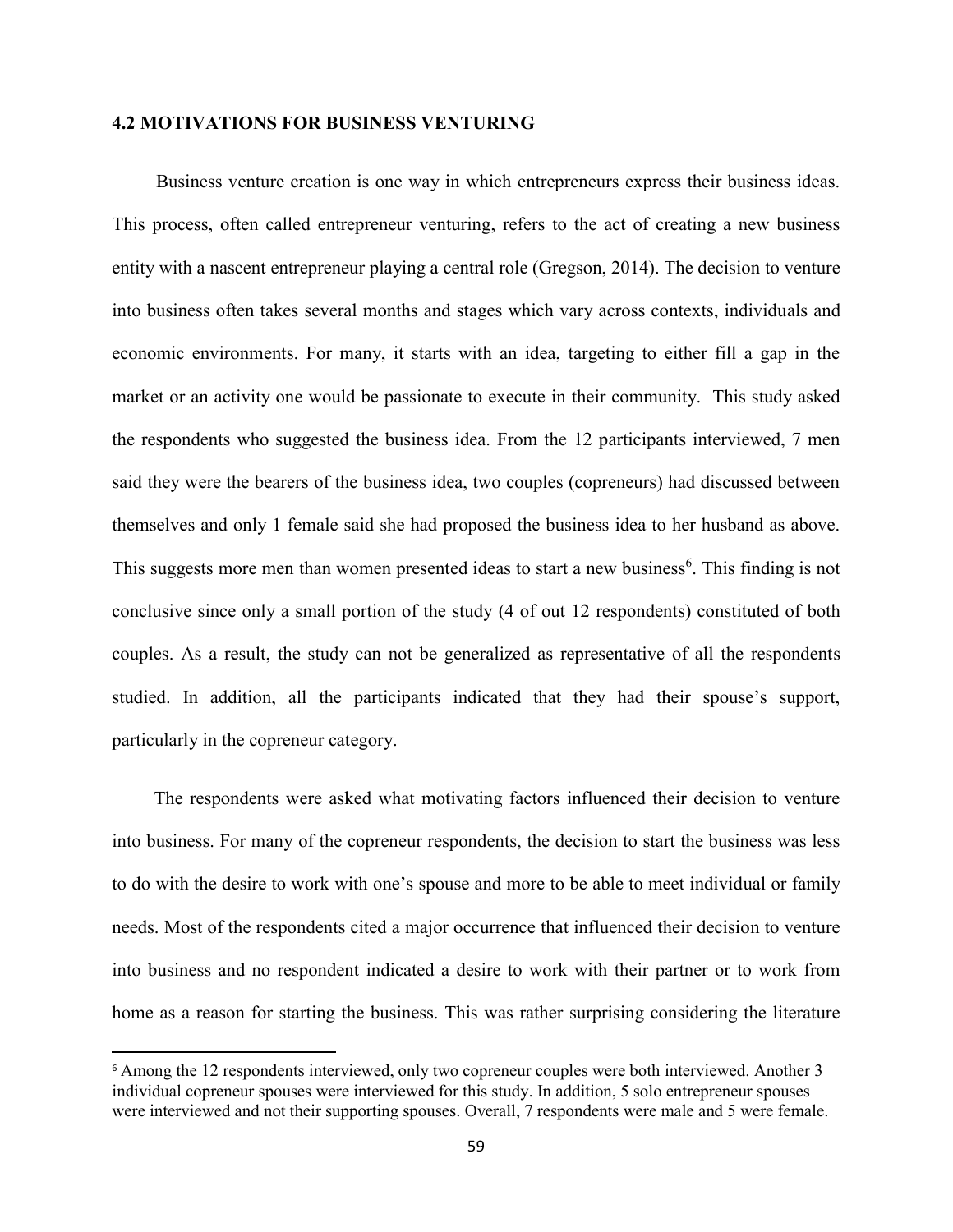that suggests that copreneur ventures were created out of a desire to meet lifestyle goals, like attaining work/family balance, working from home and the desire to blend financial and lifestyle success (Benseman & Hall, 2010, Fitzgerald & Muske, 2002). This study found that respondents had different motivations, sometimes more than one, to venture into business as shown below.

The motivations for business venturing are divided into two broad groups: needs-based motivations and service-based motivations. Needs-based motivations include unemployment, inability to meet daily expenses, and need for separate income. Service-based motivations refer to factors that sought to provide a service in exchange for a fee. These include, among others, passion for fashion and designing, passion for cars and lack of car hire services within the town, desire to oversee cleanliness, and lack of quality schools in the community. A key needs-based motivation to start a business among most respondents was the need for an income, especially after loss of a job. One respondent indicated delayed salaries as a motivating factor for venturing into business. However, there were cases where two respondents, who were copreneurs, presented different or even multiple reasons for venturing in the business. For example, Leah, 32-year-old copreneur grocery co-owner cited lack of jobs as a motivation to venture into selfemployment while her spouse attributes his joining the business to extend a service to the community among other reasons. He states that;

Because I love serving people, I opened this business to bring services closer to people. Then of course, I get some income from it. Due to my qualification [degree in commerce], I wanted to get some [work] experience (Yusuf, July 2017).

Leah, on the other hand, stated that;

We looked for jobs and failed to get thus decided to do our own small business. Unemployment led us to do this business (Leah, July 2017).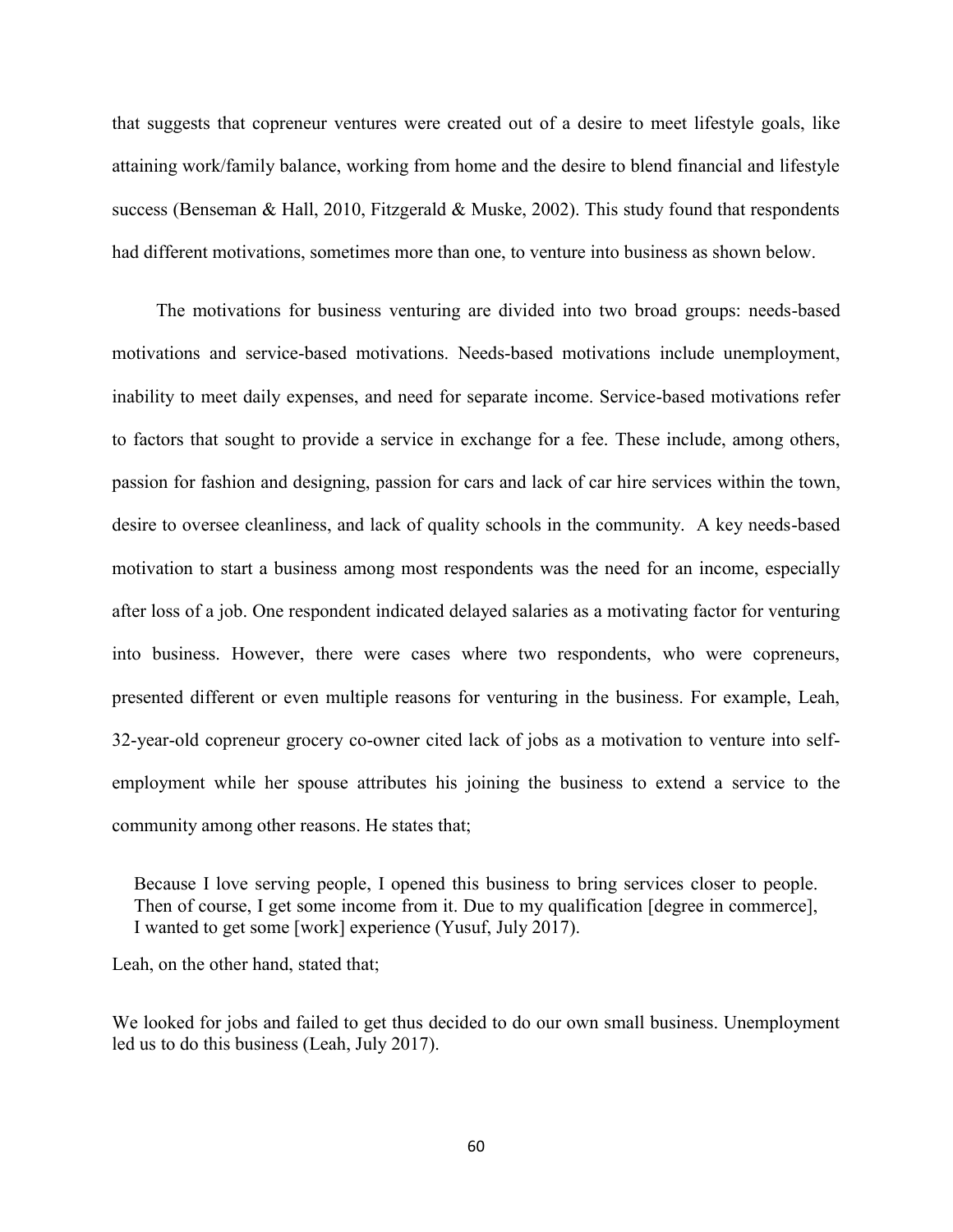Another male copreneur respondent who operates a food distributor business states that the loss of his banking job prompted him to venture into business. While he had previously considered starting a business, the plan never came through since he used the available capital to purchase land for building a home. He states:

I started this work purely after losing my job early this year. We had been thinking of doing business but never took it up seriously. We had planned to start a business but changed our minds to buying land [for building a home] (Otim, July 2017).

The sudden loss of work by the above participant, especially being a male expected to provide for his household, led to a period of uncertainty that demanded some course of action since he was unable to meet the daily family expenses. This seems to emphasize push rather than pull factors because they have no options but to venture into business.

 Besides the need for an alternative source of income, two respondents cited passion for a specific craft as a motivator to venture into their present businesses. For Jose, a librarian at a regional University, his childhood experiences operating family vehicles was the source of his passion for cars that led to his venturing in a car hire business. However, other factors such as delayed salaries from work, and desire for alternative source of income influenced his decision to start the business. This suggests that even when a passion is involved, other push factors such as delayed salaries, need for alternative sources of incomes equally influence the decision to venture into business.

Several copreneur respondents viewed their business ventures as extending beyond their families to meet a community need. Although not a key motivation to start the business, the ability to contribute towards community brought a sense of achievement to copreneur spouses, both male and female. Furthermore, the recognition from community provided social approval, something that both spouses cherished. For example, one respondent argues that the lack of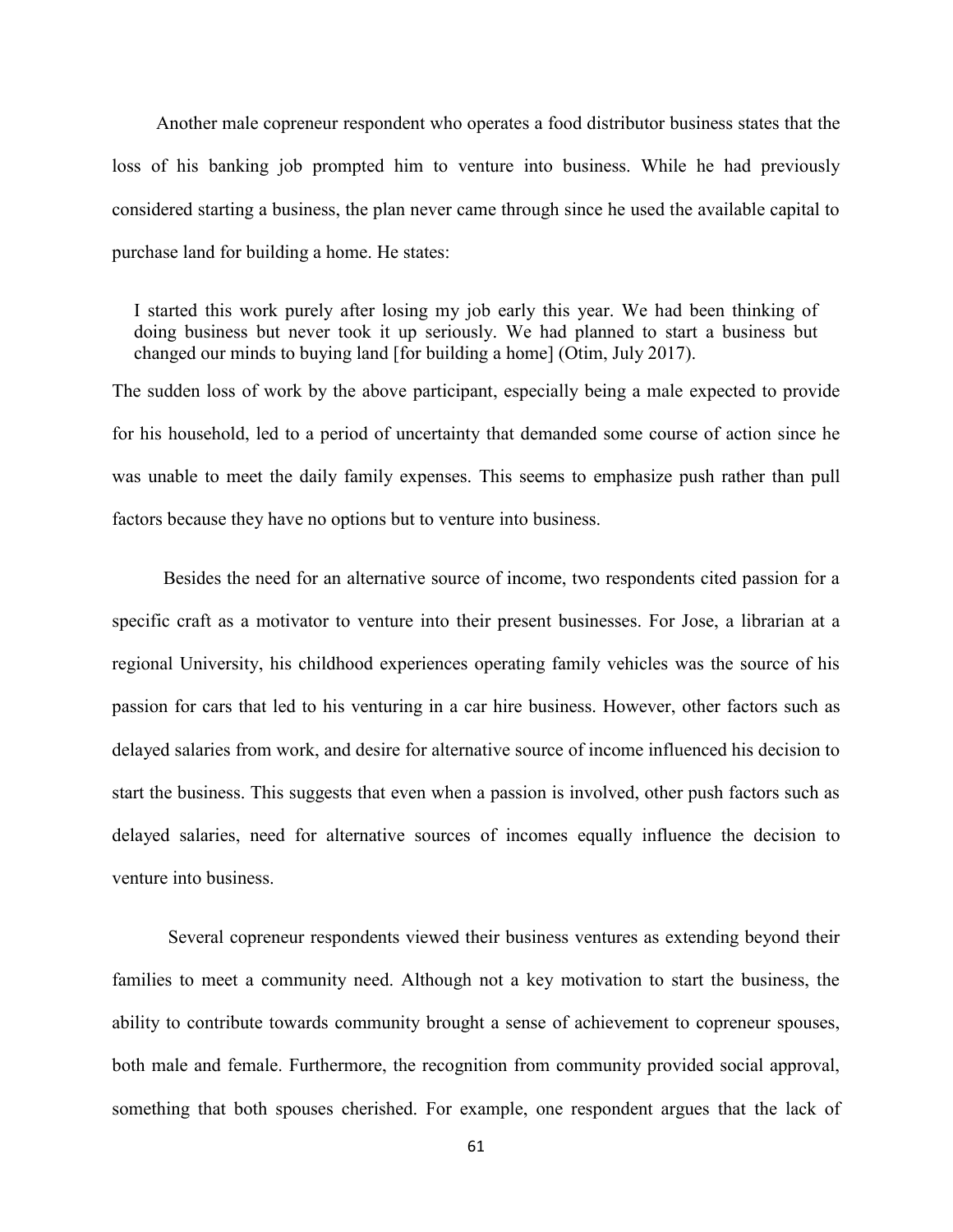schools in her community prompted her to open an elementary school that currently accommodates 340 children. The local government's recognition of her school as most "impactful" in the community brought great pride to the business owners. Overall, couples were influenced by a range of motivating factors with a varying level of significance to each individual spouse or spousal team. Nevertheless, overall the single most important motivating factor for most informants was the need to provide for their daily needs.

# **4.3 GENDERED ROLES AND RESPONSIBILITIES IN THE BUSINESS**

All solo entrepreneur businesses were run by the founders, who managed the daily running of the business from the start-up phase to the present with very little participation by there spouses. On the contrary, both copreneurs were actively involved in the business from the startup phase to the time of the study. Among the copreneurs, spouses often performed multiple roles in the business which include: managing the daily affairs of the business, book-keeping, finance and accounts, human resource management, among others. These multiple responsibilities were often performed by women due to the inability to afford specialized employees as discussed by Jasmine, a mother of 10 children.

At the beginning, when the company was young, I didn't mind doing all the roles since we didn't have enough money to start and pay workers, but now I hope that when the company grows, we can recruit qualified persons to fill the positions… So currently, I am the administrator, human resource, finance controller. I am handling three positions … at once. But with time, we [hope to] recruit people to fill these positions as I also become director. (August, 2017)

 Male copreneur and solo entrepreneur spouses often provided the initial start-up capital for the business. This often came from savings or loans that were acquired by the male spouses to be invested in the business. Male copreneurs also managed financial matters such as bank deposits,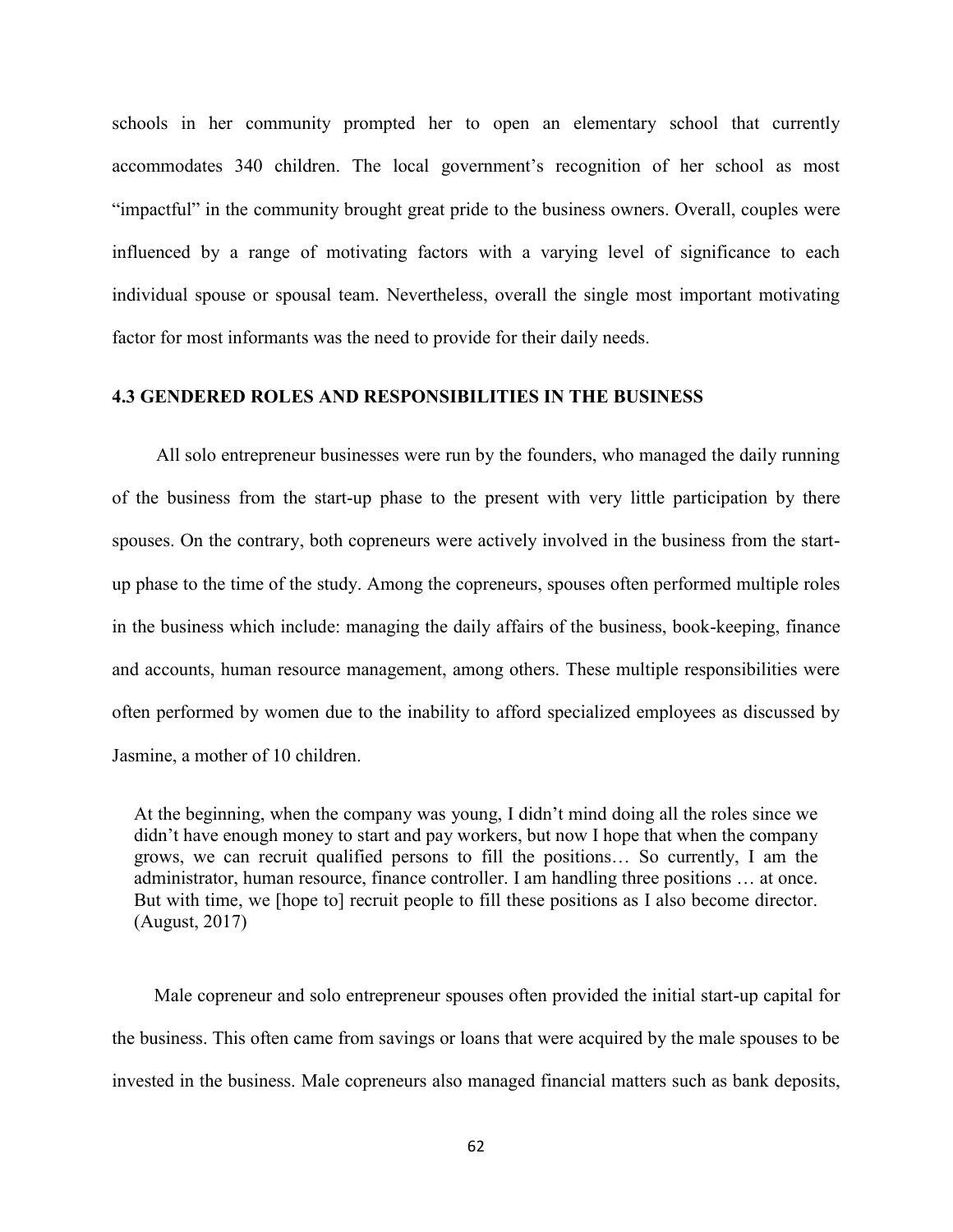signing checks, purchasing supplies and daily management of the business. The above roles ensured male control of incomes since they made business related decisions regarding from where supplies could be purchased, how much of profits were invested or channeled towards meeting household needs. Some copreneur women when asked what roles they wished to be have, cited the ability to sign checks, acquiring supplies among others. These tasks, despite being crucial to the business were made by the male copreneur spouse, a decision that some female spouses did not have.

 Solo entrepreneur respondents were often the business managers of the venture. Three out of 5 of these business ventures had been created long before the solo entrepreneur met their present spouses and were all owned and managed by men. The remaining solo entrepreneur ventures had been founded after the spouses were in an intimate relationship and were managed by women. Overall, the founder of the business, often the daily manager played multiple roles in the business. This was the case for both male and female solo entrepreneur business owners. The supporting spouses to solo entrepreneurs performed limited and often mundane tasks in the business, such as preparing food and drinks for sale, re-stocking shelves etc. These roles were often done by female supporting spouses to solo entrepreneurs and not male supporting spouses to solo entrepreneurs. Males, as solo entrepreneurs or as supporting spouses, did not perform required but unpleasant tasks related to the running of the business, while females did.

Some solo entrepreneur spouses had carefully negotiated arrangements for financing the business. This was often in form of "soft loan" that one partner would attain from their spouse and would be paid over a certain period with less strict payment deadlines. For example, Cynthia's spouse provided the investment capital for the business through a negotiated 'soft loan' agreement between the two of them. The agreement involved him paying the rent for the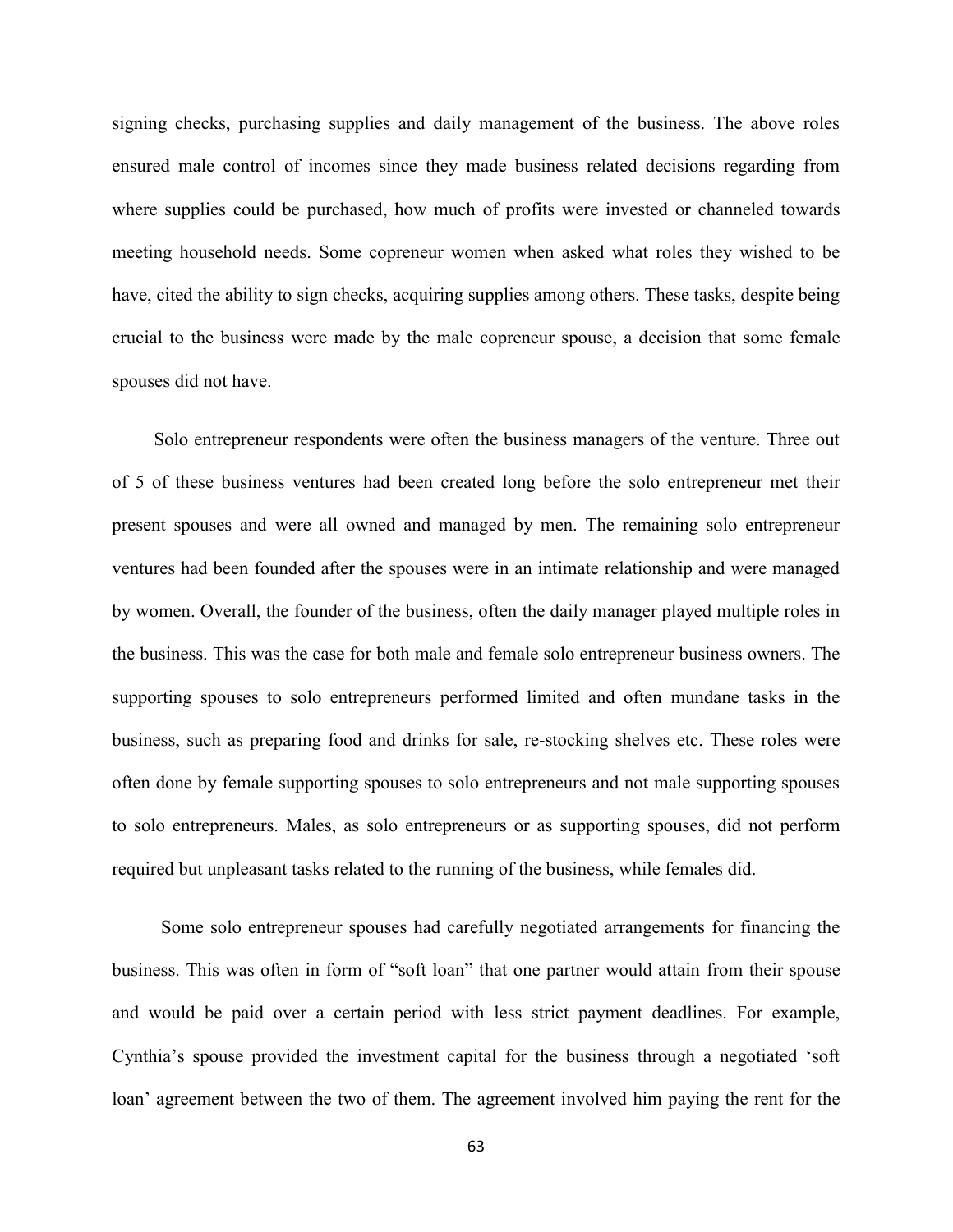business premise for three months and workers wages for one month after which Cynthia would take charge of financing the expenses after the business had stabilised and was profitable. The nature of the business arrangement requires that she manages the daily affairs of the business while her spouse oversaw the management and financing. However, this initial agreement couldn't hold for long, especially after the business failed to become profitable in the given timeframe resulting in her spouse's increased intervention. The outcome was the increasing role of the supporting spouse in Cynthia's business which led her to comment;

If I had my own money, I would be so glad to do everything by myself, like controlling it personally (Cynthia, 2017). This is an example of the contestations and negotiations that are common between intimatebusiness spouses, arising out of the power dynamics at play and the familiar outcomes from male control of financial resources and how it impacts women's entrepreneurial outcomes.

Male solo entrepreneurs operated far differently from Cynthia's approach above. This is because the management of the business was their career where they delegated roles to their spouses and other employees. In some instances, their spouses were employees while the soloentrepreneurs were the bosses who defined the rules and behaviours within the business domain. When asked what roles they wished to be involved in beyond their current roles, all the 3 male solo entrepreneurs insisted that they were content with running the business by themselves and having their spouses help whenever needed. For example, George, a 54-year-old grocery owner and father of three children states:

I am involved in everything in the running of the business and I like it that way. (August 2017).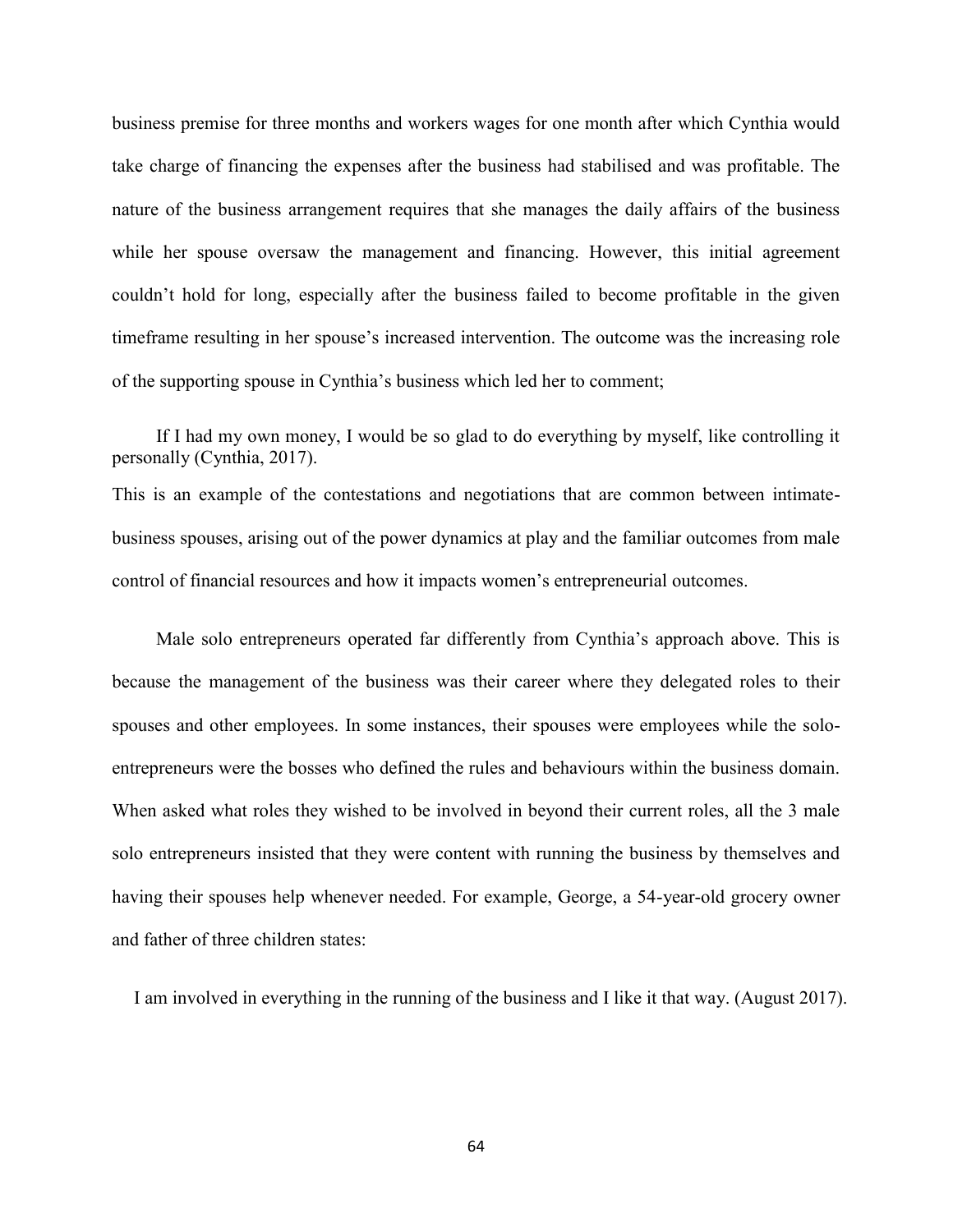Jose, a male solo-entrepreneur who owns a car-hire business shares similar sentiment when he stated that "everything is okay for now". When asked what business roles they performed, male solo entrepreneur reported that they performed oversight roles, repairs and maintenance of machinery, daily business management whereas their spouses performed sales tasks, financial management tasks like depositing cheques, following up on payments and supervision of staff. The male solo entrepreneurs were prone to diminishing the roles of their spouses in the venture as mundane and emphasizing their own. For example, Oddi, solo-entrepreneur founder of an ICT business stated that his spouse "talks to the staff and motivates them". Even though the spouse worked in the business for six months before leaving the business to start another business, it is hard to believe that all she did was "talk and motivate the staff". The nature of supporting roles that female supporting spouses played in the business were perceived to be less relevant to the overall business success.

One male solo entrepreneur (1 out of 5) discontinued his business relationship with his spouse but maintained their marital arrangement. The respondent cites different factors that made the business relationship end such as trust, conflict between the spouse and employees. The respondent also pointed several individual factors that led to their business separation. Oddi states:

With business like this business, some customers demand tips and my partner took this in a wrong way. Even when we appreciated employees, there would be questions about this sort of actions. What I realised is that my wife was not good with self employment because she was short tempered. Since I have 14 employees, you find out that she had differences with the staff. (August 2017).

Although this was the only case from the study that solo-entrepreneurs discontinued their business relationship, there were several underlying factors beyond those cited by the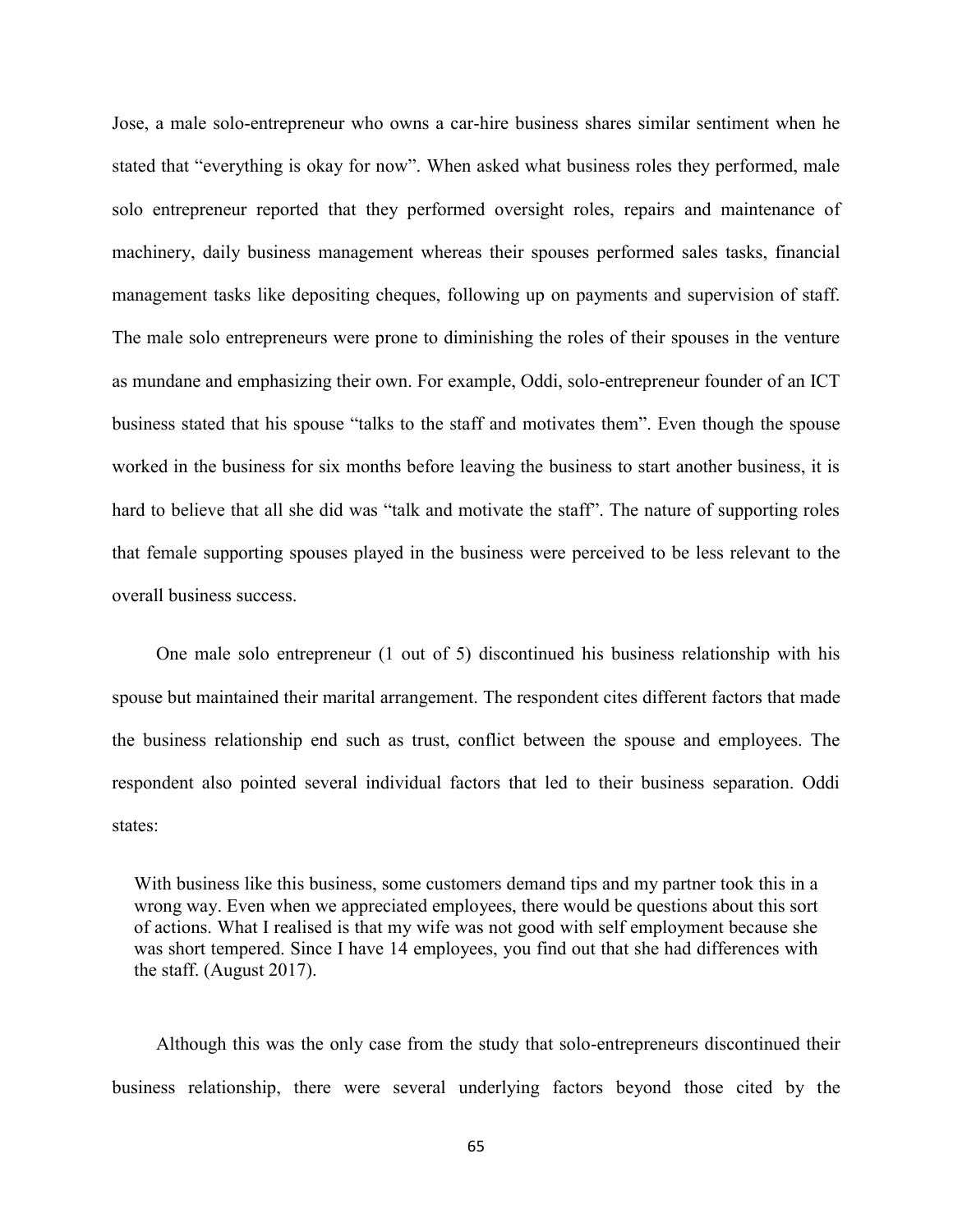respondent. The decision to end the business relationship was made by the male soloentrepreneur since he was the founder and shareholder. The supporting spouse did not have any shares in this business as only the brother to Oddi owned a 25 percent stake. As a result, the supporting spouse was like any employee who could be fired by the owner although in this case, she got a business venture to run instead of working in the business.

Muske and Fitzgerald (2002) argue that the decision to end the business arrangement between intimate partners, while meant to manage conflict, suggests that spouses are compelled to choose between ending the business relationship and maintaining the marital relationship. While this is common among copreneur spouses, the above case shows that solo entrepreneurs can discontinue their business relationship and maintain their marital one. As shown in Oddi's case, solo entrepreneurs may assign less significant roles to their spouses and maintain active control of business management so that, in the event of conflict, the business operation is uninterrupted, while copreneurs must navigate conflict situations consciously because both spouses are active players in the daily running and success of the business and the household domain. As such solo entrepreneurs and copreneurs seem to assign roles and manage conflict differently because solo entrepreneurs occasionally rely on the labor of their spouses unlike copreneurs who are equally actively involved in the business. However, from the data, none of the copreneur respondents cited any serious conflicts that threatened the stability of the business or marital arrangement.

There was an evident gender division of labour in the assignment of business roles in specific business ventures such as school, restaurant or cleaning business. Women performed dominant roles in business ventures that had household related-roles. For example, women were the daily managers of the businesses where their nurturance for children, cleaning and cooking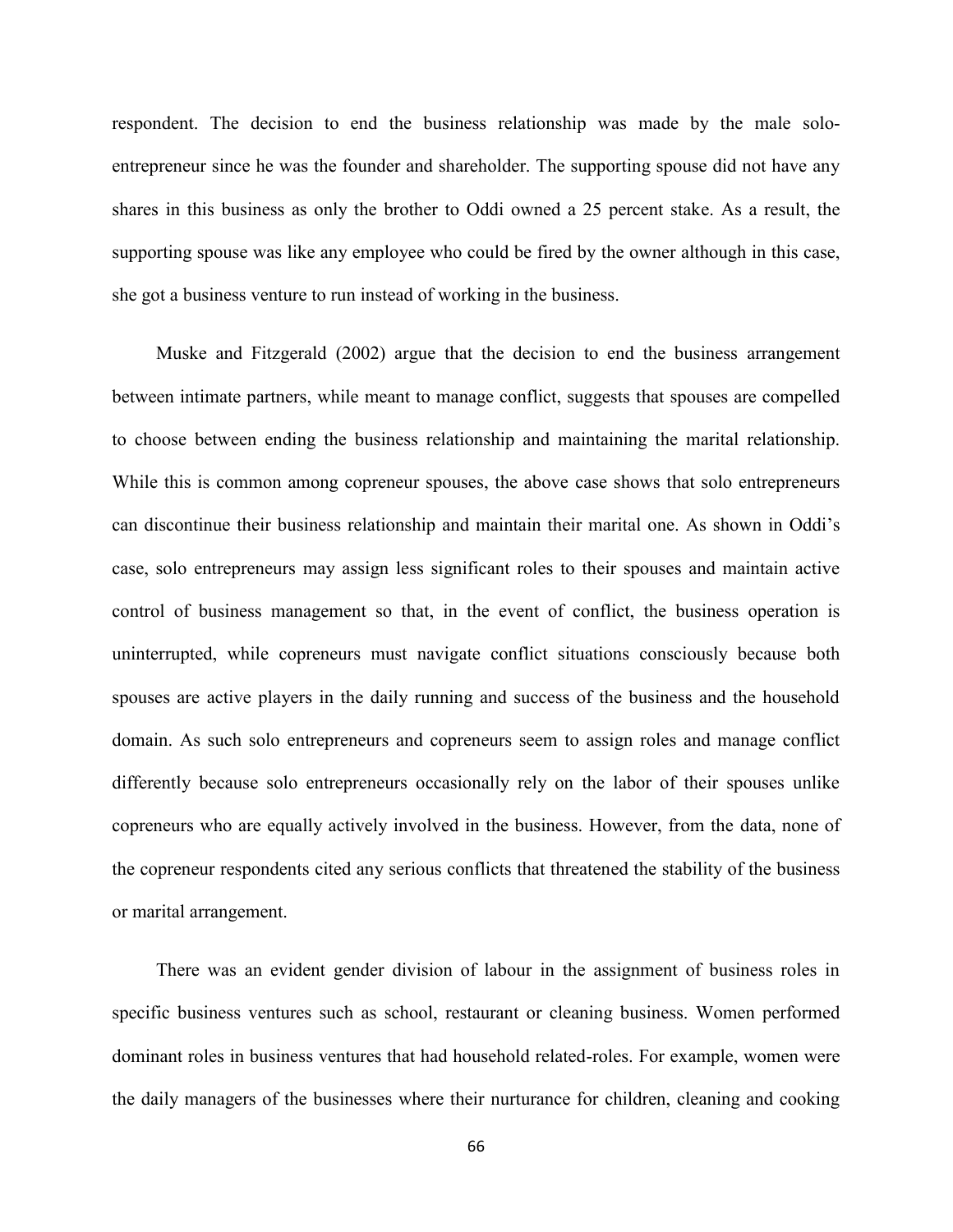roles were transferred to the business domain for profit. On the other hand, male spouses in such copreneur businesses were involved in providing business capital, acquiring goods, balancing financial books and marketing the company, roles which involved major decision-making and control of financial resources.

Copreneur spouses, both men and women often performed more than one role in the business. The roles were sometimes divided based on one's level of expertise. For example, spouses with a legal background provided legal guidance to their business in terms of government registration and licencing while those with a background in finance, human resource and administration performed the specific roles. For example, Jasmine, a co-founder of the business performed multiple roles in the business because she had enough training and work experience to execute her tasks as stated below:

So currently, I am the administrator, human resource, finance controller. I am handling three positions. …I have done several courses in accountancy, public administration, project planning and management, secretarial studies, and computer. I had previously worked with Non-Governmental Organisations (NGO's) like World vision, Komboni Samaritan and Watoto church (August 2017).

Despite having the required experience, executing these multiple roles became increasing challenging for women since they had other household responsibilities such as childcare, cleaning and cooking. This made it challenging to balance between her business related and household roles.

# **Household roles and responsibilities**

While examining the household roles and responsibilities, this study found a slight male involvement in the household domain. Only 2 out of 7 male spouses performed traditionally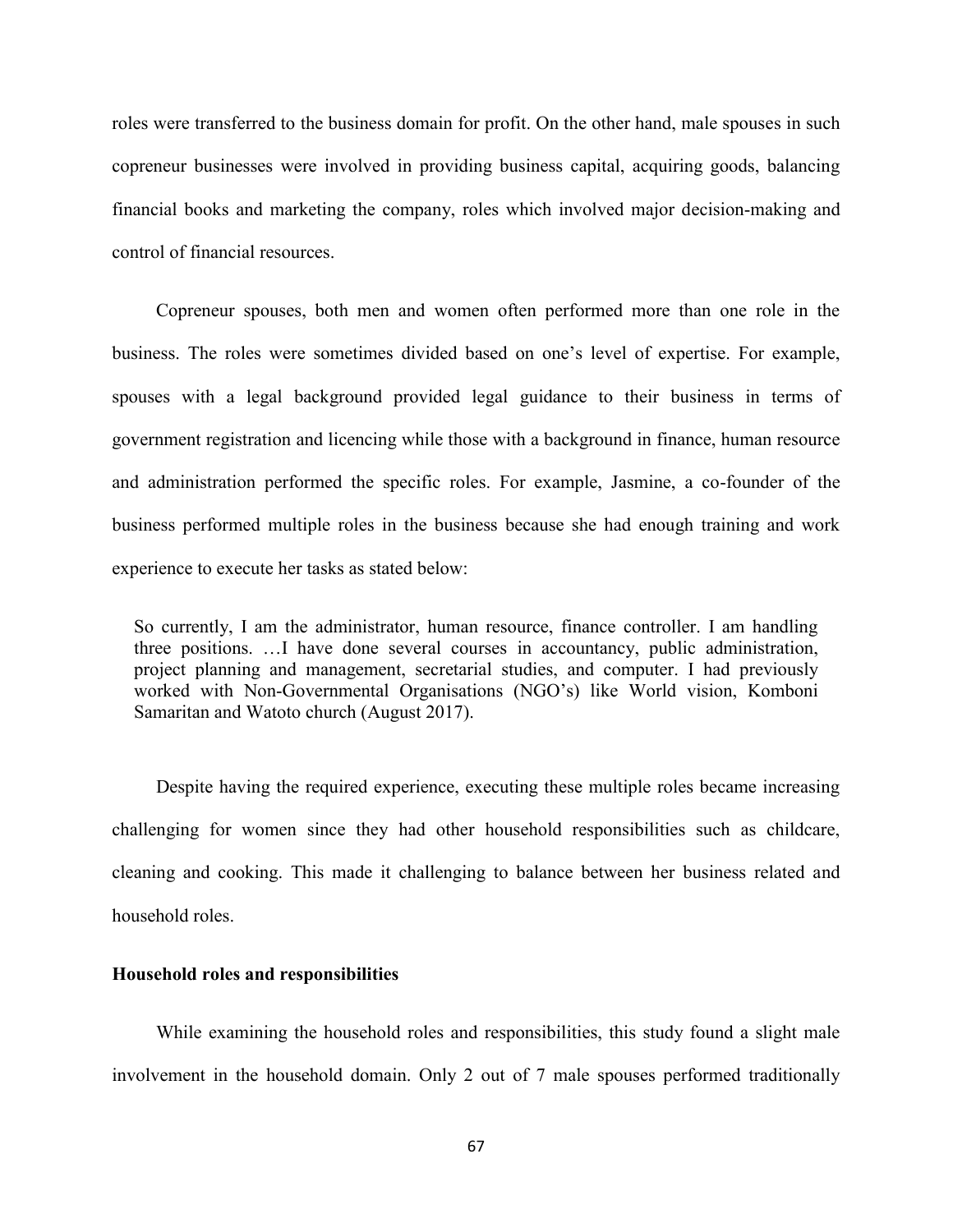female roles such as preparing the children for school, washing the babies, cooking, spending time with the children. The few male spouses who took part in non-traditional household roles were often copreneurs and not solo entrepreneurs. However, the roles were often done in the absence of the female spouse or when the spouse actively sought help. This implies that women still carried the greater burden of household roles with men providing occasional household support. When asked what roles male spouses performed in the household, Otim, 35-year-old father of one and copreneur explained:

I have to cook for my son. I do dishes, laundry, I shower and bath him and ready him for school in the mornings. So, we pretty much share most of the things. Whenever my wife returns tired, she declares as soon as she steps on the door and I help with cooking dinner etc. (Otim, 2017)

However, other male copreneur and solo entrepreneur spouses strongly believed that their roles were no further than providing for the household needs. It remains unclear what motivated the few men to engage in non-traditional household roles.

All male respondents indicated that they were the primary providers in the household although their female spouses also earned incomes either from the business or other sources and channeled it into the household. As shown in table VI, both men and women often received an income which was channeled into meeting the household needs. Men's insistence on being providers can be interpreted as presenting themselves as able providers for their households – as expected of men based on the social norms within most Ugandan communities. Women further consolidated this position by often acknowledging men's provider roles even when they both contributed towards the family needs. It appears that earning women were cautious not to claim to be the main household providers, a position that was socially attributed to men as stereotypical providers.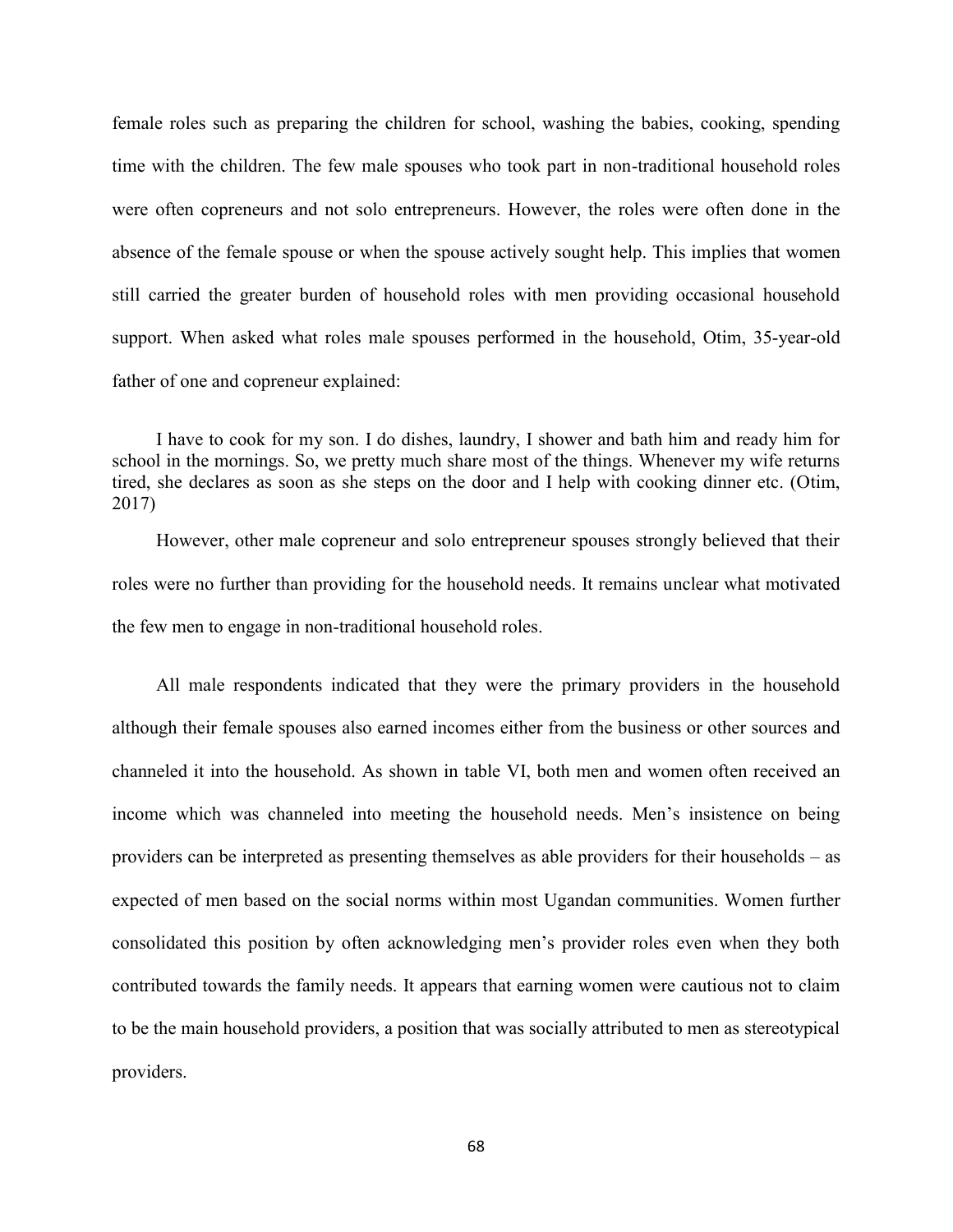Women also had different attitudes regarding their household roles. This was often informed by the social norms and traditions that divided men's roles as providers and women roles within the household domain. While some women resorted to nannies, others preferred to do the housework themselves which meant managing the burden of responsibility to balance business and household management. For most women, household tasks were their responsibility and never asked or expected any support from their partners. Leah, a 32-year-old mother of two and copreneur explained:

My husband does not help with household roles since he comes home late. But I prefer to do the household chores since my husband supports with the business i.e. paying the workers and meeting household needs. (Leah, July 2017)*.*

Despite the limited male involvement in the household, female copreneurs and solo entrepreneurs reported the burden of multiple roles in the business as well as the household that led to work-family conflict. This was due to the competing demands between running a business venture and performing household roles. Due to their central roles in each domain, copreneur and solo entrepreneur women were active "border crossers" constantly transitioning from one domain role to another. The women reported employing different strategies such as leaving early from work to manage the competing demands in the household domain. For example, Cynthia, 32-year-old solo entrepreneur business owner and mother of four children, states:

I have to leave work early [6pm] to help kids with home work, ensure that they go to bed early and that uniforms for school are ready for the next day. I have to make sure everything is in control. I do all that in the evening since I am the one who takes them to school every morning (July 2017).

Cynthia had developed a routine where by business-related roles were performed only between 9-6pm, after which she would transition from a businesswoman to be a mother. This finding is supported by official Ugandan statistics which indicate that women worked for an average of 6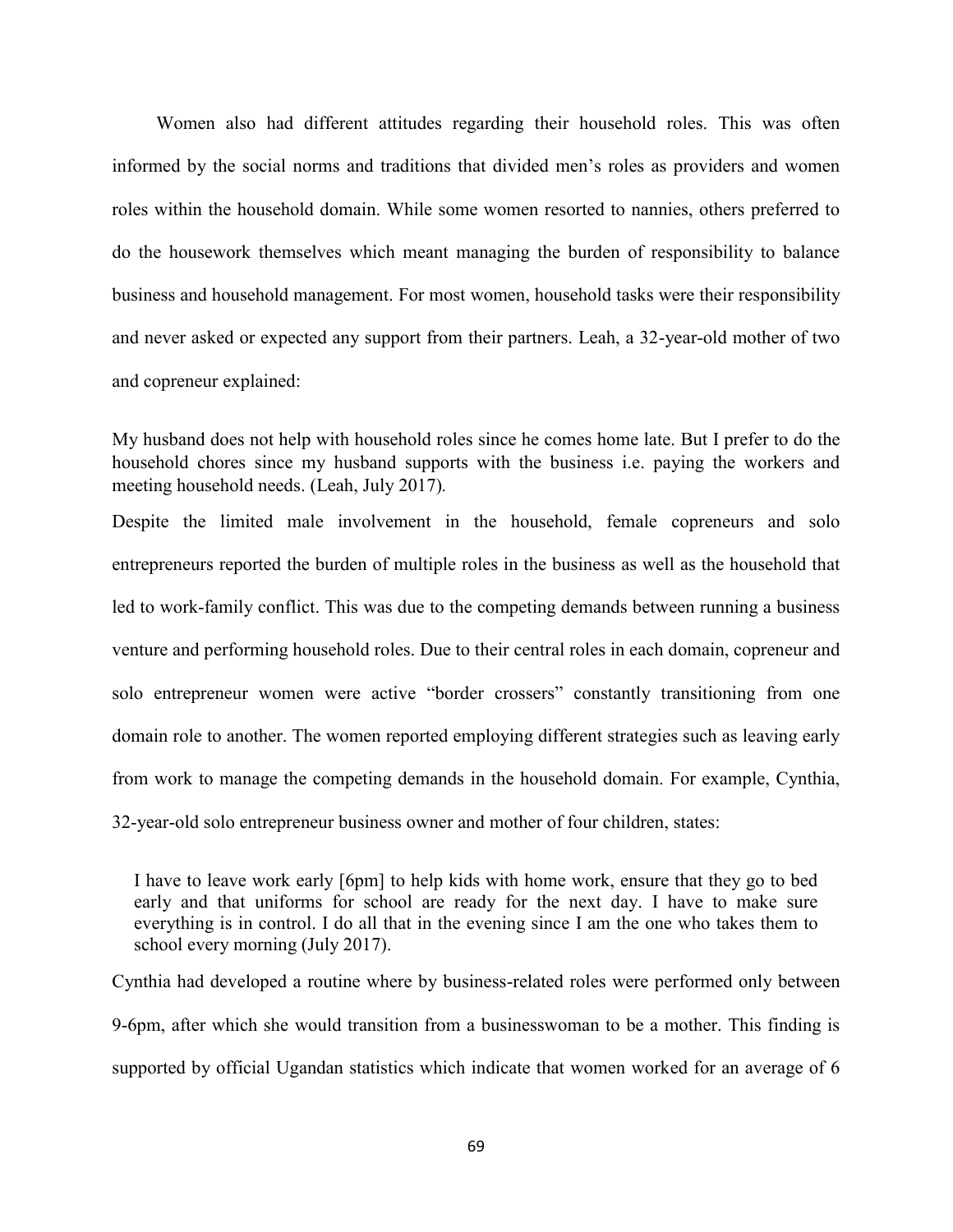hours of daily unpaid domestic labour while the men spent hours away from home (Uganda National Household Survey, 2009/2010; Uganda Bureau of Statistics, 2013). The challenge of balancing business related, and housework was a source of stress for several women like Cynthia and Leah due to the social norms that expected little or no household participation for men leaving women to bear the brunt of work and family roles. As a result, women reported being burdened by the multiple roles they performed in the household and the lack of spousal support, especially in performing household responsibilities such as childcare, house cleaning, and cooking.

The male and female social categorization of "acceptable" roles was evident and influential in what women and men claimed to do while fitting into stereotypical gender roles (West and Zimmerman, 1987). This was evident in who claimed to provide, who performed household related roles and who earned the family income. It is apparent that the respondents were "Doing gender" through fulfilling their assigned gender roles as West and Zimmerman argued.

### **4.4 Financial management**

# **4.4.1 Business-related earnings**

Money is a central feature within a successful business and marriage. It is especially useful in meeting household needs and fulfilling major lifestyle decisions. I asked respondents if they received or expected a wage for their labor in the business. The goal of this questions was to understand the expectations of respondents regarding labour and the financial compensation within the business. Among the respondents interviewed, all indicated that they would desire to earn a wage. However, as shown in Table VI, not all participants received wages or benefits like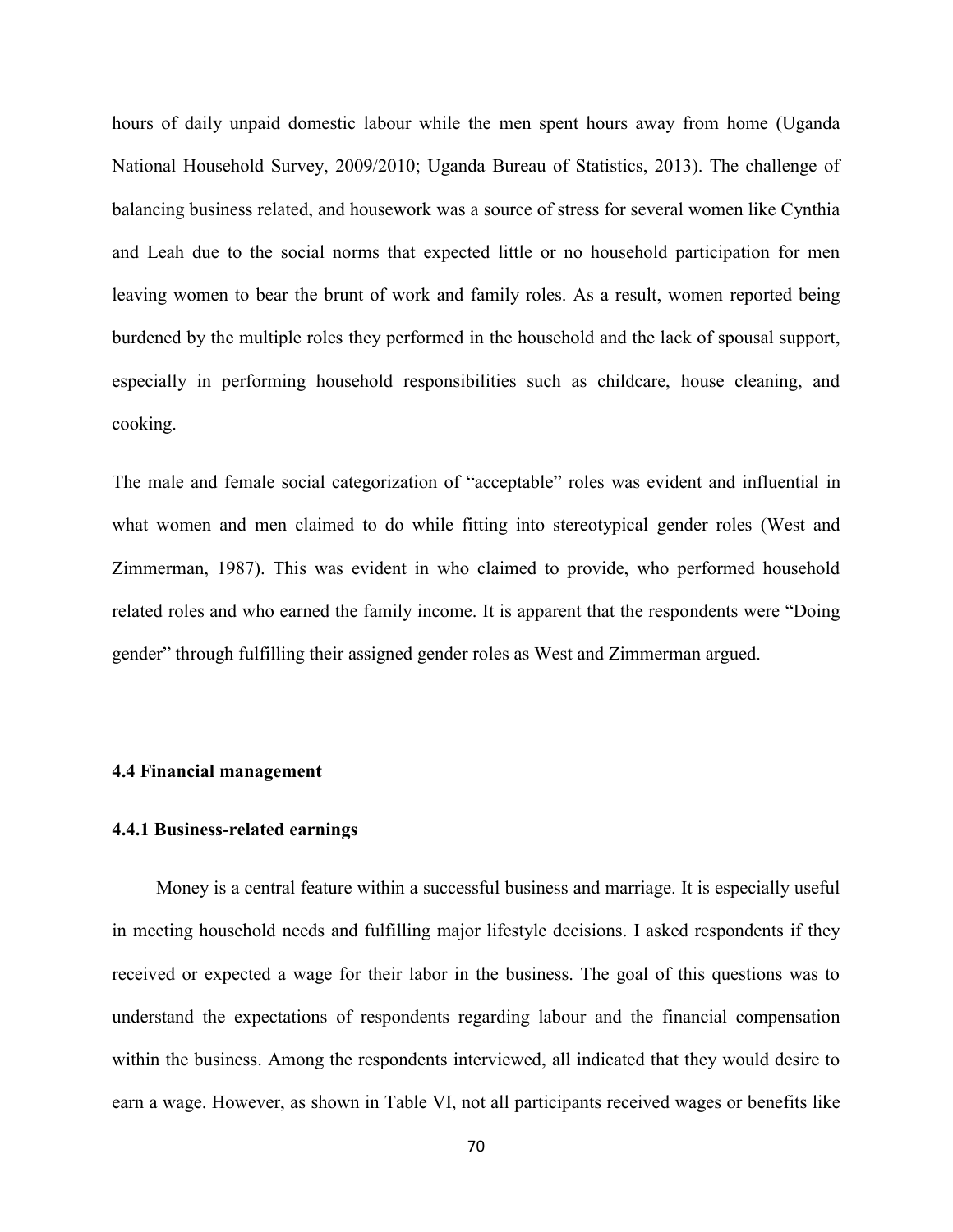housing allowance, health care, etc. The ability to earn and pay their workers a wage reflected the financial position of the businesses with higher wages reflecting a stable financial position, more staff and low or no wages reflecting financial difficulty, reliance on spouse for labour needs.

Out of the twelve respondents interviewed, eight received a monthly wage (3 men and 5 women), three did not and one male copreneur did not want to disclose. The amounts paid out as monthly wages varied across the respondents with the highest earning US \$207 and the lowest earning US \$52 per month. Among the highest earners were two female copreneurs who earned \$207 and \$201 a month respectively. However, one of the partners to the higher earner copreneur requested not to disclose his earnings while the other copreneur female spouse was unavailable to be interviewed. It was clear, especially among the higher earning copreneur women that their partners had other sources of income outside of the business. This could explain the above male copreneur's reluctance to disclose his incomes. Higher earning female copreneurs earned only from the business incomes of the ventures they ran, as shown in the table below.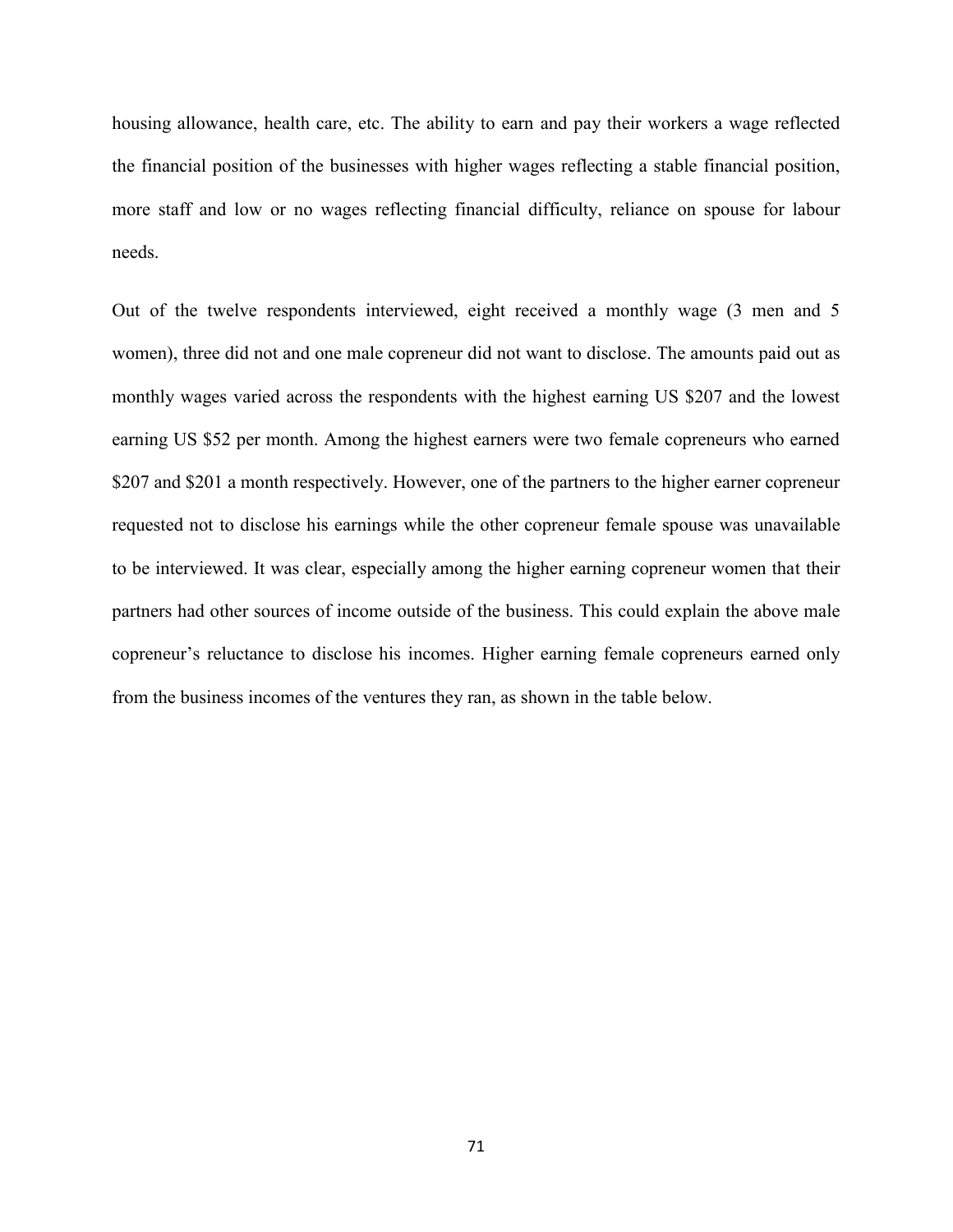| <b>Type of Business</b> |                  | <b>Monthly</b><br>incomes (USD) |        |                       |
|-------------------------|------------------|---------------------------------|--------|-----------------------|
| Copreneur               | <b>Sector</b>    | Men                             | Women  | <b>Other benefits</b> |
|                         | Cleaning firm    | 52                              | 52     | None                  |
|                         | Grocery store    | X                               | 201    | Fuel                  |
|                         | Restaurant       | 34                              | $\ast$ | None                  |
|                         | Food distributor | $\overline{0}$                  | $\ast$ | None                  |
|                         | Elementary       | $\ast$                          | 207    | None                  |
|                         | school           |                                 |        |                       |
| Solo entrepreneur.      |                  |                                 |        |                       |
|                         | Salon shop       |                                 | 78     | None                  |
|                         | ICT firm         | 130                             |        | Rent allowance        |
|                         | Grocery store    |                                 | 183    | None                  |
|                         | Grocery store    | $\overline{0}$                  |        | None                  |
|                         | Car hire service | $\theta$                        |        | None                  |

**Table VI. Declared monthly wages between copreneurs and solo-entrepreneurs**

**N.B** X preferred not to disclose his earnings.

 $\overline{\phantom{a}}$ 

\* Only one copreneur spouse was interviewed.

It is important to clarify that not all respondents earned a monthly wage/income. As shown in Table VI above, some men and women earned incomes from the business. However, those with no incomes did not have a designated monthly salary as other respondents but used business profits to meet household needs<sup>7</sup>. The table above shows the incomes that men and women earned from the business which enables us to understand the monetary value that was attached to men and women's contributions to the business. In addition, the wages from the business were dependent on several factors such as level of education, business profits and spousal attitudes about earning women. This is because spouses that could attain steady employment outside the business were often paid just enough to keep their labor in the business. Most earning women in

<sup>&</sup>lt;sup>7</sup> As shown in the table, some male and female respondents received a monthly wage whereas others did not. However, those with no incomes often used the profits from the business or other sources to meet household needs. Also, most men in the study had other occupations besides the business such as accountant, librarian etc.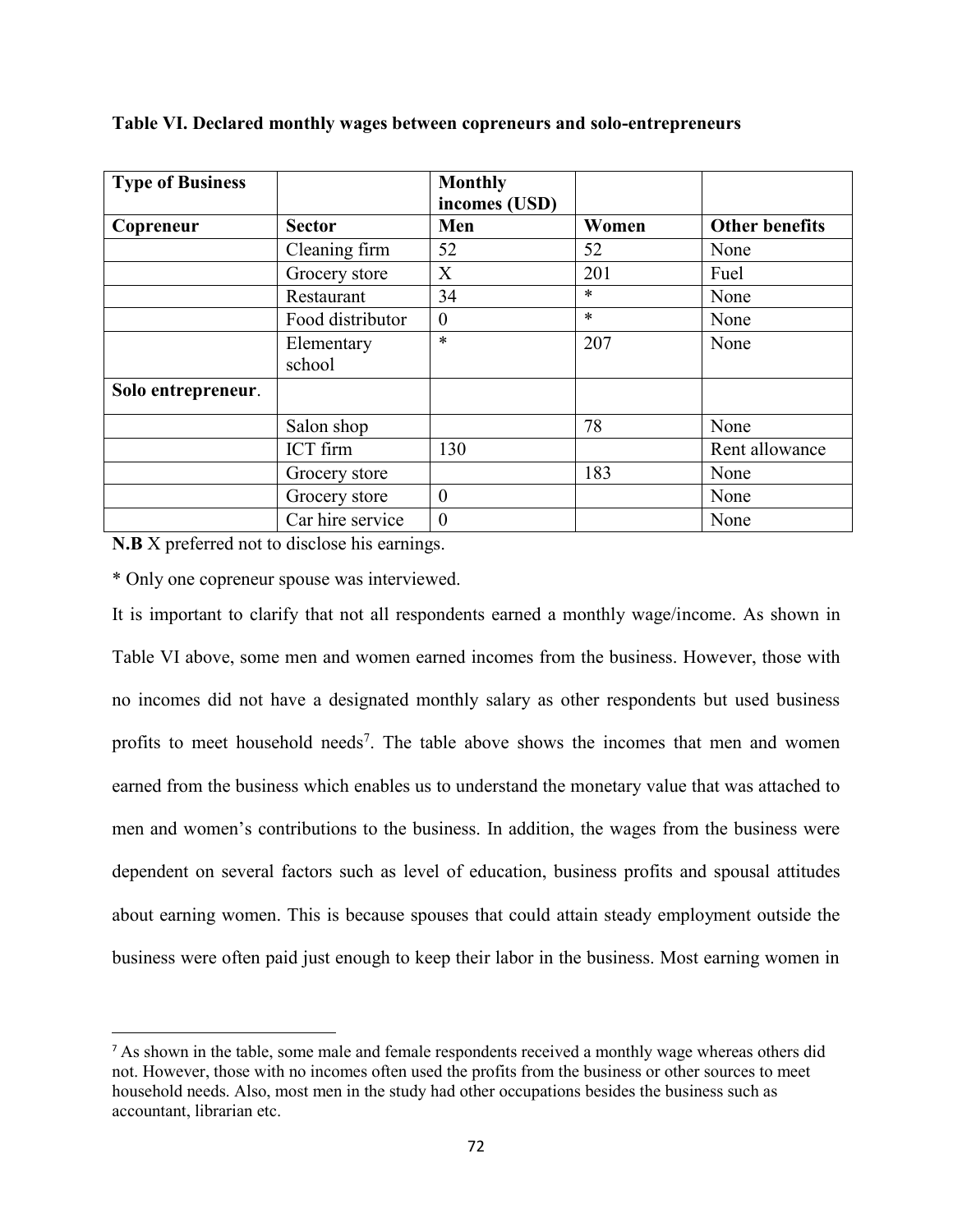the study expressed content with their earnings and to a smaller extent could exercise control on how to use their earnings.

The researcher noted a reluctance among some male respondents to discuss their wage earnings (either from the business or otherwise) unlike women who freely discussed their finances. Rather, both male copreneurs and solo entrepreneurs often quoted the expenses on which they spent their earnings on rather than how much they earned. As such, the respondents that indicated that they received 0 incomes used their business profits to meet household needs without necessarily earning a wage. This presents an unclear picture of how much they exactly earned, thus making it nearly impossible to compare male and female income earnings from the business.

Spouses with higher levels of education were more financially stable and optimistic about their businesses across both copreneur and solo entrepreneur businesses, receiving higher incomes and hiring more employees. On the other hand, business owners in both categories with lower levels of education were less optimistic about their business and earned little or no incomes. This is not to suggest that higher education naturally translates into business success, but points to the potential benefits that come with having higher education for the management of a business, such as managerial competence, increased investment capital during the start-up phase of the business that would in turn grow the business. The higher the level of education of copreneur spouses, the more their collective skills channelled towards business growth whereas solo entrepreneurs depended on the individual abilities of the founder, with their spouse playing a limited role. Since copreneur spouses were relatively more educated, some of their business ventures were more profitable with higher earnings.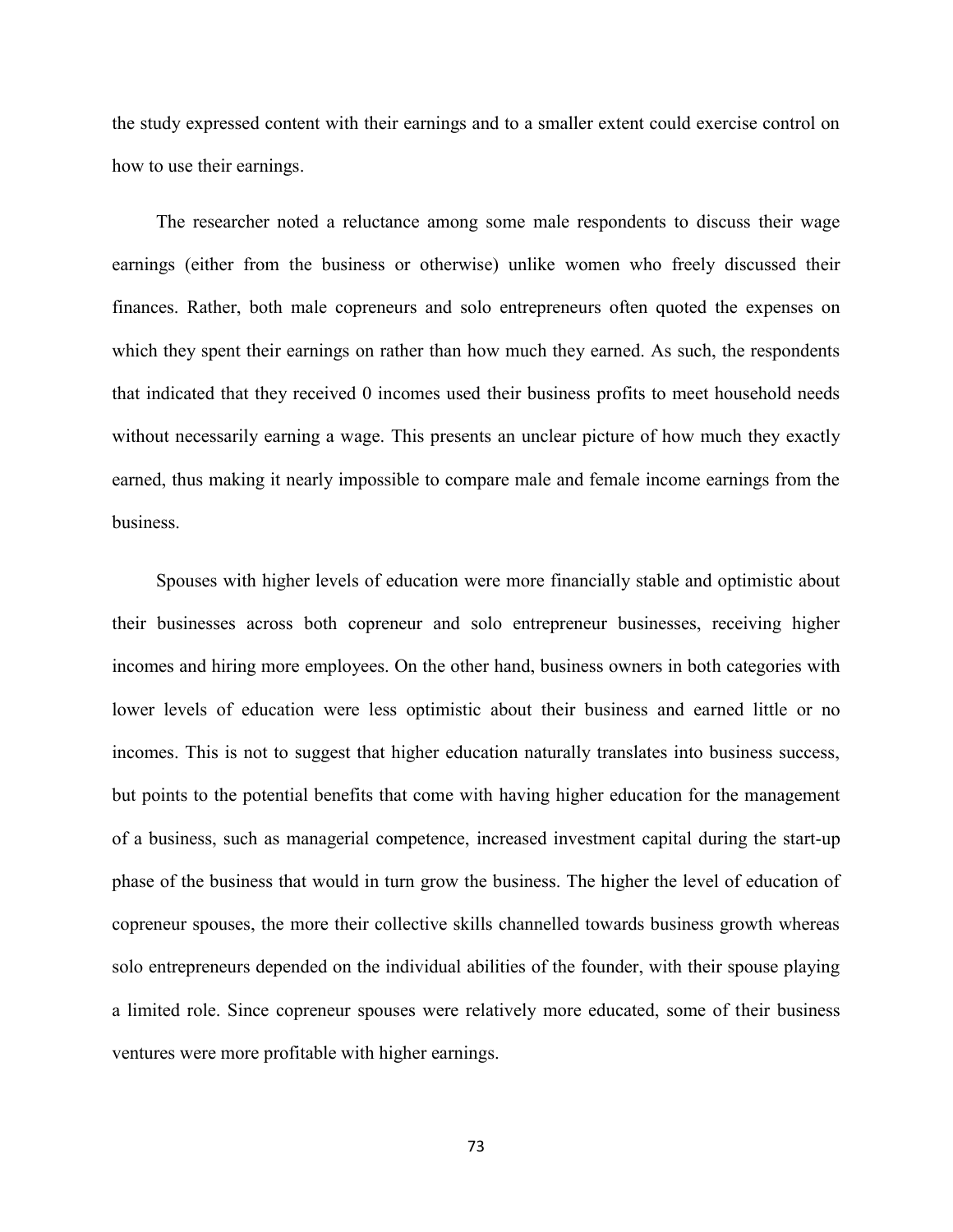The study respondents indicated that they had attained several financial benefits from owning the business, including the ability to provide for household needs such as such as payment of bills, children's school fees, etc., tasks for which male respondents felt responsible. As indicated in Table. VI, some copreneurs and solo entrepreneurs earned wages whereas others did not. The respondents, both copreneurs and the solo entrepreneurs, agreed that business ownership had enabled them meet household needs regardless of whether they received a wage or not. Furthermore, some solo entrepreneurs felt the business contributed to the overall welfare of their family and did not require the remuneration of a supporting spouse. For example, George, a 54-year-old father of three and solo entrepreneur stated that:

I have told her that 'this is your business and for your children', as for me as a man, I am only helping you as a man and any good thing she does … she does it for herself. So that's how we handle that, but I don't pay her a wage (July 2017).

By suggesting that the venture was a family business, he was able to ensure compliance from his partner by suggesting that the business was for the benefit of the entire family. This framing of the business as a family venture ensured that family labor would be channelled into the business with no expectation for wages or benefits.

# **4.4.2 Household resource allocation.**

Moser (1993) argues that the household has for long been assumed as the socio-economic unit where adult members have equal control of resources. According to this study, different spouses employed various ways of allocating resources within the household. One copreneur couple, who owned a cleaning company, preferred the pooling system of household resource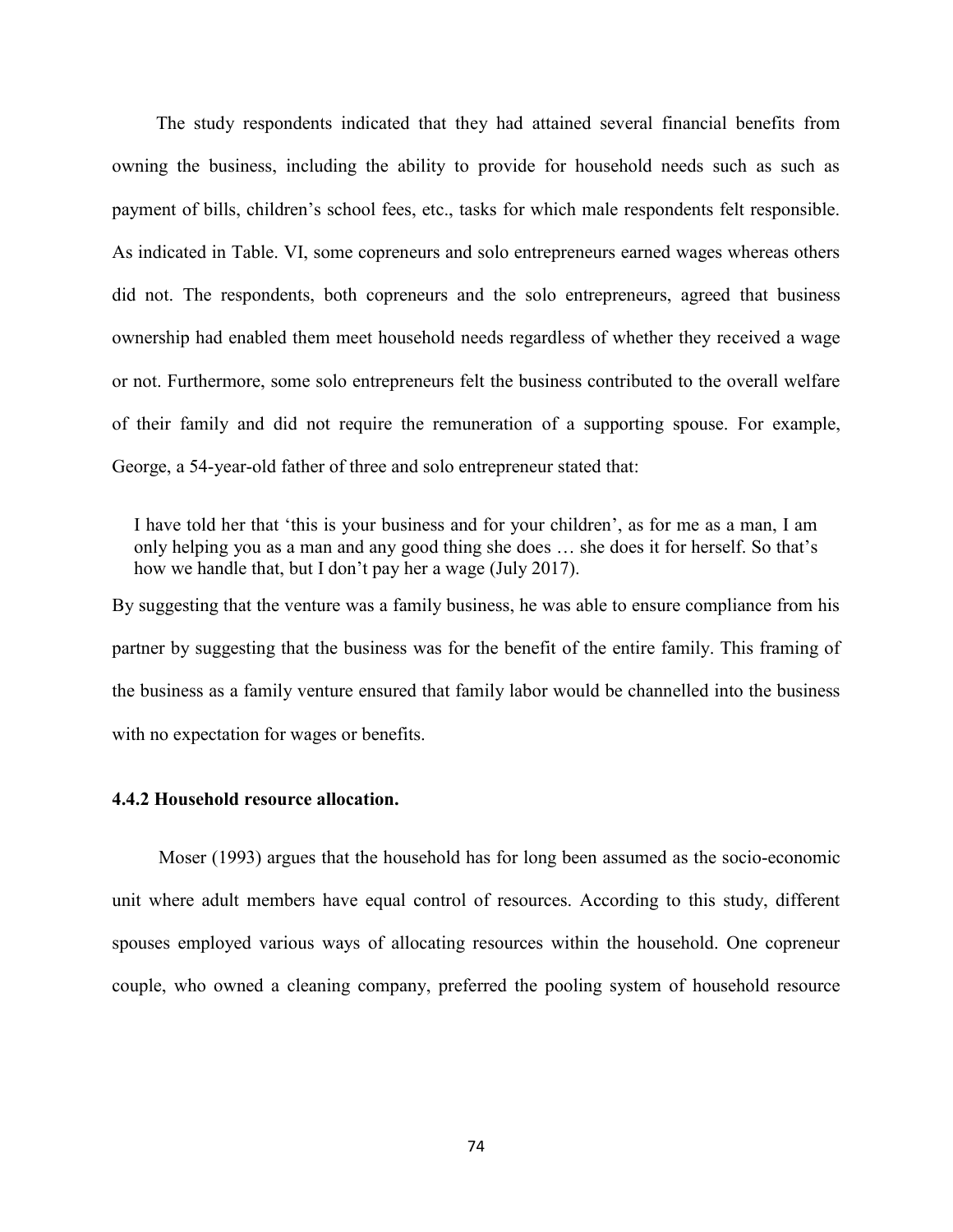allocation<sup>8</sup> with incomes jointly collected into one pool and then allocated based on needs and budgets. From the pooled income, the husband would get a cashback towards tithe for church and only needed to ask whenever he needed money from his wife, who was the family accountant. While this approach seemed to work for this specific couple, the wife did not use the money. When asked if she spends her incomes or the pooled incomes on her personal needs, she respondent replied with a firm NO! Jasmine stated that;

I don't use the money for my personal needs. First, we pay the [children's] school fees and meet other needs in the house. I use the money that we are paid as salary to reinvest in farming and the clothing business that I have. (Jasmine, 2017).

To her, the pooled resources would be allocated based on a hierarchy of needs, with the priority being meeting the household needs, and second, reinvestment into other income generating activities and then some as spending money for her husband. The pooled incomes of these copreneur spouses of \$52 each per month as salary is used to meet the varying household needs as described above by Jasmine, as well as invested in another business. The female copreneur's commitment to meeting the household needs but not her own is challenging to explain. Despite controlling the resources and having multiple responsibilities in the business (administration, finance and human resource) and household, she felt the incomes were not for meeting her personal needs. This was not the case with her copreneur spouse, who used a share of his income as personal spending money. Most women according to this study channelled both their incomes, time and labour towards the well-functioning of their family and often placed their spouses and children's needs before their own.

 $\overline{\phantom{a}}$ 

<sup>&</sup>lt;sup>8</sup>Pahl (1989) proposed four approaches for measuring household resource allocation. They include; whole wage system/wife management, the allowance system, the pooling system/shared management and the independent management system. According to Pahl, the wage system and allowance system both involves handing over a paycheck from which the wife purchases household items. The pooling system involves the use of a joint account that both spouses have access and the independent model where spouses individually manage their finances and meet household needs.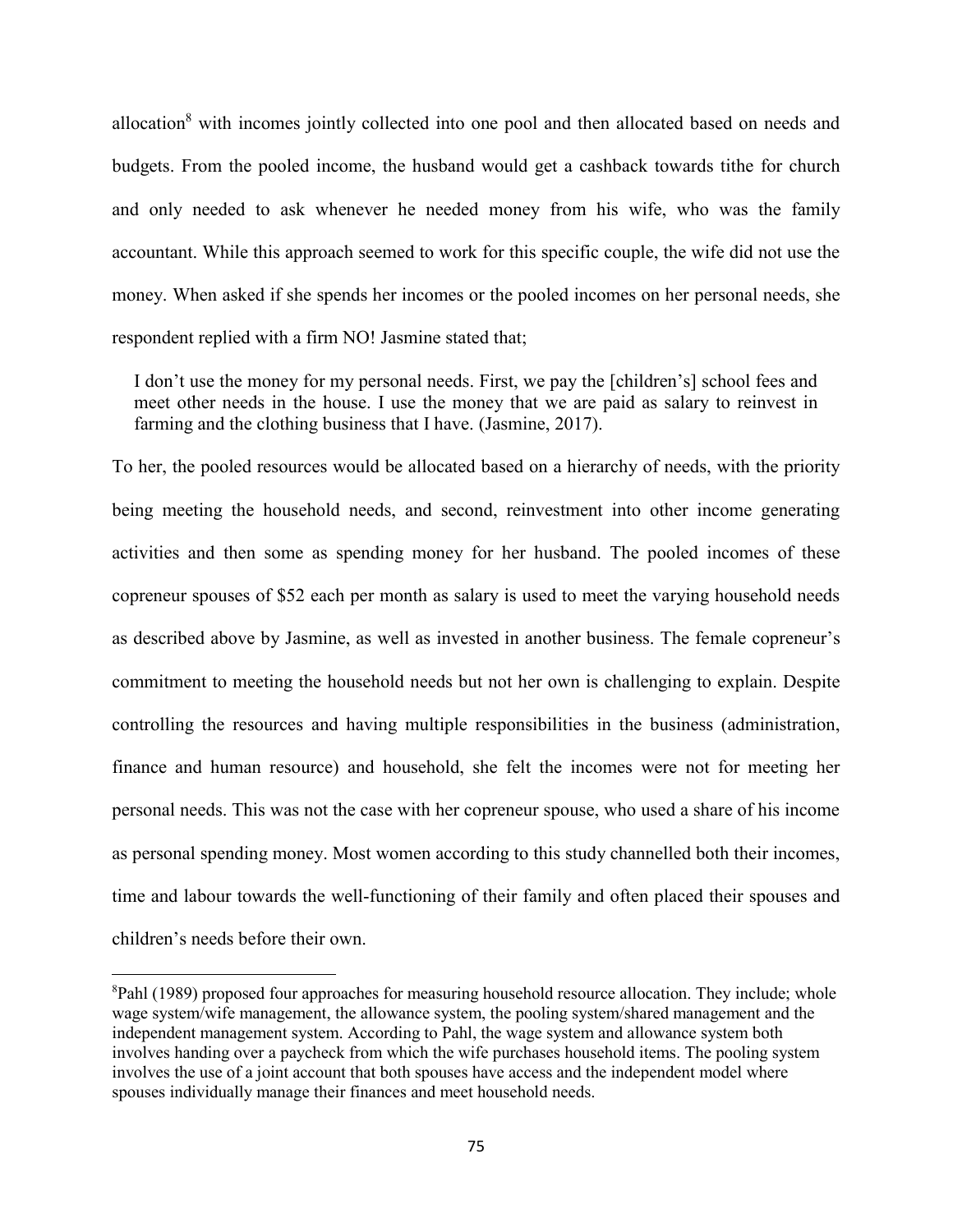Other copreneur couples indicated preference for the allowance system. Within this approach, certain amounts of money would be given to the female spouse either weekly or monthly towards meeting the household needs. Whereas some men preferred to give cash to their spouses to acquire household needs, others preferred to buy the household items themselves. This presents a complex dynamic between earning and spending business incomes and raises the question of to whom does the money belong? Is it to both who earned it, the family that spends it or the partner who controls it? While the study did not directly ask the respondents this question, each couple or household seemed to have a preferred approach to spending the earned income, either collectively or as individuals with men preferring to allocate specific amounts, either biweekly or monthly, for household and family expenses or purchasing the household items themselves.

Some women's earnings also went to meeting their personal needs such as clothing and those of their relatives. For example, two copreneur wives indicated that some of their earnings went to support their relatives although they did not indicate whether they sent money or specific goods to their families.

Respondents, especially earning copreneur and solo entrepreneur female spouses, shared interesting views about how they spent their business earnings within the household and beyond. Although women acknowledge contributing towards meeting household needs from their earnings, they were quick to clarify that their husbands still met most of the household needs from their business earnings or from other sources. Although many copreneur and solo entrepreneur women suggested that their business incomes only played a "supporting" role, such as paying for electricity or groceries whenever the husband was away or on weekends, they often downplayed their income contributions to the household while maintaining the idea of 'the male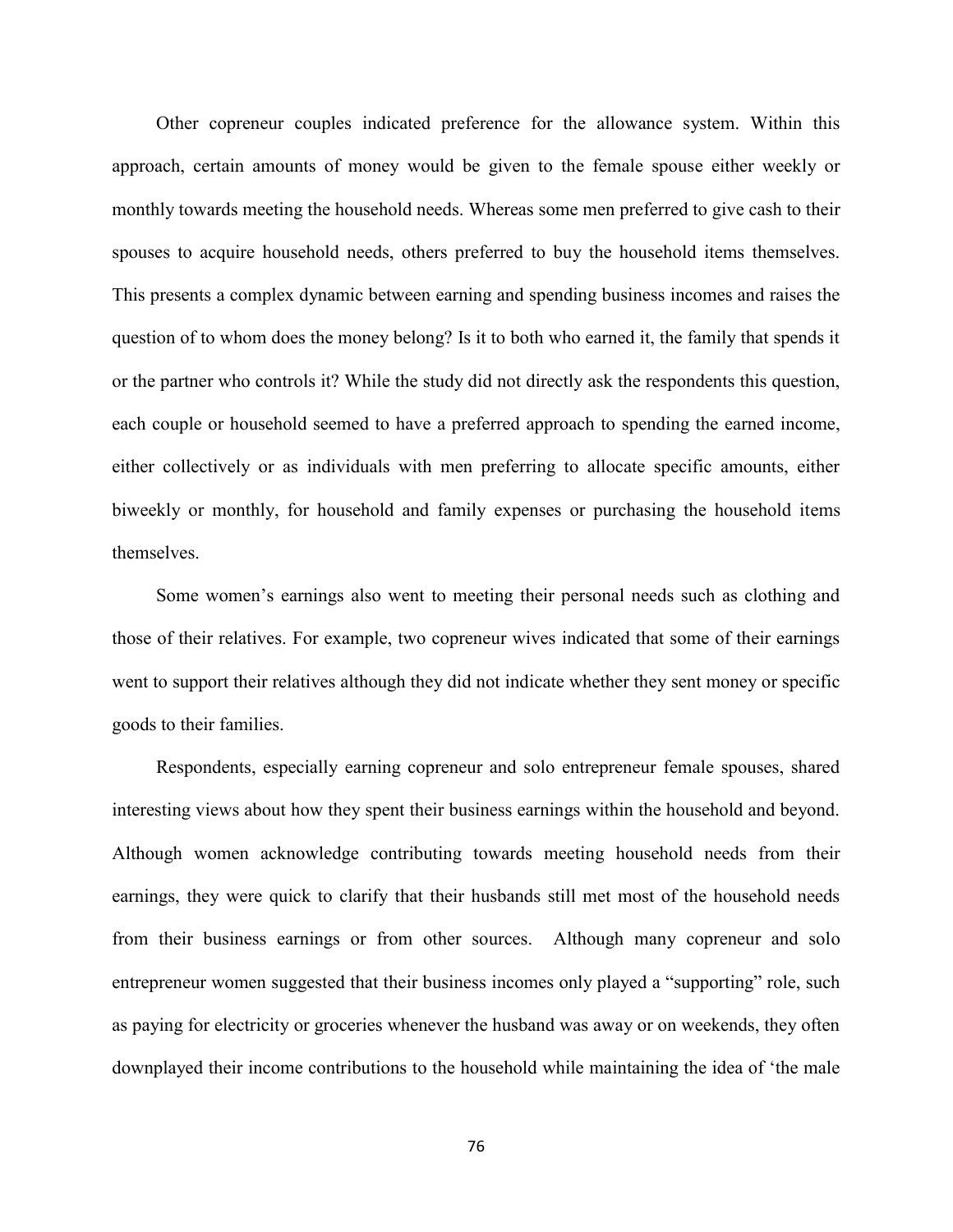provider' in the household. All the female spouses indicated that their spouses provided for specific household needs such as car servicing and gas, children's education, groceries among others. However, female spouses also pointed out that they occasionally met certain household needs such as groceries, electricity, school snacks for kids among others.

All female spouses interviewed, except one solo entrepreneur spouse, indicated with great pride how they found owning a business to be empowering. Although not all respondents were able to earn a wage from their business, the ability to create something for themselves and their families was a sign of independence and empowerment that all copreneur and one solo entrepreneur women cherished. The added benefits that came in the form of family bonding, trust, team work only seemed to solidify the relationships between the spouses. The study found that money, though crucial in business success, was not the ultimate goal of most copreneurs and solo entrepreneurs. To both, being able to meet their household needs was not just a motivation for venturing in business, but an achievement of owning a business which would propel their families to financial stability.

# 4.5 **Challenges to business partnerships.**

Despite some of the positive aspects of copreneurship and solo entrepreneurship, the respondents reported that they were faced with a range of challenges in running the business. These challenges are categorised as internal and external. The internal challenges were those related to the relationship between spouses or between business owners and their employees whereas external challenges related to the environment in which the business operated. The findings indicate that copreneurs and solo entrepreneurs cited both internal and external challenges which had an impact on both the business prospects of the business and the intimatepartner relationship.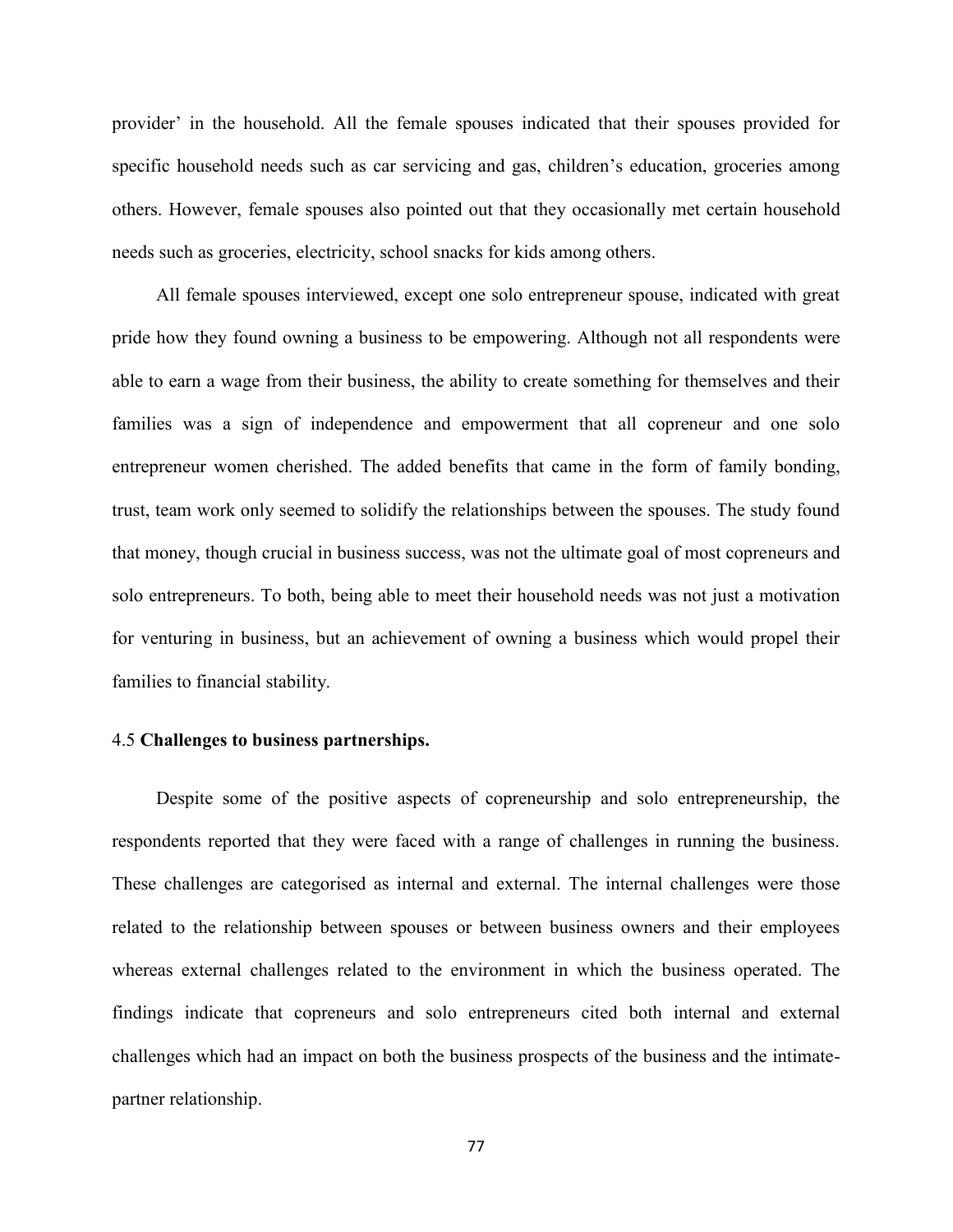To begin with, the respondents reported the economic environment as their gravest concern while running the business venture. This was justified by concerns of high competition, lack of investment capital, high taxation, high interest rates on loans, monopolization of specific sectors by competitors, and high costs of rent, all of which are an impediment to business growth. These concerns emerged from both the copreneurs and solo entrepreneurs who stated that this affected the growth prospects of their ventures. However, women expressed optimism about the business prospects of their ventures more often than men, who were often pessimistic about the business environment. Analysis of the data indicates that men were more concerned with the economic environment while women had challenges with managing staff and inability to make business decisions. Economic environment concerns ranged from the interest rates on loans, competition, which affected business performance and their ability to meet household needs. Women expressed concerns in managing employees who skipped work and enforcing work place ethics and discipline among their employees, none of which was cited by male business spouses.

Among the most cited internal challenges by both copreneurs and solo entrepreneurs was conflicting priorities between the spouses working together. This originated from the decisionmaking processes that excluded one of the spouses due to difference of opinion causing tensions between the partners. The study found that during business decision making, men made the decisions more often than women. This brought about feelings of dissatisfaction from female partners. Furthermore, when there was a decision to be made, the female spouse often waited to consult her spouse. This is because, to them, it was the male's task to be the decision maker based on the social norms within most Ugandan communities. These practices were common within most households where the female spouse was expected to submit to their spouse. One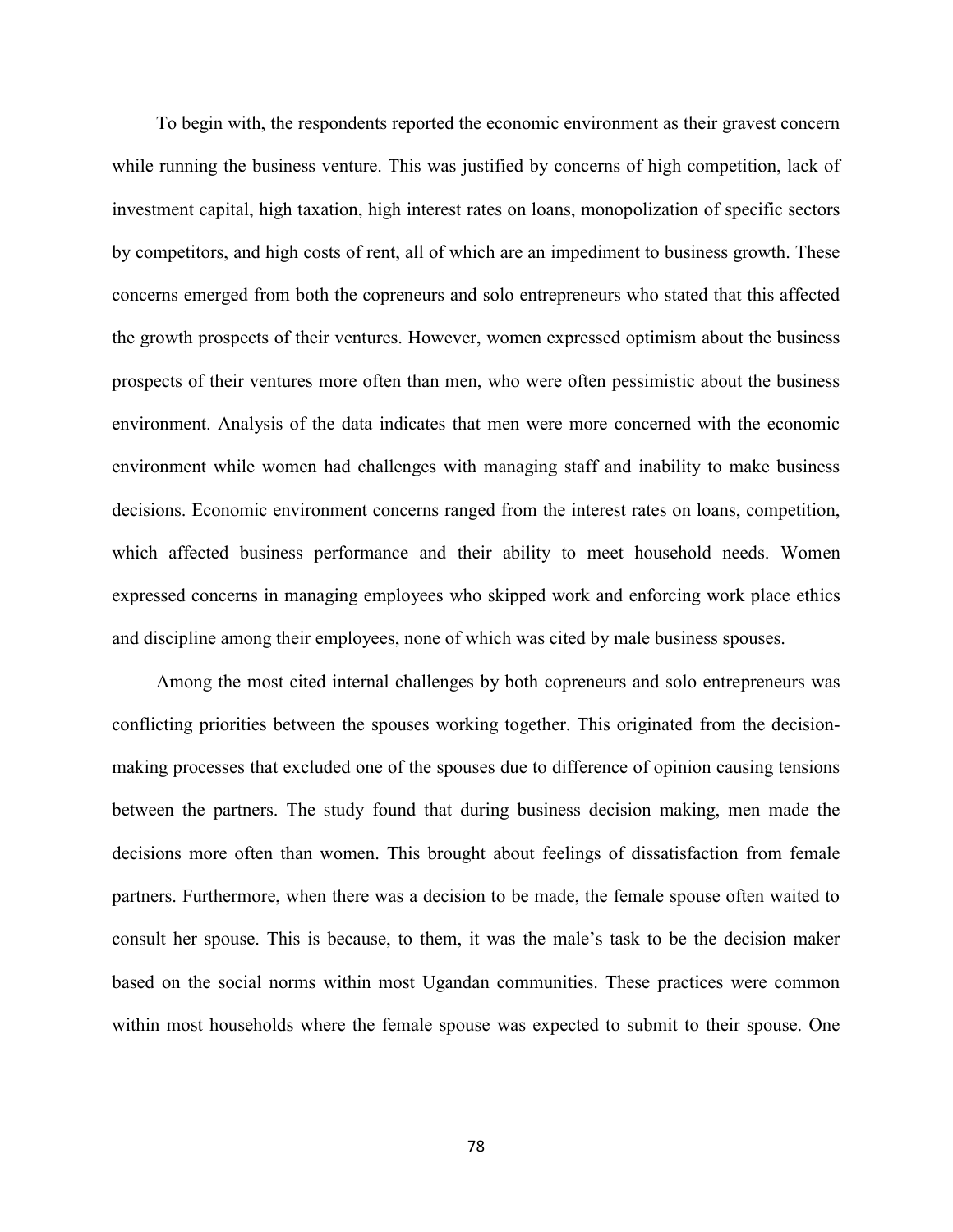female respondent named Leah explained what roles she would wish to participate in, but currently was not due to the social norms that dictated what women could and could not do.

"Making some of the decisions. Sometimes I want to do something and since we are partners, he does not agree. Sometimes, he ends up doing what he wants since he owns majority of the share in the business. So, decision making is a little hard." (Leah, July 2017)

 Other participants cited conflicts regarding the roles performed and decisions taken by their partners in the business. This was evident among both copreneur and solo entrepreneur ventures which pointed to a clash in which the business manager expressed concern about her spouse's management style. The clash of management styles was really a symptom of the power dynamics within the business since it was found from male financial resources which implied that he was the primary stakeholder.

I wanted to do it all by myself using my own money, but I do not have money at the moment. If I had my own money, I would be so glad to do everything by myself, like controlling it (Cynthia, 2017).

Such conflicts in the business management between spouses created tension that sometimes led to the dissolution of the business relationship for the sake of the marital one.

Some respondents also reported work/family conflict among copreneurs and solo entrepreneurs. Women, more often than men, experienced work/family conflict in performing both the family and business roles. However, there was a variance in women's experiences with work-to-family conflict (WIF), that is the interference of work demands on one's family roles, and family-to-work conflict (FIW), the interference of family in one's work duties (Wu et al, 2010). Copreneur women without nannies or spousal support in fulfilling family roles experienced more family-to-work conflict than those who had nannies or spouses helping with the household duties. This is because, to women, fulfilling family roles meant embracing all the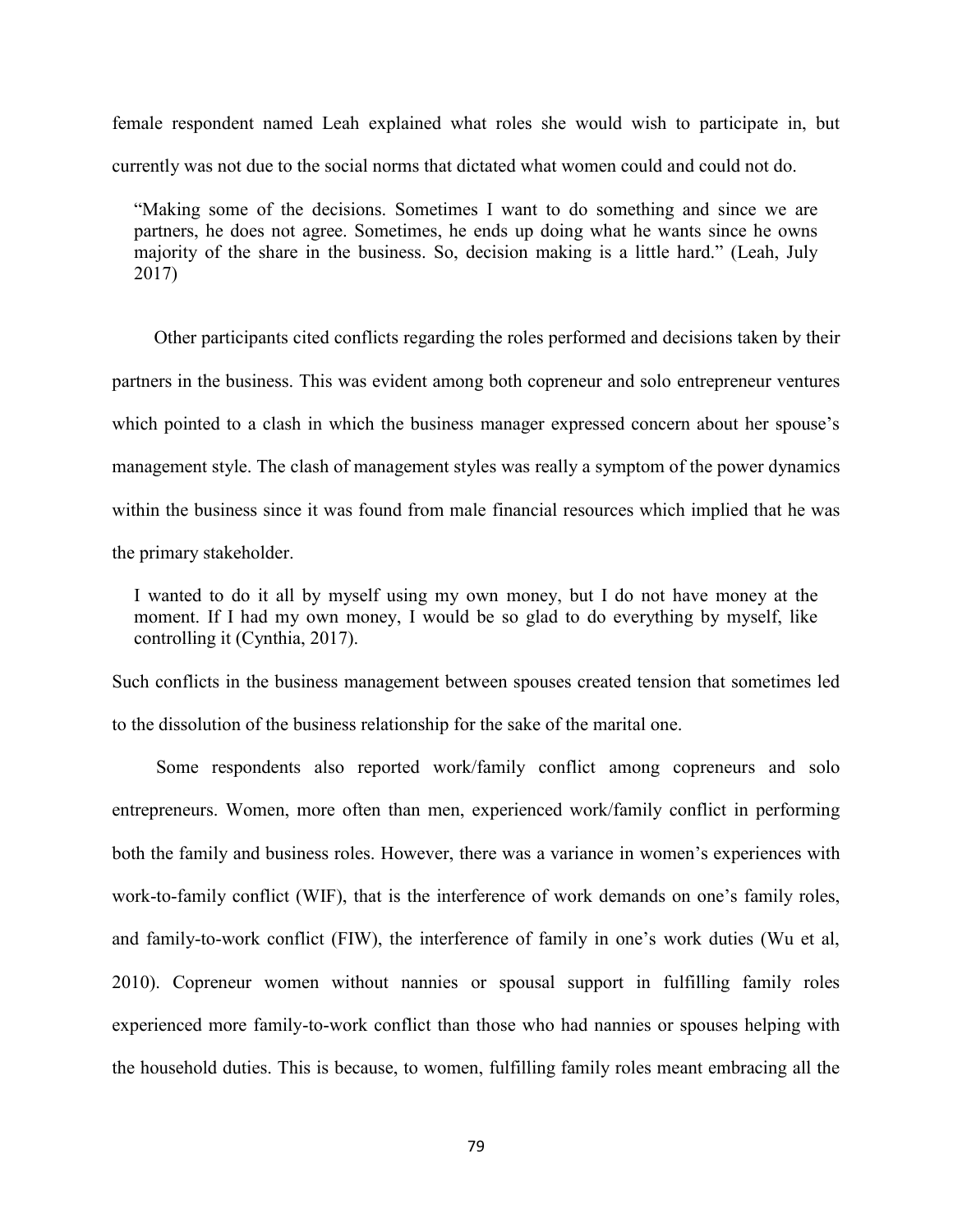household roles while either being a partner in running a business or supporting their spouse in the business. This was evident regardless of whether the female spouses played lesser roles in the business domain or not. To some, being a copreneur wife implied that she was married to the spouse and the business and implied juggling the multiple roles with little or no support. From the study, copreneur wives with nannies did not report any work-family conflict. This could be because of the presence of household support in form of nannies that reduced the tension.

Besides the above, partner-to-partner  $(PTP)^9$  conflict that was reported by both men and women copreneurs and solo entrepreneurs. This often emerged due to an ambiguity in business and family roles and decision making. Whereas, all respondents reported this, the study found that only one of the 12 participants had discontinued the business relationship but maintained the family relationship and cited conflict in the workplace as the cause of the departure. The 11 respondents cited conflict that emerged from different areas. Both copreneurs and solo entrepreneurs cited conflicting priorities as the biggest cause of conflict in their business relationships. This often-involved business decisions that each spouse viewed differently, thus revealing a power dynamic regarding the position the company or business would take. Both copreneurs and solo-entrepreneur female spouses expressed powerlessness in decision-making due to the fact that the male spouses went ahead and made the decisions, regardless of the women's opinion.

Some spouses' experiences of conflict originated from strictly traditional gender assignment of roles, which involved female solo entrepreneurs providing feedback to their male spouses about their daily work events. This was rarely revised as male solo entrepreneurs saw no

 $\overline{\phantom{a}}$ 

<sup>9</sup> Partner-to-partner conflict refers to when spouses who share a business and an intimate relationship experience conflict within one domain and yet have to engage with each other in another. For example, spouses may disagree at home yet have to work together in the business or for the same employer.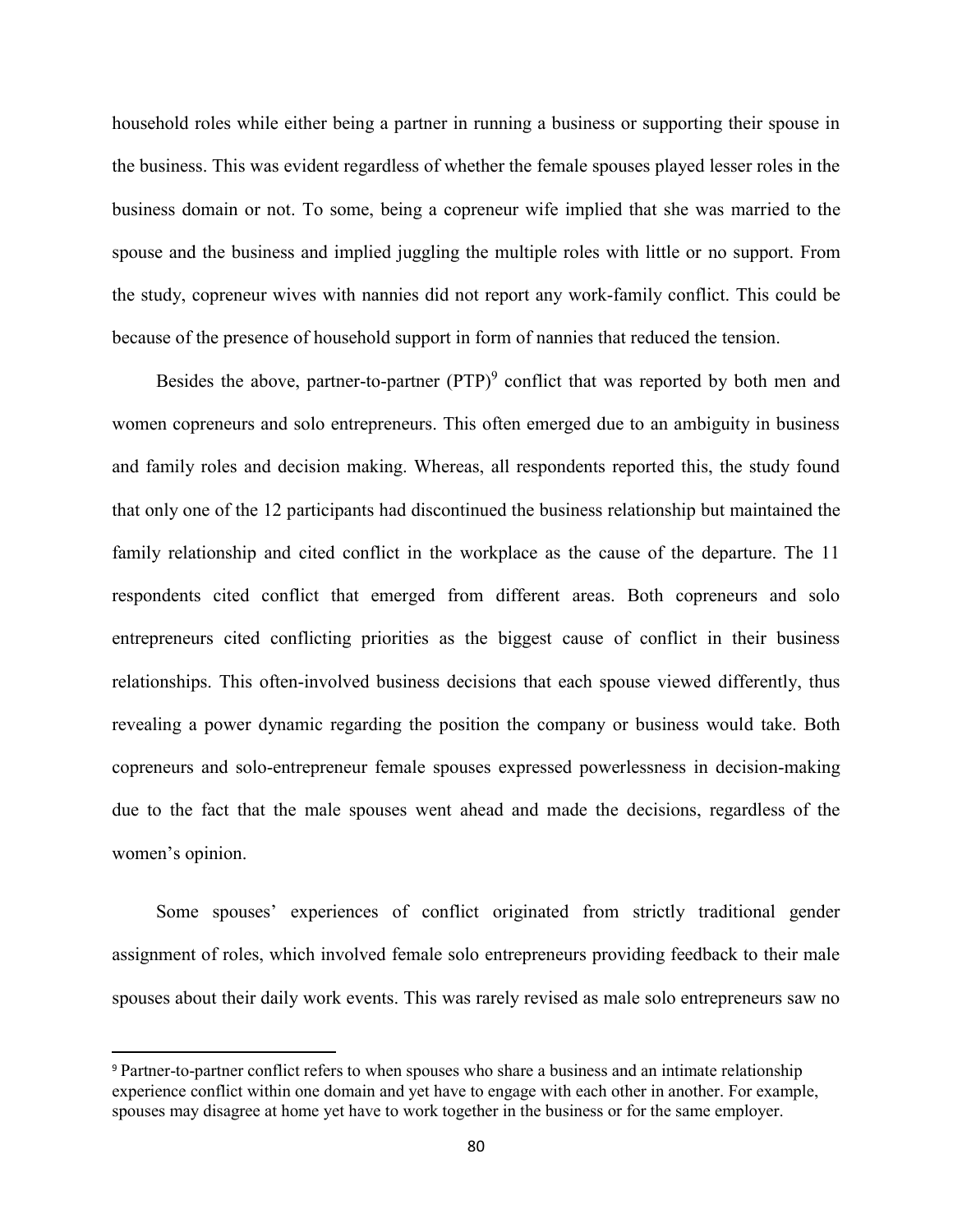need to keep their spouses with the daily events in the business. This, alongside the inability of female spouses to make decisions without the consent or approval of the male, while the reverse was not true, was evident in all the respondents interviewed. The presumption of preventing an error in the women's decision-making was behind this approach. This dynamic signified a culturally gendered view of decision-making that assigned social validation to the men's judgement and decision-making skills, especially in the business domain and great distrust in women's decision-making capabilities as cited by one of the female copreneurs:

When he [spouse] comes [to the business premises], I must tell him the money we have made, the clients we have been working with. I have to tell him almost everything. … If I had my own money, I would be so glad to do everything by myself, like controlling it personally (Jasmine, 2017).

Men's control of decision-making and resources are inter-related in affecting women's ability to make decisions as co-owners of the businesses. The construction and association of maleness with capability in decision making does a dis-service to entrepreneur women since it denies then the ability to participate, control and manage the resources to which they have contributed. As a result, copreneur and solo entrepreneur women do not practice the autonomy that comes with cofounding or owning a business venture with their spouses, since the men were the dominant partners.

 Besides the above challenges, most respondents indicated that they had attained personal gains like building trust with their partners, meeting household needs, and expanding their business ventures. Four male respondents indicated that they had acquired land for which some intended to build a business premise and others hoped to establish homes. A gendered element was evident since only men aspired to acquire land with four owning varying pieces of land. This suggests greater value for land by men as an asset for future projects as well as collateral for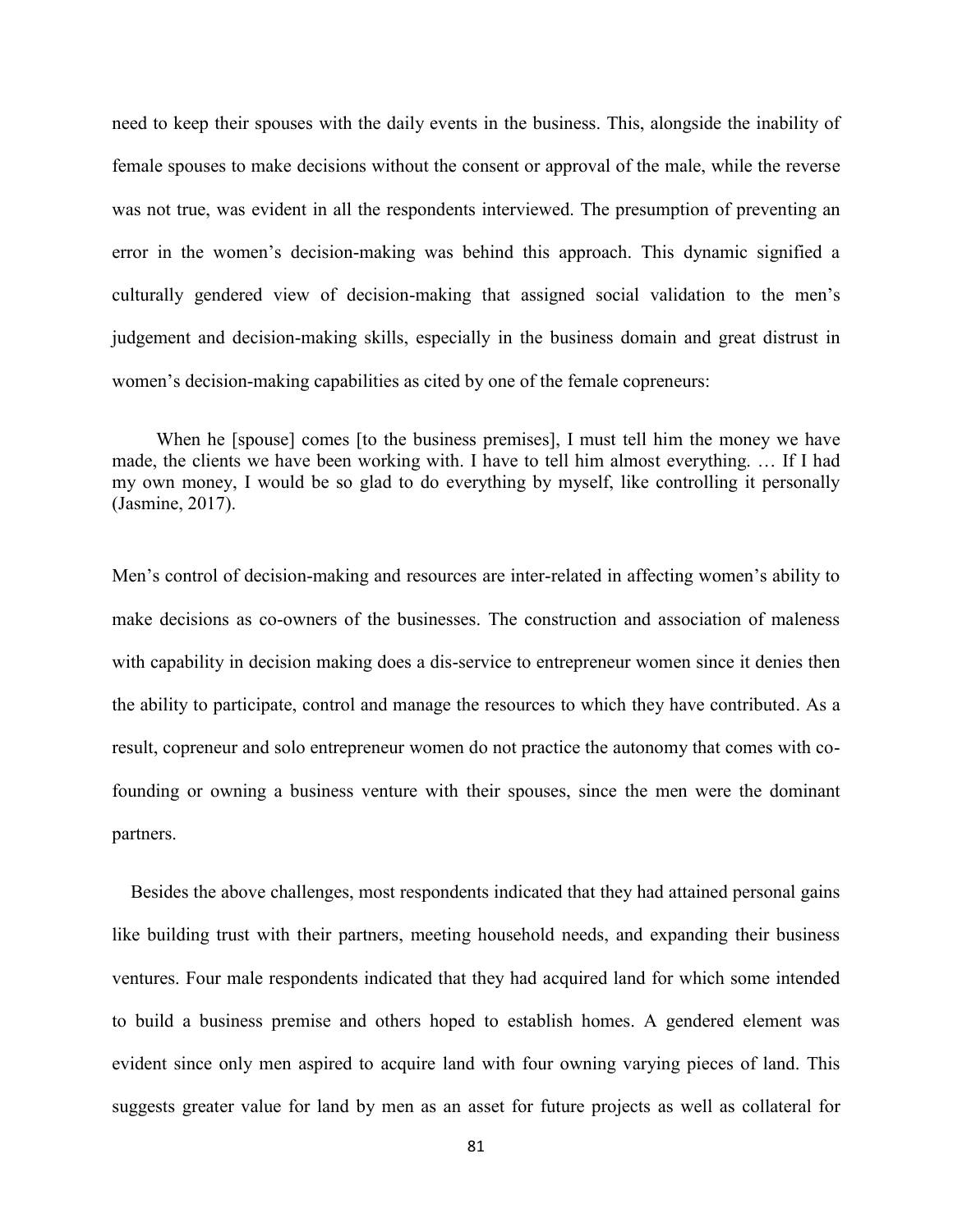bank financing such as loans. It is plausible that men's ownership of land was a means to other productive resources like capital which are useful during start-up and expansion of the business. As a result, men's ownership of land enables access to investment capital, something that women in the study did not own. However, women relied on their marital ties to their husbands to secure financial resources either form savings or through loans where land was collateral. However, men's ownership of land and capital implied a dependency by women on their husbands.

#### **4.6 Decision-making and control of resources.**

According to the OECD (2005), the increased access to venture capital through public equity funds and easing restrictions on institutional investors is a critical step towards ensuring women gain financial resources to start businesses. A recent MasterCard Index study of Women's Entrepreneurship placed Ugandan women among the most entrepreneurial, coming in third behind Ghana and Russia. The study found that Ghana, Russia and Uganda had 46.4, 34.6 and 33.8 percent representation respectively. However, women's entrepreneurial venturing, especially in the less wealthy states like Ghana and Uganda was driven by necessity/need to survive in a rather profoundly unfavourable social and economic environment (Mastercard Index for Women Entrepreneurs, 2018). In addition, gender often produced different outcomes between male and female entrepreneurs in a context like Uganda. As stated in this study, men often gained access to financial resources through loans, inheritance and other assets which eased their ability to venture into business whereas women are often constrained by the lack of investment capital to start a business.

Furthermore, all Ugandan businesses are required to register under the Companies Act or the Business Names Registration Act which often comes with disclosure of assets, business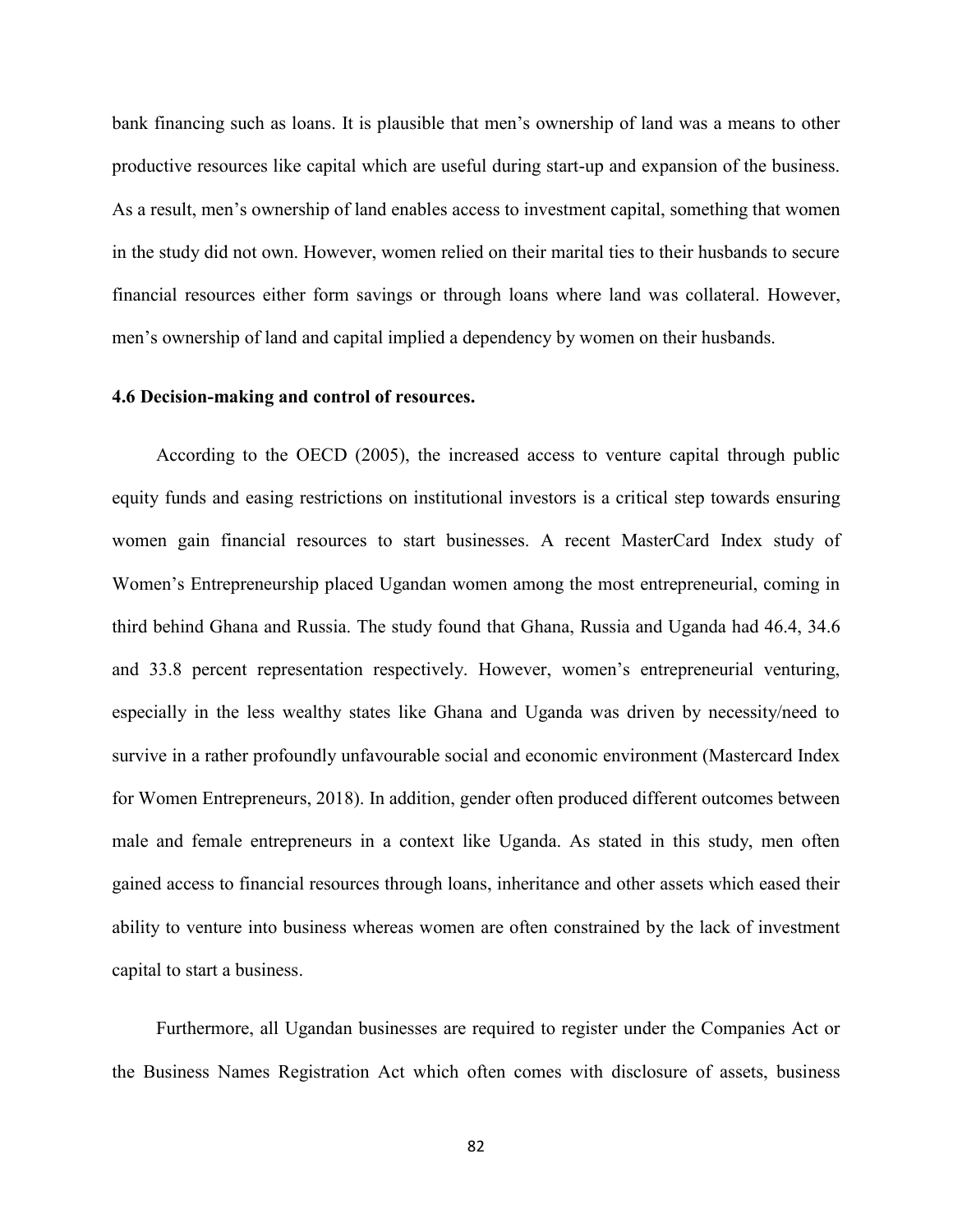partners and business locations (Business Names registration, 2004). Among the businesses in the study, all registration of the businesses was done by men who had the resources and understood the procedures to be undertaken. Most female respondents indicated that their spouses managed the registration process due to their knowledge of the legal proceedings involved. The complexity of the registration process and the common incidence of women's businesses having no permanent business address meant that none of the women in the study was involved in the registration of the business had they opened. This is partly because registering a business requires knowledge of the process, fee payments and disclosure of financial assets, all of which women copreneurs and solo entrepreneurs indicated where handed by their male spouses hence becoming unfamiliar to women.

As stated in Chapter two, gender relations are not static but rather constantly evolving through negotiation and contestation (Benseman, 2010). Gender relations are influenced by a range of factors such as education, the political environment, social norms, ideological embodiments on femininity and masculinity, among others (Bradley, 2007; Sustein, 1996; Agarwal, 1997). These factors influence gender relations in a myriad of ways producing varying outcomes for men and women as shown through out this chapter. As seen through the chapter, some women (both copreneurs and solo entrepreneurs) enjoyed positive outcomes out of their business participation, while others were constrained under the male hegemonic and patriarchal practices that privileged maleness, masculinity and male control of resources and decision making.

Scholars argue that to understand the gender dynamics between married spouses, there is a need to examine marital power - the ability of one spouse to control his/her partner with or without resistance (Sarantakos, 2000). Resource theory argues that the decision-making power of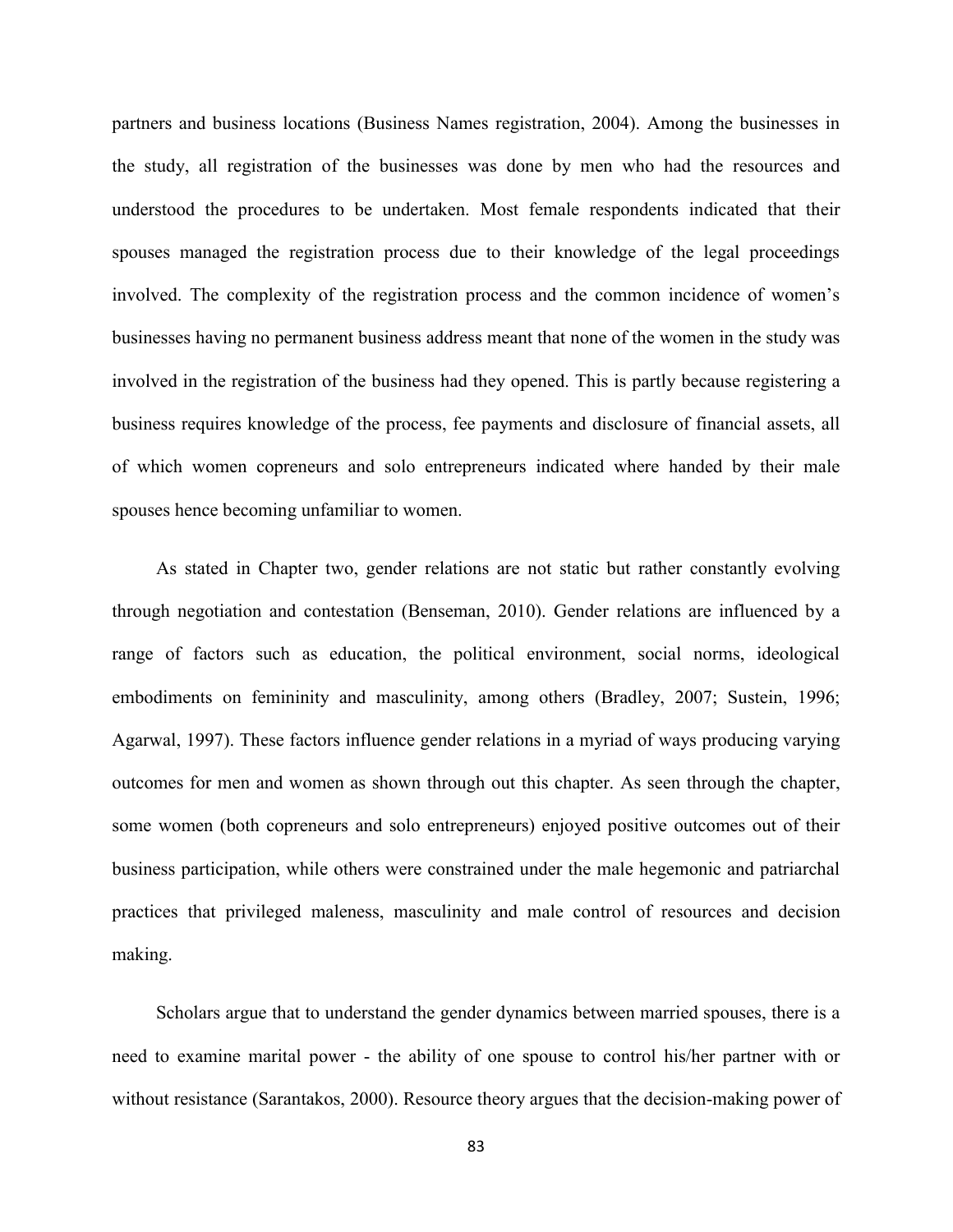spouses is dependent on the extent to which the spouse contributes valuable resources to the marriage (Blood and Wolfe, 1960). According to Kulik (1999) the resources available to the family domain could be psychological, social, and material resources. Social resources may include affection, acceptance, empathy; psychological resources include problem solving, social skills and material resources may include incomes and assets. In this study, men often contributed material resources used during business start-up whereas women contributed social, psychological and labor resources. Due to the perception that material resources were more valuable, men often made business related decisions without consulting their spouses and sometimes notifying them only after the decisions had been made.

Furthermore, gender relations in Uganda are premised on "male hegemony, normalised heterosexuality and distinctive gender roles" (Mirembe & Davis, 2001:402). The patrilineal nature of Ugandan families implies that women are subject to their fathers', and later their husbands', control (Kaleeba et al, 1991; as cited in Mirembe and Davis, 2001). As such, subservience is expected and accepted from women by men (Obbo, 1995 as cited in Mirembe and Davis, 2001). Setuba (2006) argues that within Ugandan communities, women are expected to be obedient, submissive and subservient to their husbands. These values are impressed upon young women before they are ready for marriage. On the other hand, maleness is depicted through strength, might and dominance with males being socialized to be "active, indulgent and adventurous" (Setuba, 2006:3). This construction of maleness and femaleness are premised on the patriarchal social ordering that presents males as superior with a cultural sanctity as capable decision makers and women as followers of male leadership and decision-making in both the household and the business domains.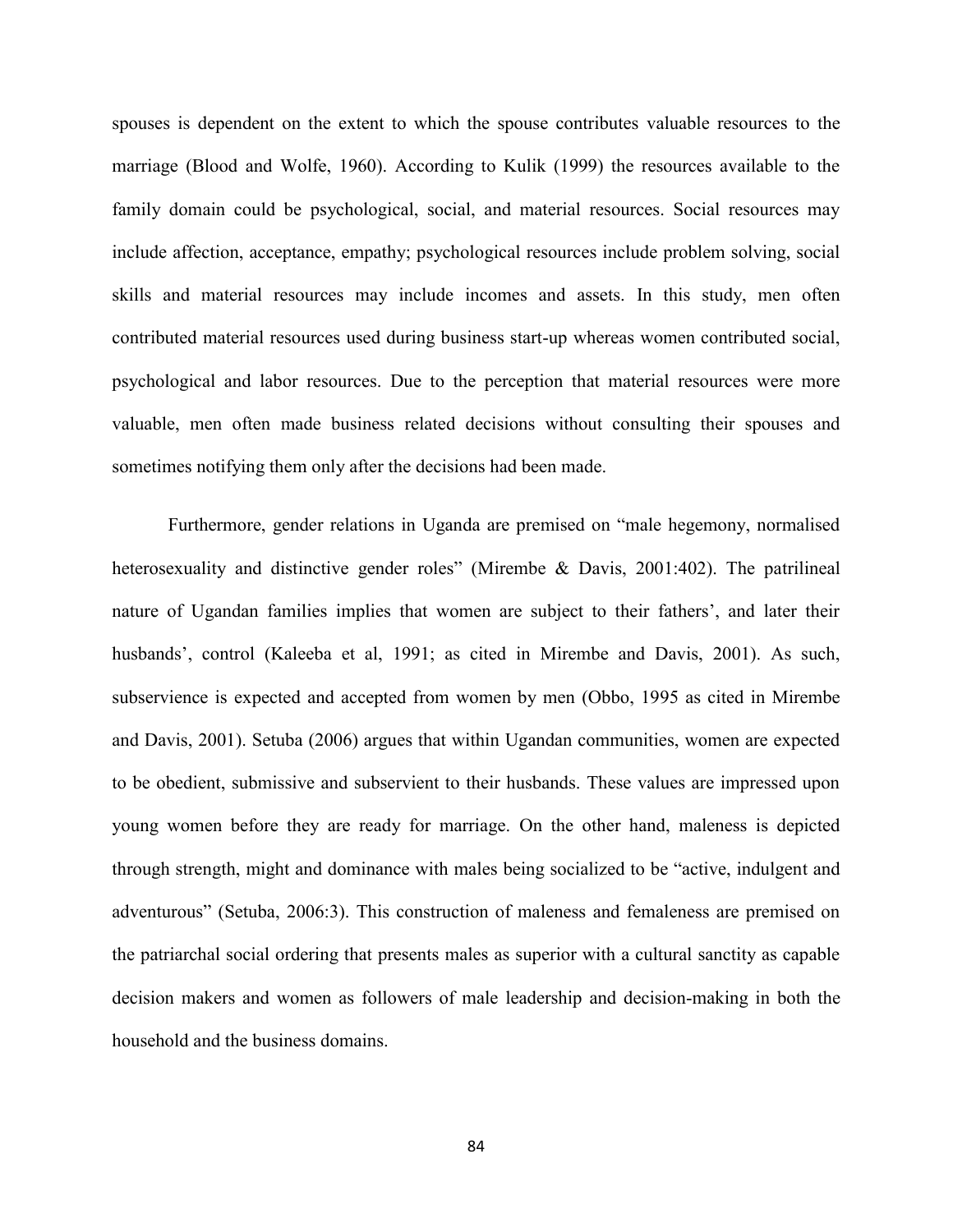### **4.6.1 Business Domain**

Men's decision-making power was evident in the business domain across many of the businesses, both copreneur and solo entrepreneur ventures. For example, male spouses were responsible for bank deposits, signing checks, managing supplies, paying of the staff, while women performed tasks with limited exposure to cash or decisions crucial to the business. When asked which roles they would like to have, men were happy with the roles they performed in the business whereas copreneur women, specifically, wanted more responsibility regarding managing the bank checks, purchasing business goods and service. However, in a few cases (1 Out of 5), was a woman responsible for managing the finances, especially depositing it in bank accounts.

In terms of allocating business incomes, this study found that besides men being the providers of investment incomes during the start-up of the business, only a few men (3) received a monthly wage from the business, three did not and one did not disclose. However, 5 of out 7 males interviewed indicated that they had alternative sources of incomes although they were rarely specific regarding how much that income was. Women were open and transparent about their business earnings, where such resources were channelled into meeting household needs and those of their immediate relatives. Men, on the other hand, emphasized their provider roles and the expenses to which their earnings went into rather than the actual earnings that they attained. Men's ability to earn from multiple sources beyond the business enabled them to maintain increased access to financial resources and dictate where the resources would be channelled, something that the women could not attain due to their fixed source of income within the business. For example, Jose, a solo entrepreneur who works as a librarian and owns a car hire business pointed out that his partner had demanded to know his earnings, some thing he was not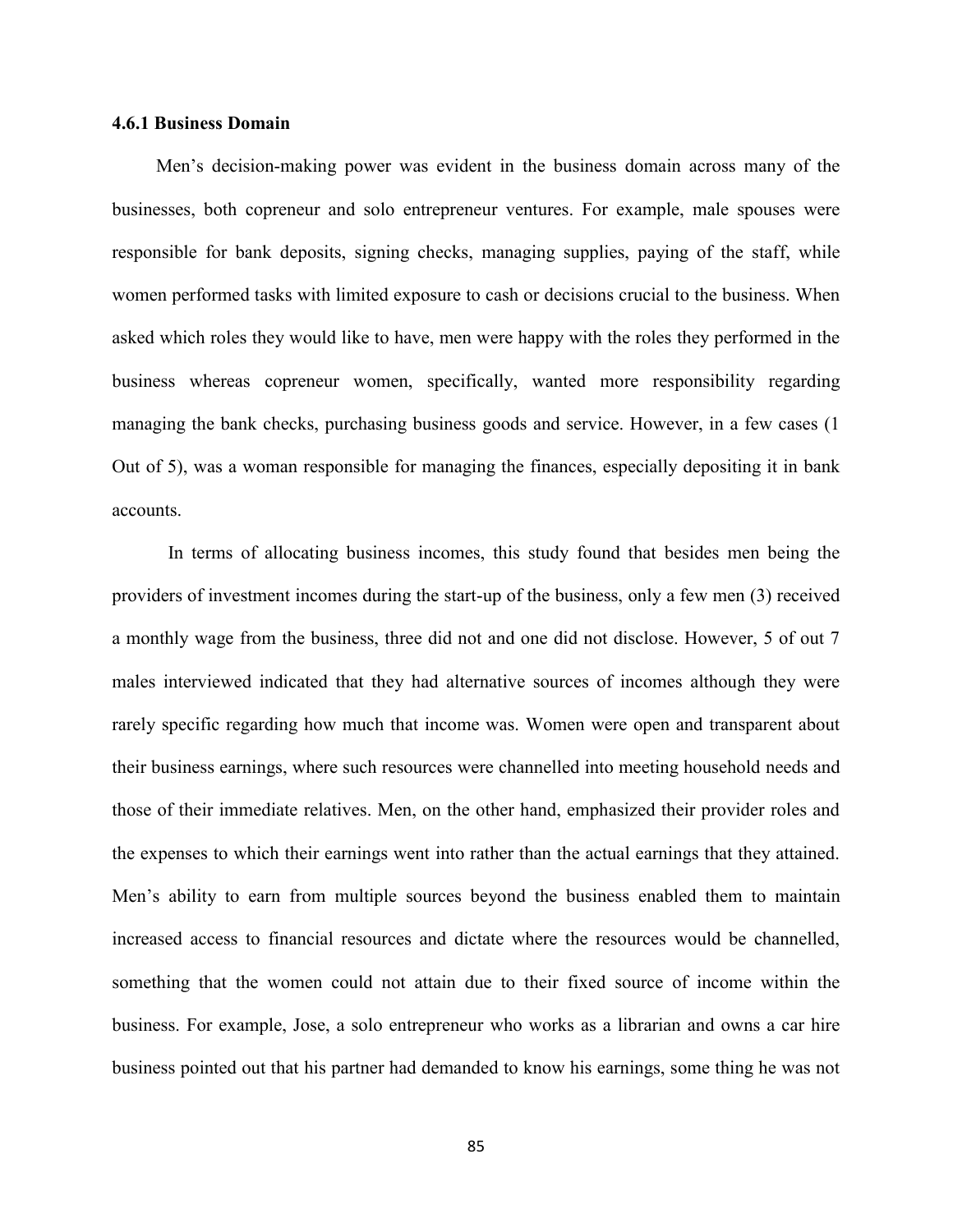committed to disclosing. He emphasized that we could only permit his partner to purchase a limited set of household items while he acquires the important assets. He states:

I have this perception that women are hard to understand and can't rely on them. So that's why I insist that she only buys consumables and I buy all the other properties. That way, whenever she changes her mind, I keep what is mine. That's my philosophy. When couples separate, it is embarrassing to see that you have nothing. Basically, I believe you must make this clear from the beginning. You don't have to wait until later to start making this clear (Jose August 2017)

From this statement from one male solo entrepreneur, lack of disclosure of financial resources is used as a tool to ensure control of incomes and investment that maintain male domination, control of resources and decision making. The deep suspicion that his partner could leave for another man and take some of the properties further served to rubberstamp men's control of financial resources. As a result, control of resources served as a means to control how much autonomy women would attain with a principle objective of maintaining women's dependency on the men and his resources.

To understand gender relations especially in Uganda's context, it is crucial that we analyse men and women's experiences based on the intersectionality of a range of variables such as age, class, education (Momsen, 2004). However, for this study, class, economy and level of education are key determinants of men and women's experiences in accessing, controlling resources and decision-making within the business. Below, I classify the women as 'manager woman' and 'submissive and hardworking woman' based on various profiles of my female respondents. These classifications are based on the level of control and decision-making power women have, highlighting how aspects of culture, religion, education may influence the gendered outcomes in favour or against women. This study found that men's level of education, social class did not influence their decision to participate in any household related roles.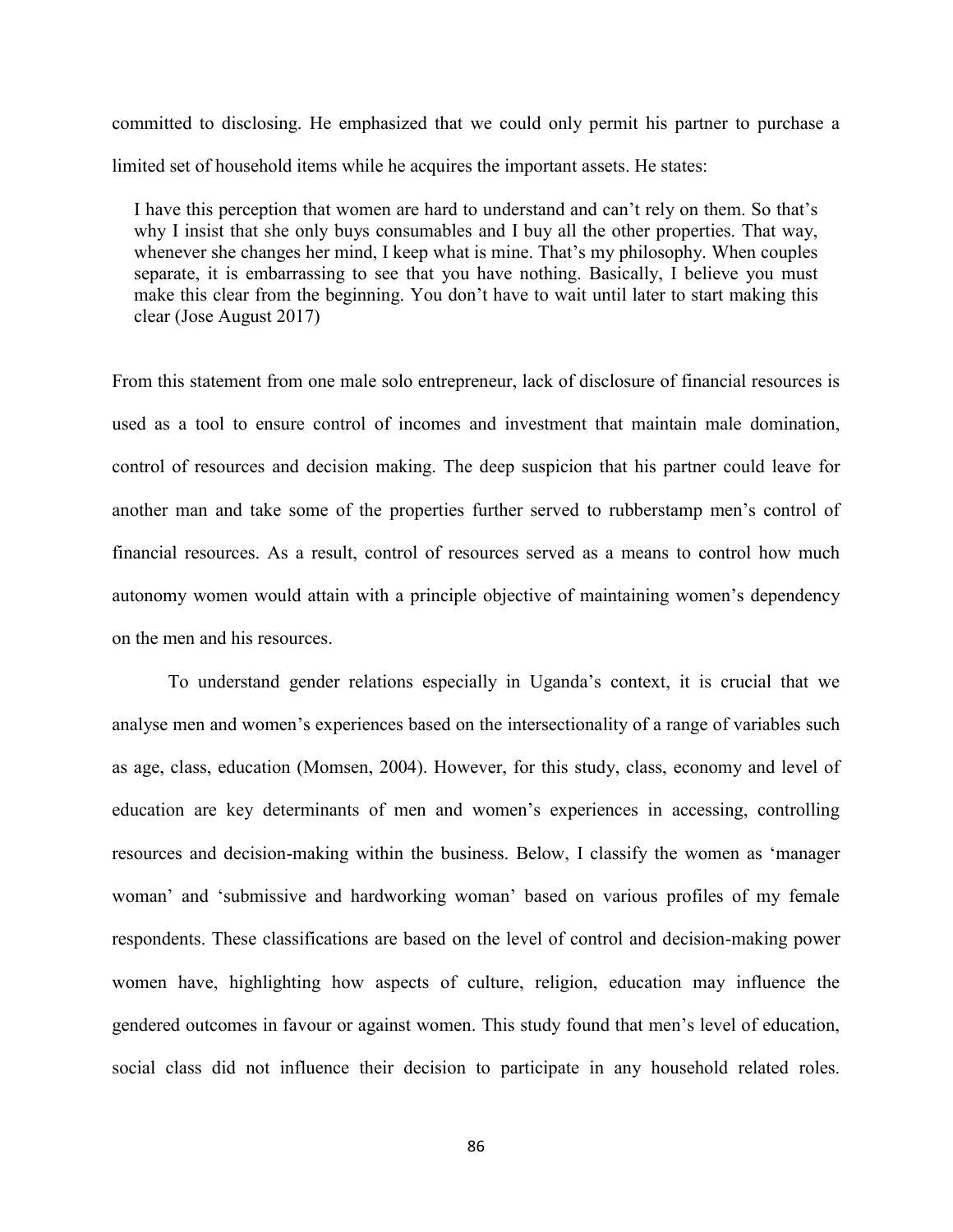Women's role participation was influenced by various intersecting variables such as education, class, cultural norms as shown in the categories discussed below.

#### **Manager woman**

The manager woman often had a formal role that came with clear roles and responsibilities in the business. Such women were also partnering and shareholders in the business and were involved in the daily and long-term decision-making of the business. The manager woman also had post-secondary education and was in a marital arrangement with highly educated spouses. Copreneur manager women worked with their partner and had a clear division of labour in the business domain and often received a monthly remuneration for their work. The manager women often worked 6-8 hours daily at the business and generally returned home to oversee household affairs after a day at the work. Within the household domain, the manager woman often had paid workers and had relatively fewer children at home. As a result, manager women rarely experienced work-family conflict since both domains were carefully managed to ensure stability. As stated earlier in the chapter, the two high earning female spouses were copreneur spouses who exercised autonomy in their spending habits. However, both copreneur spouses reiterated that they supported their spouse's motivations to venture into business and been involved in some decision-making processes. The copreneur women in this category possessed the ability to negotiate outcomes with their spouses based on the marital power they possessed in form of social and psychological resources such as problem solving, social skills and empathy towards their partners that increased the family bond and trust  $-$  a crucial feature among copreneur spouses.

#### **Submissive and Hardworking woman.**

87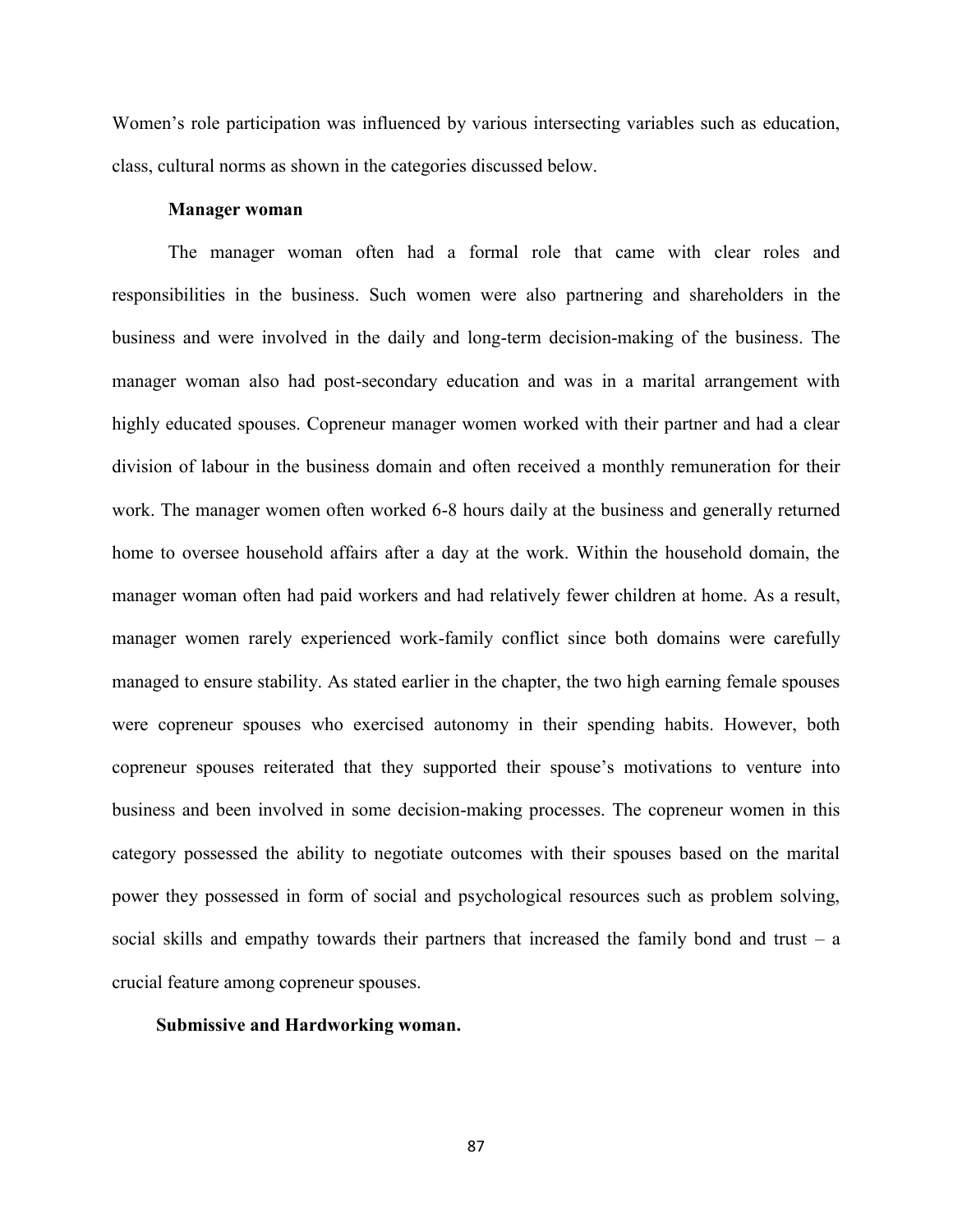Among the women interviewed, the submissive woman often avoided being competitive in any way. Such women often acknowledged their spouse's dominant roles in the business and household. Despite being business managers, they credited their spouses with a range of business and household roles. The study found such women to have deep religious or cultural convictions about femininity often founded in patriarchal values and practices. Considering that the Ugandan culture is largely patriarchal and privileges maleness, the submissive woman often embraced multiple roles in the business with little or no pay. These women had also attained a moderate level of education compared to their spouses who had a significantly highly level of education.

Within the household level, the submissive woman had more children within the household and no spousal support regarding household roles. To them, household roles were women's roles as men were to provide for the household. The gendered division of labor and the separation of the public and provide domain implied that such women often worked long hours across both domains with no help or pay. Those who earned an income, channeled it toward meeting household needs or those of their relatives.

 Although families are central in shaping men and women's entrepreneurial experience by providing moral, psychological and financial support (Cesaroni & Paoloni, 2016), the outcomes within households depend not just on the decision-making made by the spouses but the conditions under which these intra-household decisions are made (Ashraf, 2009). Considering that gender relations within households are influenced by material and ideological embodiments (Agarwal, 1997), the social norms around who controls resources and constructs ideology within the family unit determines who can access, control resources and decision-making powers within the family unit. Women's ability to negotiate such outcomes is influenced by a range of factors such as existing inheritance laws, access to socio-economic resources outside her kinship support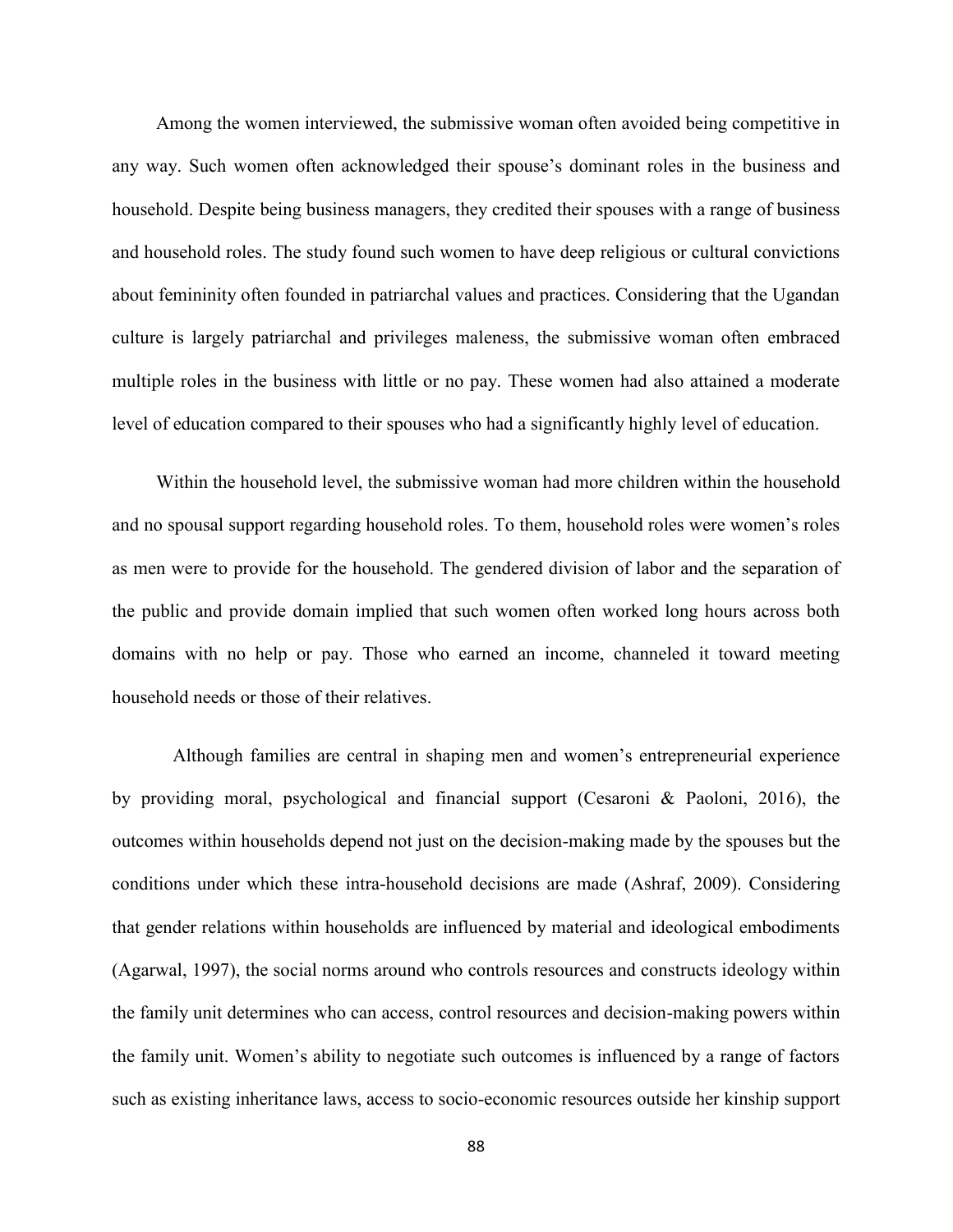systems, access to education and the social legitimacy of her claim within her community (Agarwal, 1994). Considering that all this are often patriarchal and culturally back men's domination over women, women remain undervalued due to the perception that they are less competence and decision-making ability than men. For example, Kabeer's study of Bangladeshi women found that although women's wages were significant to households where the husbands were involved in self-employment, this waged labor did not transform the intra-household relations, leaving women in a subordinate status (2000). This is because women's wages did not challenge the structures, ideologies and norms that viewed women as subordinate to men regardless of whether they earned incomes or not. This therefore necessitates a shifted from mere access to waged incomes to control, that is; "the extent to which women have a say on its disposal" (Kabeer pg. 143).

According to the GAD framework, gendered subordination is produced and constructed at many levels and institutions such as the household, community and the state (Beetham and Demetriades, 2007). Young argues that gender relations are either ascribed or achieved; ascribed being relations that a person is assigned due to their basic position in a kinship or affinity, whereas achieved refers to relations established based on one's personal involvement in the economic, social and political life of their country. The merging of ascribed and achieved relations produce different socioeconomic outcomes for women when interlocked with class, gender, age and caste (1992). Women's ascribed gender roles leads to their subordination due to the unequal division of labor in the household which is often unpaid and undervalued by men and sometimes the women themselves. As shown through this thesis, women's business-related participation does not alter their household related roles. In addition, female earning copreneurs and solo entrepreneurs still maintained the greater share of household labor unless they acquired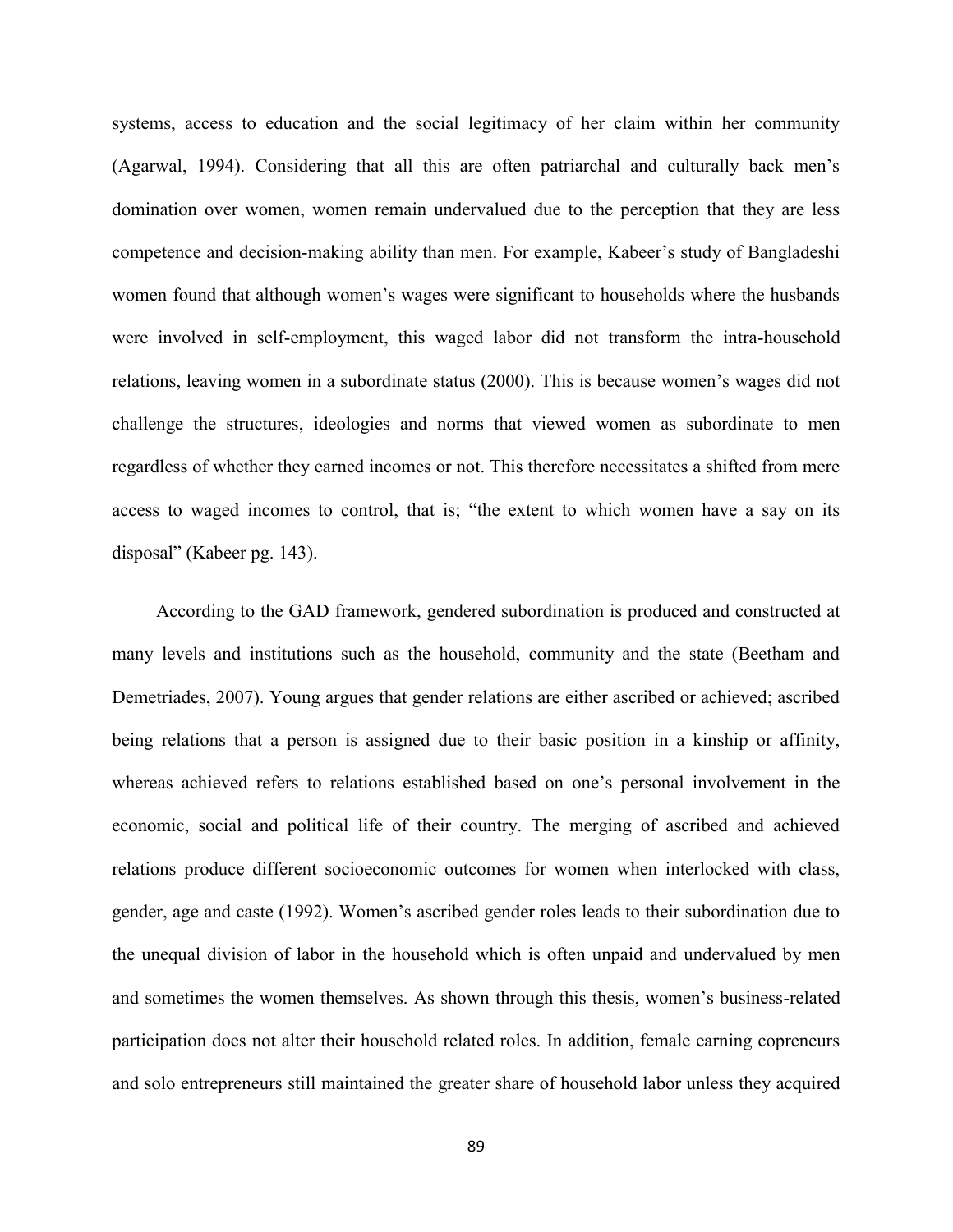the services of a nanny or house help. Furthermore, women's wages merely served women's practical gender needs and those of their immediate relatives thus did not alter the family dynamics that continue to subordinate women. While a few women felt empowered by the business participation, for many the burden of household and childcare roles was a bitter pill in their new-found business adventure.

### **Conclusion.**

In a patriarchal and male-centred context like Uganda, gender relations do influence access, control of resources and decision-making between intimate-partner business partners owning business ventures. This is evident in whose resources are invested at the start-up phase of the business, who makes business-related decisions and has greater or fewer household obligations. While business venturing brings many benefits to men and women alike, men are the benefactors from women's labor in both the household and business domains. Male spouse's continuous undervaluation of women's productive and reproductive roles due to the cultural practices that centres male-ness and promotes male dominated decision-making while encourage women's docility. To most women, the decision to marry a spouse implies marrying the business venture that exploits their productive labour for limited or no pay. This often comes with the cultural expectation to be submissive, subservient and play the "good wife". Cultural and religious practices shape gender relations between men and women in often subtle and highly impactful ways as seen through this thesis.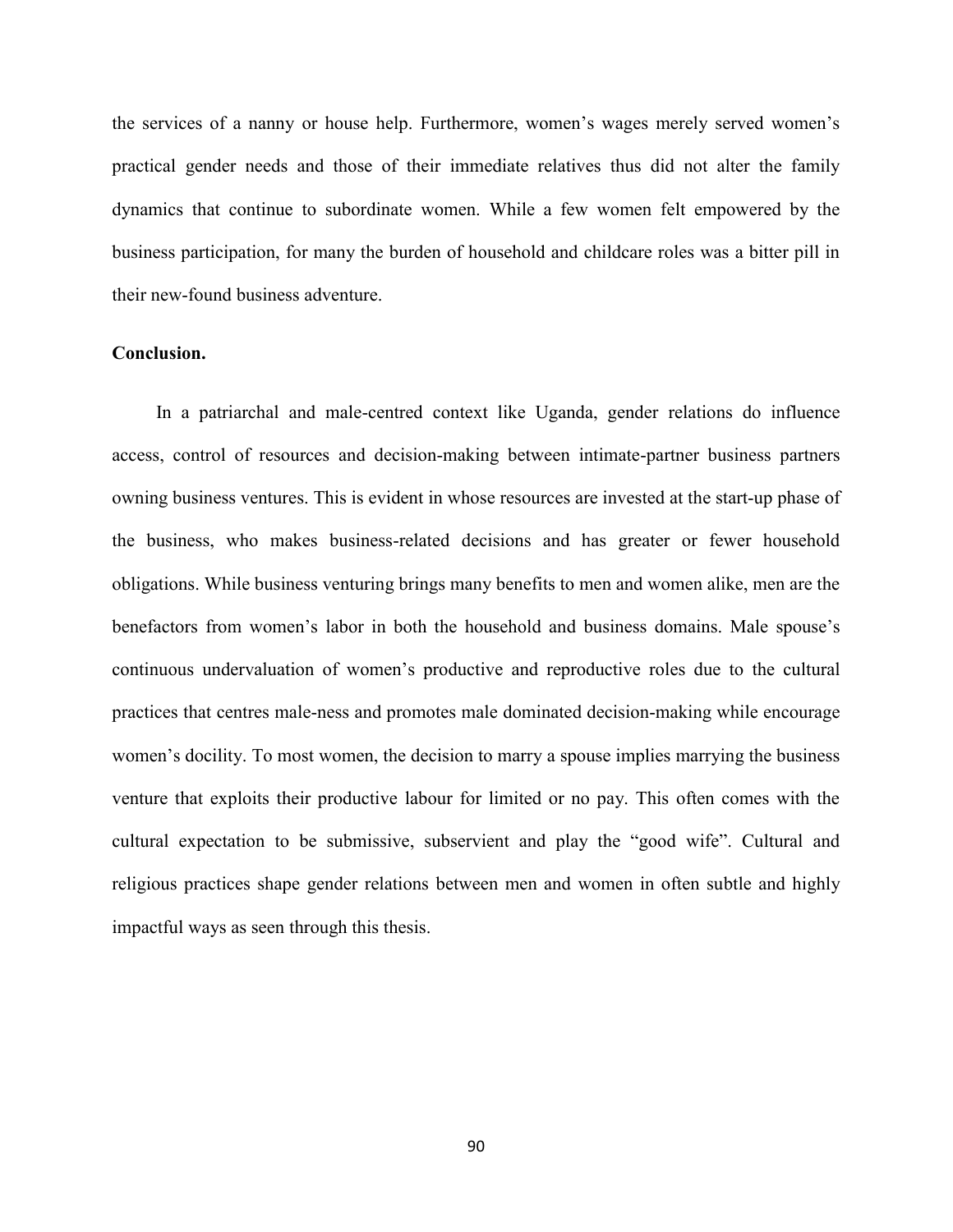#### **CHAPTER FIVE: CONCLUSION.**

Ugandan women's increasing involvement in the public domain since the 1990's has drawn attention to the evolution of the family unit and the implications of women's public participation on their relations with men and their traditional household roles. Gender relations, at least within the Uganda context, have evolved with the increasing participation of women in the public domain since the NRM's Affirmative action policies<sup>10</sup> (Tamale, 1997). Although women gained increased public participation like never, the policies did not radically transform relations within the household domain since women could not own inherited wealth, were subject to widow inheritance, could not own and control productive resources like land, cattle and were often vulnerable to early marriage. In addition, women continued to be constrained to household related roles – a task traditionally assigned based on gender.

This study focussed on how men and women as individuals navigated the process of accessing and controlling resources and decision-making power as equal individuals sharing both an intimate and business partnership. The study sought to answer *how gender relations among intimate-partner business owners influence access to and control of resources and decisionmaking between intimate entrepreneurs in Uganda.* The study employed in-depth interviews with male and female business owners who owned business ventures in three locations Wakiso, Soroti and Gulu districts. The interviews were conducted with 12 respondents  $-7$  men and 5 women whose ages ranged from 28 to 52 years old with an average of 40. In order to understand how gender relations influence access to and control of resources and decision-making between intimate-partner business owners, the study relied on two theoretical frameworks: Gender and

 $\overline{\phantom{a}}$ 

<sup>&</sup>lt;sup>10</sup> These policies included mandatory inclusion of women in all national Resistance movement grassroots councils, creation of directorate for women's affairs and a ministry of women in development, creation of women studies program at Makerere University and preferential treatment for all females joining government-funded universities.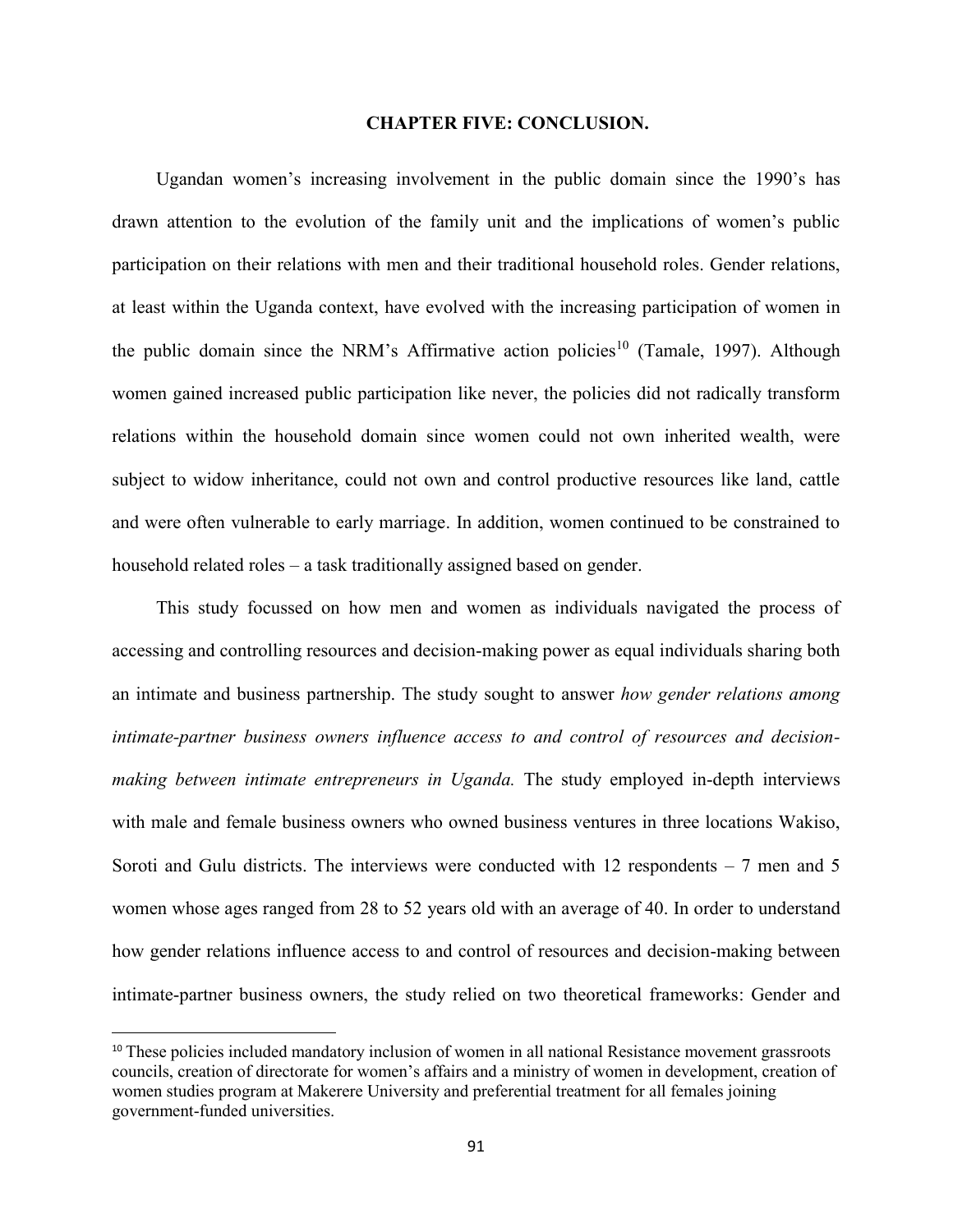Development (GAD) and Border Theory (BT). Gender and development (GAD) theory states that men and women are active agents of change in the productive, reproductive and community roles on behalf of their families and businesses (Rathgeber, 1990). Border theory also argues that individuals play a proactive role in shaping the nature of both the work and family domains as "border crossers" (Clark, 2000).

To begin with, the study found two distinct groups of intimate-partner business owners in Uganda: copreneurs and solo entrepreneurs with supporting spouses that operated a range of business ventures specializing in trade and service sectors. The businesses were established using men's financial resources. Men's access to and control of these resources originated from the patriarchal system that privileged males over women. A common source of men's assets and resources is often through inherited property from their families where men attain land as transferable assets. Doss, Truong, Nabanoga and Namaalwa (2012) argue that land is by far the most important asset one could own in Uganda. This is because land works as collateral for accessing financial capital to start a business. As a result, men's access to and ownership of land enables them to access financial resources such as loans, something that most women cannot attain, thus men's dominance in business venturing as shown in this study.

In addition, legal pluralism obstructs women's access to land inheritance due to the rigid customary practices common in the global south. Legal pluralism, defined as the co-existence and interaction of statutory laws with several legal orders such as customary, religious, local and state laws in enabling one's claim to property rights (Meinzen-Dick and Pradhan, 2002) limits women's efforts to own property through family inheritance like men. Constitutional law, especially in Uganda, is often influenced by customary law which implies that patrilineal lineage of rights and ideologies often denies women the ability to own land and other productive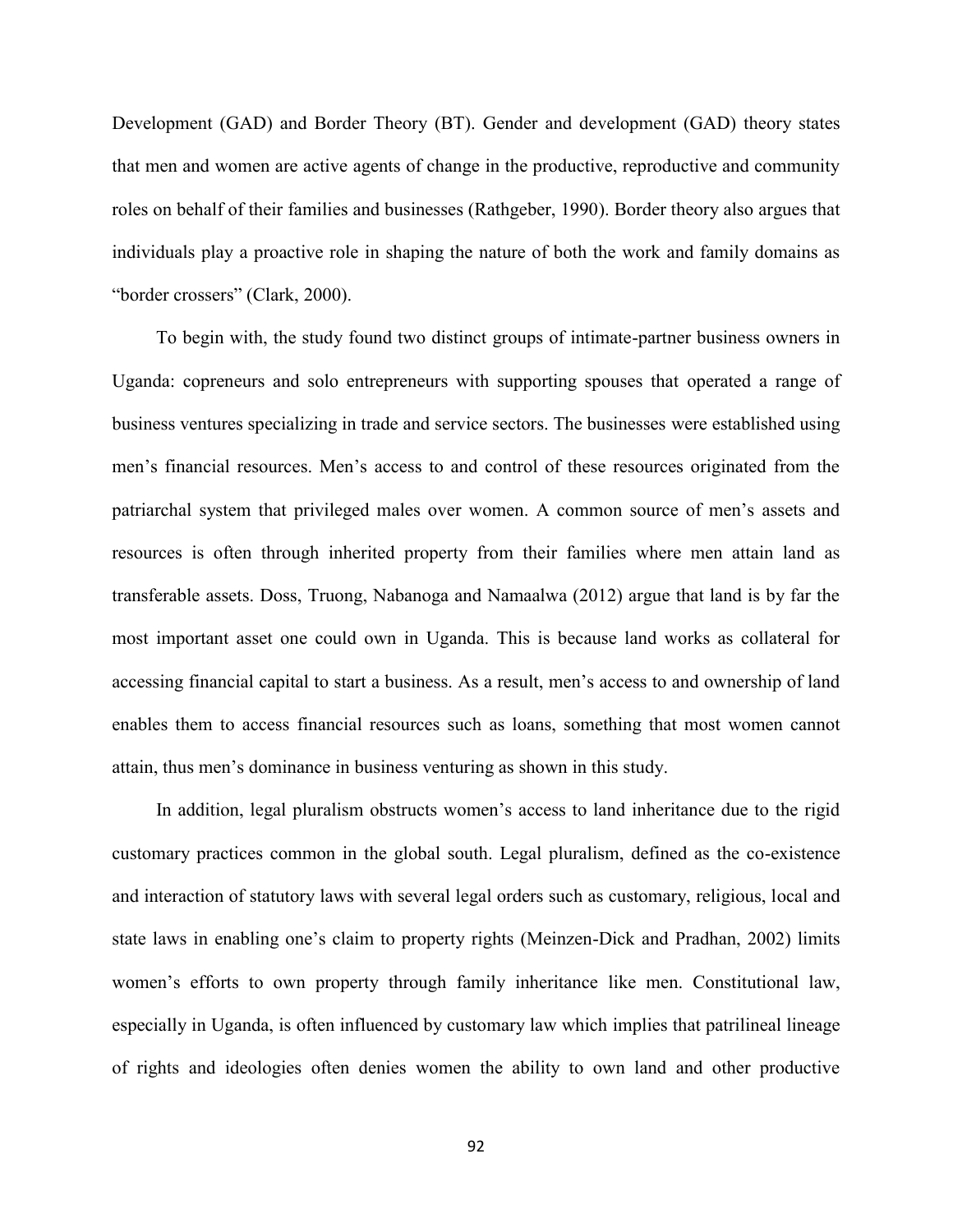resources like livestock, food etc. (Doss et al, 2012). For example, customary law often privileges men prohibiting women's ownership of land through inheritance, thus relegating women to the sidelines and stifling their chances to own or access land and other resources within most Ugandan communities (Kameri-Mbote, 2005). Furthermore, local leaders have dominated land adjudication committees rendering the 1998 Ugandan Land Act, intended to secure women's property rights (Whitehead and Tsikata, 2003), dysfunctional for women.

The study further confirmed Lucaccini and Muscat's findings in Italy that "the copreneurial husband tends to be the primary business decision maker" (2001, p.6). While Lucaccini's study argued that the wife was an equal partner in sharing the roles and responsibilities of the firm, this study found that women were not equal partners since they performed a range of roles in the business and household domains with little or no spousal support. Despite women's multiple roles in the business, the male spouses were often the decision makers in both copreneur and solo entrepreneur category without consulting their spouses. When the spouses discussed and could not reach consensus, the male spouses' position often became the business position.

A surprising finding from this study is the participation of copreneur men (though limited) in household related tasks like washing their children, cooking, preparing children for school etc. The social norms in Uganda associate men with spending many hours of the day working and away from home. The men in this study often performed household roles only in the absence of their partners since they did not have nannies to help with household roles. In addition, all the men who performed household roles operated a home-based business, which meant that contrary to popular thought, they had no need to spend many hours away from home. The flexibility of working from home enabled the male spouses to balance between work and household roles.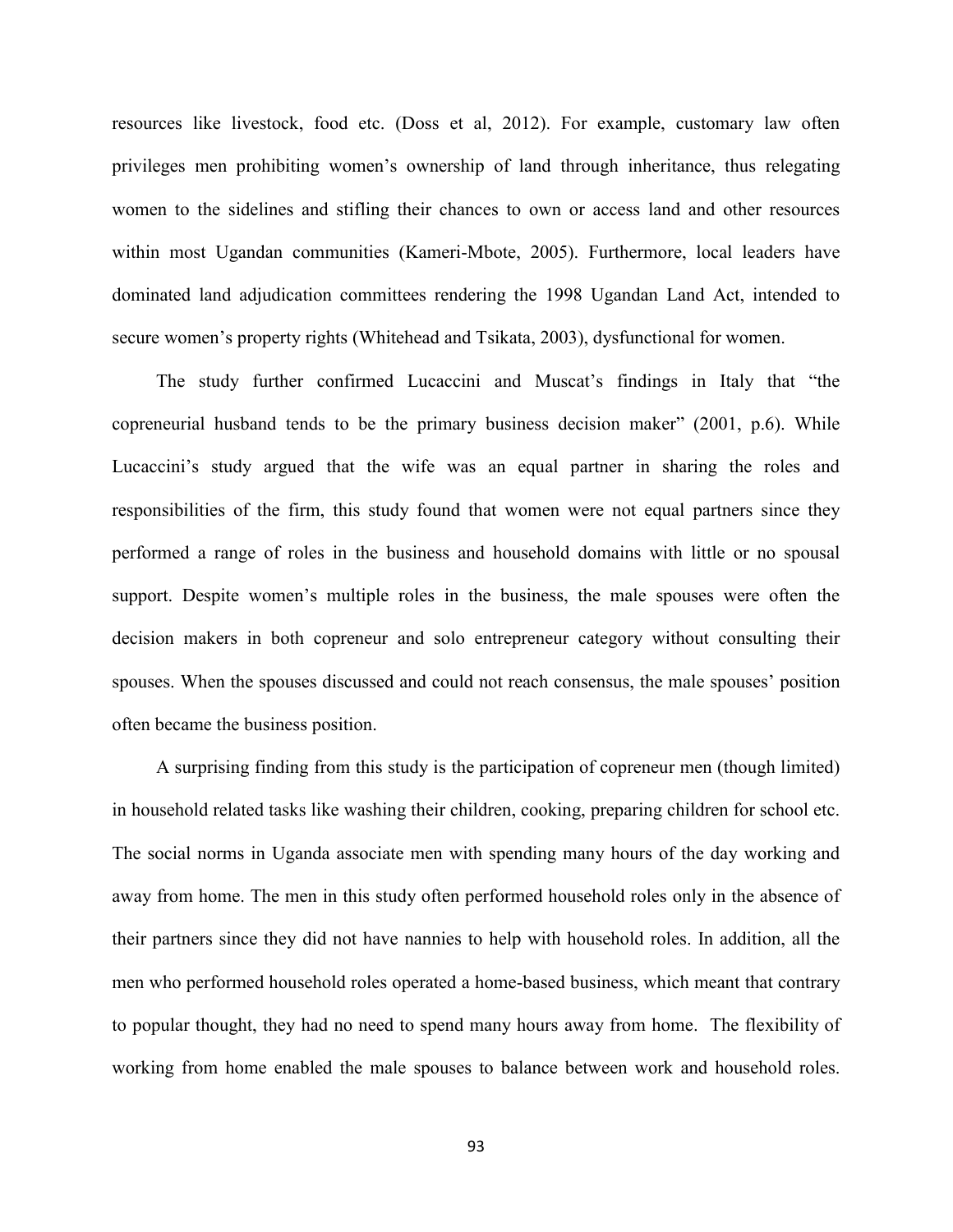However, a majority of male copreneurs and solo entrepreneurs spent limited hours in the household domain and more hours in the public domain working. This implies that women, even if they wanted, could not get any spousal support within the household domain. The strict adherence to the traditional allocation of roles resonates with Marshack's 1994 study in the United States that found limited involvement of men in the household due to their participation in the public domain.

The study also shows that women's outcomes vary depending on their age, number of children, level of education and socio-economic class despite their involvement in intimate partner business venturing. For example, highly educated women who often had fewer children attained business incomes and were able to decide where to spend those incomes, whereas lesser educated women often married early, had more children, which required managing household roles further limiting their business growth prospects and resultantly their incomes. In addition, highly educated women could often afford supplementary household services, such as nannies, which implied less conflict between their business roles and household responsibilities. Women with less education often managed the households by themselves with little or no support from their spouses while actively engaged in the business domain. The study did not find any correlation between men's education and class with their household participation. This is because only a small portion of men in the study were involved in household related roles. As a result, it is plausible to argue that that education, class and number of children influence women's ability to access, control financial resources due to their ability to access support services within the household domain, which increases their business participation and possibly the success of the business. However, negative male spousal attitudes about women's public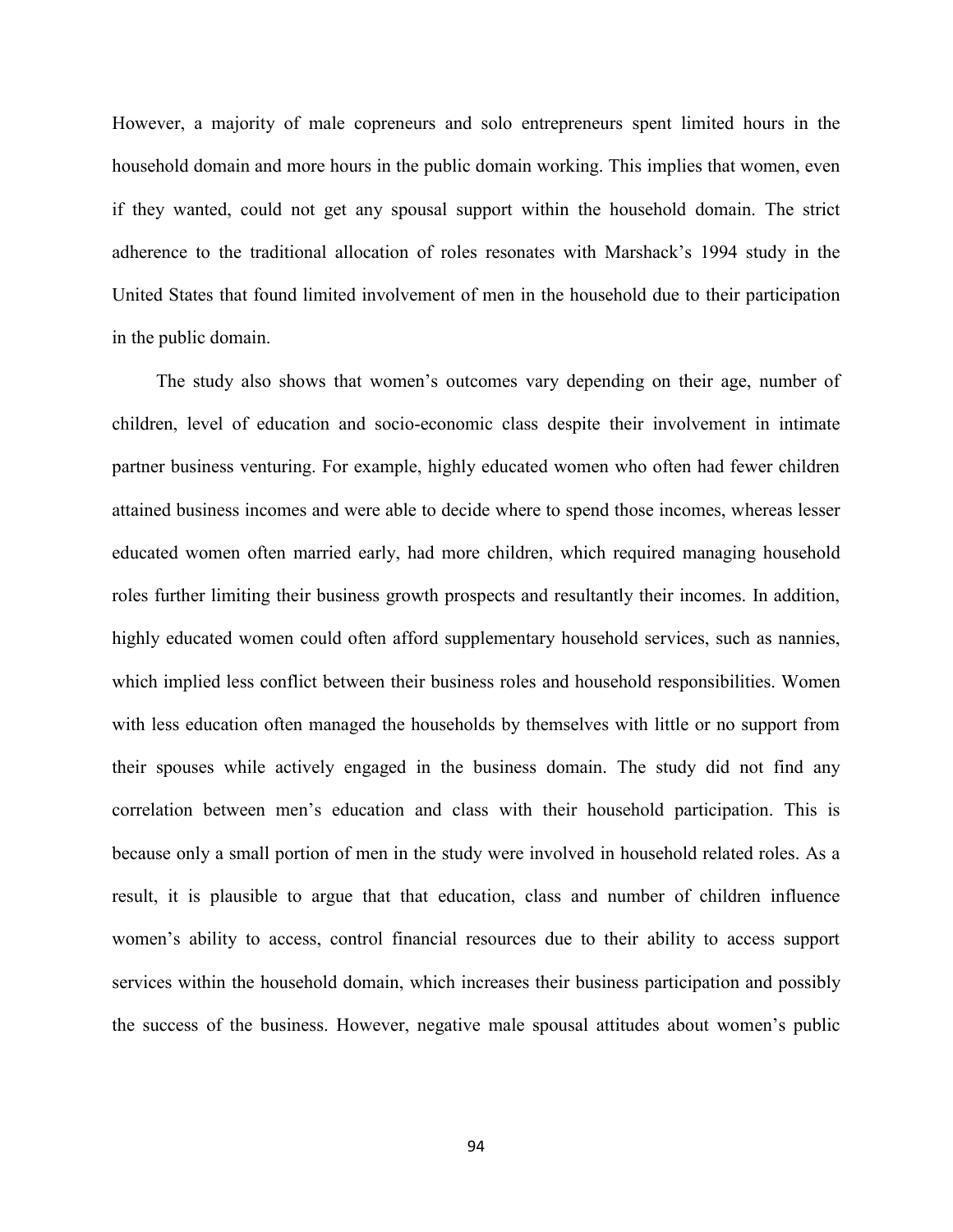participation remains a barrier since social norms in Uganda dictate that a woman's domain is the household.

Education provides women with opportunities to undo the internalized oppression that has been normalized by the cultural norms and gendered practices within the Ugandan society. The ability to maximize outcomes from close relationships indicates how educated copreneur women navigated their assigned gender roles in a way that permitted increased business participation unlike the women who could not negotiate such outcomes either due to deeply entrenched gender norms or inability to afford such options due to their class and level of education. However, male copreneurs and solo entrepreneurs were the beneficiaries of women's contributions to the business in the form of their labour, emotional support as well as women's dominant role in the household. Overall, only a handful of managerial copreneur women gained the same level of benefits such as wages, other work-related benefits like allowances and decision making within the business and household domains. These benefits can be attributed to diverse intersectional factors such as gender, level of education, class and number of children that influence women's ability to work in the business and at the same time perform household responsibilities.

The decision to run a business with one's partner or working together is still new to most Ugandan business owners and the public. Due to the strict dichotomy between the private and public domains, public perceptions about women's business participation, especially in a copreneurial or solo entrepreneurial arrangement, are curiosity and sometimes disbelief. None of the respondents intentionally ventured into business in order to work with their spouse, which is unlike most of the literature on copreneur ventures in developed economies. In Uganda, the need to meet their household needs was a primary motivation among men and women who were both copreneur and solo entrepreneurs. While several respondents identified the benefits of working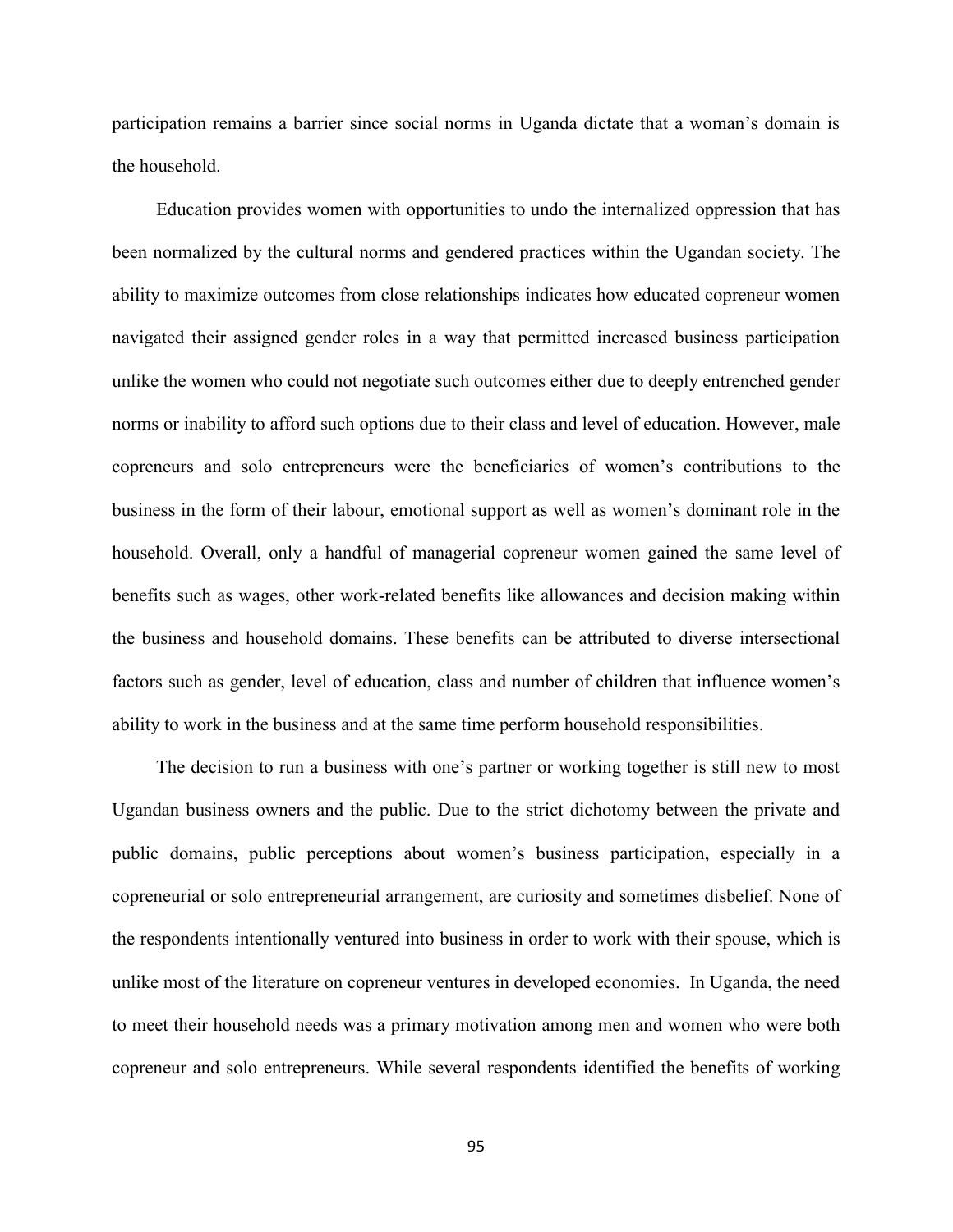with a spouse, others reported the fair share of challenges that come with working with a spouse, including different role expectations, rigid social norms, and work/family conflict among others. Overall, over 90 percent of the respondents indicated that they would work with their partner had they to open another business venture. This means that working with a spouse was overall a pleasant experience for most of the respondents. Among those interviewed, only one male solo entrepreneur spouse had discontinued the intimate partner business relationship due to conflict in the workplace but maintained their marital relationship, while one female solo entrepreneur suggested that she would not start a new venture with her spouse. This finding supports Muske and Fitzgerald's 1997 study that men and women would discontinue a business relationship if it threatened the stability of the family relationship (2006).

Gender relations reveal the division of labor and the ideologies that reinforce the attitudes, behaviours and personality traits between men and women (Agarwal, 1997). As such, gender relations are a product of social norms that shape men and women into "acceptable" masculine and feminine ways of doing gender (West and Zimmerman, 1987). In the case of Uganda, it clear that argues that the "public" domain works as a resource within which males have access to power, privilege, opportunity and wealth while women's access to the "public" domain is restricted through patriarchal tools such as culture, the law and religion which safe guards the domain for males while giving males unlimited access to the domestic domain (Tamale (2004). Women, on the other hand, continue to define their identities through the domestic roles of motherhood, homemaker and wife which confirms women to domesticity (Tamale, 2004). Overall, gender relations in Uganda remain carefully configured to accommodate some aspects of women's rights while maintaining of male superiority and domination (Wyrod, 2008). As a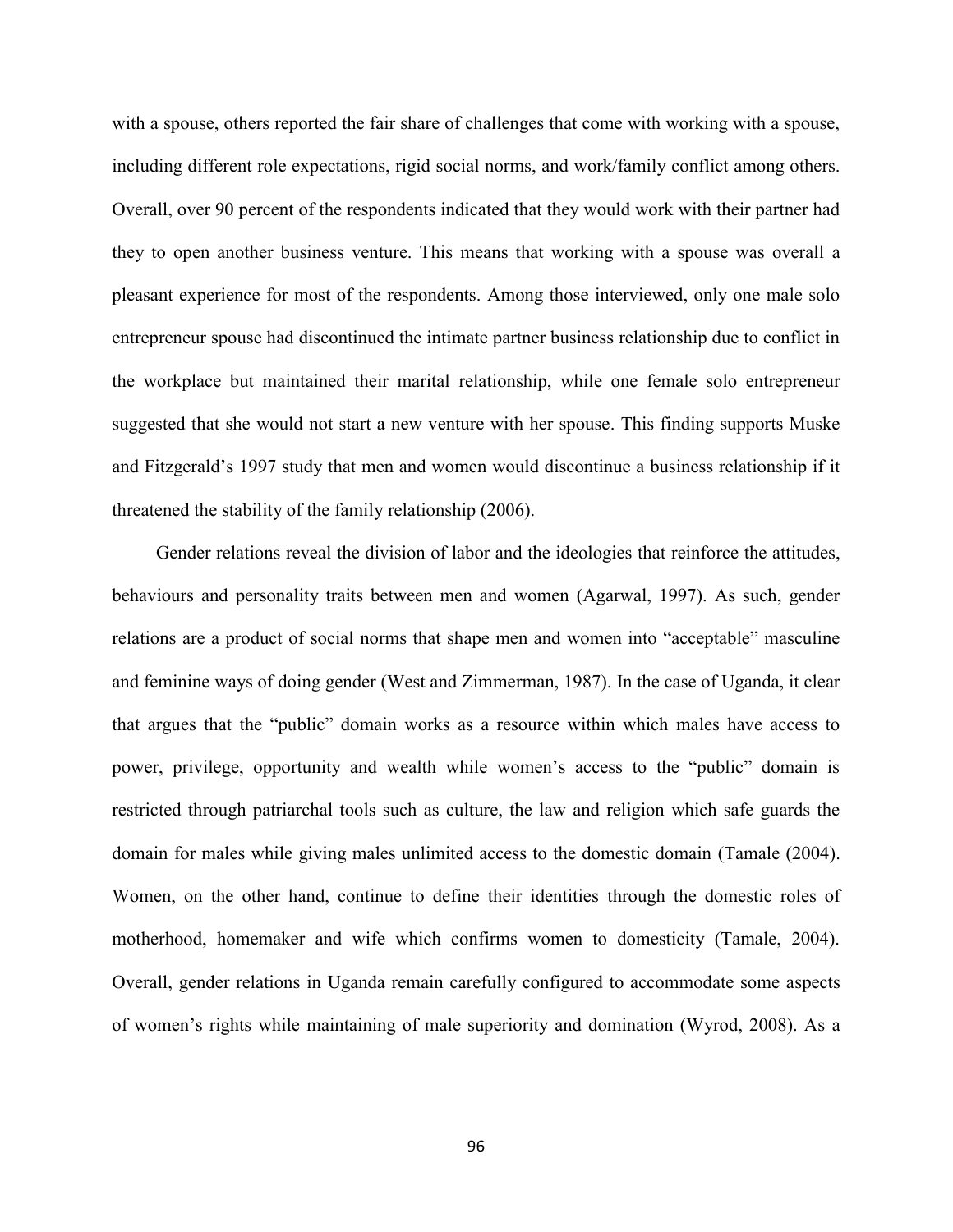result, successful women in politics, business or even an academic with three PhD's, but never married and childless, are perceived to be lacking in a fundamental way (Tamale, 2004)

One of the limitations of this study is the exploratory nature of the case study that generated a smaller sample of respondents. Only two couples were both interviewed while the rest were interviewed individually. As a result, these findings cannot be generalized as representative of all the Intimate-partner business owners within the Ugandan population. The use of snowball sampling also limited the geographical scope of the study to three districts of Gulu, Soroti and Wakiso. These districts were chosen due to the growing economic activity that would make it suitable to find intimate partner business owners. In addition, a few spouses were reluctant to talk about their finances, something that was crucial to this study – access, control and decision making around resources. This limited the depth of thee study thereby making the findings hard to generalize.

However, exploring intimate-partner business outcomes using Gender and Development and Border Theory opened a new way in investigating issues of access, control of resources and decision making, which are central in not just individual agency but in entrepreneurial success. This study is significant in that it provides a theoretical basis for incorporating Gender and Development theory in future studies on intimate-partner business ventures – a field that has often relied on organisational theories that are gender neutral or gender blind in their treatment of the issue. The use of GAD theory in this study exposes the multi-dimensional ways that access to and control of resources is closely related to the patriarchal social norms within a specific context. According to my study findings, it is plausible to argue that intersectional variables such as education, class, age and number of children influence the individual agency of women by influencing their ability to negotiate within close relationships with their spouses to be able to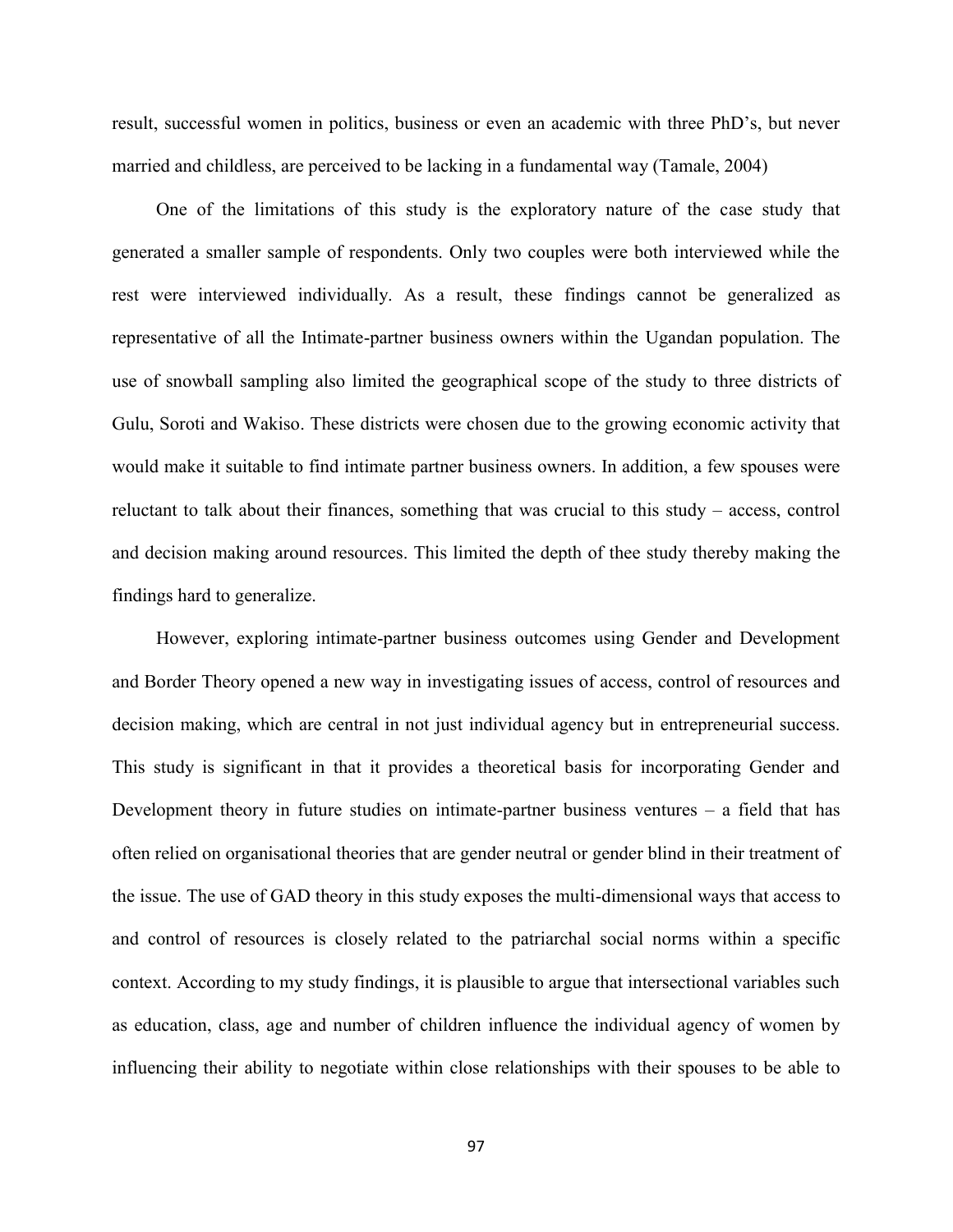access, control resources and make business related decisions within the business sphere. This enables government departments and development agencies to understand why not all women attain equitable outcomes while engaging in entrepreneurial activity since one's entrepreneurial experience is shaped by their gender, level of education, number of children, socio-economic class – all which impact men more positively than women, as well as elite/privileged urban women over rural women. Entrepreneurial venturing only builds women's capacities when they can negotiate and influence outcomes within both the business and household domains. Education plays a key role in shaping women's opportunities by expanding their horizons beyond the socially structured household domain. A radical change in male attitudes about women's roles is necessary so men and women can pursue individual and collective goals without compromising on their well being as shown by the women who laboured managing the business and household roles as shown by the study. This study also provides a grounding for future studies on intimate partner business owners in the global south since current studies are focussed on the global north, Australia and New Zealand.

#### **Areas for future research**

Future studies should seek to explore in detail if and how copreneurship may lead to women's empowerment. Such studies should also examine the role of intersectional factors such as age, education, race, class, religion and number of children play in bringing about this empowerment. In addition, more research is needed to explore how childbirth affects men and women in a copreneurial partnership. The women in this study emphasized the complex demands of balancing household roles such as care for children, household management and running a business venture. Such a study should ideally include intimate-partner business owners who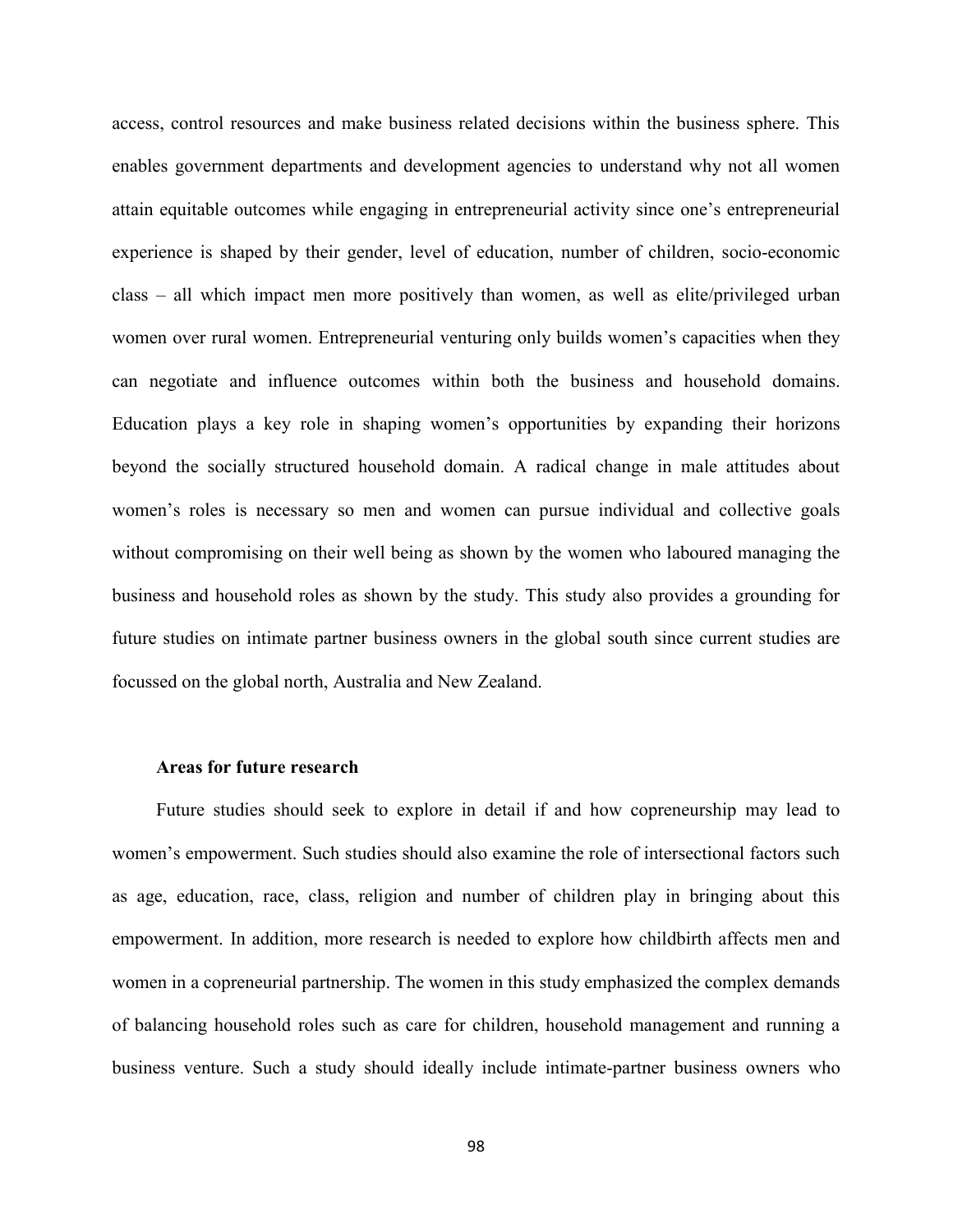have, out of choice or biological complications, not had children. This is especially useful in explaining how much children may constrain the entrepreneurial abilities of women by demanding the ability to balance work and family roles at the same time. Another area of future research is the role of gender relations in shaping household roles among dual-career or Intimatepartner business owners in the LGBTQ+ community. This would enable us to explore the nuance in gendered identities among such spouses and how such spouses navigate the dominant masculine-feminine dichotomy. This would be insightful especially when examined within the structure-agency framework.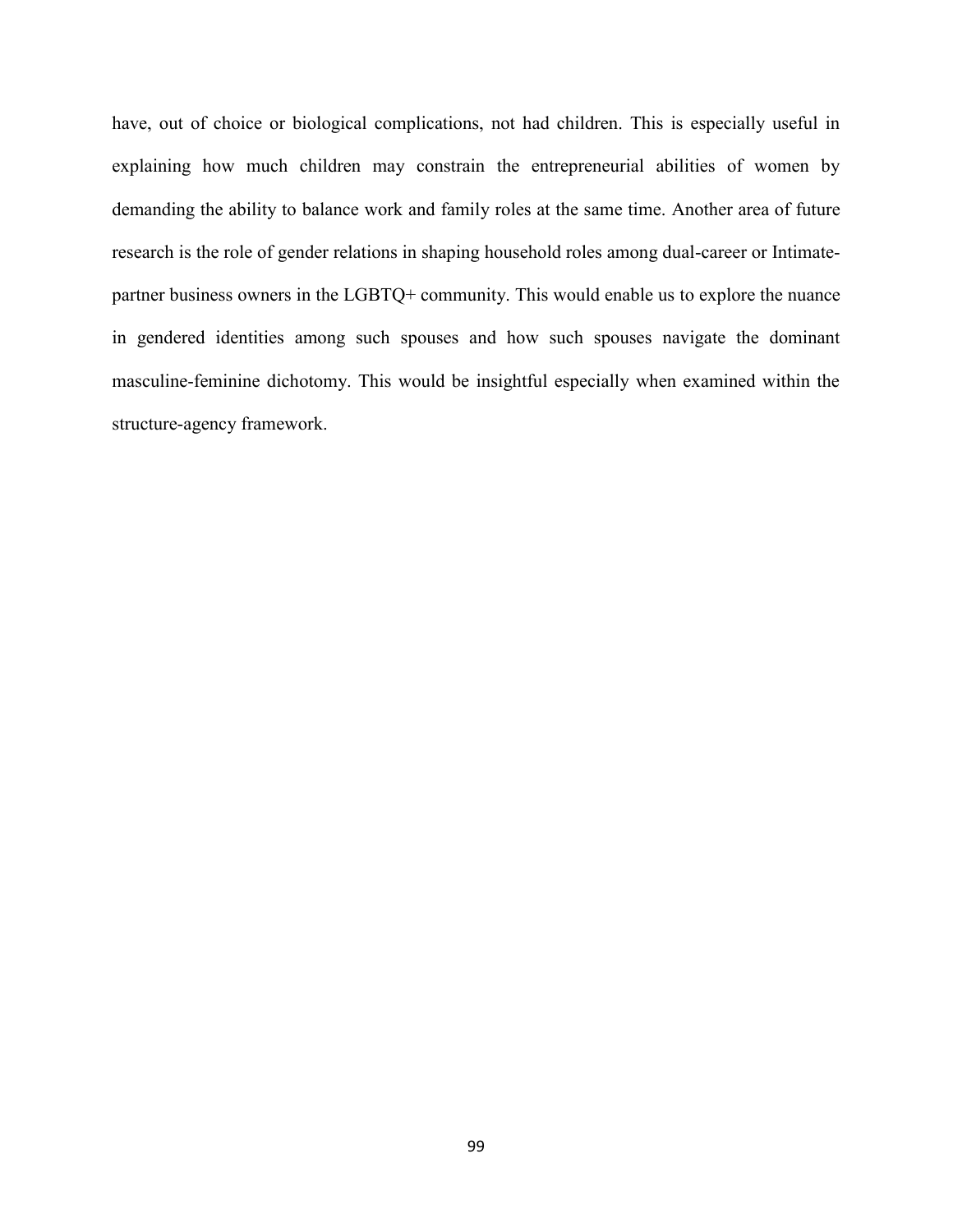#### **BIBLIOGRAPHY**

- Ackerly, B. (2000). Political theory and feminist social criticism (Contemporary political theory). Cambridge; New York: Cambridge University Press.
- Adepoju, A. (1997). Family population and development in Africa.
- Agarwal, B. (1997). ''Bargaining'' and gender relations: Within and beyond the household. *Feminist economics*, *3*(1), 1-51.
- Aldrich, H. E., & Cliff, J. E. (2003). The pervasive effects of family on entrepreneurship: Toward a family embeddedness perspective. *Journal of business venturing*, 18(5), 573-596.
- Amyx, C. (2005). Small business challenges–The perception problem: Size doesn't matter. *Washington Business Journal*, *10*(3), 39-57.
- Ashforth, B. E. (2001). Role transitions in organizational life: An identity-based perspective. Mahwah, NJ: Lawrence Erlbaum Associates.
- Ashforth BE, Kreiner GE, Fugate M. 2000. All in a day's work: boundaries and micro role transitions. Acad. Manage. Rev. 25:472–91
- Asiimwe, A. (2012, 10). Why Idi Amin expelled the Asians. New African, 32-35. Retrieved from http://ezproxy.library.dal.ca/login?url=https://search.proquest.com/docview/1196914463?accoun tid=10406
- Astrachan, J. H., & Shanker, M. C. (2003). Family businesses' contribution to the US economy: A closer look. *Family business review*, *16*(3), 211-219.
- Beetham, G., & Demetriades, J. (2007). Feminist research methodologies and development: Overview and practical application. *Gender & Development*, *15*(2), 199-216.
- Bensemann, J., & Hall, C. M. (2010). Copreneurship in rural tourism: exploring women's experiences. *International journal of gender and entrepreneurship*, *2*(3), 228-244.
- Bewayo, E. D. (1995). Uganda entrepreneurs: why are they in business? *Journal of Small Business Strategy*, 6(1), 67-78.
- Blenkinsopp, J., & Owens, G. (2010). At the heart of things. *International Journal of Entrepreneurial Behaviour & Research, 16*(5), 357-369.
- Boden, R. J. (1999). Flexible working hours, family responsibilities, and female self-employment. *American Journal of Economics and Sociology*, *58*(1), 71-83.
- Bowen, M., Morara, M., & Mureithi, M. (2009). Management of business challenges among small and micro enterprises in Nairobi-Kenya. KCA *journal of business management*, 2(1).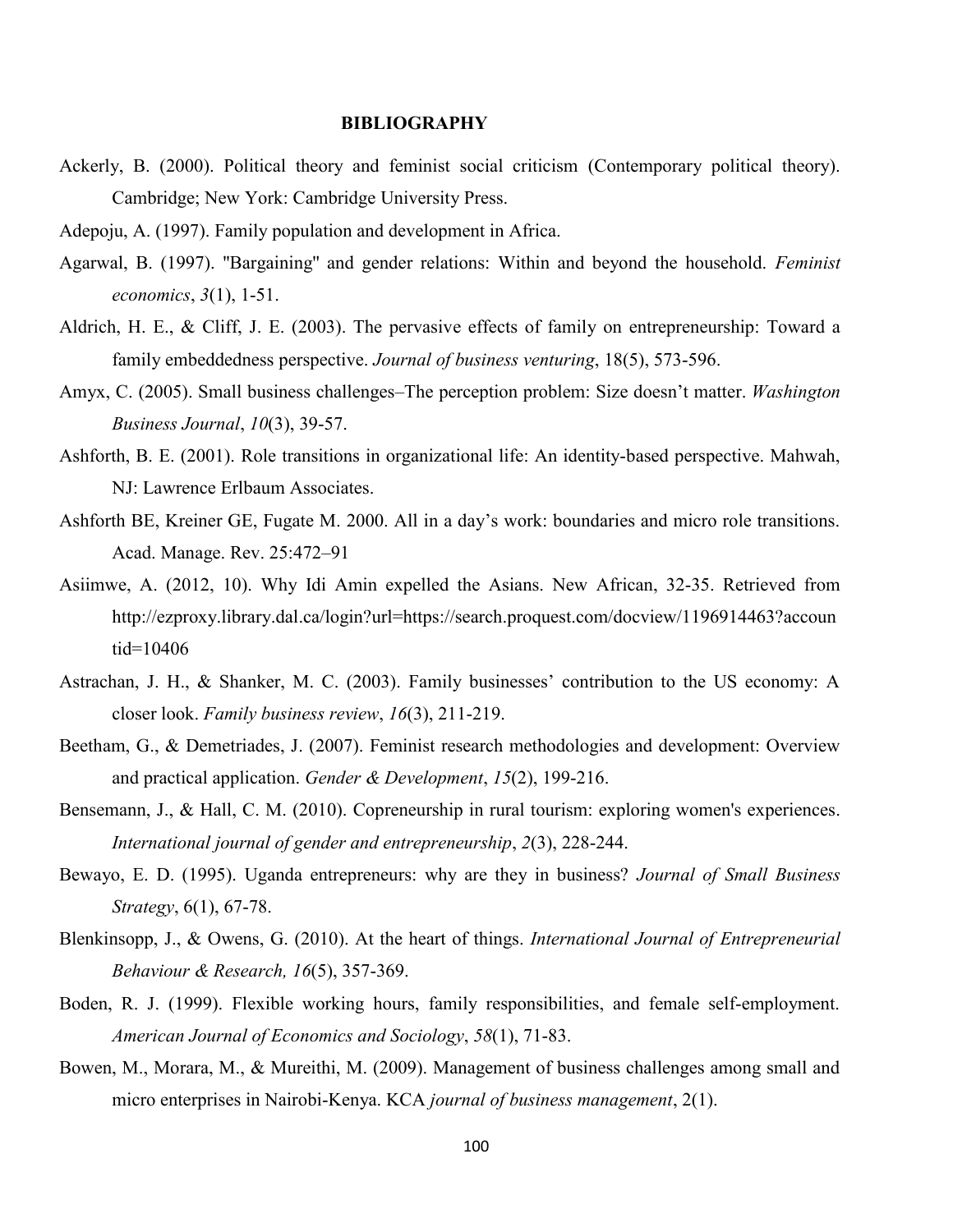- Brannon, D. L., Wiklund, J., & Haynie, J. M. (2013). The varying effects of family relationships in entrepreneurial teams. *Entrepreneurship Theory and Practice*, 37(1), 107-132
- Brown, D. R., & Brown, D. R. (2006). Livelihood strategies in the rural Kenyan highlands. Cornell University.
- Campos B, Graesch AP, Repetti R, Bradbury T, Ochs E. 2009. Opportunity for interaction? A naturalistic observation study of dual-earner families after work and school. J. Fam. Psychol. 23:798–807
- Caputo, R. K., & Dolinsky, A. (1998). Women's choice to pursue self-employment: The role of financial and human capital of household members. *Journal of Small Business Management*, *36*(3), 8
- Census Bureau, Business Dynamics Statistics, 2017 Retrieved from <https://www.census.gov/ces/dataproducts/bds/data.html>
- Cesaroni, F. M., & Sentuti, A. (2014). Women and family businesses. When women are left only minor roles. The History of the Family, 19(3), 358-379.
- Chang, H. C. (2016). Marital Power Dynamics and Well-Being of Marriage Migrants. *Journal of Family Issues*, *37*(14), 1994-2020.
- Clark, S. C., & Farmer, P. M. K. (1998). Living in two different worlds: Measuring cultural and value differences between work and home, and their effect on border-crossing.
- Clark, S. C. (2000). Work/family border theory: A new theory of work/family balance. Human Relations, 53(6), 747-770
- Crozier, M., & Friedberg, E. (1977). L'acteur et le système, édition du Seuil. *Paris, 435p*.
- Danes, S. M., & Olson, P. D. (2003). Women's role involvement in family businesses, business tensions, and business success. *Family Business Review*, 16(1), 53-68.,
- Deacon, J., A Harris, J., & Worth, L. (2014). Who leads? Fresh insights into roles and responsibilities in a heterosexual copreneurial business. *International Journal of Gender and Entrepreneurship*, 6(3), 317-335.
- De Bruin, A., Brush, C. G., & Welter, F. (2006). Introduction to the special issue: Towards building cumulative knowledge on women's entrepreneurship. *Entrepreneurship Theory and practice,* 30(5), 585-593.,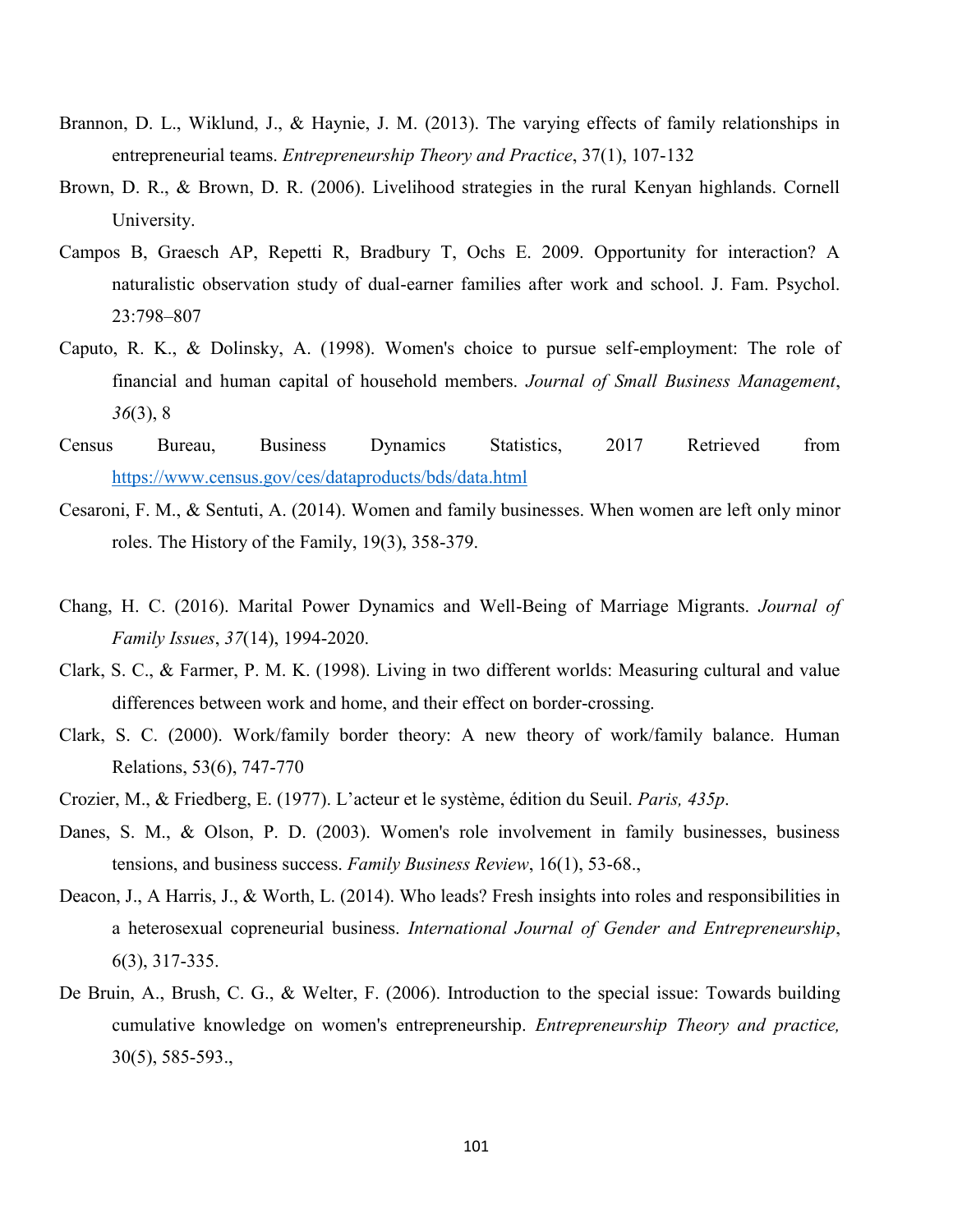- Desrochers S, Hilton JM, & Larwood L. 2005. Preliminary validation of the work-family integrationblurring scale. J. Fam. Issues 26:442–66
- Desrochers, S. (2002). Measuring work-family boundary ambiguity: A proposed scale. Bronfenbrenner Life Course Center Working Paper #02-04.
- Desrochers S. & Sargent, L. (2003, September 09). Boundary/Border Theory and Work-Family Integration, a Sloan Work and Family Encyclopedia Entry. Chestnut Hill, MA: Boston College.
- Donald, F., & Linington, J. (2008). Work/family border theory and gender role orientation in male managers. *South African Journal of Psychology*, *38*(4), 659-671.
- Doss, C., Truong, M., Nabanoga, G., & Namaalwa, J. (2012). Women, marriage and asset inheritance in Uganda. *Development Policy Review*, *30*(5), 597-616.
- Dyer, W. G. (2006). Examining the "family effect" on firm performance. Family business review, 19(4), 253-273
- Farivar, F., Cameron, R., & Yaghoubi, M. (2016). Work-family balance and cultural dimensions: from a developing nation perspective. Personnel Review, 45(2), 315-333.
- Farrington, S., Venter, E., Eybers, C., & Boshoff, C. (2011). Task-based factors influencing the successful functioning of copreneurial businesses in South Africa. *South African Journal of Economic and Management Sciences*, *14*(1), 24-46.
- Gauthier, B., & Gersovitz, M. (1997). Revenue erosion through exemption and evasion in Cameroon, 1993. *Journal of Public economics*, *64*(3), 407-424.
- Godwin, L. N., Stevens, C. E., & Brenner, N. L. (2006). Forced to Play by the Rules? Theorizing how Mixed–Sex Founding Teams Benefit Women Entrepreneurs in Male–Dominated Contexts. *Entrepreneurship Theory and Practice*, *30*(5), 623-642.
- Golden, A. G., Kirby, E. L., & Jorgenson, J. (2006). Work-life research from both sides now: An integrative perspective for organizational and family communication. *Annals of the International Communication Association*, *30*(1), 143-195.
- Golden, T. D. (2006). The role of relationships in understanding telecommuter satisfaction. *Journal of Organizational Behavior*, *27*(3), 319-340.
- Greenhaus, J. H., & Beutell, N. J. (1985). Sources of conflict between work and family roles. Academy of management review, 10(1), 76-88.
- Guest, D. E. (2002). Perspectives on the study of work-life balance. *Social Science Information*, *41*(2), 255-279.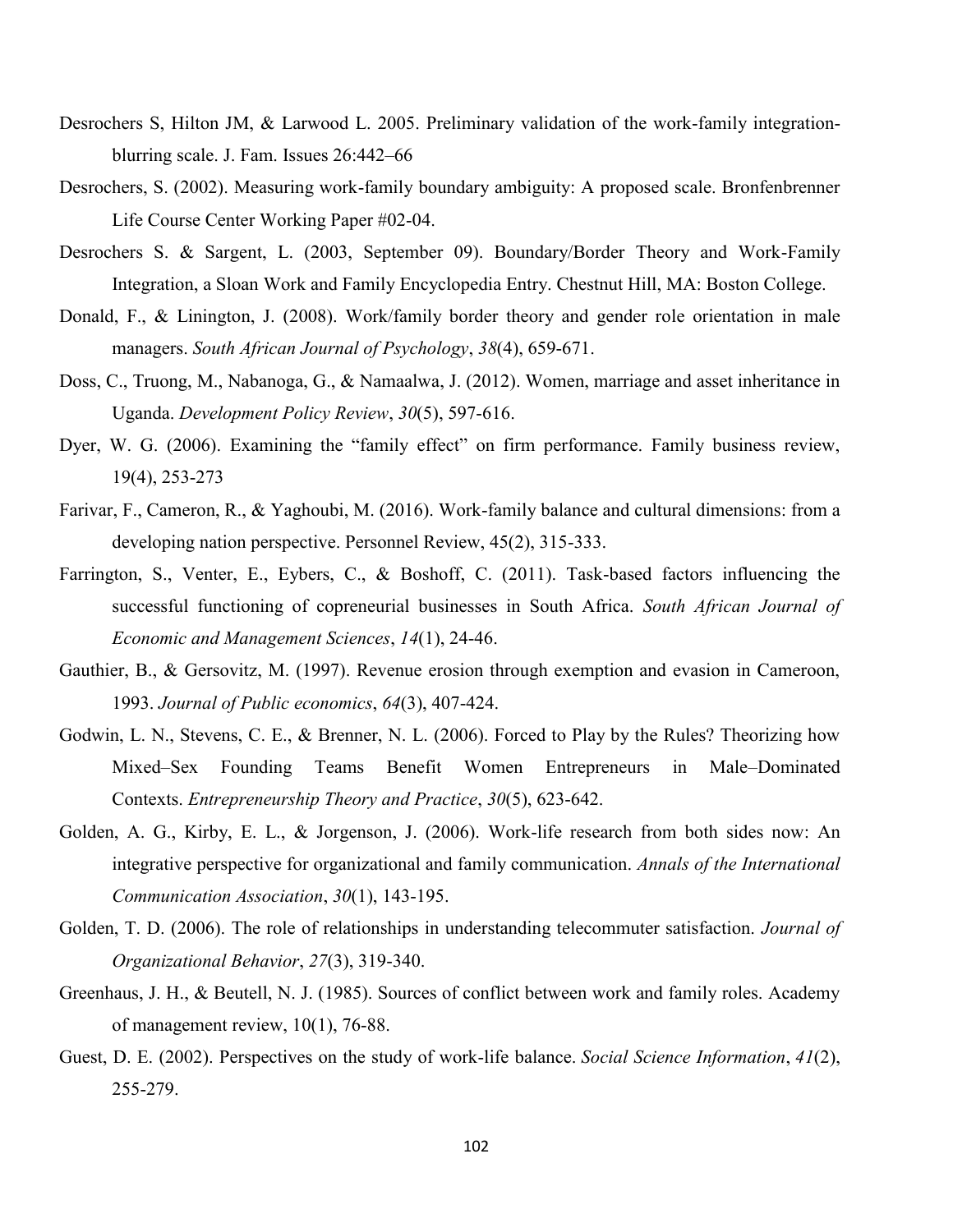- Hall, D. T., & Richter, J. (1988). Balancing work life and home life: What can organizations do to help? *Academy of Management Perspectives*, *2*(3), 213-223.
- Hallward-Driemeier, M., & Stewart, D. (2004). How Do Investment Climate Conditions Vary Across Countries, Regions and Types of Firms?
- Hamilton, E. (2006). Whose story is it anyway? Narrative accounts of the role of women in founding and establishing family businesses. *International Small Business Journal*, 24(3), 253-271.
- Harper, M. (1991). Enterprise development in poorer nations. *Entrepreneurship Theory and Practice*, *15*(4), 7-11.
- Harding, S. G. (Ed.). (1987). *Feminism and methodology: Social science issues*. Indiana University Press.
- Hattery, A. (2001). *Women, work, and families: Balancing and weaving* (Vol. 19). Sage.
- Halpern, D. F., & Murphy, S. E. (2005). From balance to interaction: Why the metaphor is important. *From work-family balance to work-family interaction: Changing the metaphor*, 3-9.
- Hirigoyen, G., & Villeger, A. (2017). Women and power: a theoretical approach using the example of copreneurial businesses.
- Hylmö, A. (2004). Women, men, and changing organizations: An organizational culture examination of gendered experiences of telecommuting. *Gender in applied communication contexts*, 47-68.
- Ishengoma, E., & Kappel, R. (2007). Business constraints and growth potential of micro and small manufacturing enterprises in Uganda. *Business Management Review*, *11*(1), 1-29.
- Ishengoma, E. K., & Kappel, R. (2011). Business environment and growth potential of micro and small manufacturing enterprises in Uganda. *African Development Review*, *23*(3), 352-365.
- Jaffe, P. G., Wolfe, D. A., & Wilson, S. K. (1990). Children of battered women. Thousand Oaks, CA, US: Sage Publications, Inc.
- Jamal, V. (1976). Asians in Uganda, 1880–1972: Inequality and Expulsion 1. The Economic History Review, 29(4), 602-616.
- Jennings, J. E., & McDougald, M. S. (2007). Work-family interface experiences and coping strategies: Implications for entrepreneurship research and practice. *Academy of Management Review*, *32*(3), 747-760.
- Kabeer, N. (1991). Gender production and well-being: rethinking the household economy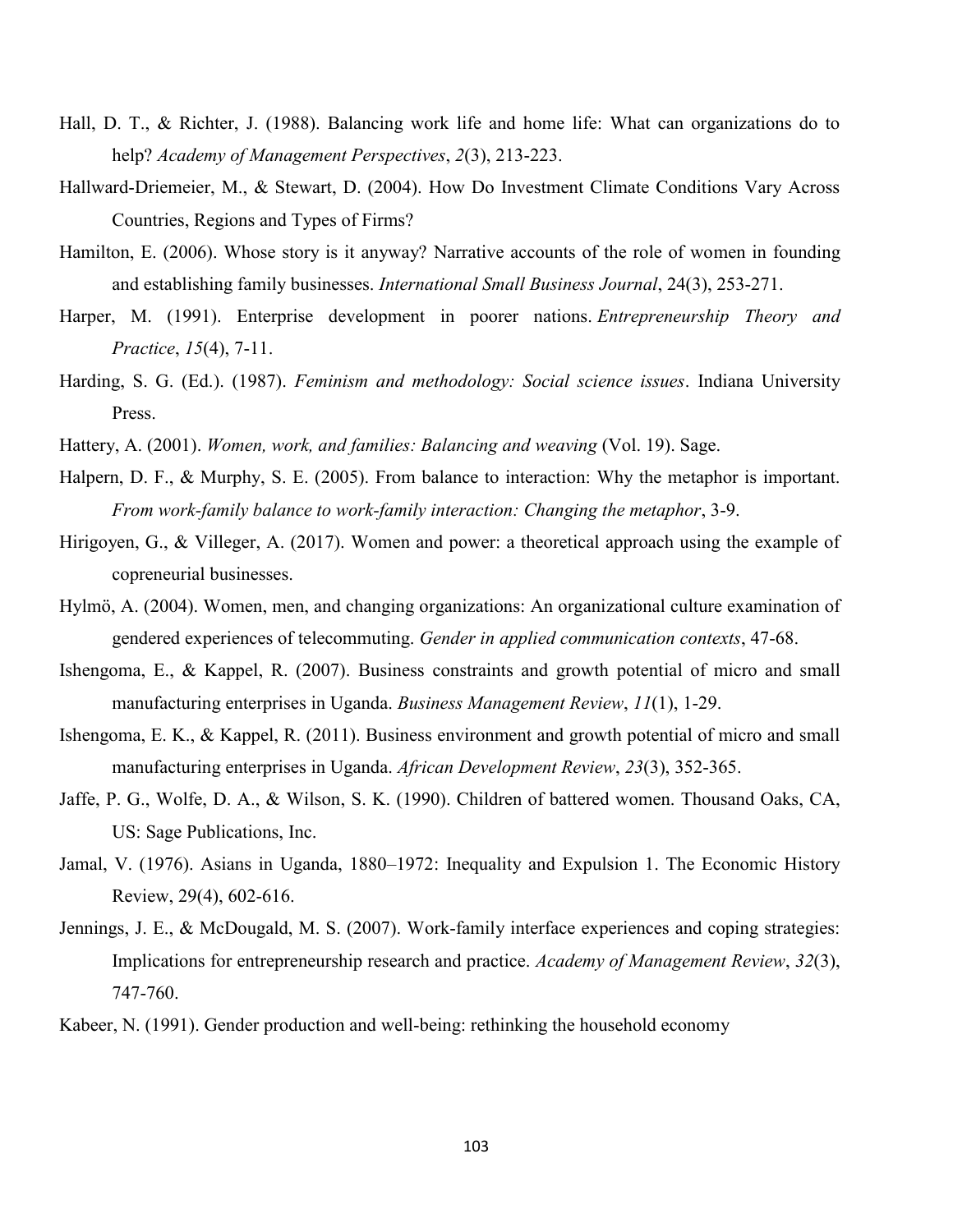- Kameri-Mbote, P. (2005) The Land Has Its Owners! Gender Issues in Land Tenure under Customary Law in Kenya. Working Paper 2005-9. Nairobi: International Environmental Law Resource Centre.
- Kanter RM. 1977. Work and Family in the United States: A Critical Review and Agenda for Research and Policy. New York: Russell Sage Found.
- Kevane, M. (2014). Women and Development in Africa: How Gender Works.

Matthews RA, Barnes-Farrell JL,

- Khavul, S., Bruton, G. D., & Wood, E. (2009). Informal family business in Africa. Entrepreneurship Theory and Practice, 33(6), 1219-1238.
- King, K., & McGrath, S. (1998). Rethinking small enterprise development: between poverty and growth.
- King, K., & McGrath, S. (2002). Globalisation, enterprise and knowledge: Education, training and development in Africa. Symposium Books Ltd.
- Kirkwood, J., & Tootell, B. (2008). Is entrepreneurship the answer to achieving work–family balance? Journal of management & organization, 14(3), 285-302.
- Lewis, K., & Massey, C. (2011). Critical yet invisible: the "good wife" in the New Zealand small firm. International Journal of Gender and Entrepreneurship, 3(2), 105-122.,
- Lucaccini, L. F., & Muscat, E. J. (2001). Family Business and Careers: Classic and Contemporary Issues. Career Planning and Adult Development Journal, 17(2), 84-105.
- Lyman, A., Salganicoff, M., & Hollander, B. (1985). Women in family business: An untapped resource. SAM Advanced Management Journal, 50(1), 46-49.
- Mamdani, M. (2011). From citizen to refugee: Uganda Asians come to Britain. Fahamu/Pambazuka.
- Marshack, K. J. (1993). Coentrepreneurial couples: A literature review on boundaries and transitions among copreneurs. *Family Business Review*, *6*(4), 355-369.
- McAdam, M., & Marlow, S. (2013). A gendered critique of the copreneurial business partnership: Exploring the implications for entrepreneurial emancipation. *The International Journal of Entrepreneurship and Innovation*, 14(3), 151-163
- McGrath, J. W., Ankrah, E. M., Schumann, D. A., Nkumbi, S., & Lubega, M. (1993). AIDS and the urban family: its impact in Kampala, Uganda. AIDS care, 5(1), 55-70.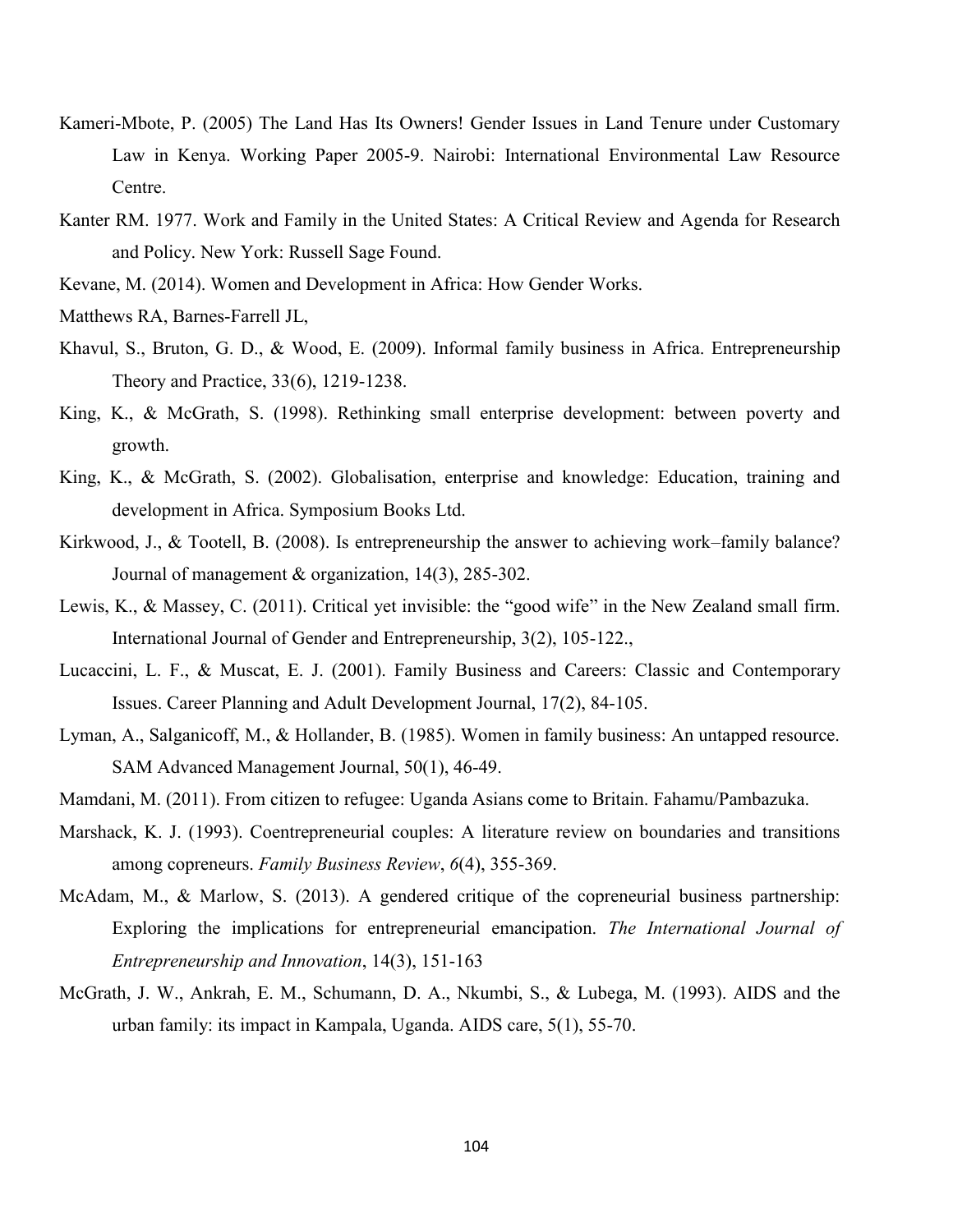- Meinzen-Dick, R. and Pradhan, R. (2002) Legal Pluralism and Dynamic Property Rights. Collective Action and Property Rights Working Paper 22. Washington, DC: International Food Policy Research Institute.
- Michael, K. (1999), "Couple extend partnerships into the working world", The Herald-Sun, April 18, p. 1.
- Ministry of Trade, Industry and Cooperatives, 2015 Retrieved from http://mtic.go.ug/2016/index.php?/doc\_download/303-msme-policy-booklet/
- Moser, C. (1993). Gender planning and development: Theory, practice, and training. London, England: Routledge.doi:10.4324/9780203411940
- Mulholland, K. (1996). Gender power and property relations within entrepreneurial wealthy families. Gender, Work & Organization, 3(2), 78-102
- Mutume, G. (2004). Women break into African politics. Quota systems allow more women to gain elected office. Africa Recovery, 18(1), 7.
- Muske, G., Fitzgerald, M. A., & Kim, J. (2002, January). Copreneurs as family businesses: Evaluating the differences by industry type. In United States Association for Small Business and Entrepreneurship annual conference, Reno, NV. Retrieved (Vol. 1, No. 15, p. 2010),
- Naudé, W. A., & Havenga, J. J. D. (2005). An overview of African entrepreneurship and small business research. Journal of Small Business & Entrepreneurship, 18(1), 101-120.
- Nelton S (1986) In love and in business: How entrepreneurial couples are changing the rules of business and marriage. John Wiley & Sons: New York.
- Neumann, K. (2006). 'Our Own Interests Must Come First'Australia's Response to the Expulsion of Asians from Uganda. History Australia, 3(1), 10-1.
- Nikkhah, H. A., Redzuan, M., & Abu-Samah, A. (2011). Development of 'Power within' among the Women: A Road to Empowerment. Asian Social Science, 8(1), 39.
- Nippert-Eng C. 1996. Home and Work: Negotiating Boundaries through Everyday Life. Chicago: Univ. Chicago Press
- Ntozi, J. P., & Zirimenya, S. (1999). Changes in household composition and family structure during the AIDS epidemic in Uganda. The continuing African HIV/AIDS epidemic, 193Á209.
- OECD (2005). Micro policies for growth and productivity: Final report. Retrieved from https://www.oecd.org/industry/ind/34941809.pdf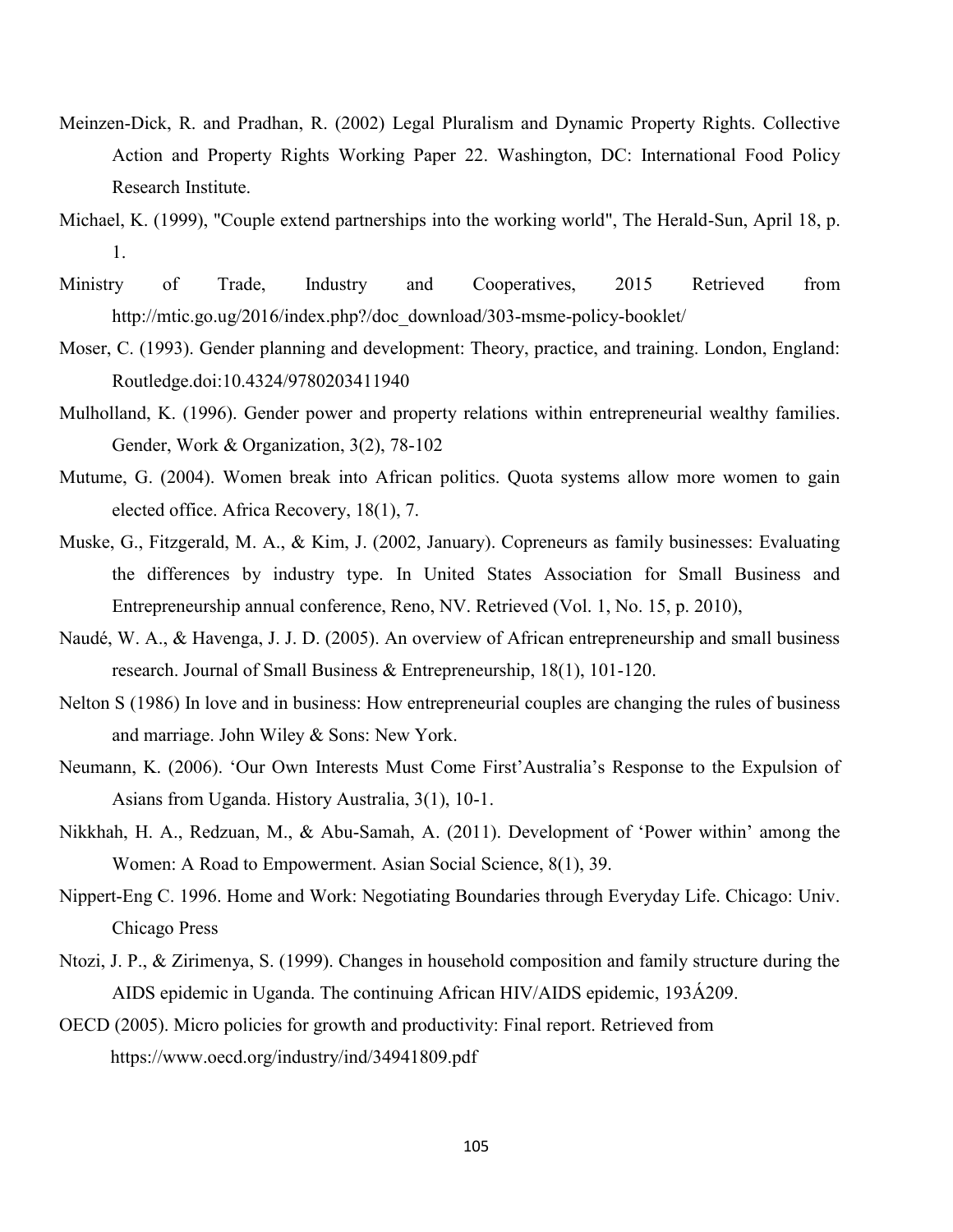- Philbrick, C. A., & Fitzgerald, M. A. (2007). Women in business-owning families: A comparison of roles, responsibilities and predictors of family functionality. *Journal of Family and Economic Issues*, 28(4), 618-634.
- Phillips, M. (2002, March 22). Spouses find ways to meet the challenges of working together sometimes. The Business Review (Albany). Retrieved July 30, 2008 from http://albany.bizjournals.com/albany/stories/2002/03/25/smallb1.html,
- Ponthieu, L. D., & Caudill, H. L. (1993). Who's the boss? Responsibility and decision making in copreneurial ventures. *Family Business Review*, *6*(1), 3-17.
- Rathgeber, E. M. (1990). WID, WAD, GAD: Trends in research and practice. *The Journal of Developing Areas*, *24*(4), 489-502.
- Rowe, B. R., & Hong, G. S. (2000). The role of wives in family businesses: The paid and unpaid work of women. Family Business Review, 13(1), 1-13.
- Rowlands, J. (1995). Empowerment examined. *Development in practice*, *5*(2), 101-107.
- Small Business Administration, 2017 Retrieved from [https://www.sba.gov/about-sba/sba](https://www.sba.gov/about-sba/sba-performance/performance-budget-finances/sba-fy-2017-budget-fact-sheet)[performance/performance-budget-finances/sba-fy-2017-budget-fact-sheet](https://www.sba.gov/about-sba/sba-performance/performance-budget-finances/sba-fy-2017-budget-fact-sheet)
- Small Business Administration, 2013 Retrieved from [https://www.sba.gov/about-sba/sba](https://www.sba.gov/about-sba/sba-performance/open-government/digital-sba/open-data)[performance/open-government/digital-sba/open-data](https://www.sba.gov/about-sba/sba-performance/open-government/digital-sba/open-data)
- Singhal, R. (2003). Women, gender and development: The evolution of theories and practice. *Psychology and Developing Societies*, *15*(2), 165-185.
- Sen, A. (1997). Choice, welfare, and measurement. Harvard University Press.
- New Vision 2000. "Share Parent's Property, Museveni Tells Women,", 10 May.
- Steel, W. (2003): Investment Climate Assessment Uganda 2002/2003: Some Initial Results and Comparisons", Paper Presented t o t he Private Sector Competitiveness Workshop, Kampala – September 4, 2003.
- Sunstein, C. R. (1996). Social norms and social roles. *Columbia law review*, *96*(4), 903-968.
- Tripp, A. M. (2004). Women's movements, customary law, and land rights in Africa: The case of Uganda. African Studies Quarterly, 7(4), 1-19.
- Tushabomwe-Kazooba, C. (2006). Causes of Small Business Failure in Uganda: A Case Study from Bushenyi and Mbarara Towns. *African studies quarterly*, *8*(4).
- United States department of labour (2013). Where Do Women and Men Work and How Much Do They Earn? Retrieved from [https://www.dol.gov/wb/stats/stats\\_data.htm on 31st/March/2018](https://www.dol.gov/wb/stats/stats_data.htm%20on%2031st/March/2018)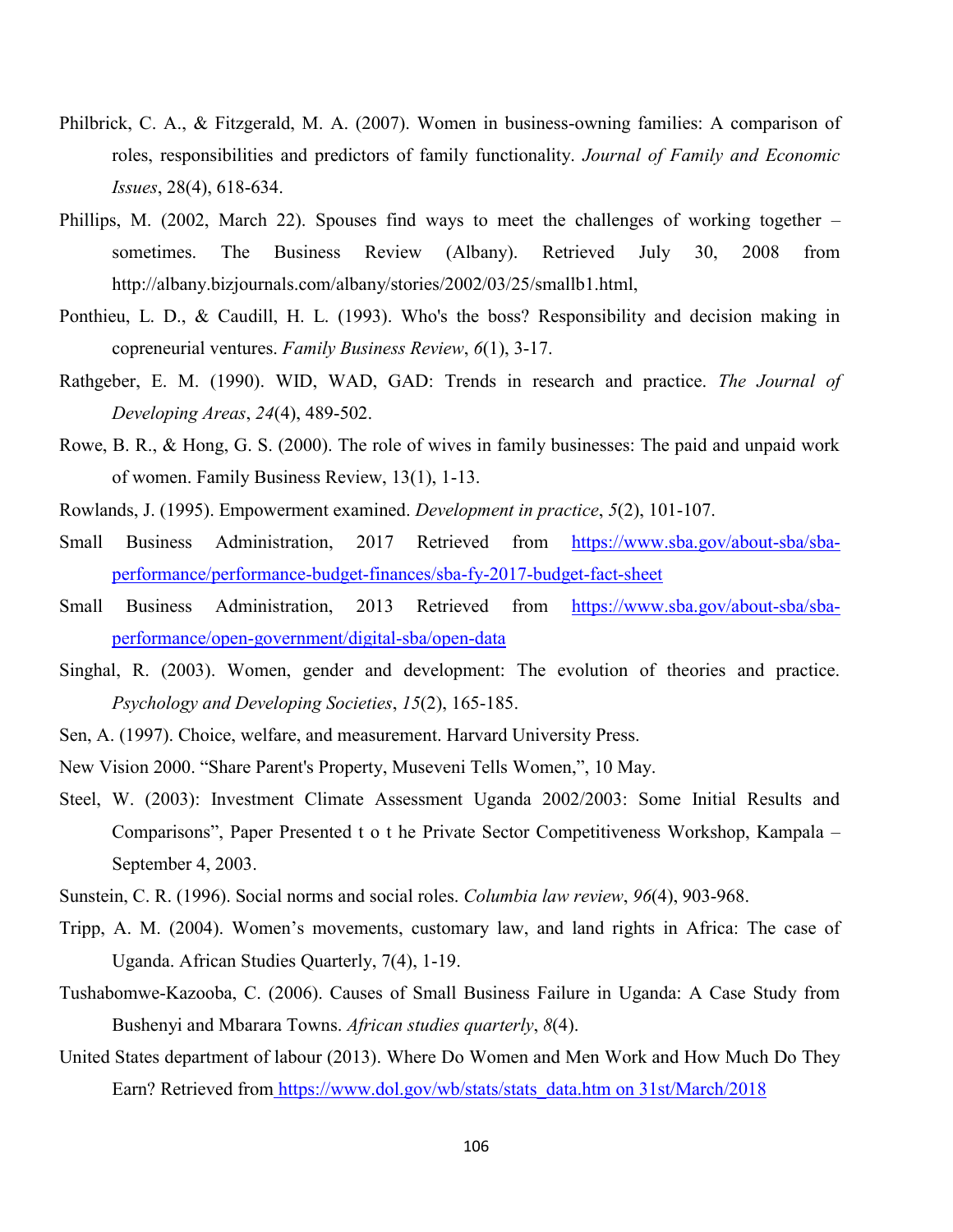VeneKlasen, L., & Miller, V. (2002). Power and empowerment '. *PLA notes*, *43*, 39-41.

- Voydanoff, P. (2005). Toward a conceptualization of perceived work‐family fit and balance: A demands and resources approach. Journal of marriage and family, 67(4), 822-836.,
- Walker, E., & Webster, B. (2004). Gender issues in home-based businesses. Women in Management Review, 19(8), 404-412.
- West, C., & Zimmerman, D. H. (1987). Doing gender. *Gender & society*, *1*(2), 125-151.
- Whitehead, A (2001) 'Continuities and Discontinuities: The political construction of the working man in Rural Sub-Saharan Africa: The "Lazy Man" in African Politics' in Men at Work pp 23-52.
- White, S. C. (2000). 'Did the earth move?' The hazards of bringing men and masculinities into gender and development. *IDS Bulletin*, *31*(2), 33-41.
- Whitehead, A. and Tsikata, D. (2003) 'Policy Discourses on Women's Land Rights in Sub– Saharan Africa: The Implications of the Re–turn to the Customary', in S. Razavi (ed.), Agrarian Change, Gender and Land Rights. Oxford: Blackwell Publishing.
- Wu, M., Chang, C. C., & Zhuang, W. L. (2010). Relationships of work–family conflict with business and marriage outcomes in Taiwanese copreneurial women. *The International Journal of Human Resource Management*, 21(5), 742-753.

Young, K. (1992). *Household resource management* (pp. 135-164). Routledge.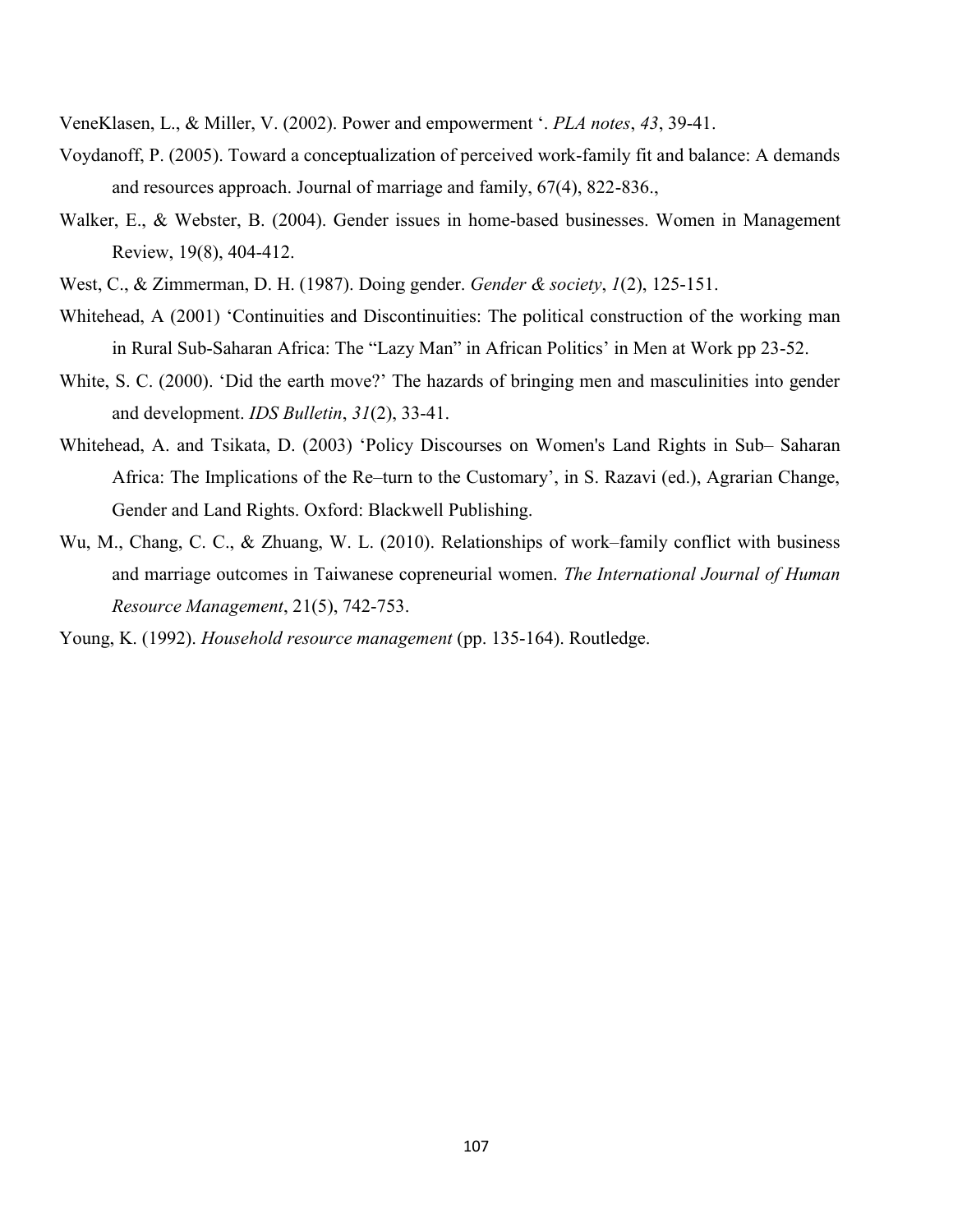| Pseudonym                                | Age      | Years<br>married | kids           | <b>Education</b>           | <b>Type of</b><br><b>business</b> | <b>Sector</b>        | <b>Duration</b> in<br>business | <b>Business</b><br>location |
|------------------------------------------|----------|------------------|----------------|----------------------------|-----------------------------------|----------------------|--------------------------------|-----------------------------|
| Jasmine $\varphi$<br>$\&$<br>Joe $\beta$ | 36<br>40 | 6                | 10             | High school<br>High school | Copreneur                         | Cleaning<br>firm     | 2 years                        | Rented<br>space             |
| Yusuf $\delta$<br>$\&$<br>Leah $\varphi$ | 38<br>32 | 8                | $\overline{2}$ | Degree<br>Degree           | Copreneur                         | Grocery<br>store     | 9 years                        | Rented<br>space             |
| Hussein $\delta$                         | 43       | 13               | $\overline{4}$ | Degree                     | Copreneur                         | Restaurant           | 4 years                        | Rented<br>space             |
| Otim $\delta$                            | 35       | $\overline{2}$   | $\mathbf{1}$   | Master's<br>degree         | Copreneur                         | Food<br>distributor  | 5 months                       | Home-<br>based              |
| Mbogo $\varphi$                          | 34       | 15               | 6              | Degree                     | Copreneur                         | Elementary<br>school | 4 years                        | Owned                       |
| Cynthia $\varphi$                        | 32       | 12               | $\overline{4}$ | High school                | Solo                              | Hair Salon           | 2 months                       | Rented<br>space             |
| Oddi $\delta$                            | 33       | $\overline{4}$   | $\mathbf{1}$   | Degree                     | Solo                              | ICT firm             | 7 years                        | Rented<br>space             |
| George $\delta$                          | 54       | 13               | $\overline{3}$ | High school                | Solo                              | Grocery<br>store     | 20 years                       | Rented<br>space             |
| $\overline{\text{Siima}} \subsetneq$     | 30       | $\overline{3}$   | $\overline{2}$ | Degree                     | Solo                              | Grocery<br>store     | 6 years                        | Rented<br>space             |
| Jose $\overline{\mathcal{S}}$            | 37       | $\overline{4}$   | $\mathbf{1}$   | Degree                     | Solo                              | Car hire<br>services | 8 years                        | Home-<br>based              |

# **APPENDIX A: BIODATA FROM THE RESPONDENTS.**

Note:  $\vec{\triangle}$  represents male,  $\vec{\triangle}$  represents female.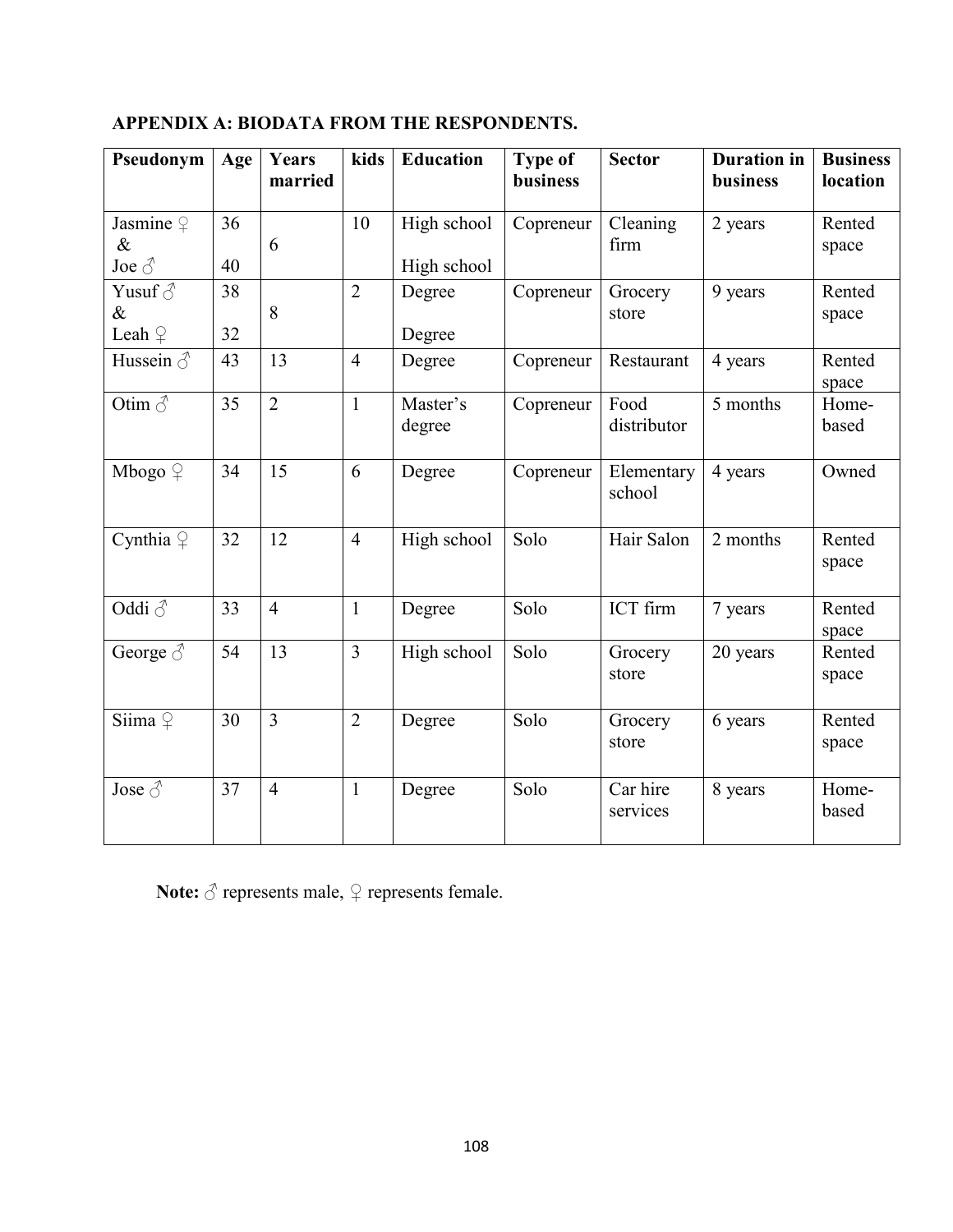## **APPENDIX B: Interview guide for respondents**

### **Introductory/demographic information**

What is your name? What is your occupation? What is your level of education? Are you married? If yes, how long? Do you have any children? If yes, how many?

## **II) Business/ family.**

What type of business do you own?

How long have you operated it?

What was your motivation to start this business?

Was it the only goal?

How much of your income/labor went into the business creation?

What skills did you have that were useful to enable you to start the business?

Who suggested the business idea?

Would you say your partner is supportive? If yes, how?

How was your relationship with your partner before you opened the business?

What do you think has changed in terms of your personal relationship since the start of the business?

#### **III) Role divide.**

How are roles and responsibilities divided within your current business?

How about within the household sphere? Does your spouse provide household help?